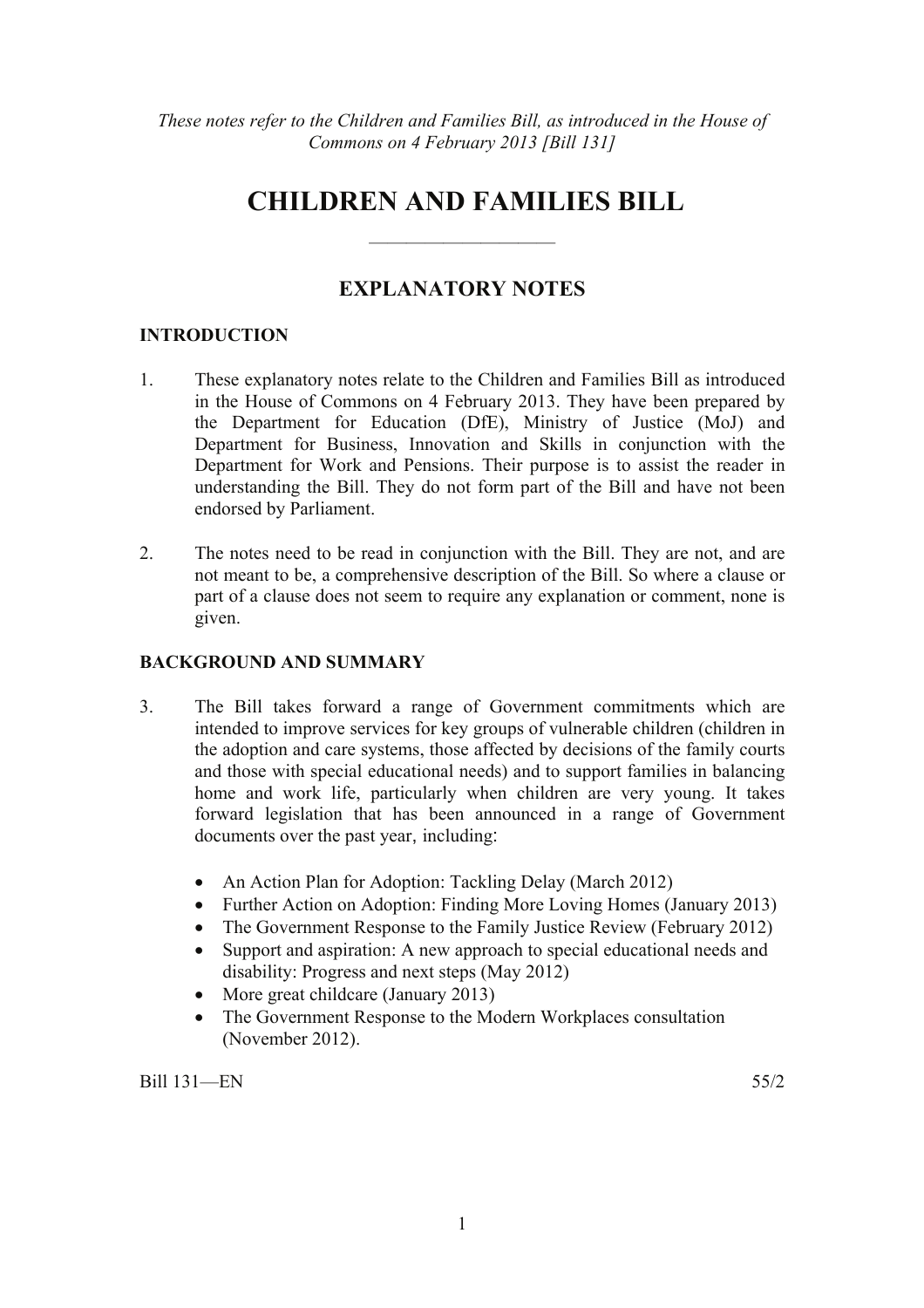4. The Bill contains provisions on a range of policies which span the responsibilities of the Department for Education, the Ministry of Justice, the Department for Business, Innovation and Skills and the Department for Work and Pensions. It contains measures intended to remove barriers to adoption and provide better support to promote the educational achievement of looked after children. It contains measures to reform the family justice system and the special educational needs system and ensure that services place children and young people at the centre of decision making and support. The Bill contains measures which support wider changes to childcare; introducing a new system of shared parental leave following childbirth or adoption and extending to all employees the right to request flexible working. Through its reforms to the functions and role of the Children's Commissioner, the Bill is intended to ensure that children in England have a strong advocate for their rights. Prelegislative scrutiny was conducted in relation to Parts 1, 2, 3 and 5 during 2012. The Government published its response in the Command paper *Children and Families Bill: Contextual Information and Responses to Pre-Legislative Scrutiny* (CM8540) on 5 February 2013. The Bill consists of 9 Parts which are described below.

## *Part 1: Adoption and children looked after by local authorities*

- 5. Part 1 of the Bill contains provisions to give effect to proposals in *An Action Plan for Adoption: Tackling Delay* published by the Department for Education on 14 March 2012 and *Further Action on Adoption*, published on 24 January 2013. These set out proposals to speed up the adoption process and enable more children to be placed in stable, loving homes with less delay and disruption. The Bill includes provisions which:
	- are intended to encourage local authorities to place children for whom adoption is an option with their potential permanent carers more swiftly, by requiring a local authority looking after a child for whom adoption is an option to consider placing them in a 'Fostering for Adoption' placement if one is available;
	- are intended to reduce delay by removing the explicit legal wording around a child's ethnicity so that black and minority ethnic children are not left waiting in care longer than necessary because local authorities are seeking a perfect or partial ethnic match;
	- will enable the Secretary of State to require local authorities to commission adopter recruitment services from one or more other adoption agencies;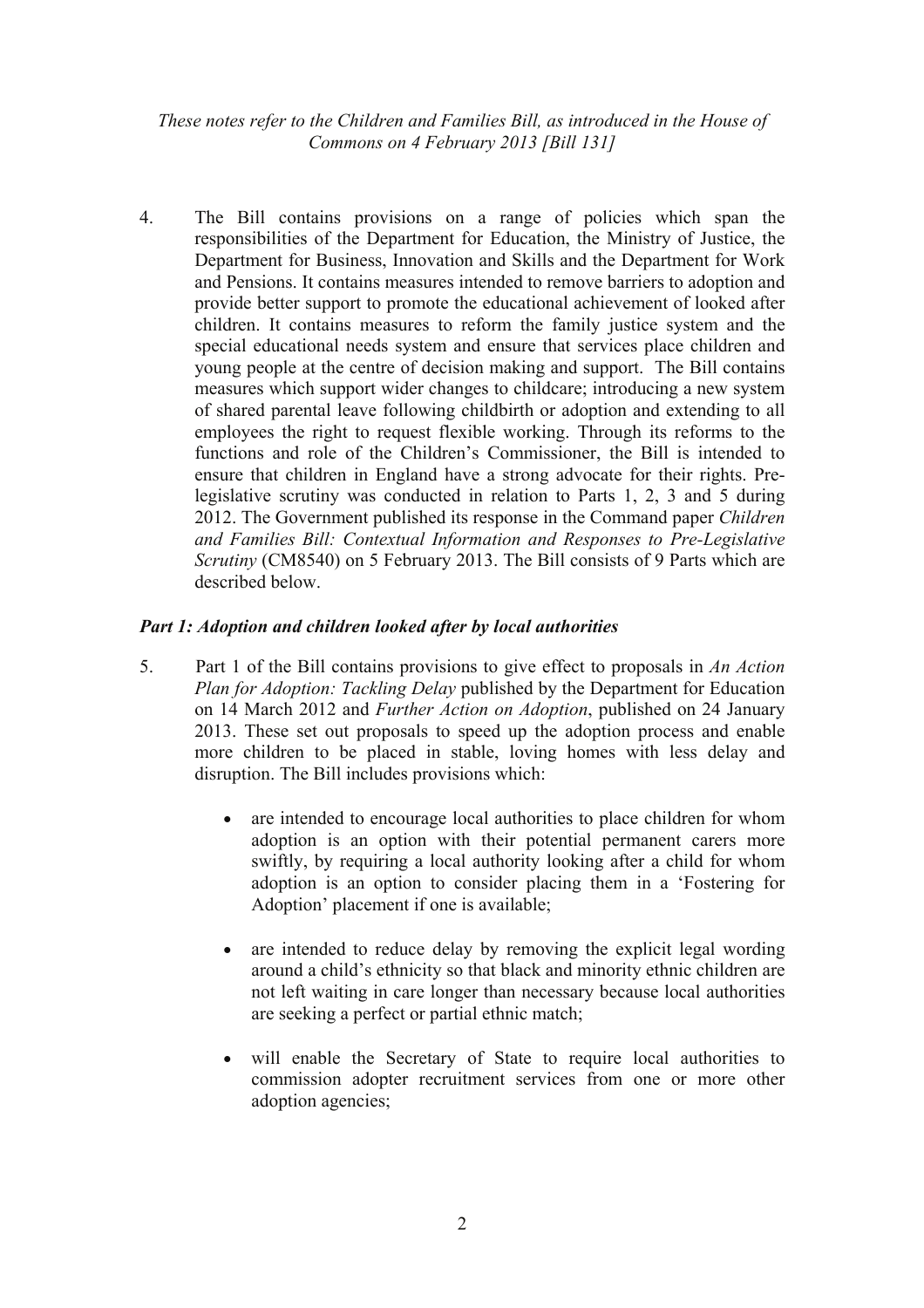- are intended to give prospective adopters a more active role in identifying possible matches with children, by amending the current restrictions in relation to "public inspection or search" of the adoption register so that they can access the register directly, subject to appropriate safeguards;
- are intended to improve the current provision of adoption support by placing new duties on local authorities to provide personal budgets upon request and to give prospective adopters and adoptive parents information about their entitlements to support;
- make changes to the arrangements for contact between children in care and their birth parents, guardians and certain others and adopted children and their birth families, former guardians and certain others with the aim of reducing the disruption that inappropriate contact can cause to adoptive placements.
- 6. Pre-legislative scrutiny of the provisions on tackling delay and fostering for adoption was undertaken by the House of Lords Select Committee on Adoption Legislation. The Committee provided an interim report containing its recommendations on these provisions on 19 December 2012. The Government response was published on 5 February 2013.

This Part also contains a provision which amends section 22 of the Children Act 1989 to require local authorities in England to appoint an officer for the purpose of discharging the authority's duty to promote the educational achievement of the children they look after.

## *Part 2: Family justice*

- 7. Part 2 makes changes to improve the operation of the family justice system, as recommended by the independent Family Justice Review and accepted by the Government in its response published on 6 February 2012. The Family Justice Review, chaired by David Norgrove, was set up by the Government in 2010 to look at the family justice system and make recommendations as to how the system could be changed for the benefit of children and families. An Interim Report was published in March 2011 and the Family Justice Review Final Report was published in November 2011.
- 8. In respect of private family law (by which is meant the law about resolving disputes between family members, as distinct from public family law, about intervention by public authorities), the Bill includes provisions to: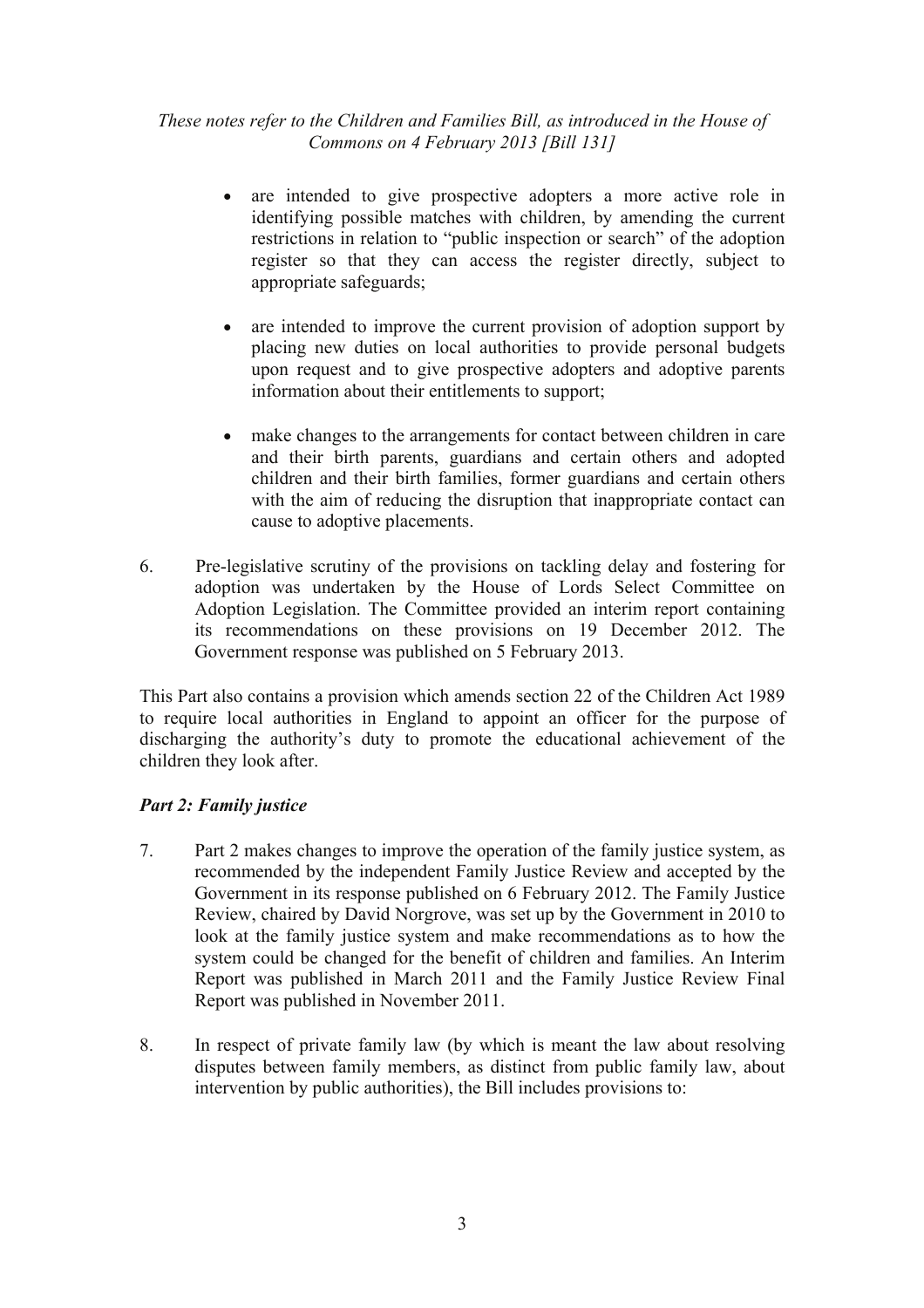- make it a requirement to attend a family mediation, information and assessment meeting to find out about and consider mediation before applying for certain types of court order;
- send a clear signal to separated parents that courts will take account of the principle that both should continue to be involved in their children's lives where that is safe and consistent with the child's welfare, which remains the court's paramount consideration;
- introduce a new "child arrangements order", replacing residence and contact orders;
- ensure that expert evidence in family proceedings concerning children is permitted only when necessary to resolve the case justly, taking account of factors including the impact on the welfare of the child, and whether the information could be obtained from one of the parties already involved in the proceedings;
- make changes so that when a child arrangements order is breached, the court can direct the parties to undertake activities designed to help them understand the importance of complying with the order and making it work;
- streamline court processes in proceedings for a decree of divorce, nullity of marriage, or judicial separation (or, in relation to a civil partnership, for a dissolution, nullity or separation order) by removing the requirement for the court to consider whether it should exercise any of its powers under the Children Act 1989. Arrangements for children can be decided at any time through separate proceedings under the Children Act 1989.
- 9. In respect of public family law, the Bill includes provisions to:
- introduce a maximum 26 week time limit for completing care and supervision proceedings with the possibility of extending the time limit in a particular case for up to eight weeks at a time, should that be necessary to resolve the proceedings justly;
- ensure that the timetable for the case is child focused and decisions about it are made with explicit reference to the child's welfare;
- make it explicit that, when the court considers a care plan, it should focus on those issues essential to deciding whether to make a care order; and
- remove the eight week time limit on the duration of initial interim care orders and interim supervision orders, and the four week time limit on subsequent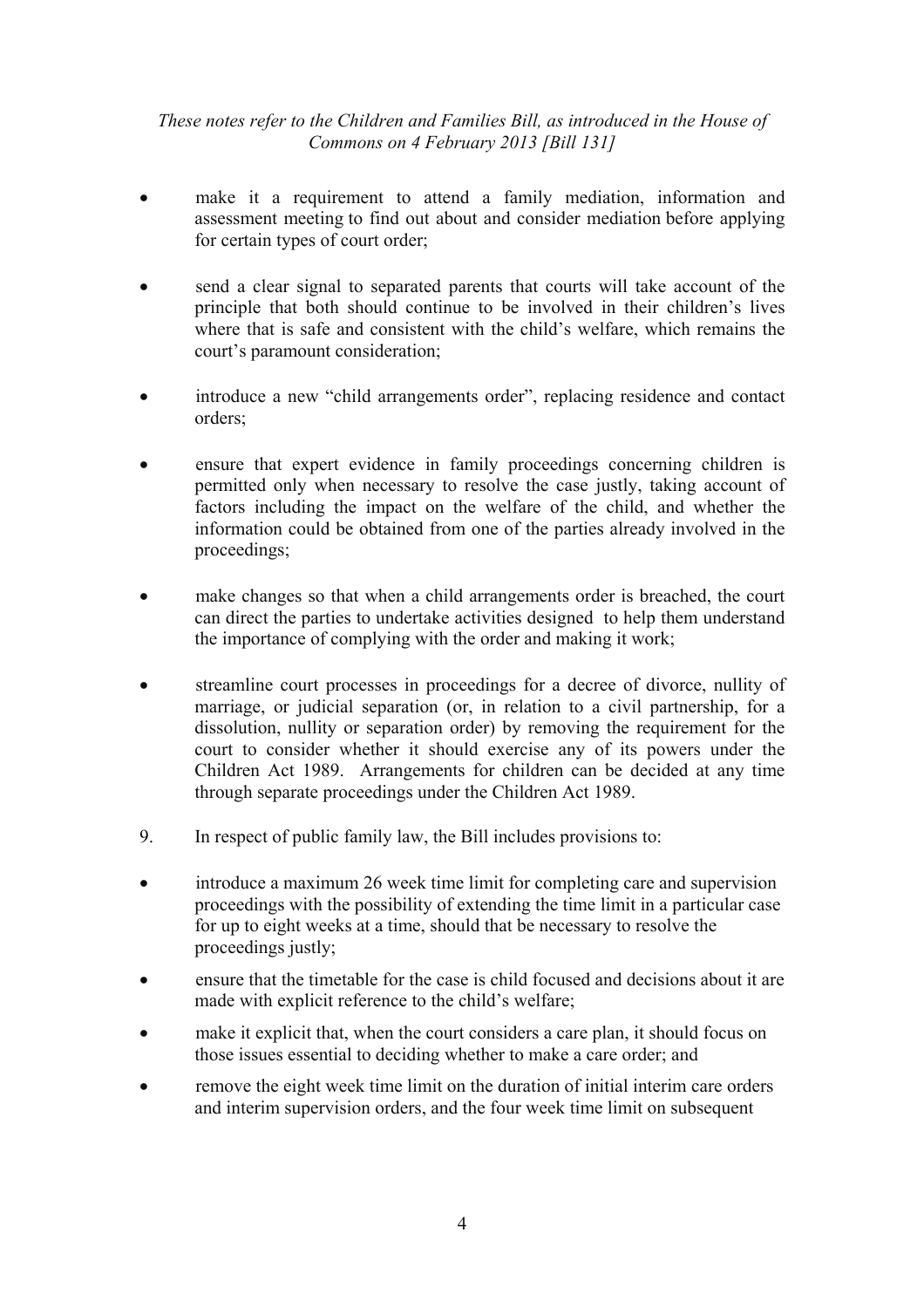orders, and allow the court to make interim orders for the length of time it sees fit, although not extending beyond the date when the relevant care or supervision order proceedings are disposed of.

10. Pre-legislative scrutiny of the family justice clauses was undertaken by the House of Commons Justice Select Committee. The Committee published its report on 14 December 2012 and the provisions in Part 2 reflect the Government's response to the report, published on 5 February 2013.

## *Part 3: Children and young people in England with special educational needs*

- 11. Part 3 of the Bill contains provisions following the Green Paper *Support and Aspiration: A new approach to special educational needs and disability* (published 18 March 2012) and the follow up; *Progress and Next Steps* (published 15 May 2012).
- 12. The provisions are a major reform of the present statutory framework for identifying children and young people with special educational needs, assessing their needs and making provision for them. They require local authorities to keep local provision under review, to co-operate with their partners to plan and commission provision and publish clear information on services available. The provisions set out the statutory framework for identifying and assessing the needs of children and young people who require support beyond that which is normally available. Statements are replaced by new Education, Health and Care Plans for both children and young people.
- 13. They extend the rights that parents of children with statements of special educational needs currently have (to express a preference for the school they wish their child to attend) to young people, and widen the institutions for which they can express a preference to include Academy schools, further education colleges and sixth form colleges and independent special schools and independent specialist colleges approved for this purpose by the Secretary of State.
- 14. The provisions are also intended to give parents and young people greater control over the way their support is provided through involvement with local authorities in reviewing services and through the option of personal budgets in certain circumstances. They introduce a requirement to consider mediation before appeals are made to the First-tier Tribunal. This is to help resolve disagreements without the need for Tribunal appeals wherever possible. The provisions also include a power to pilot giving children the right to make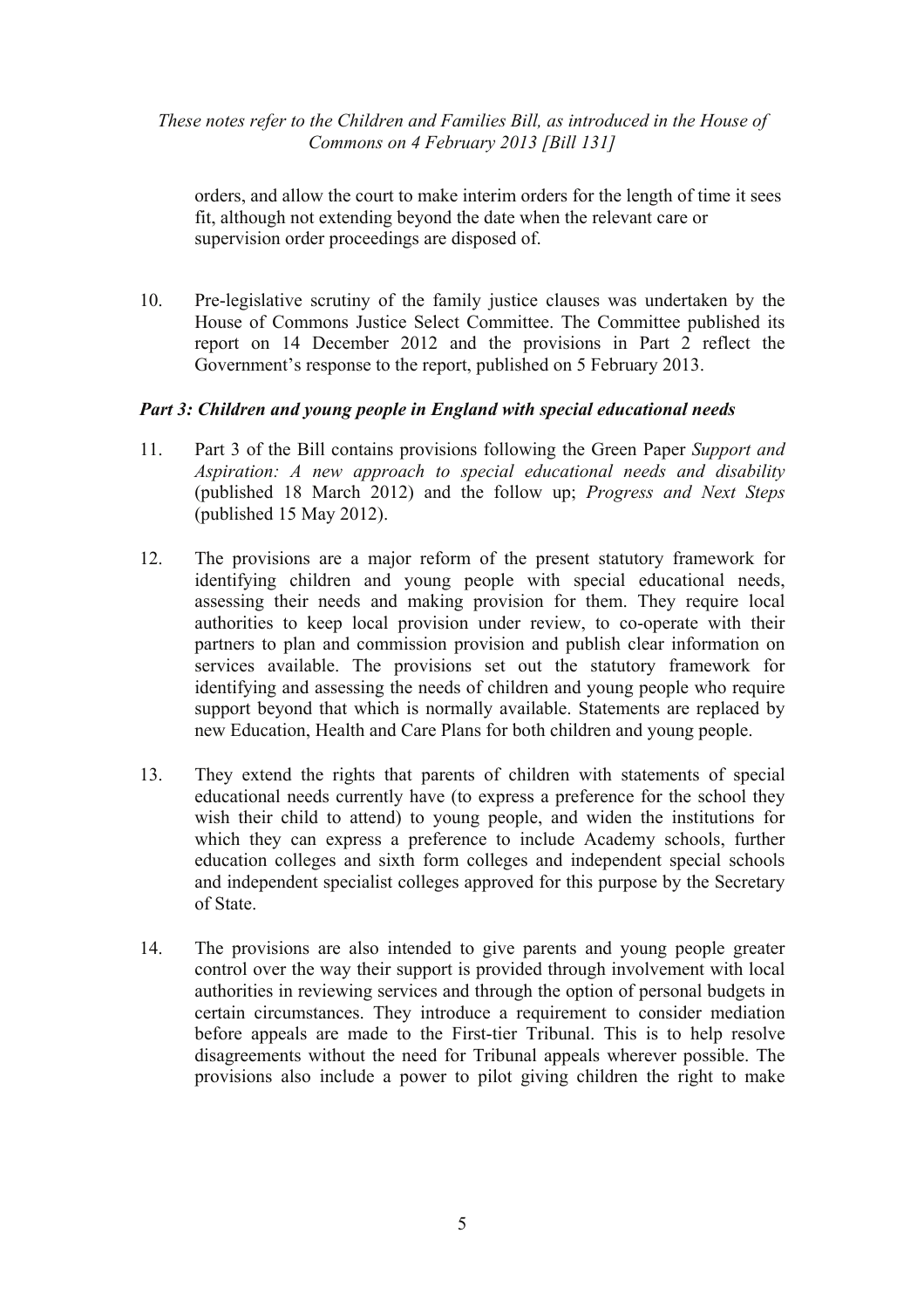appeals to the Tribunal themselves, rather than it having to be through their parent.

- 15. The clauses replace and extend, in relation to England, provisions in Part 4 of the Education Act 1996 and associated Schedules and Regulations, and sections 139A to 139C of the Learning and Skills Act 2000, which will be repealed in relation to children and young people in the area of a local authority in England. Regulations will set out the detailed requirements of particular provisions where provided for in the draft clauses. A statutory Code of Practice will be developed to provide guidance on the new framework for special educational needs, for the approval of Parliament.
- 16. Pre-legislative scrutiny of the SEN provisions was undertaken by the House of Commons Education Select Committee. The Committee published its report on 18 December 2012 and the provisions in Part 3 reflect the Government's response to the report, published on 5 February 2013.

## *Part 4: Childminder agencies etc*

- 17. Part 4 of the Bill contains various provisions relating to childcare, described in *More Great Childcare* which the Government published on 29 January 2013 and which includes the Government's response to Professor Cathy Nutbrown's report, *Foundations for Quality* (published June 2012). Section 3D of the report refers to the plans to introduce childminder agencies.
- 18. This Part contains:
	- provision for childminder agencies (that is persons who are registered with Her Majesty's Chief Inspector of Education, Children's Services and Skills ("the Chief Inspector") and who are therefore able to register childminders and other providers of childcare on domestic premises for the purposes of Part 3 of the Childcare Act 2006);
	- provision for the Chief Inspector to charge a fee for carrying out an inspection of early years childcare provision where the inspection is carried out at the request of the provider and the Chief Inspector is required by the Secretary of State to conduct the inspection;
	- a repeal of the duty in section 11 of the Childcare Act 2006 on English local authorities to prepare, at least every three years, an assessment of the sufficiency of the provision of childcare in their area;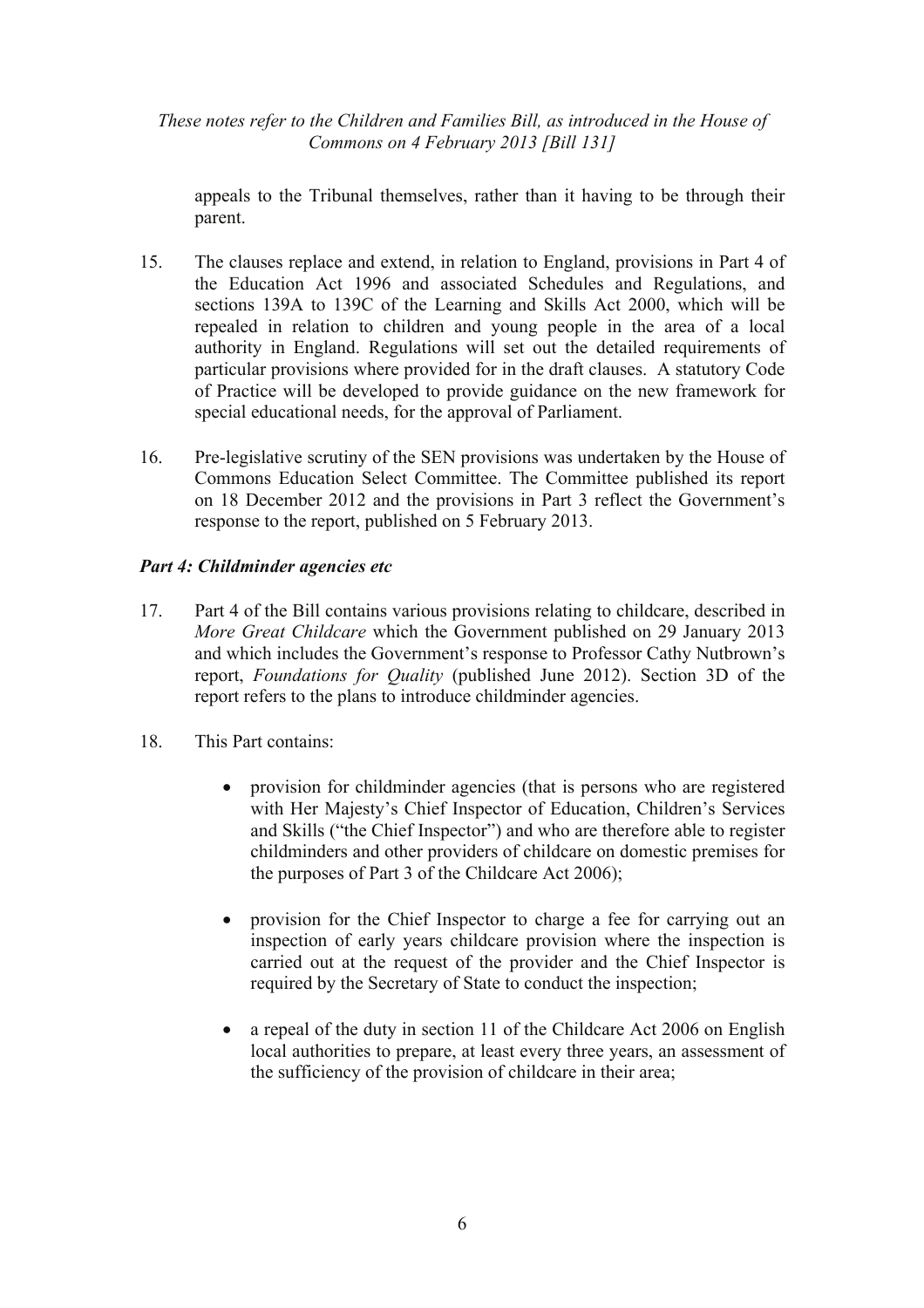> • provision to remove the requirements in section 28 of the Education Act 2002 on governing bodies of maintained schools to consult with local authorities, staff and parents on whether to offer community facilities or services. This would remove a current burden on schools considering offering before and after school childcare, amongst other services. It also removes the requirement for the governing bodies to have regard to advice or guidance from the Secretary of State before providing such facilities. The changes do not affect Wales.

## *Part 5: The Children's Commissioner*

- 19. Part 5 of the Bill implements the recommendations from John Dunford's independent review of the Children's Commissioner (*Review of the Office of the Children's Commissioner (England): December 2010)*, which concluded that there were strong arguments for retaining the office of the Children's Commissioner ("OCC"), but that the current legislative framework had prevented the Commissioner from having sufficient impact on children's lives. The provisions in the Bill aim to remove the barriers John Dunford identified, in particular by:
- amending the Commissioner's primary function to one of promoting and protecting children's rights;
- making the Commissioner more clearly independent from Government;
- providing for greater scrutiny of the Commissioner's impact, through an annual report to Parliament;
- combining the functions of the Commissioner with the activities currently carried out by the Children's Rights Director; and
- clarifying the Commissioner's powers and remit.
- 20. Pre-legislative scrutiny of the OCC clauses was undertaken by the Joint Committee on Human Rights (JCHR). The Government's response to the report was published on 5 February 2013.

#### *Part 6: Statutory rights to leave and pay*

21. Part 6 of the Bill delivers the legislative commitments made in the Government Response to the *Modern Workplaces* consultation which ran from May to August 2011. The provisions will create a new employment right to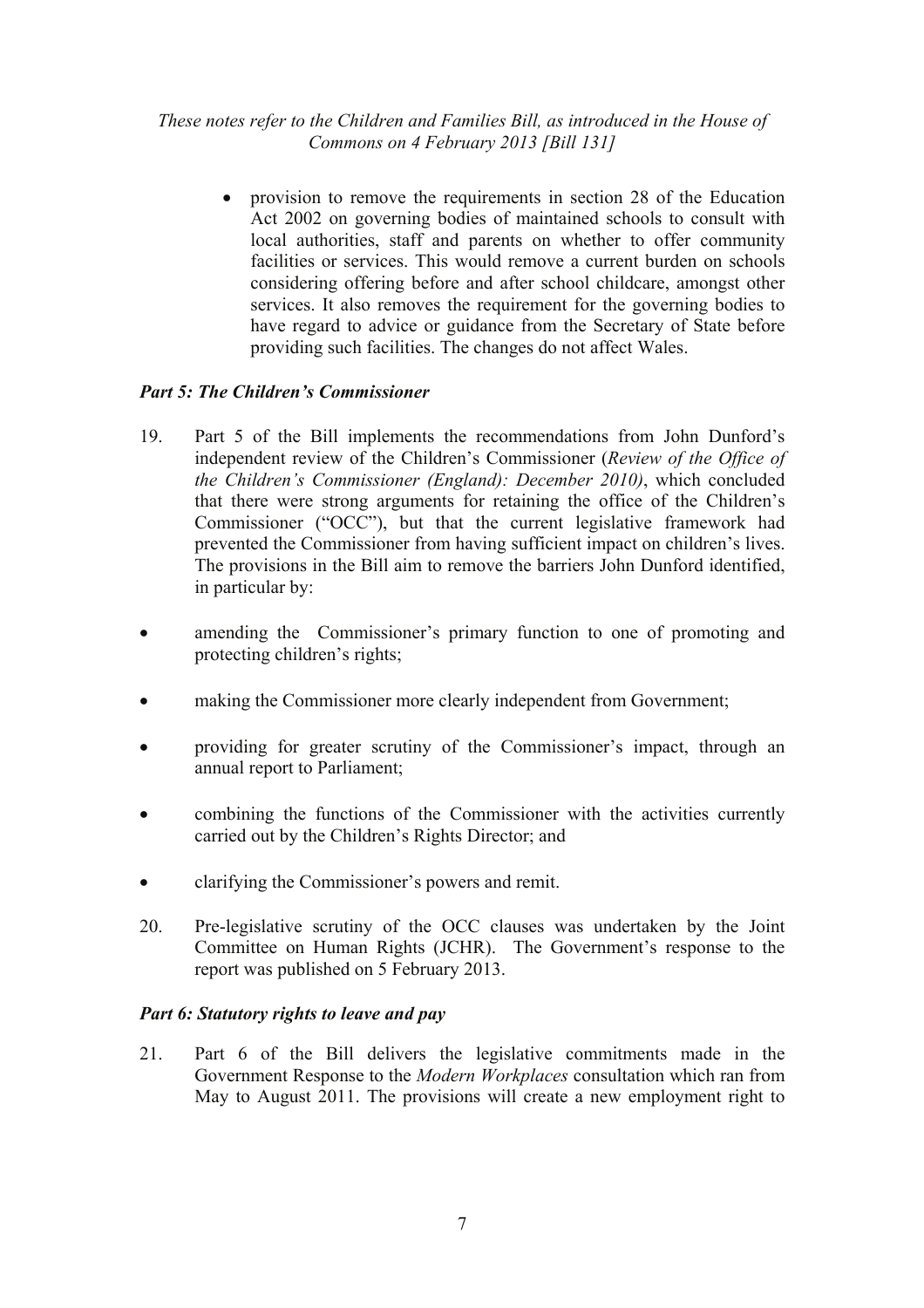shared parental leave and statutory shared parental pay for eligible working parents. Women will continue to be eligible for maternity leave and statutory maternity pay or allowance in the same way that they are currently. If they choose to bring their leave and pay or allowance to an early end, eligible working parents will be able to share up to the balance of the remaining leave and pay as shared parental leave and pay. Eligible adopters will also be able to use the new system for shared parental leave and pay. Adoption leave and pay will be extended to prospective parents in the fostering-to-adopt system, and parents in a surrogacy arrangement who are eligible, and intend to apply for, a parental order.

## *Part 7: Time off work: Ante-natal care etc*

- 22. Part 7 creates a new right for employees and qualifying agency workers to take unpaid time off work to attend up to two ante-natal appointments with a pregnant woman. The right is available to the pregnant woman's husband, civil partner or partner, the father or parent of the pregnant woman's child, and intended parents in a surrogacy situation who meet specified conditions.
- 23. Provision is made for paid and unpaid time off work for adopters to attend meetings in advance of a child being placed with them for adoption.

## *Part 8: Right to request flexible working*

- 24. Part 8 provides for the expansion of the right to request flexible working from employees who are parents or carers to all employees, and the removal of the statutory process that employers must currently follow when considering requests for flexible working. The Government's policy reforms for the right to request flexible working are set out in its paper *Modern Workplaces – Government Response on Flexible Working* (November 2012). This Part sets out the statutory provisions to support those reforms.
	- 25. Changes will enable employees to consider requests using their existing HR processes instead of having to follow a statutory procedure.
	- 26. These clauses amend the Employment Rights Act 1996. A statutory Code of Practice will be consulted on and published by the Advisory, Conciliation and Arbitration Service (ACAS) to explain what the minimum requirements are in order to consider a request in a reasonable manner. The Code of practice will be issued using powers in the Trade Union Labour Relations (Consolidation) Act 1992.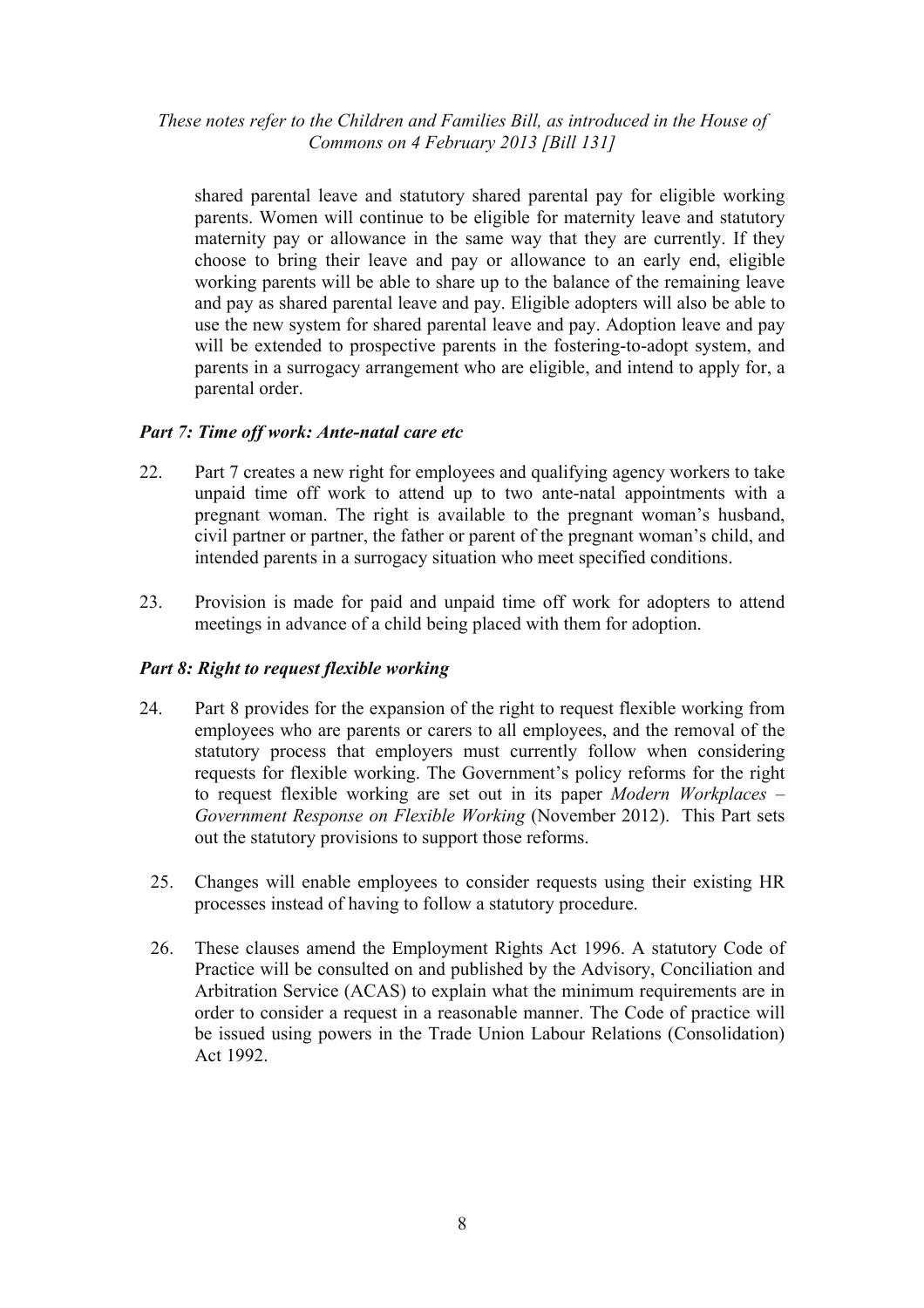27. Further background is included on all these provisions and the other elements of the Bill in their relevant section as listed in the "Overall Structure of the Bill" table below.

## **OVERALL STRUCTURE OF THE BILL**

28. The Bill consists of 9 Parts, 110 clauses and 7 Schedules. The Bill is arranged as follows:

| Order  | <b>Title</b>                                                           | Page<br>number |
|--------|------------------------------------------------------------------------|----------------|
| Part 1 | Adoption and children looked after by local authorities                | Page 12        |
| Part 2 | <b>Family Justice</b>                                                  | Page 20        |
| Part 3 | Children and young people in England with special<br>educational needs | Page 31        |
| Part 4 | Childminder Agencies etc.                                              | Page 56        |
| Part 5 | The Children's Commissioner                                            | Page 69        |
| Part 6 | Statutory rights to leave and pay                                      | Page 80        |
| Part 7 | Time off work: Antenatal care etc                                      | Page 105       |
| Part 8 | Right to request flexible working                                      | Page 114       |
| Part 9 | <b>General Provisions</b>                                              | Page 116       |

Where explanatory notes are provided for Schedules, these are included in the notes for the relevant clauses. Annex A of this document sets out further detail relating to clause 11 of the Family Justice provisions.

## **TERRITORIAL EXTENT AND APPLICATION**

29. Except where stated otherwise below, the Children and Families Bill extends to England and Wales only, and affects England only. The significant exceptions are explained in the text below.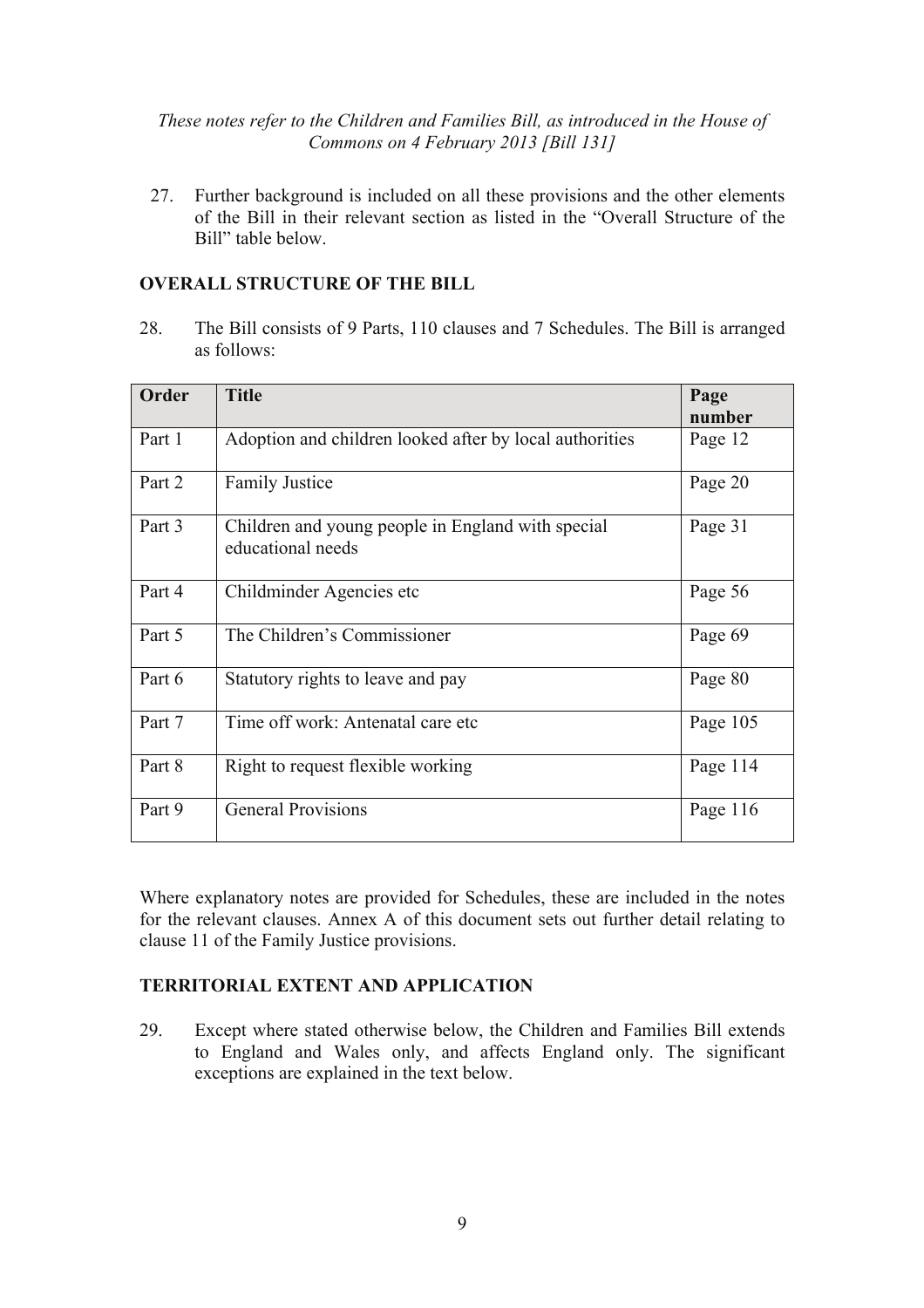## **Scotland**

- 30. Clause 6 and Schedule 1 amend sections 125 to 131 of the Adoption and Children Act 2002, which provide for the establishment of the Adoption and Children Act Register ("the register"). The register contains information about children who are suitable for adoption and for whom the local authority are considering adoption and prospective adopters who are suitable to adopt a child. This clause removes Wales and Scotland from the scope of these sections and provides for the establishment of a register that applies in relation to England only. The Scottish Government intends to seek a legislative consent motion in relation to this clause.
- 31. Part 5 of the Bill (clauses 77 to 86) amends Part 1 of the Children Act 2004, to reform the office of Children's Commissioner. Part 1 of that Act extends to the whole of the UK. The changes made by Part 5 will apply to the Commissioner's role in promoting and protecting the rights of children in Scotland, but only in relation to non-devolved matters.
- 32. Parts 6, 7 and 8 of the Bill (clauses 87 to 104) make provision for statutory rights to leave and pay and flexible working. The clauses relate to nondevolved matters and so extend to Scotland.

## **Northern Ireland**

33. Part 5 of the Bill (clauses 77 to 86) reform the office of the Children's Commissioner. These changes will apply to the Commissioner's role in promoting and protecting the rights of children in Northern Ireland, but only in relation to non-devolved matters.

## **Wales**

## **Part 1: Adoption and children looked after by local authorities**

- 34. In relation to clause 6 and Schedule 1 see paragraph 30. The Welsh Government intends to seek a legislative consent motion in relation to this clause.
- 35. Clauses 7 and 8 of the Bill amend provisions in the Children Act 1989 and the Adoption and Children Act 2002 which deal with contact between a child in the care of the local authority and their birth family and certain other people. Family proceedings are non-devolved matters and so the provisions relating to these will apply to Wales. Adoption policy and functions of local authorities in relation to adoption are matters devolved to the Welsh Government and the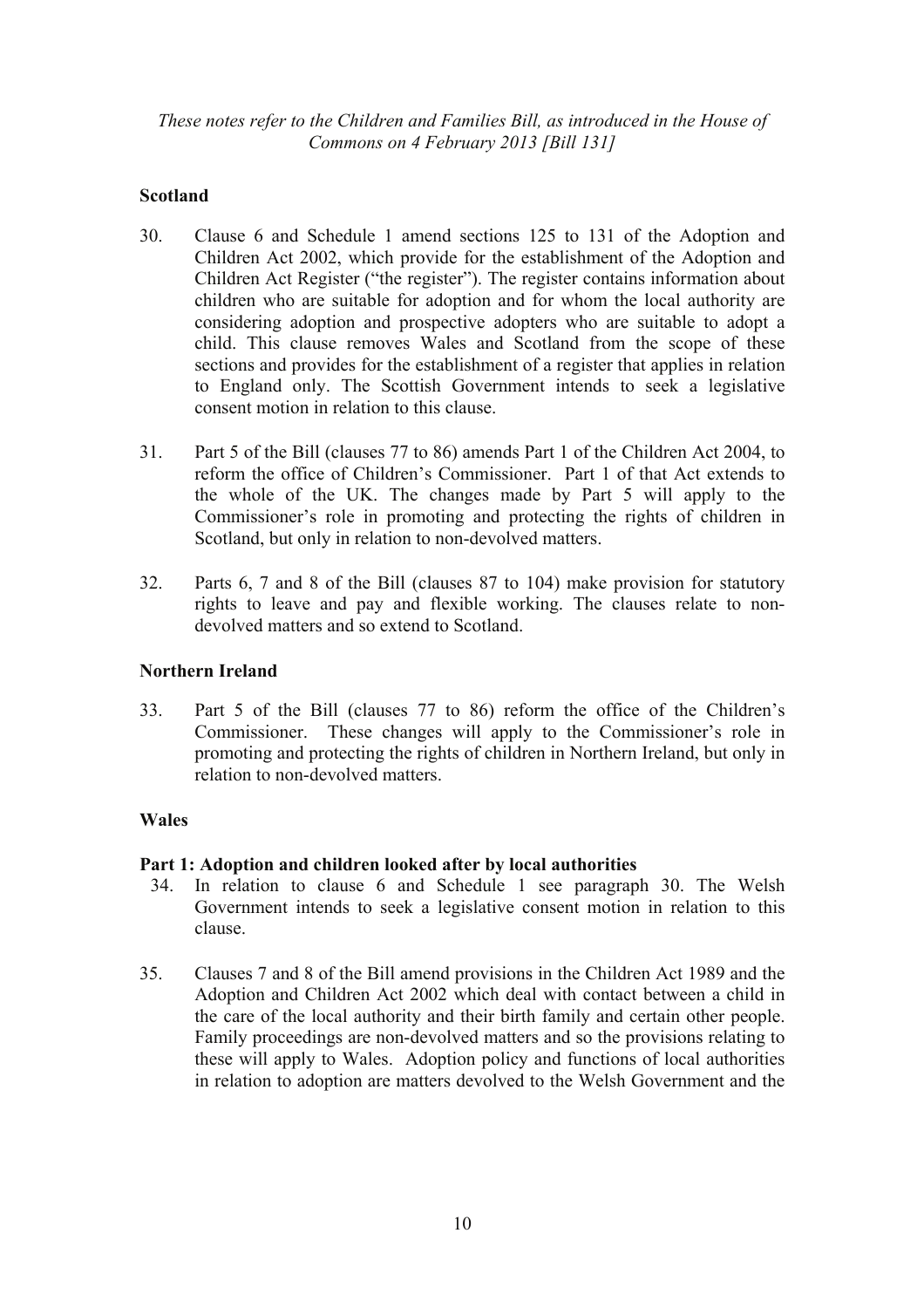provisions which relate to local authorities' duties in relation to contact in the Children Act 1989 (other than clause 7(2)) will not apply to Wales.

## **Part 2: Family justice**

- 36. Part 2 of the Bill (clauses 10 to 16) makes provisions that reform the family justice system. All of the clauses relate to family law and proceedings with one exception set out in the text below. Family law and proceedings are a nondevolved matter and so these provisions extend to Wales.
- 37. Clause 15 amends section 31A of the Children Act 1989 which relates to care orders and care planning. Care planning is an area where the National Assembly of Wales has legislative competence. The amendments to section 31A(1) confer a new power on Welsh Ministers to allow them to prescribe by regulations the time within which a care plan (whose preparation is the responsibility of a local authority in Wales) must be prepared by the local authority. The Welsh Government intends to seek a legislative consent motion in relation to this clause.
- 38. In addition, clause 12 introduces a new "child arrangements order" which has a consequential impact on the power of Welsh Ministers to make regulations. The power that is affected is not one that falls within an area of Assembly legislative competence but the changes affect an area of Welsh Ministers' executive competence and as such require their consent.

## **Part 3: Children and young people in England with special educational needs**

39. Part 3 of the Bill (clauses 19 to 72) makes provisions that reform the special educational needs system. These provisions extend to England and Wales, but the majority only apply in England. There will be some cross-border effects, where a child or young person in England attends a school or institution in Wales, and the amendment made by clause 55 will apply in Wales. The Welsh Government has confirmed that no legislative consent motion is required.

#### **Part 5: The Children's Commissioner**

40. Part 5 of the Bill (clauses 77 to 86) reforms the office of the Children's Commissioner. These changes will apply to the Commissioner's role in promoting and protecting the rights of children in Wales, but only in relation to non-devolved matters.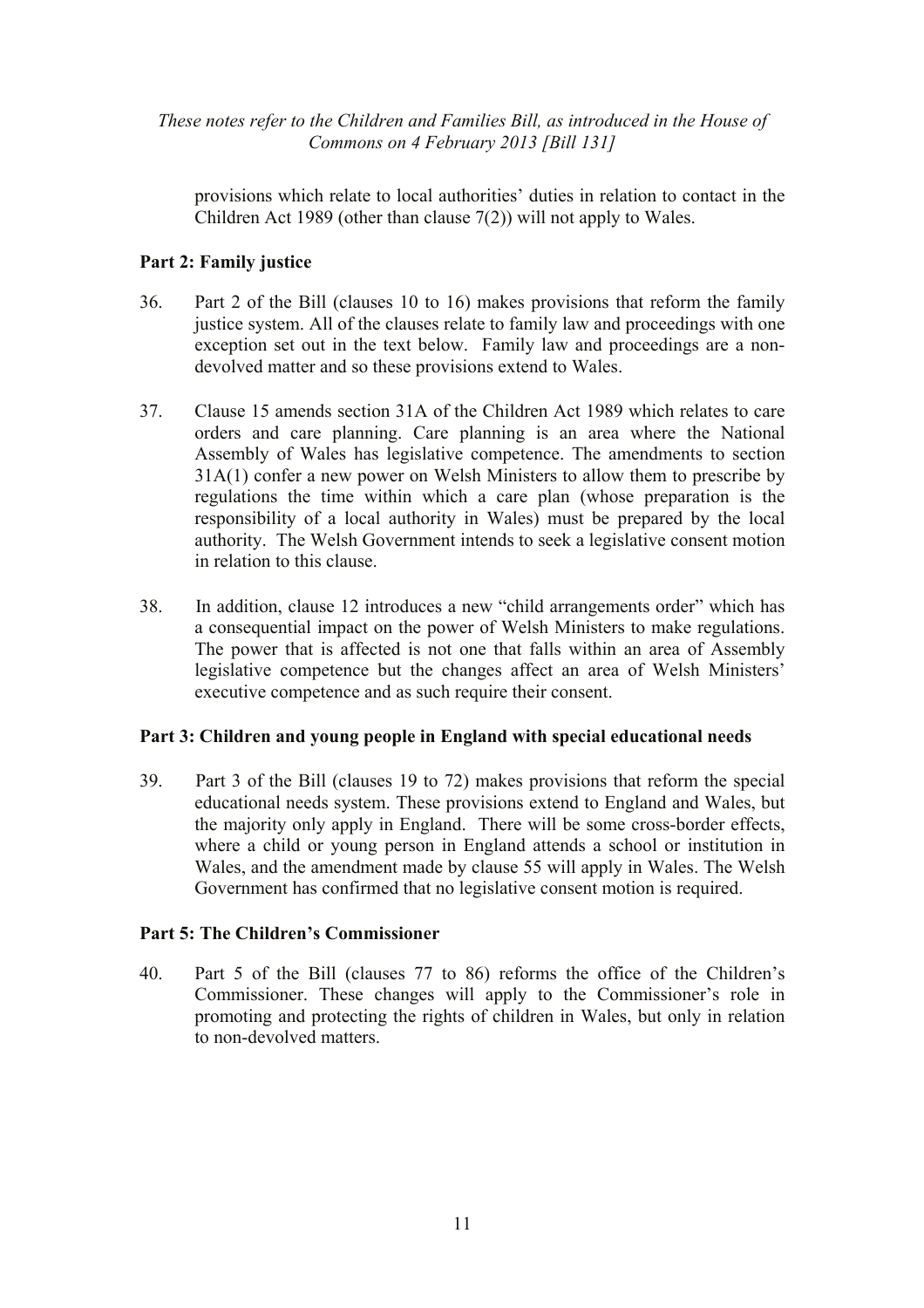#### **Parts 6, 7 & 8: Statutory rights to leave and pay, Time off work: ante-natal care etc and Right to request flexible working**

41. Parts 6, 7 and 8 of the Bill (clauses 87 to 104) make provision for statutory rights to leave and pay and flexible working. The clauses relate to nondevolved matters and so extend to Wales.

#### **Summary**

42. For the reasons set out above, this Bill contains provisions (namely clauses 6 and 15) that trigger the need for legislative consent motions in Wales and Scotland. Westminster will not normally legislate with regard to devolved matters without the consent of the devolved administrations. If there are any amendments to the Bill relating to devolved matters in Scotland, Wales or Northern Ireland which trigger a legislative consent motion then consent will be sought for them from the Scottish Parliament, the National Assembly for Wales or the Northern Ireland Assembly respectively.

#### **COMMENTARY ON CLAUSES**

## **Part 1: ADOPTION AND CHILDREN LOOKED AFTER BY LOCAL AUTHORITIES**

#### **Clause 1: Placement of looked after children with prospective adopters**

- 43. This clause amends section 22C of the Children Act 1989 as it applies in relation to England. New subsection (9A) imposes a duty on a local authority looking after a child, when they are considering adoption for the child, to consider placing the child in a 'fostering for adoption' placement.
	- 44. A 'fostering for adoption' placement is a placement with foster parents who are also approved prospective adopters, in circumstances where the local authority are considering adoption as an option for the child's long term care (whether it is the only option they are considering, or one of several) but do not yet have authorisation to place the child for adoption. In these circumstances the local authority will be under a duty to consider a 'fostering for adoption' placement. Section 22C(5) of the Act will apply, and require the local authority to place the child in 'the most appropriate placement available', and section 22 of the Act will apply in relation to the decision about which placement is most appropriate, and will require the authority to act in the child's best interests.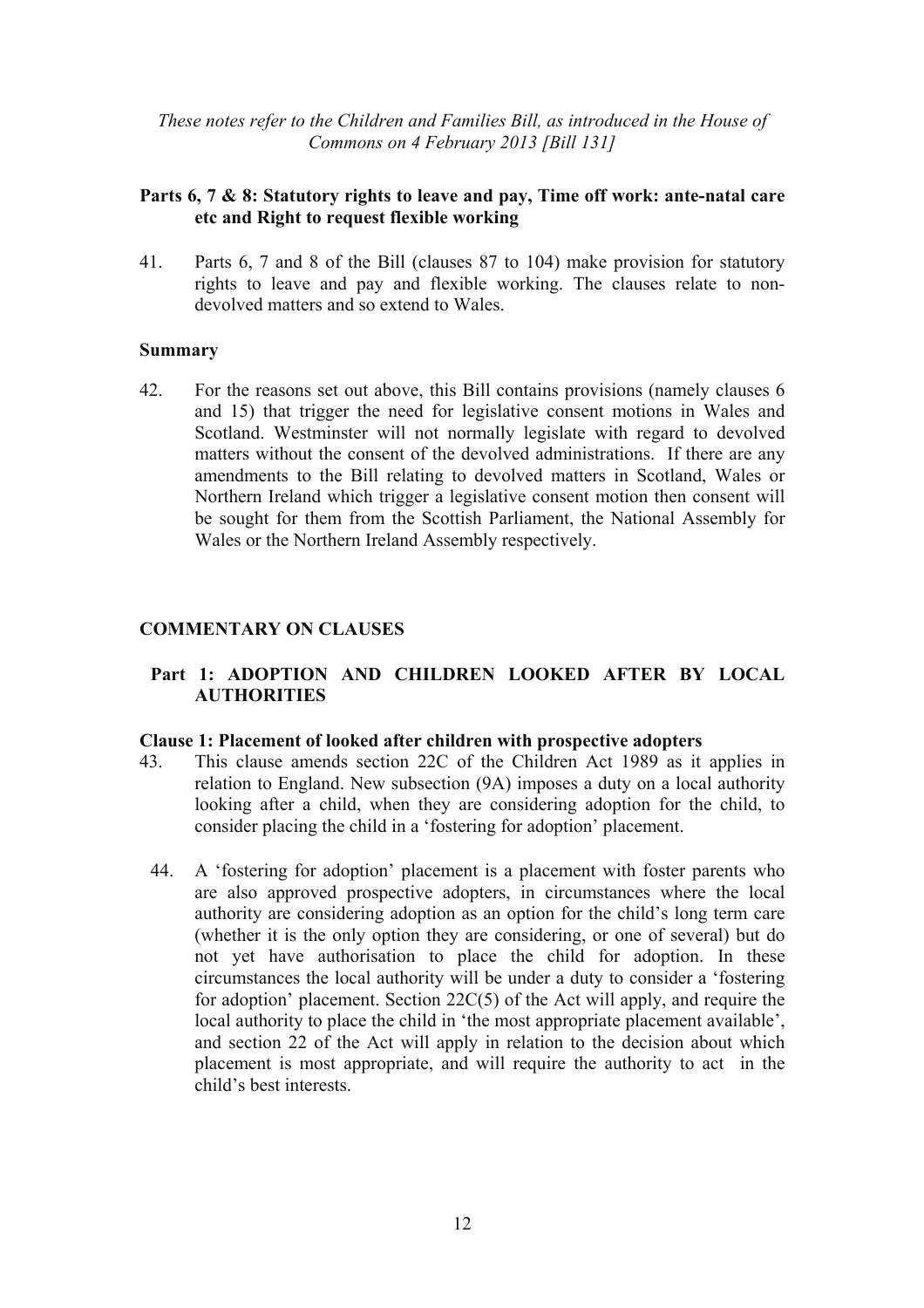## **Clause 2: Repeal of requirement to give due consideration to ethnicity: England**

- 45. This clause amends section 1 of the Adoption and Children Act 2002 so that subsection (5) does not apply in relation to local authorities in, and registered adoption societies whose principal office is in, England. Section 1(5) of that Act requires adoption agencies to give due consideration to a child's religious persuasion, racial origin and cultural and linguistic background when placing him or her for adoption.
- 46. Adoption agencies are required by section 1(2) and (4) of that Act to make a child's welfare throughout his or her life their paramount consideration, and to have regard to a range of matters, including the child's needs, wishes and feelings, and his or her background and other relevant characteristics, in reaching a placement decision. These provisions, therefore, mean that the adoption agency is already and will remain under a duty to have regard to the child's religious persuasion, racial origin and cultural and linguistic background, amongst other factors, where relevant. An adoption agency is also required by section 1(3) of that Act to bear in mind that any delay in coming to a decision is likely to prejudice the child's welfare.
- 47. The amendment to subsection (5) is intended to avoid any suggestion that the current legislation places a child's religious persuasion, racial origin and cultural and linguistic background above the factors in section 1(2) to (4).

#### **Clause 3: Recruitment, assessment and approval of prospective adopters**

- 48. This clause inserts a new section 3A into the Adoption and Children Act 2002. Section 3 of that Act requires each local authority to maintain within their area an adoption service designed to meet the needs, in relation to adoption, of, and provide facilities for: children who may be adopted, their parents and guardians; persons wishing to adopt a child; and adopted persons, their parents, natural parents and former guardians. Local authorities may provide those facilities by securing their provision by other local authorities and registered adoption societies (defined in section 2(2) of the 2002 Act). Only local authorities and registered adoption societies may make arrangements for adoption (sections 92 and 94 of the 2002 Act).
- 49. The new section 3A provides a new power for the Secretary of State to direct local authorities in England to make arrangements for their functions in relation to the recruitment of persons as prospective adopters; the assessment of prospective adopters' suitability to adopt a child; and the approval of prospective adopters as suitable to adopt a child, to be carried out by another local authority or one or more voluntary adoption agencies. Such directions may be given to a named local authority or a number of local authorities within a region or local authorities in England generally. Where a direction is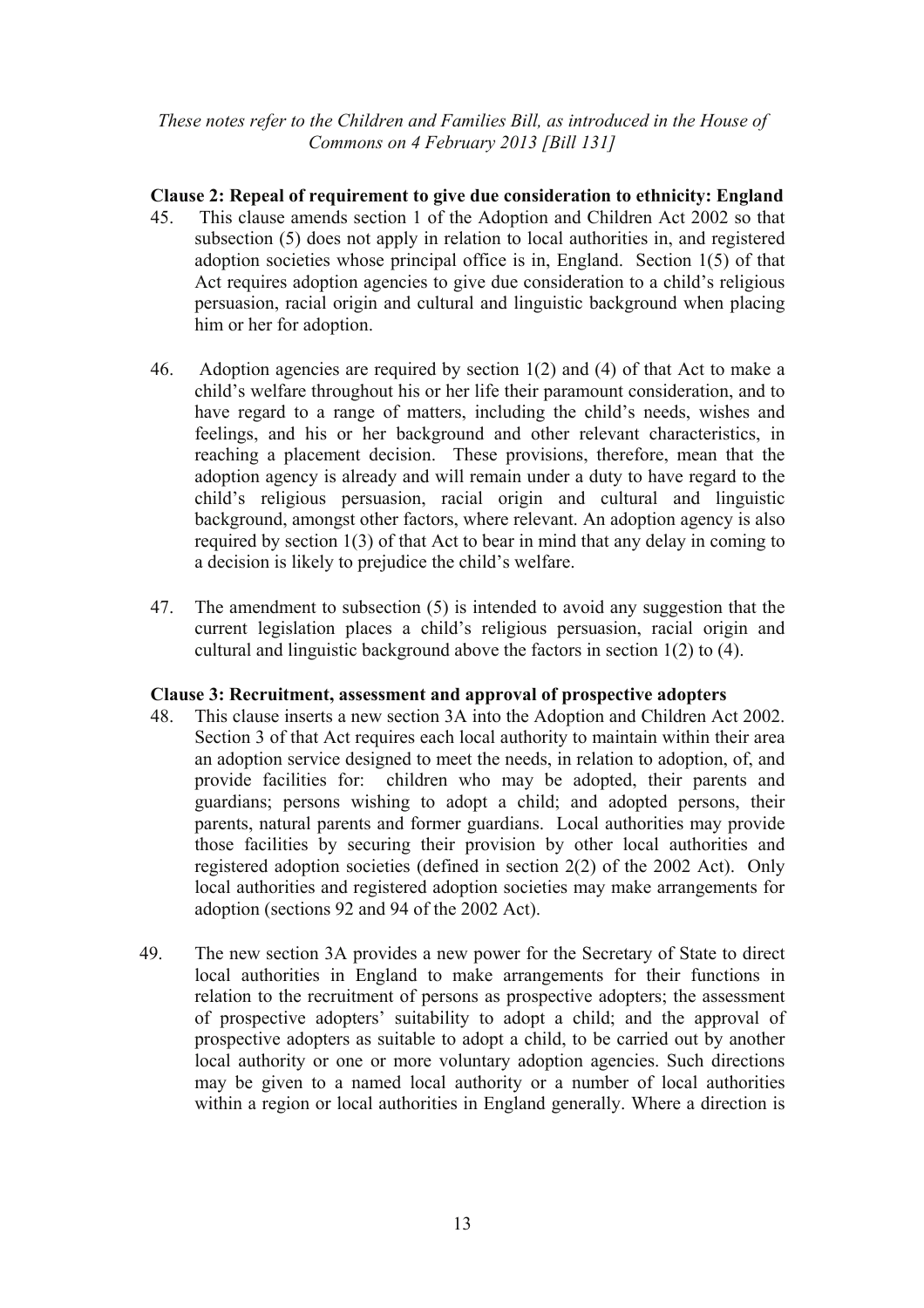in place a local authority will not be able to exercise these functions but must make arrangements with another local authority or a registered adoption society.

#### **Clause 4: Adoption support services: personal budgets**

- 50. This clause inserts a new section 4A into the Adoption and Children Act 2002 to make provision enabling local authorities to prepare personal budgets for adoption support services. A personal budget is an amount to be made available to secure particular adoption support services and provides a way of involving an adopted person or the parent of an adopted person ('the recipient') in securing those services.
- 51. Personal budgets may take the form of direct payments, where families can purchase the services themselves, notional personal budgets, which families can prepare with the local authority and which the local authority can spend on their behalf at their direction or a combination of both.
- 52. Section 4A(2) requires local authorities to prepare a personal budget with respect to adoption support services for a recipient upon request. This only applies where the local authority has, following an assessment under section 4 of the Adoption and Children Act 2002, decided to provide adoption support services (subsection  $(1)(a)$ ).
- 53. The local authority prepare a personal budget where they identify an amount as available to secure the adoption support services that they have decided to provide, with a view to the recipient being involved in securing those services (section  $4A(3)$ ).
- 54. Section 4A(4) enables regulations to be made to make detailed provision about personal budgets, including for direct payments to be made to the recipient in order for the recipient to secure the service, the provision of information, support and advice in connection with personal budgets and direct payments, and when, to whom and on what conditions direct payments may or may not be made.
- 55. If regulations authorise direct payments to be made to an adoptive parent or an adopted child they must require them to consent before the direct payment can be made. They must also require local authorities to stop making direct payments where that consent is withdrawn (section 4A(5)).
- 56. Any adoption support services that are secured by means of direct payments will be treated as adoption support services provided by the local authority (section  $4A(6)$ ).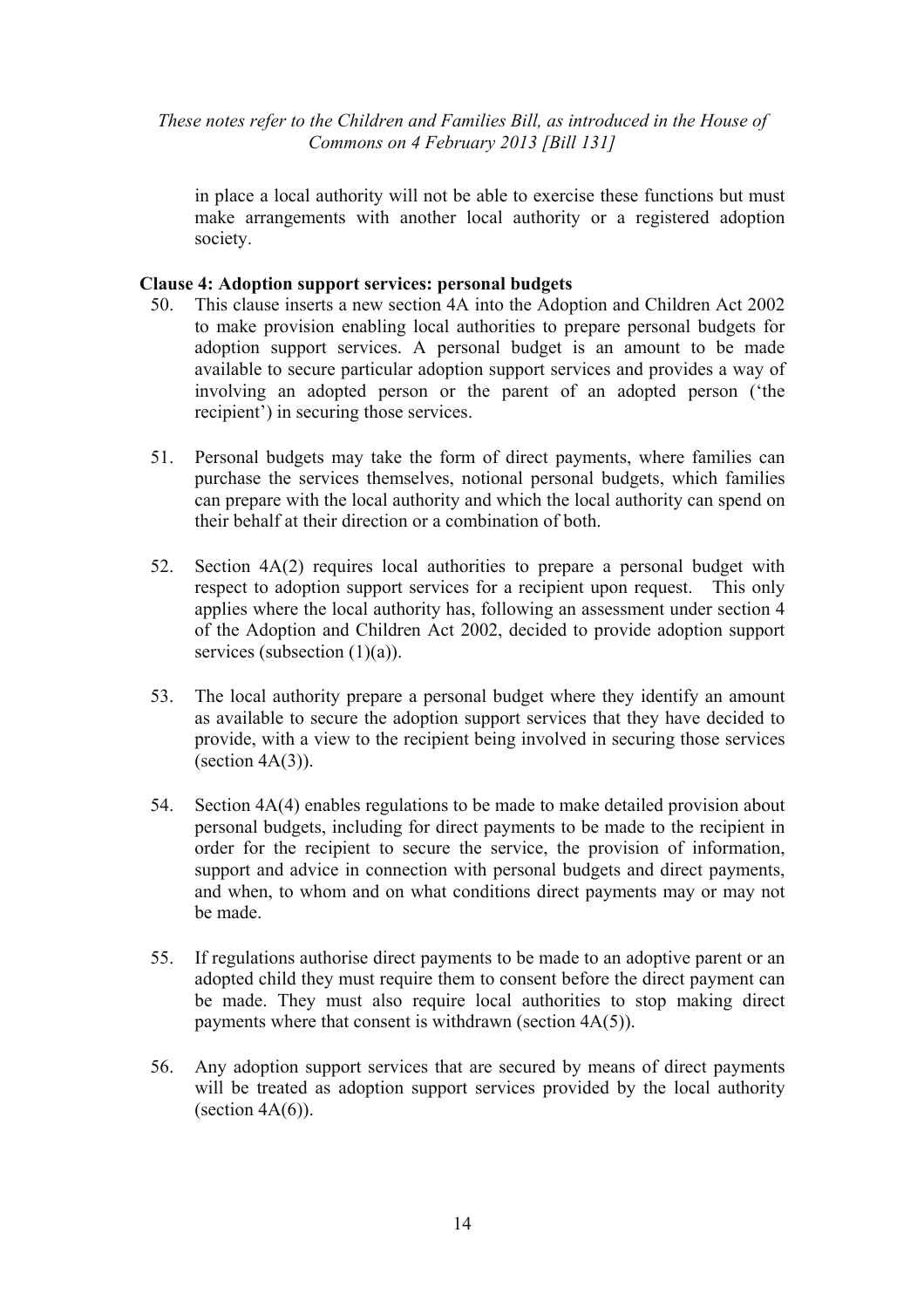## **Clause 5: Adoption support services; duty to provide information**

- 57. This clause inserts a new section 4B into the Adoption and Children Act 2002.
- 58. Section 4B(1) places a new duty on local authorities in England to provide a range of information about adoption support services and other prescribed information, to any person who has contacted the local authority to request information about adopting a child, or has informed the local authority that they wish to adopt a child. Local authorities must also provide such information to any person within their area who they are aware is the parent of an adopted child or to any such person upon request. This subsection also makes provision for regulations to prescribe the circumstances in which a local authority does not need to provide the information.
- 59. Section 4B(2) sets out the information that the local authority must provide including information about the adoption support services available in their area and information about assessments for adoption support services. It also makes provision for regulations to prescribe other information that must be provided by the local authority.

## **Clause 6: The Adoption and Children Act Register**

- 60. This clause amends the provisions in the Adoption and Children Act 2002 ("the 2002 Act") that provide for the establishment of an Adoption and Children Act Register ("the register") of children suitable for adoption and prospective adopters who are suitable to adopt a child.
- 61. *Subsection (2)* amends section 125(1)(a) of the 2002 Act to allow for the inclusion in the register of prescribed information about children who are being considered for adoption by an English local authority. This is intended to enable details of looked after children to be included in the register where the local authority are considering adoption as an option for them, but have not yet decided that the child ought to be placed for adoption. These children may be placed with local authority foster parents who are also approved prospective adopters under new subsection 22C(9A) of the Children Act 1989 (see clause 1). This subsection also amends section 125(3) of the 2002 Act to qualify the restriction on public access to the register by providing that the restriction is subject to regulations made under section 128A of the 2002 Act.
- 62. A new section 125(1A) is inserted into the 2002 Act to provide that regulations may enable the register to contain prescribed information about children that Welsh, Scottish or Northern Irish adoption agencies are satisfied are suitable for adoption and prospective adopters that they are satisfied are suitable to adopt a child (paragraph 2(3) of Schedule 1).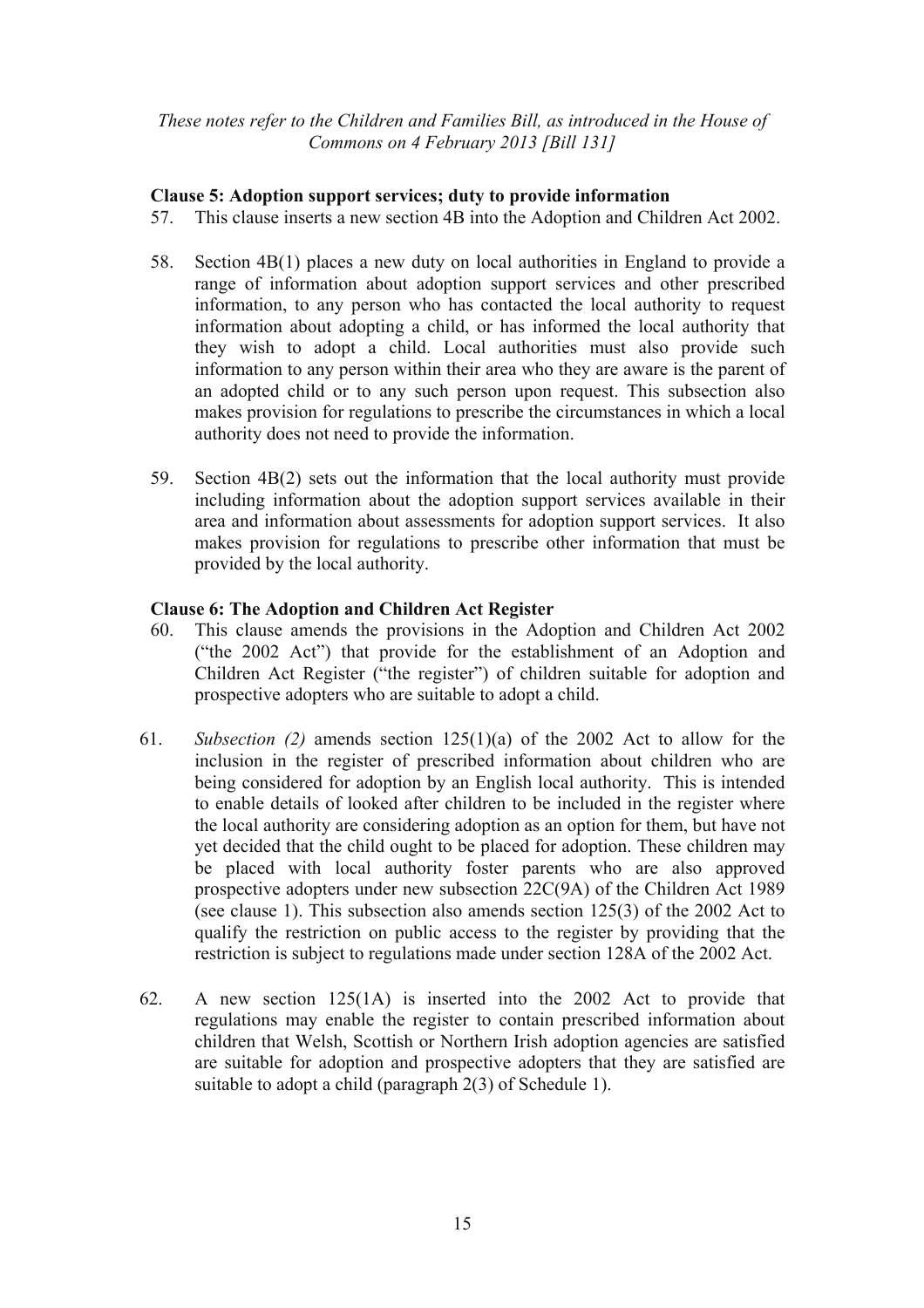- 63. *Subsection (3)* amends section 128(4)(b) of the 2002 Act to provide that consent needs to be given by a prescribed person if information about a child who is being considered for adoption by an English local authority is to be disclosed to the Secretary of State or the registration organisation.
- 64. *Subsection (4)* inserts a new section 128A into the 2002 Act, which provides for regulations to allow for the search and inspection of the register by prospective adopters who are suitable to adopt a child in order to enable them to identify a child on the register for whom they might be appropriate adopters. A prospective adopter is suitable to adopt a child if an adoption agency is satisfied that they are suitable to have a child placed with them for adoption (section 131(2)(b)). The regulations may restrict access to certain parts of the register only, or only to specified content on the register (subsection (2) of section 128A) and the regulations may also set out terms and conditions of access to the register (subsection (3) of section 128A). Subsection (4) of section 128A provides that regulations may prescribe the steps that prospective adopters must follow in relation to the information they have received through their search of the register. Subsection (5) of section 128A provides that the regulations may prescribe the payment of a fee to the Secretary of State or the registration organisation by the prospective adopters for the searching or inspecting of the register.
- 65. Section 129(1) of the 2002 Act is amended to provide that information entered in the register, or compiled from information entered in the register, may also be disclosed under the regulations made under section 128A of the 2002 Act (paragraph 6 of Schedule 1).
- 66. *Subsection (5)* inserts a new subsection (6A) into section 97 of the Children Act 1989 to provide that entering information on the register under section 125 of the 2002 Act or accessing information, in accordance with any regulations made under the new section 128A of the 2002 Act, would not be an offence under section 97 of the 1989 Act.
- 67. *Subsection (6)* introduces Schedule 1 (which amends the Adoption and Children Act 2002 to provide for the removal of the requirement to make provision for the register by Order in Council, and for that register not to apply to Wales or Scotland).

#### **Clause 7: Contact: children in care of local authorities**

68. Section 34 of the Children Act 1989 provides that where a child is in the care of the local authority the authority must allow the child reasonable contact with their parents or guardians, or certain other persons specified in section 34(1). Local authorities are also required, under paragraph 15 of Schedule 2 to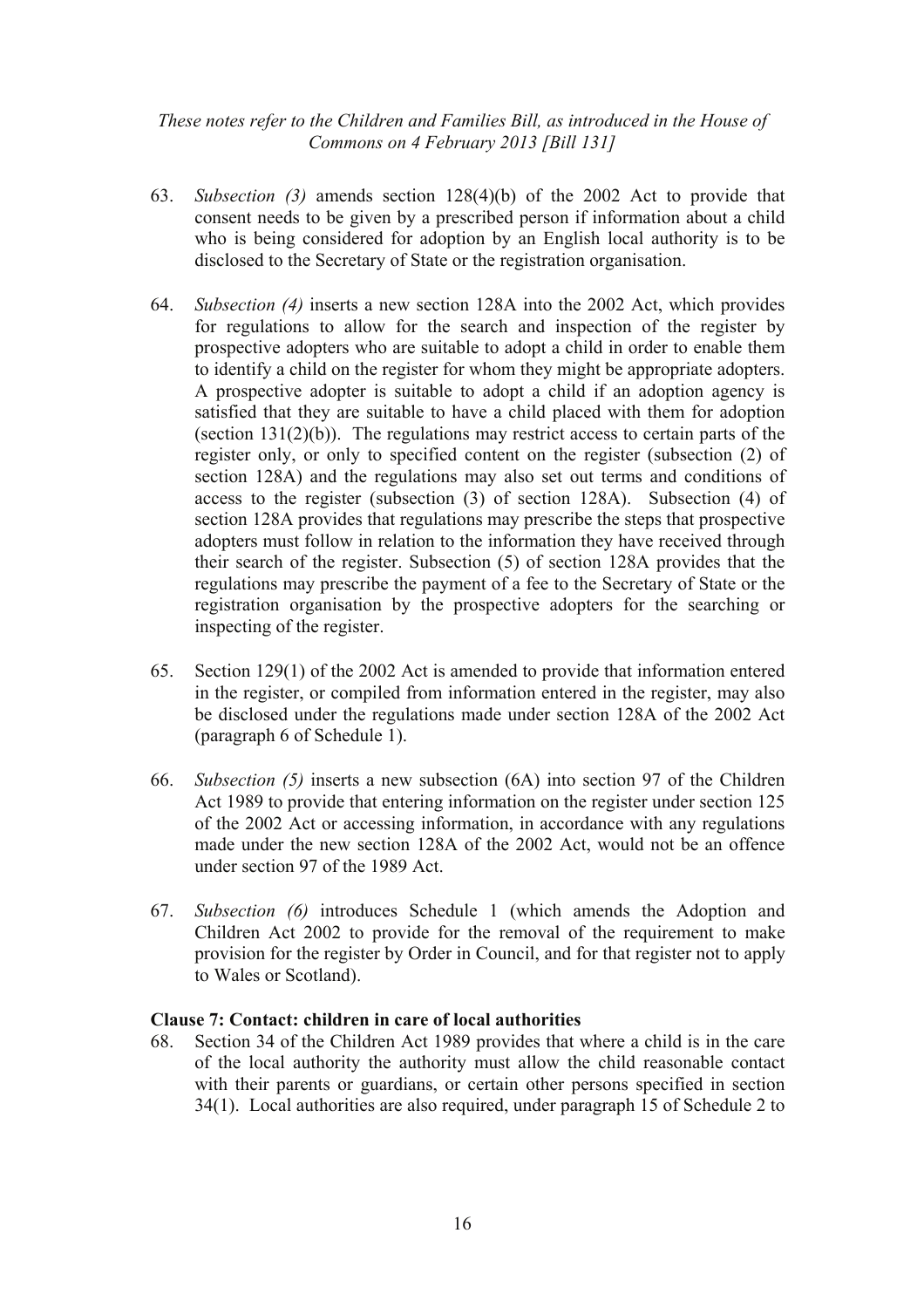that Act, to endeavour to promote contact between all looked after children and those persons listed in paragraph 15(1), including the child's parents and other relatives of the child, like grandparents or siblings. This clause makes amendments to both of these provisions.

- 69. *Subsection (2)* amends section 34(1) to make it clear that the local authority's duty to allow reasonable contact between a child in the care of the local authority and those people listed in section  $34(1)(a)$  to (d) is subject to the local authority's duty to safeguard and promote the welfare of looked after children under section 22(3)(a) of the Children Act 1989. If allowing contact with any of those persons would not safeguard and promote the welfare of the child, the local authority should not allow the contact.
- 70. *Subsection (4)* enables the Secretary of State to make secondary legislation setting out in more detail the matters that the local authority should consider when determining whether contact between the child and any of the people mentioned in section 34(1) is consistent with safeguarding and promoting the child's welfare.
- 71. *Subsection (3)* inserts a new subsection (6A) into section 34 to provide that where a local authority in England is refusing contact under section 34(6) with any of the persons listed in section  $34(1)(a)$  to (d), or where a local authority has obtained a court order under section 34(4) authorising them to refuse contact with any of those persons, the duty in paragraph 15(1) of Schedule 2 no longer applies.
- 72. Section 34(11) provides that before making a care order with respect to any child the court has to consider the contact arrangements that the local authority has made or proposes to make and invite the parties to the proceedings to comment on those arrangements. *Subsection (5)* amends that subsection to provide that the court's duties also apply before the court makes, varies or discharges an order under section 34.

#### **Clause 8: Contact: post-adoption**

- 73. This clause inserts new sections 51A and 51B into the Adoption and Children Act 2002 which provide for the making of orders which deal with contact arrangements at the adoption order stage and subsequently between an adopted child and those persons listed in section 51A(3).
- 74. Section 51A provides that orders under that section can only be made where an adoption agency has placed or was authorised to place a child for adoption and the court is making, or has made, an adoption order.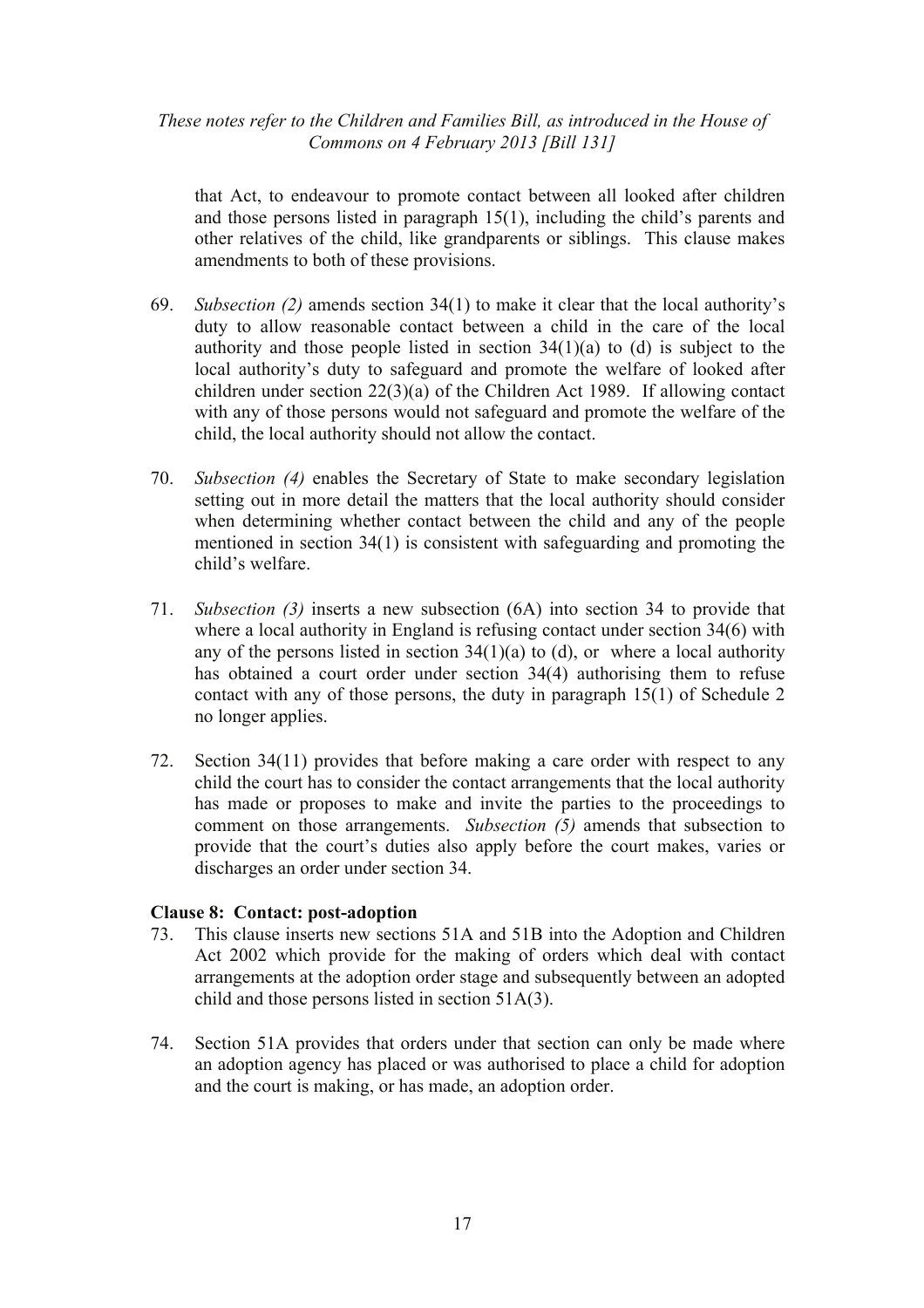- 75. When making the adoption order or at any time afterwards the court may either make an order for contact under section 51A(2)(a) or an order prohibiting contact under section  $51A(2)(b)$ . The court may also, when making an adoption order, make an order under section 51A(2)(b) prohibiting contact on its own initiative (section 51A(6)).
- 76. Section 51A(3) prescribes the persons that may be made subject to an order under section 51A. These include former relatives and guardians of the child, amongst others, as well as any person who has lived with the child for at least one year. Section 51A(7) provides that the one year period need not have been continuous but must not have started more than five years before the application for an order under section 51A was made.
- 77. Under section 51A(4) the child, the person who has applied for the adoption order or the child's adoptive parents may make an application for an order under section 51A without the permission of the court. Any other person may apply for an order if they have obtained the permission of the court to do so.
- 78. Section 51A(5) sets out the factors that the court must consider when deciding whether to grant permission, under subsection (4)(c), to apply for an order. It provides that the court must consider the possible harm that might be caused to the child by the proposed application, the applicant's connection to the child, and any representations that are made to them by the child, the person who has applied for the adoption order or the child's adoptive parents.
- 79. Section 51A(8) provides that where section 51A applies, an order under section 8 of the Children Act 1989 may not provide for contact between the child and anyone who might be named in a section 51A order. Section 26(5) of the Adoption and Children Act 2002 is also repealed to ensure that no application for a contact order under section 8 of the Children Act 1989 may be made at the same time as an application for an adoption order.
- 80. An order under section 51A may contain directions on how it will be carried into effect, be made subject to appropriate conditions, be varied or revoked following an application by the child, the adoptive parents or the person named in the order under section 51A and has effect until the child's 18<sup>th</sup> birthday (section 51B(1)).
- 81. Section 51B(4) sets out what rules of court may specify and section 51B(3) provides that the court must, in the light of any rules made, draw up a timetable in relation to orders under section 51A and give directions for ensuring, so far as is reasonably practicable, that any timetable is adhered to.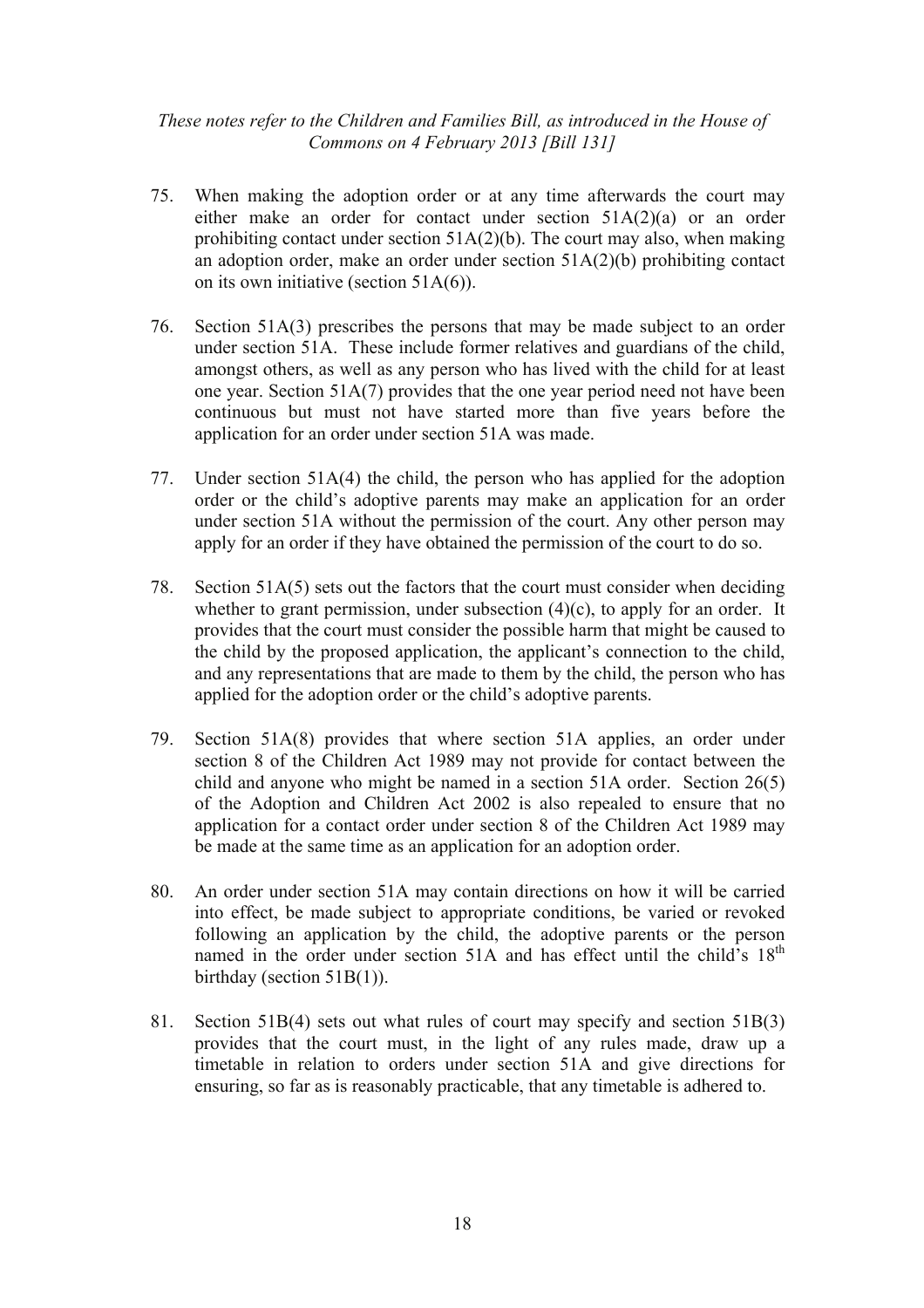- 82. Section 1(7) of the Adoption and Children Act 2002 is amended to provide that it applies to orders made under section 51A (subsection (2)). This means that the requirements of section  $1(2)$  to  $(4)$  of that Act, for example, that the welfare of the child must be the court's paramount consideration, apply when the court is considering making an order under section 51A.
- 83. Section 9 of the Children Act 1989 is amended to provide that a court must not make a specific issue or prohibited steps order when the same result could be achieved by making an order section 51A (subsection (4)). This makes the position with regards to orders under section 51A consistent with the position in relation to residence and contact orders.

## **Clause 9: Promotion of educational achievement of children looked after by local authorities**

- 84. Section 22 of the Children Act 1989 places a general duty on local authorities to safeguard and promote the welfare of the children they look after. Section 22(3A) places a particular duty on local authorities in England to promote the educational achievement of the children they look after, regardless of where they are placed. Many local authorities in England have an education lead to champion the needs of looked after children. They are often referred to as "Virtual School Heads", because they monitor and track the educational progress of the children looked after by their authority as if they attended a single school. This provision responds to the first key recommendation in the report of the inquiry into the educational attainment of looked after children in England carried out by the All Party Parliamentary Group for Looked After Children and Care Leavers.
	- 85. This clause amends section 22 by inserting a new subsection (3B). This requires every local authority in England to appoint an officer employed by the authority to make sure the duty under section 22(3A) is properly discharged.
	- 86. The clause makes explicit reference to permitting a local authority to appoint more than one officer to perform this role. This is intended to remove any doubt that a local authority may make multiple appointments. This is intended to reflect that some authorities - which are significantly larger than others and with higher numbers of looked after children – may wish to have more than one person undertaking this role in order to ensure it is manageable.
	- 87. There is existing statutory guidance from the Department for Education, issued under section 7 of the Local Authority Social Services Act 1970, about how local authorities should discharge their duty to promote the education of their looked after children. This guidance will be revised to take account of this new provision. The revised guidance will also explain the relationship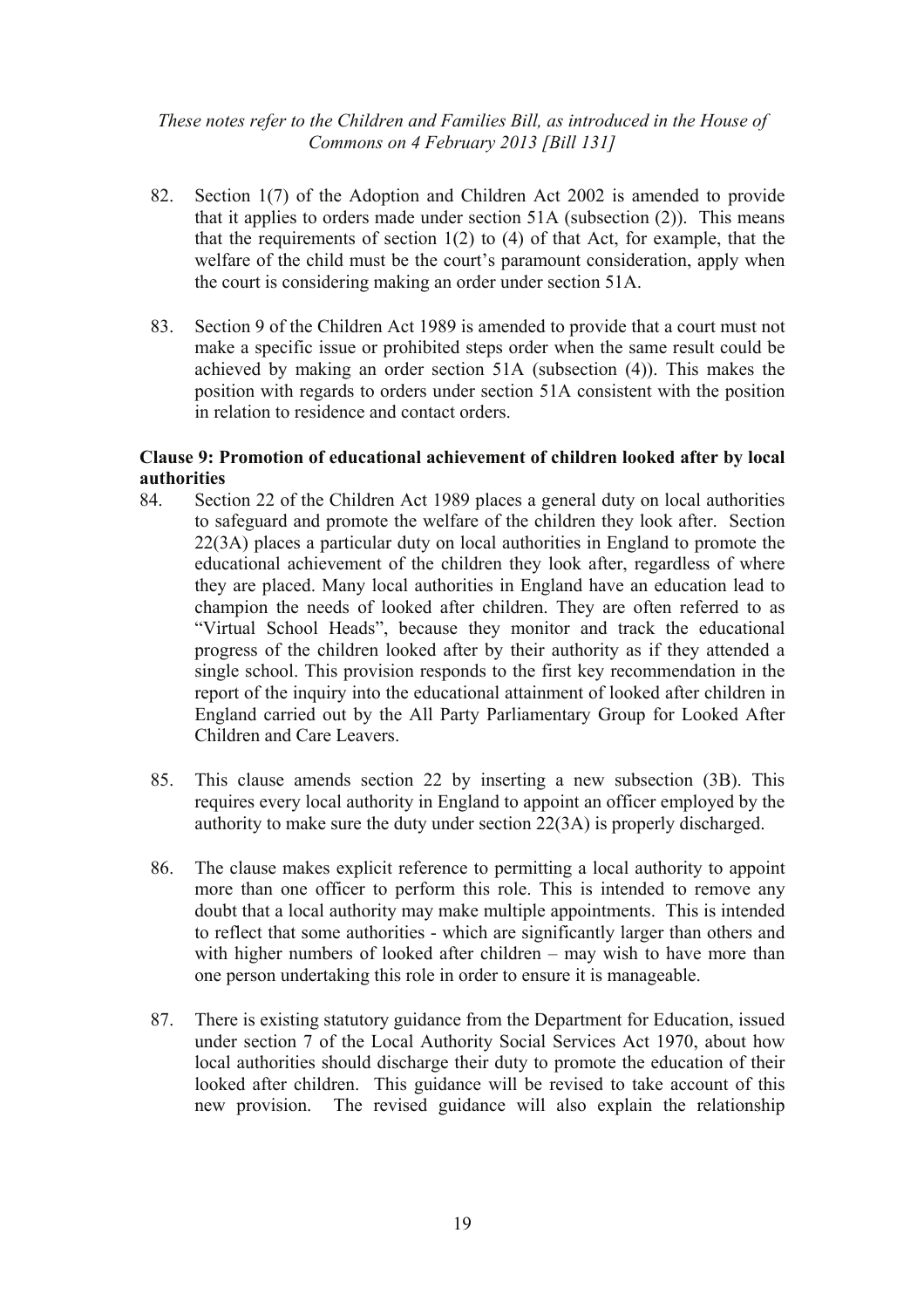between the functions of the appointed officer carrying out the role of the Virtual School Head and the Director of Children's Services ("DCS"). In effect, the DCS, who is appointed for the purposes of the authority's social services functions relating to children, is responsible for promoting the educational achievement of the children looked after by the authority. The appointed officer or VSH and the service he or she managed would be responsible for how this was achieved.

## **Part 2 – FAMILY JUSTICE**

## **Requirement to attend family mediation information and assessment meeting**

#### **Clause 10: Family mediation information and assessment meetings**

- 88. Subsection (1) provides that any person who wishes to make a relevant family application must first attend a family mediation information and assessment meeting (a "MIAM") to find out about and consider mediation, or other forms of non-court based dispute resolution. Subsection (1) does not make a distinction between applicants who are publicly funded and applicants who are not.
	- 89. *Subsection (2)* enables provision to be made in Family Procedure Rules for how the requirement in subsection (1) is to work in practice. This may include provision:
		- setting out circumstances in which the requirement to attend a MIAM before making an application to court will not apply (subsection (2)(a)). For example, the Government intends that in cases which are urgent (as to be defined) or where a MIAM cannot be arranged within a specified time, or where there is evidence of domestic violence, the requirement to attend will not apply.
		- about how attendance at a MIAM is arranged and how a MIAM is to be conducted (subsection (2)(b)).
		- for the court to refuse to issue or otherwise deal with an application if the requirement to attend a MIAM should have, but has not, been complied with (subsection (2)(c)).
		- about the evidence which is to be considered when determining whether the requirement to attend a MIAM applies and, if so, whether it has been complied with (subsection (2)(d)).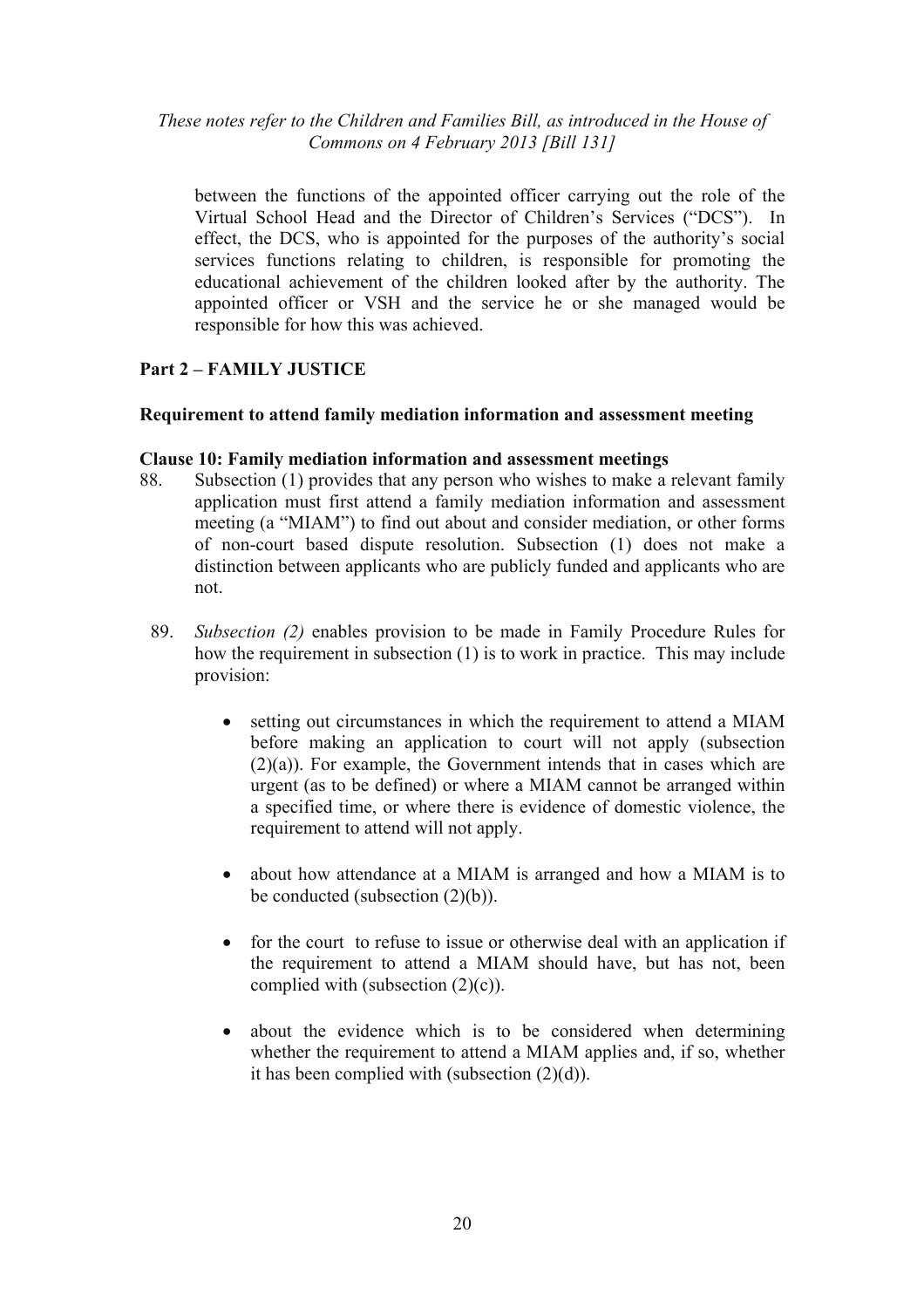- 90. *Subsection (3)* defines various terms used in subsections (1) and (2). For example, it provides that a "relevant family application" is an application made in family proceedings that is of a description specified in Family Procedure Rules. The Government intends to invite the Family Procedure Rule Committee to make provision in the Family Procedure Rules so that, for example, the requirement to attend a MIAM will apply (unless an exemption applies) in relation to an application for a child arrangements order.
- 91. *Subsection (4)* makes it clear that the powers in the clause to make provision in Family Procedure Rules have no limiting effect on sections 75 and 76 of the Court Act 2003 (which provide the general power to make Family Procedure Rules, being rules regulating practice and procedure in family proceedings).

#### **Welfare of the Child: Parental Involvement**

#### **Clause 11: Welfare of the Child: Parental Involvement**

- 92. The purpose of this amendment is to reinforce the importance of children having an ongoing relationship with both parents after family separation, where that is safe, and in the child's best interests. It is not the purpose of this amendment to promote the equal division of a child's time between separated parents. The effect of this amendment is to require the court, in making decisions on contested section 8 orders, the contested variation or discharge of such orders or the award or removal of parental responsibility, to presume that a child's welfare will be furthered by the involvement of each of the child's parents in his or her life, unless it can be shown that such involvement would not in fact further the child's welfare. (A "section 8 order" is one of the orders defined by section 8 of the Children Act 1989 - contact orders, residence orders, prohibited steps orders and specific issue orders, although it is being proposed that contact orders and residence orders be replaced by child arrangements orders.)
- 93. The presumption can only apply in the case of a parent falling within the new section  $1(6)(a)$  of the Children Act 1989. A parent falls within section  $1(6)(a)$ if that parent can be involved in the child's life in a way that does not put the child at risk of suffering harm. A parent is to be treated (by virtue of the new section 1(6)(b)) as someone whose involvement will not give rise to a risk of harm to the child unless the court has evidence before it that involvement of that person would give rise to such a risk whatever the form of the involvement.
- 94. If a parent can be involved in the child's life in a way that does not put the child at risk of suffering harm (whether that be through direct, indirect or supervised contact) the presumption applies to that parent and the court must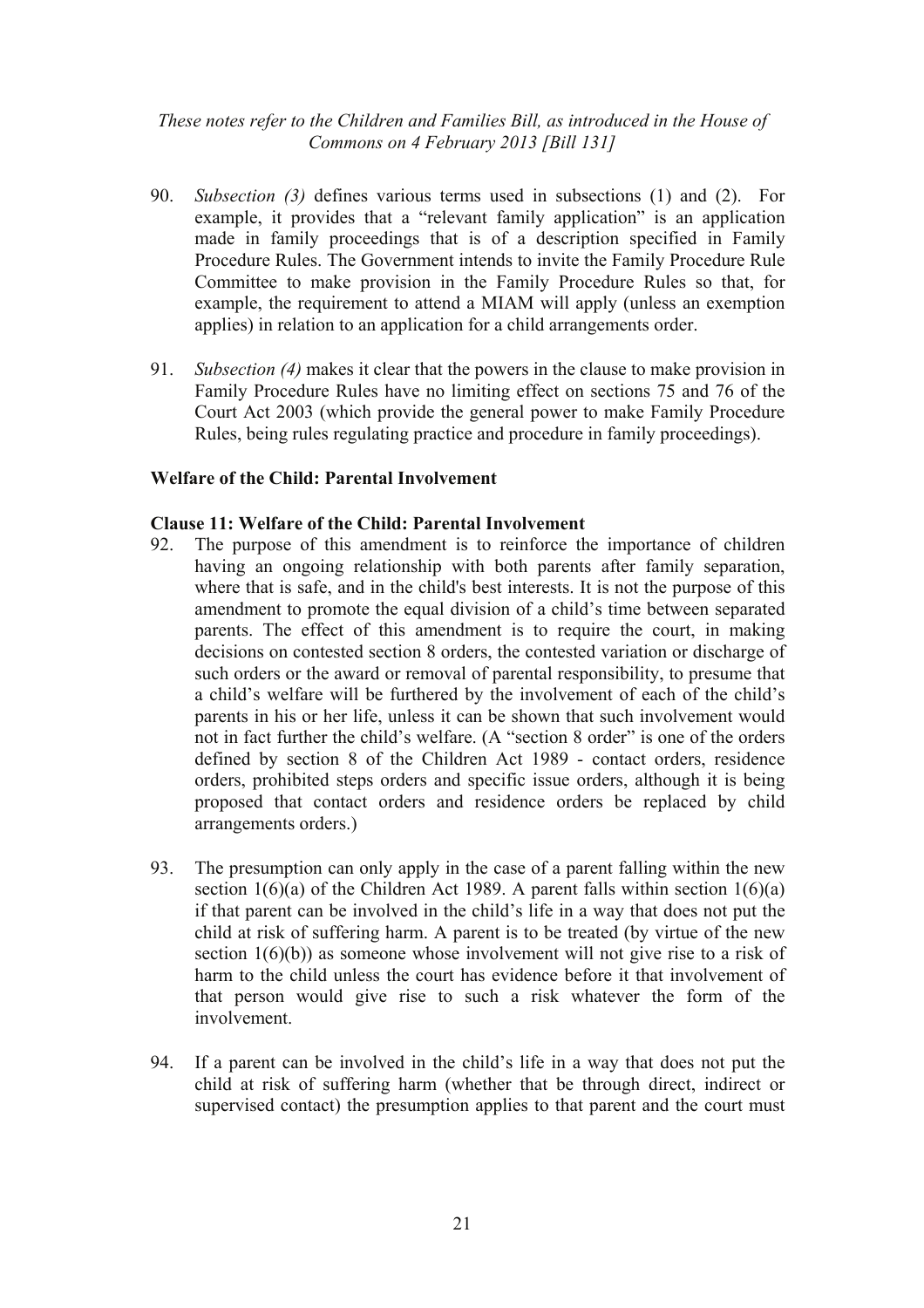then go on to consider whether the presumption is rebutted on the basis that it is shown that the involvement of that parent would not in fact further the child's welfare.

- 95. Therefore even where a parent can be involved without posing a risk of harm to the child, the presumption will be rebutted if the court believes that the parent's involvement is not consistent with the child's welfare.
- 96. In a case where the presumption stands in respect of either or both of the child's parents, the court will be required to presume that the child's welfare will be furthered by the involvement of that parent (or those parents) in the child's life. This will be a consideration for the court to weigh in the balance when deciding whether to make an order (and if so what order to make) in a particular case, along with the other considerations in section 1 of the Children Act 1989, subject to the overriding requirement that the child's welfare remains the court's paramount consideration.
- 97. A process map and examples are set out at Annex A in order to further explain how the presumption is expected to fit with the decision making process.

#### **Clause 12: Child arrangements orders**

- 98. *Subsection (2)* removes the current definitions in section 8(1) of the Children Act 1989 of a residence order and of a contact order. These orders are replaced by the child arrangements order, in line with the recommendation made by the Family Justice Review.
- 99. *Subsection (3)* inserts into section 8(1) of the Children Act 1989 the definition of the new child arrangements order. A child arrangements order is an order regulating arrangements relating to with whom a child should live, spend time, or have other types of contact, or when they should do so. The "other types of contact" a child arrangements order may provide for could include indirect contact such as a telephone call by the parent. As now, specific matters which arise in connection with the exercise of parental responsibility for a child (including matters giving rise to a need to limit the exercise of that parental responsibility), and that do not relate to who the child should live with or have contact with, will be dealt with by means of a specific issue order or a prohibited steps order (as defined in section 8(1) of the Children Act 1989) as appropriate.
- 100. Entitlement to apply for a child arrangements order will in general mirror the existing entitlement in respect of section 8 orders. But there is one extension of that entitlement, which will arise as a result of consequential amendments to sections 10 and 12 of the Children Act 1989, detailed further below.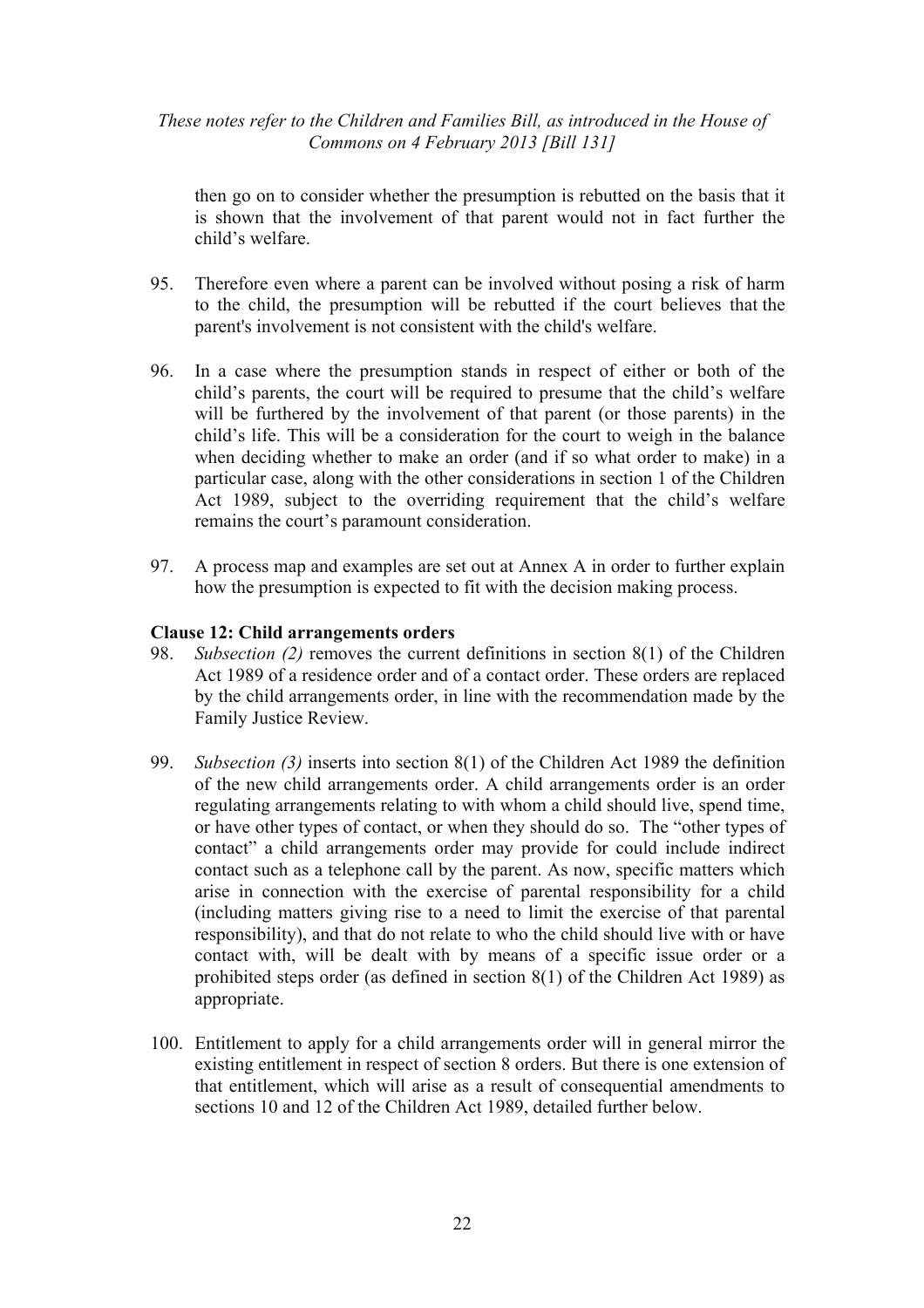#### **Schedule 2 – Child amendments orders: amendments**

- 101. Schedule 2 consists of two parts, each containing amendments to legislation that relate to clause 12 (child arrangements orders) and, in particular, the replacement of the "residence order" and the "contact order" by the child arrangements order. In addition, certain of these amendments reflect a shift in focus in order to achieve a particular policy aim. For those sections where this is the case, a more detailed explanation is provided below.
	- 102. Many of these amendments are those which replace "residence order" or "contact order" with "child arrangements order". For many of those sections which previously referred to either residence or contact orders, the distinction remains, but the language now reflects that the order in question will be a specific type of child arrangements order.
	- 103. Whilst the name of the order in question will change, the rights that flow from the order will remain. If, for example, the order provides that a child shall live with a particular person, that person (or others seeking confirmation that the child lives with that person), should be able to rely on that child arrangements order as confirmation that the child should be living with that person, in the same way as is currently the case in relation to a residence order. The content of the order will set out with whom the child is to live. From an international perspective, it is the content of an order rather than the name of the order that is important. A child arrangements order which regulates arrangements relating to with whom the child concerned is to live will operate in the same way as a residence order does at present. Parental responsibility that results from the making of such an order will remain.

#### **Schedule 2, Part 1: Amendments of the Children Act 1989**

104. Part 1 of Schedule 2 contains the amendments to the Children Act 1989 that relate to clause 12 (child arrangements orders). Several amendments to the Children Act 1989 have the aim of replicating, in so far as possible, the current position as regards residence orders and contact orders. However, some amendments have required additional provisions to be inserted into sections in that Act or an alteration to the focus of such sections. This is to ensure that the amendments reflect the policy aim of moving away from terminology that implies that there is a winner or loser in disputes concerning children (the perception often being that the parent with residence is the winner while the parent with contact is the loser). Where more detailed amendments have been required, further explanation is provided below.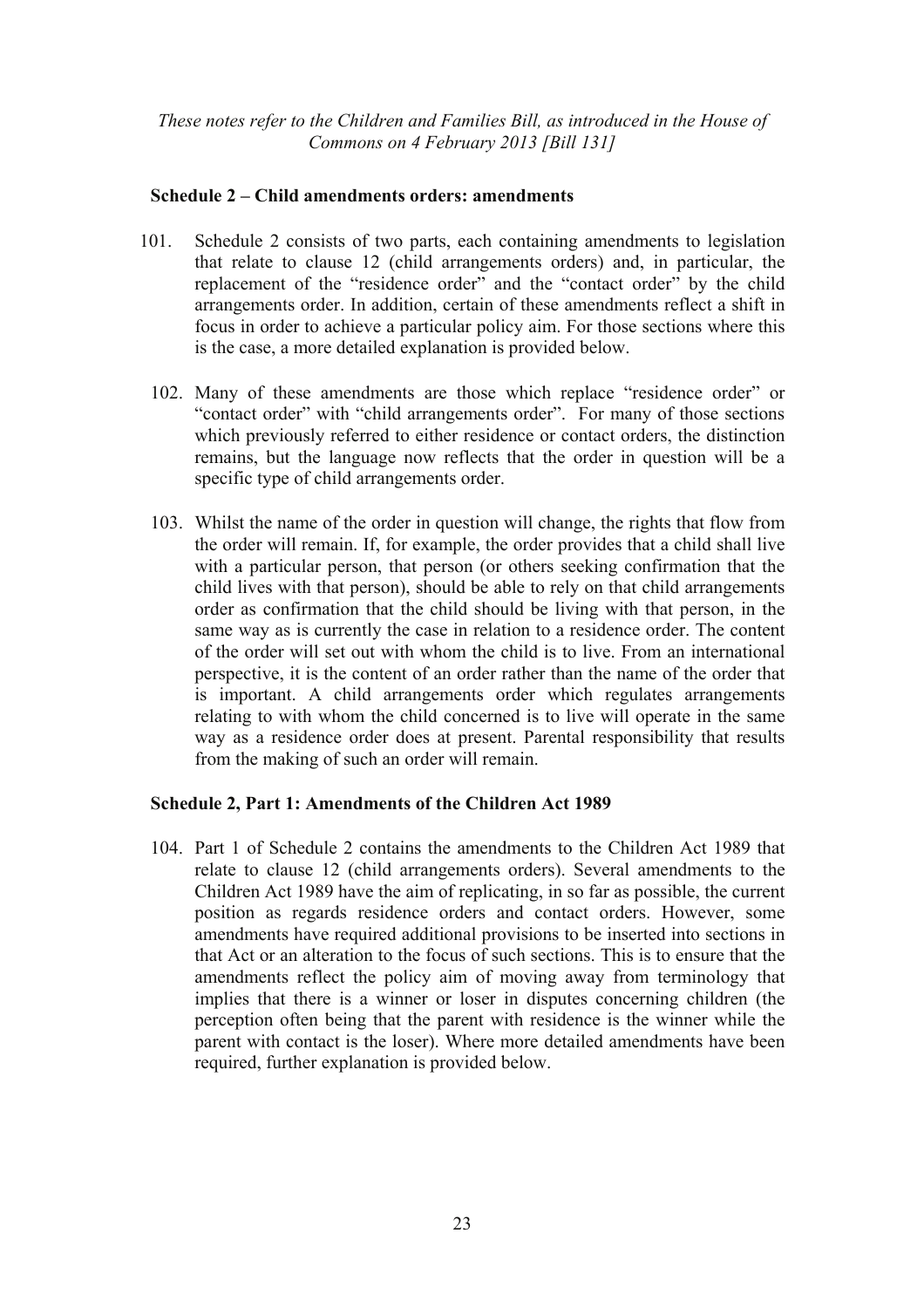- 105. Of particular note in this regard are the amendments made by *paragraphs 7* to *11* of Schedule 2 which amend sections 11A to 11E of the Children Act 1989. Sections 11A to 11E relate to "contact activity directions", which are directions which the court is able to make where it is considering making provision about contact, and "contact activity conditions", which can be imposed in a contact order. Contact activity directions and contact activity conditions have the aim of promoting contact. The amendments to sections 11A to 11E will mean that the activities directed or imposed will be able to relate to more than just promoting the contact provided for in the child arrangements order (or provision about contact which the court is considering). Instead the activities directed or imposed will be about helping to establish, maintain or improve the involvement of a person in a child's life. As such, these directions and conditions will no longer be referred to as "contact activity directions" or "contact activity conditions", but will be "activity directions" and "activity conditions".
- 106. The shift in focus here is to recognise that where the child lives with more than one person or lives with one person and spends time or otherwise has contact with another person, there may be issues that relate to the time spent by the child with the person with whom he or she lives, that affect the smooth operation of the arrangements for the care of the child. In such circumstances, these issues could be addressed by an activity direction or condition.
- 107. In addition, various amendments in Schedule 2 mean that the court will be able to make activity directions when it is considering whether a person has failed to comply with a provision of a child arrangements order, or what steps to take in consequence of such a failure, but where the court is not considering whether to vary or revoke the child arrangements order itself. These amendments will ensure that where there is an alleged or actual failure to comply with a child arrangements order, the court can consider whether it would help in resolving any dispute to require one or more of the adults involved to attend an activity such as a parenting information programme.
- 108. Sections 11F and 11G of the Children Act 1989 are supplementary to sections 11A to 11E. Sections 11H to 11P make provision as to the enforcement of contact orders and the payment of compensation where one person is in breach of an order and the other person suffers financial loss. Amendments made to these sections are to ensure that where a child arrangements order is in force with respect to a child and the provisions setting out the living arrangements (not just arrangements about contact) are sufficiently precise so that it is clear when a person is in breach of the order, the sanctions currently available to the court by virtue of sections 11H to 11P are available for breaches of a child arrangements order by any person who the child is to live with.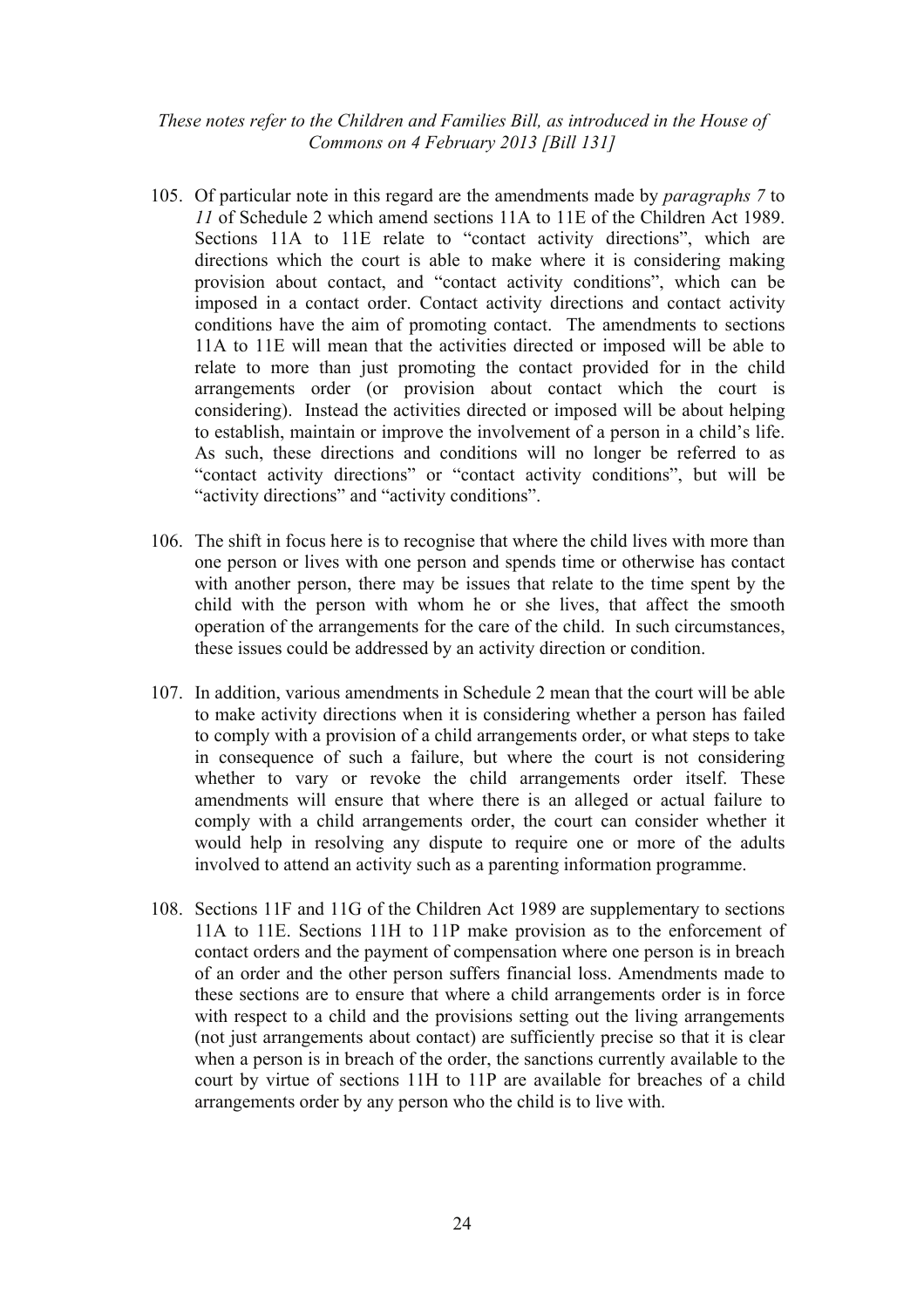- 109. *Paragraph 21* amends section 12 of the Children Act 1989 and relates to the entitlement to parental responsibility as a result of being named in a child arrangements order. New subsection 12(1A) gives the court the power to give parental responsibility to the child's father or second female parent (by virtue of section 43 of the Human Fertilisation and Embryology Act 2008) in cases where the father (or second female parent) is named in the order as a person with whom the child is to spend time or otherwise have contact.
- 110. New subsection 12(2A) enables the court to give parental responsibility to a person who is not a child's parent or guardian, in cases where a child arrangements order provides for the child concerned to spend time with or otherwise have contact (but not live) with that person. As for subsection 12(2), parental responsibility is limited to the duration of the relevant provision.
- 111. As a result of new subsection  $12(2A)$  and new subsection  $10(5)(d)$  the entitlement to apply for a child arrangements order will be extended. New paragraph (d) of section 10(5) of the Children Act 1989 (see paragraph  $5(3)(c)$ of Schedule 2) would provide that a person who has parental responsibility by virtue of provision under new section 12(2A) is entitled to apply for a child arrangements order. The Government considers that the extension of entitlement that would be effected by new section  $10(5)(d)$  is narrow because there are likely to be only a few cases in which the court considers it appropriate to give parental responsibility to a person with whom a child spends time or otherwise has contact but does not live.
- 112. Section 14, which relates to measures for the enforcement of residence orders under section 63(3) of the Magistrates' Courts Act 1980, is repealed by *paragraph 23*. No equivalent is needed because the enforcement powers of the family court to be established by the Crime and Courts Bill will be sufficient.

## **Schedule 2, Part 2 – Child arrangements order – amendments to legislation other than the Children Act 1989**

113. Part 2 of Schedule 2 contains amendments to legislation other than the Children Act 1989 that relate to clause 12 (child arrangements orders). Many of these amendments replace references to a "residence order" or "contact order" with a references to a "child arrangements order", and all are made either with the intention of preserving the original policy effect of the legislation concerned, or to reflect the new intentions referred to above (for example, in relation to the ability to make activity directions where there has been an alleged or actual failure to comply with a provision of a child arrangements order).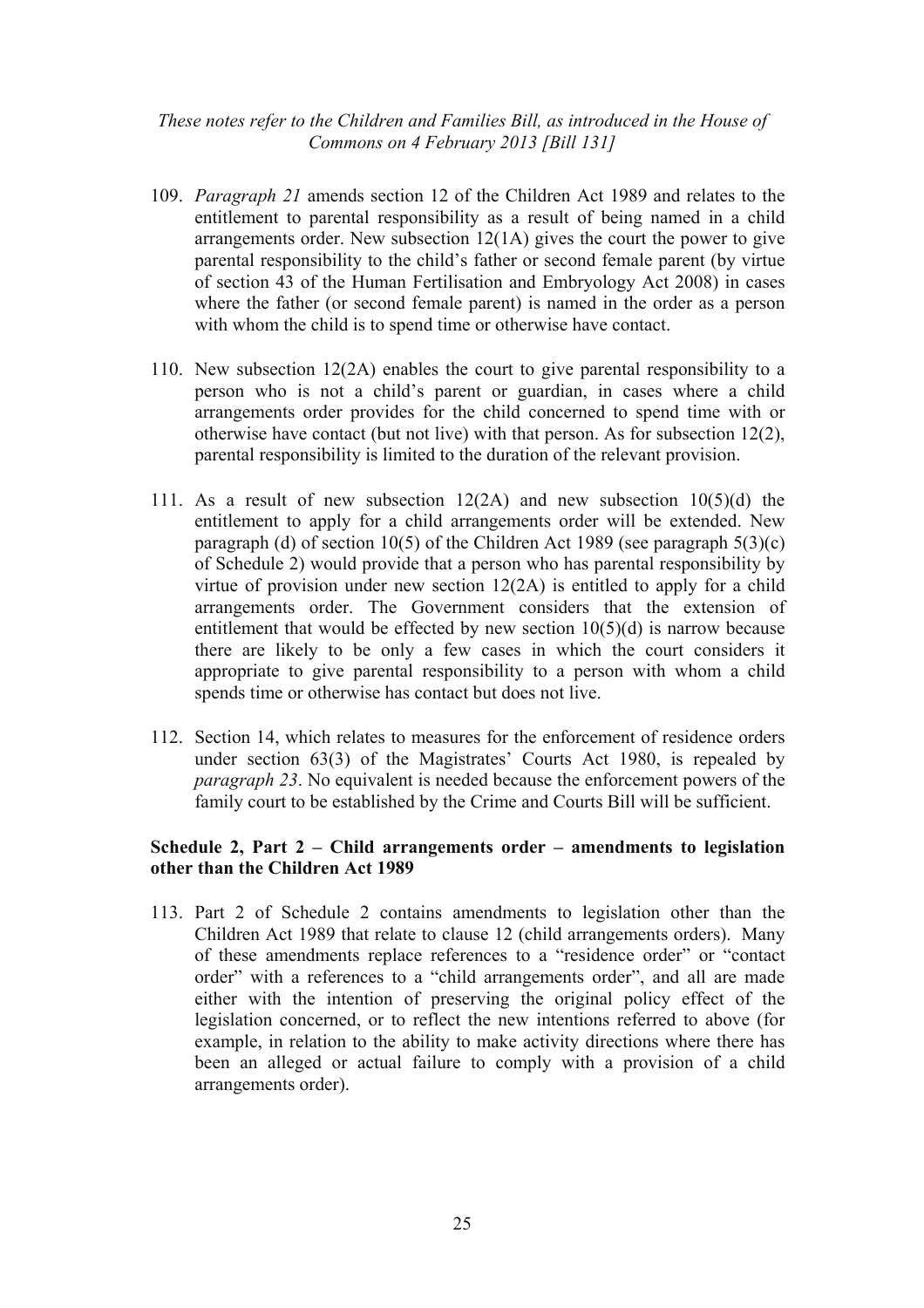## **Clause 13: Control of expert evidence, and of assessments, in children proceedings**

- 114. Clause 13 makes provision about when expert evidence may be sought or put before the court in children proceedings. It is intended that, in so far as children proceedings are concerned, these measures will replace similar provisions which are contained in the new Part 25 of the Family Procedure Rules 2010 which is inserted into the 2010 Rules by the Family Procedure (Amendment) (No.5) Rules 2012 [S.I. 2012/3061] and came into force on 31 January 2013. The new Part 25 is largely a consolidation of new and old rules relating to the control of expert evidence.
- 115. *Subsection (1)* requires that any person wishing to instruct an expert to provide evidence for use in children proceedings must first seek the permission of the court to do so; *subsection (3)* similarly requires the court's permission for a child to be medically or psychiatrically examined or otherwise assessed by an expert for the purpose of preparing expert evidence for the court; and *subsection (5)* likewise requires the court's permission for expert evidence, whether in the form of a written report or oral evidence, to be put before the court. Similar restrictions are well established in court rules and are now all set out in Part 25 of the Family Procedure Rules
- 116. *Subsections (2)* and *(4)* provide for what is to happen where an expert is instructed or a child medically or psychiatrically examined or otherwise assessed to provide expert evidence for use in children proceedings without first obtaining the court's permission. In these circumstances evidence resulting from the instructions or examination or assessment is inadmissible in children proceedings unless the court rules that it is admissible.
- 117. *Subsection (6)* sets out the test for permission. The court will only be able to give permission as mentioned in subsections  $(1)$ ,  $(3)$  and  $(5)$  if it is satisfied that the expert evidence is necessary to assist the court in resolving the proceedings justly. In reaching that decision, the court has to consider the factors specified in *subsection (7),* and any additional factors which may be prescribed by way of Family Procedure Rules. The factors have the effect, among other things, that the court will need to consider how the child might be affected if it is likely that the instruction of an expert would lengthen the timetable for the proceedings.
- 118. *Subsection (8)* excludes certain types of evidence from the ambit of expert evidence so they are not subject to the restrictions set out in the clause. These include any evidence given by a person who is a member of staff of a local authority or of an authorised applicant the purpose being to ensure, for example, that local authority social workers are not captured within the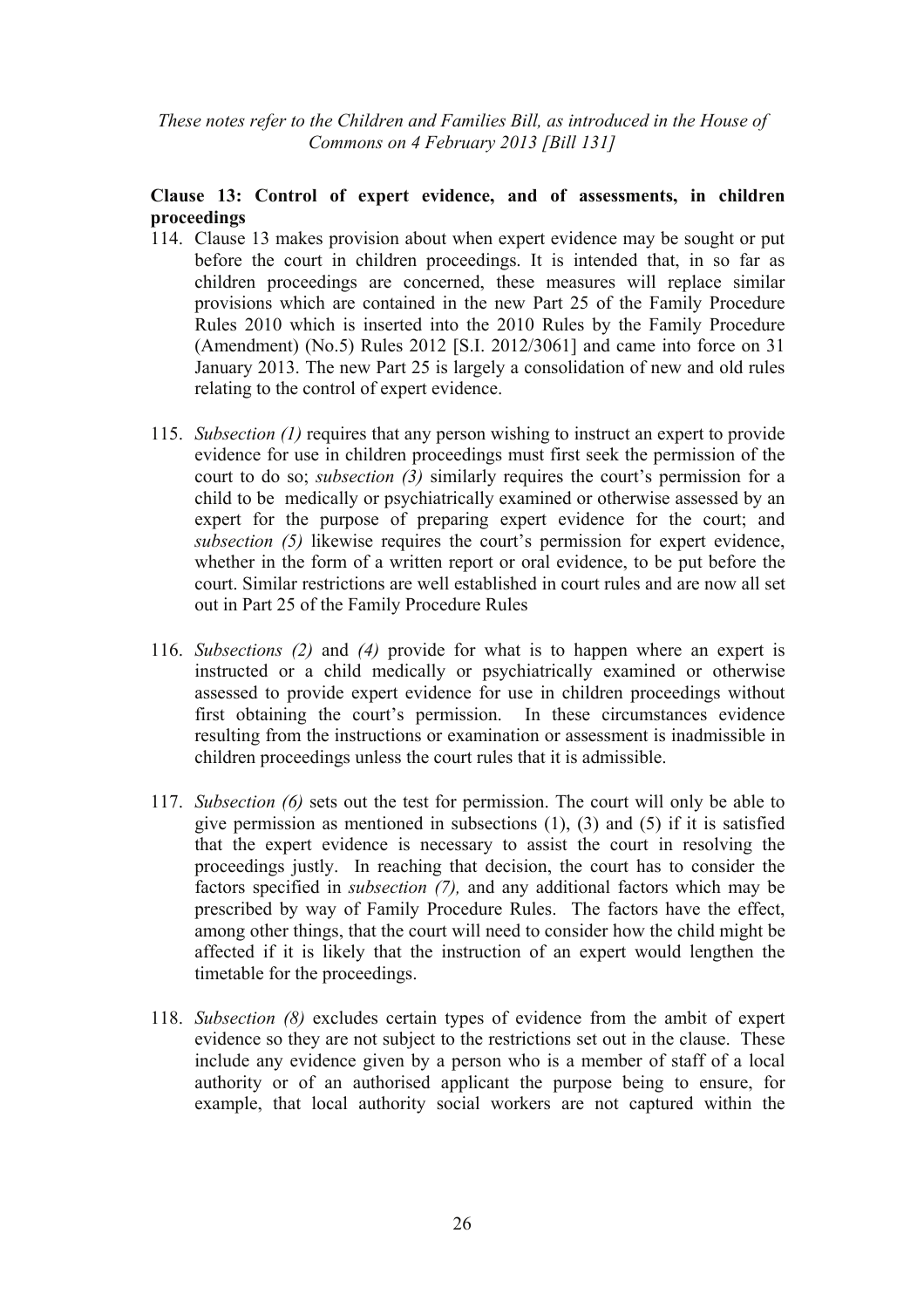definition of expert evidence and permission is not required before they can provide a report or give evidence. Similarly, evidence given by officers of Cafcass or Cafcass Cymru, and any evidence provided in connection with determining the suitability of a child for adoption, is not expert evidence and will not be subject to these restrictions.

- 119. *Subsection (9)* enables "children proceedings" to be defined in the Family Procedure Rules for the purposes of the clause.
- 120. *Subsection (10)* is intended to ensure that any other matter relating to experts in children proceedings can continue to be determined by the Family Procedure Rules.
- 121. *Subsection (11)* amends section 38 of the Children Act 1989, which enables the court to give such directions as it considers appropriate relating to the medical or psychiatric examination or other assessment of the child when making an interim care order or an interim supervision order (section 38(6)). The new subsections (7A) and (7B) align section 38 with the new test for permission for expert evidence in children proceedings (as provided for in the previous provisions of clause 14) so that the court may only make a direction for such an examination or assessment to be undertaken if it is satisfied that it is necessary to assist the court to resolve the proceedings justly (new subsection 7A). In reaching a decision, the court must consider a number of factors mirroring those in subsection (7) of the clause (new subsection (7B)).

## **Clause 14: Care, supervision and other family proceedings: time limits and timetables**

#### **Time limits for resolution of proceedings**

- 122. *Subsection (2)* amends section 32(1) of the Children Act 1989, which relates to the timetabling of proceedings on an application for a care or a supervision order, to require the court to timetable care and supervision cases with a view to concluding them without delay and, in any event, within 26 weeks of an application being issued.
- 123. *Subsection (3)* inserts a series of new subsections into section 32. New subsections (3) and (4) require that particular regard is had by the court to the impact of the timetable on the welfare of the child when drawing up the timetable for a case, revising that timetable, or making any decision (excluding an extension under new subsection (5), dealt with below) which may give rise to a revision of the timetable. The starting point for the court when timetabling cases should always be that the proceedings should be disposed of without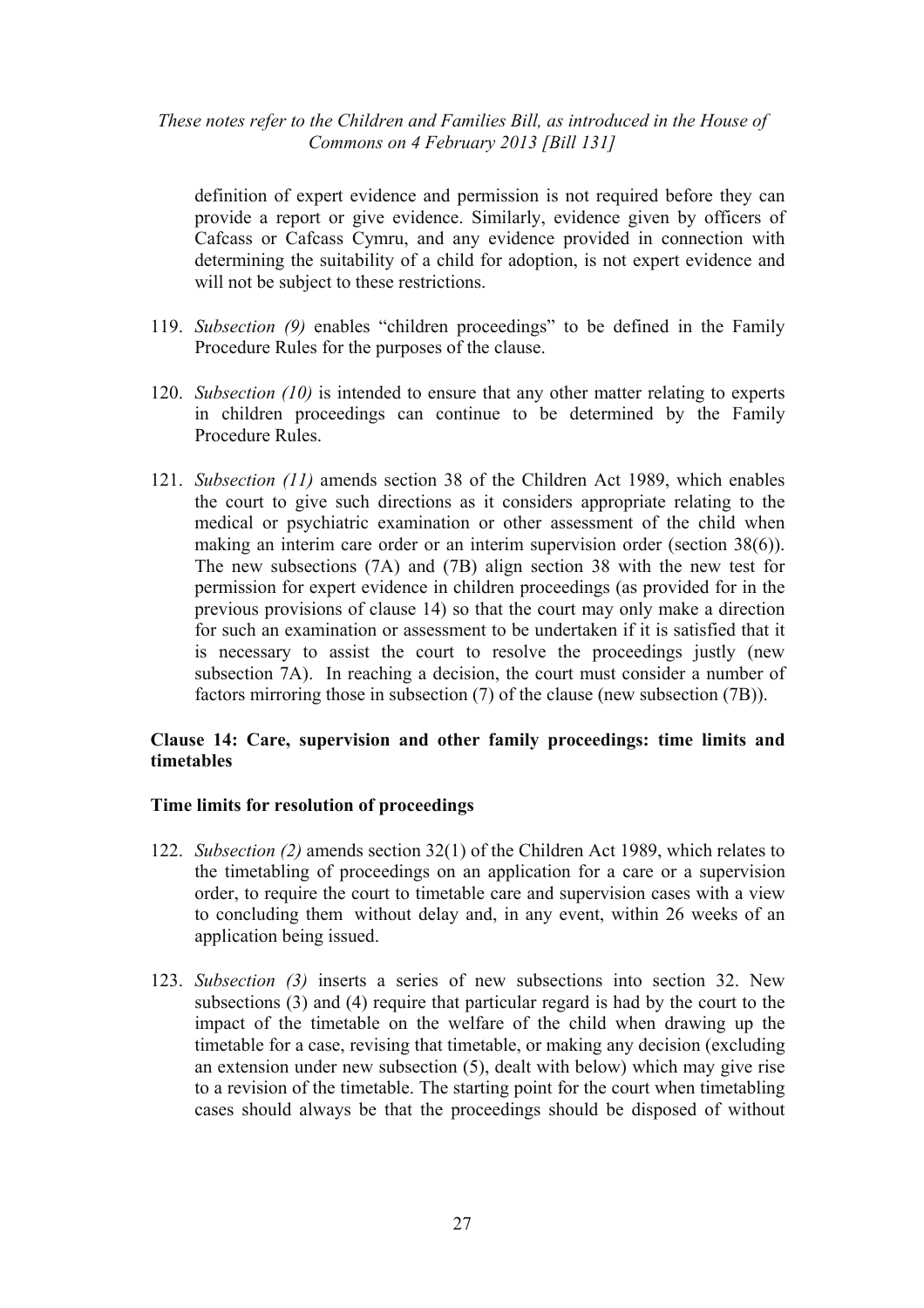delay, and in any event within the applicable period, which will be 26 weeks in the absence of an extension.

- 124. New subsection (5) of section 32 allows the court to extend the maximum case duration to be observed when timetabling an application beyond the 26 week time limit, or beyond the end of any previous extension, only if the court considers that an extension (or further extension) is necessary to enable it to resolve the proceedings justly. A decision to extend the maximum case duration to be observed when timetabling the application will in almost every case be followed by a revision of the timetable for the case to take advantage of the extension, for example, by relisting the date of a hearing. When deciding whether to extend time, the court must have particular regard to the impact which any ensuing revision of the timetable would have on the welfare of the child to whom the application relates, or on the duration and conduct of the proceedings.
- 125. New subsection (7) of section 32 highlights, by way of guidance, that extensions should not be granted routinely, and should be seen as requiring specific justification.
- 126. The factors which may be relevant when the court is considering whether to extend time beyond 26 weeks, or beyond the end of a previous extension may include, for example, the disability or other impairment of a person involved in the proceedings, if that means that their involvement in the case requires more time than it otherwise would, or external factors beyond the court's control, such as parallel criminal proceedings, if that is relevant to the case.
- 127. New subsection (8) of section 32 provides that each separate extension of time made under subsection (5) is to last no more than 8 weeks (even where an extension is granted after the expiry of the period being extended).
- 128. New subsection (9) of section 32 gives the Lord Chancellor power by making regulations to vary the 26 week time limit or the eight week time limit for extensions. Such regulations would be subject to the affirmative procedure by virtue of amendments contained in clause 16(1).
- 129. New subsection (10) of section 32 provides for rules of court (Family Procedure Rules) to be able to make certain provision relating to the matters to which the court should have regard when deciding whether to extend the time limit to be observed when timetabling for disposal of an application.
- 130. *Subsection (4)(a)* removes the limits on the duration of interim care orders (ICOs) and interim supervision orders (ISOs) set out in section 38 of the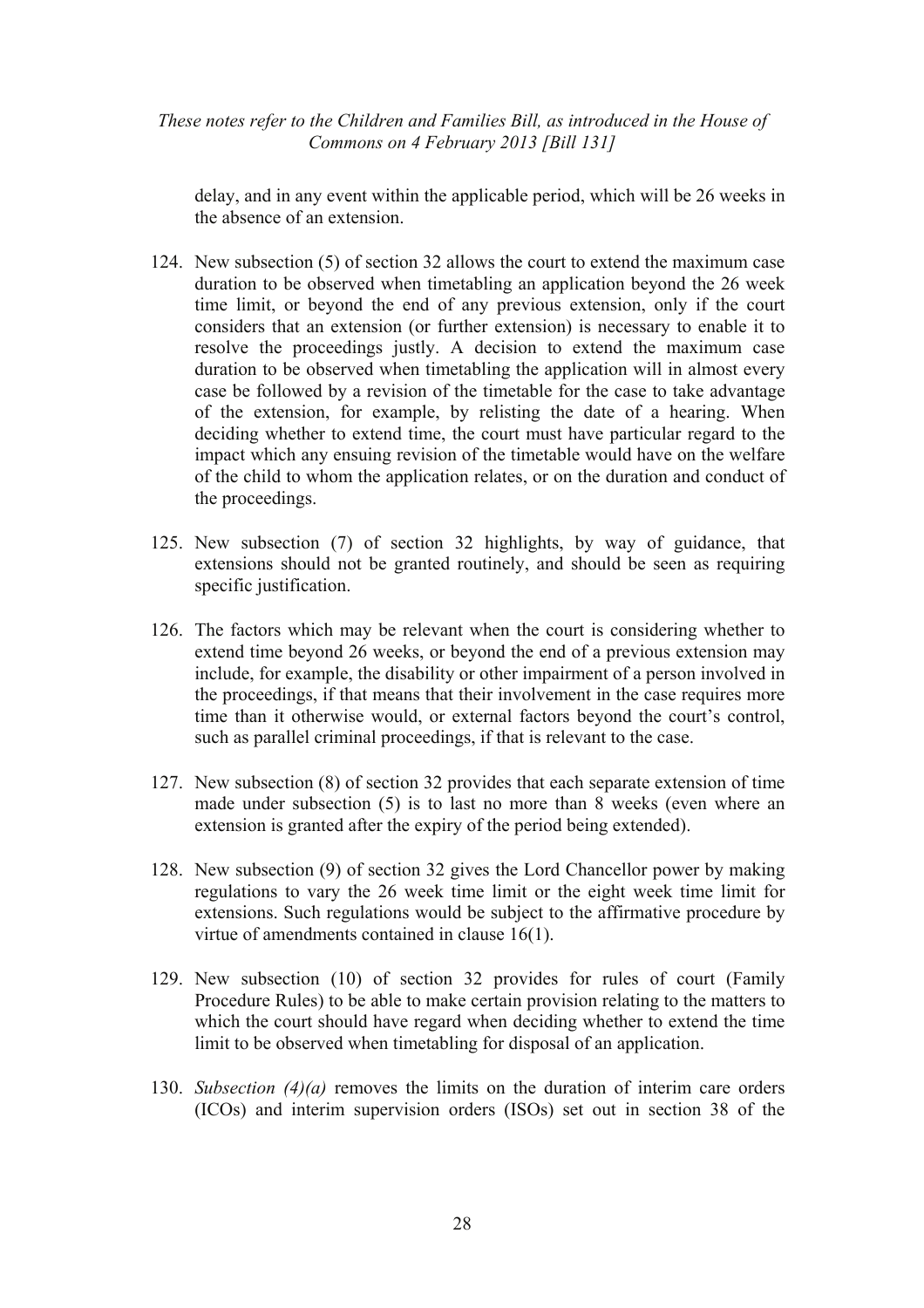Children Act 1989 (eight weeks for initial orders and four weeks for any subsequent orders). Instead the judge will be able to set the length of ICOs and ISOs for a period which is considered appropriate in the particular circumstances of the case, although no ICO or ISO can endure beyond the cessation of the proceedings themselves. Should an ICO or an ISO expire before the proceedings have been resolved, the court will be able to make a further order.

- 131. It is expected that when making an ICO or ISO it will usually be appropriate to align the duration of the ICO or ISO with the timetable for the proceedings (including any extensions that may have been granted), to avoid the need for the court to make multiple ICOs or ISOs within proceedings.
- 132. *Subsection (7)* makes minor amendments to section 32(1) of the Children Act 1989. Subsection (7)(b) clarifies that a court is required to draw up a timetable in the light of any provision in rules of court that is of the kind mentioned in subsection  $(2)(a)$  or (b) (whether or not the rules themselves are made by virtue of subsection (2)).
- 133. *Subsection (5), (6) and (8)* are consequential upon the change in wording contained within subsection (7)(b).

#### **Clause 15: Care Plans**

- 134. This clause amends section 31 of the Children Act 1989 so as to focus the court's consideration, when making its decision as to whether to make a care or supervision order, on the provisions of the care plan that set out the longterm plan for the upbringing of the child. Specifically, the court is to consider whether the local authority care plan is for the child to live with a parent or any member of or friend of the child's family, or whether the child is to be adopted or placed in other long term care. These are referred to as the "permanence provisions" of the section 31A plan. The court is not required to consider the remainder of the section 31A plan (subject to section 34(11) which requires the court to consider the contact arrangements for the child), although the amendments do not prevent the court from doing so.
- 135. New subsection (3C) provides that the Secretary of State may by regulations amend what is meant by the "permanence provisions".

#### **Clause 16: Care proceedings and care plans: regulations: procedural requirements**

136. This clause is consequential on the previous two clauses and provides that regulations made under either section 31(3C) (regulations about permanence provisions) or 32(9) (regulations amending time limits for disposal of care or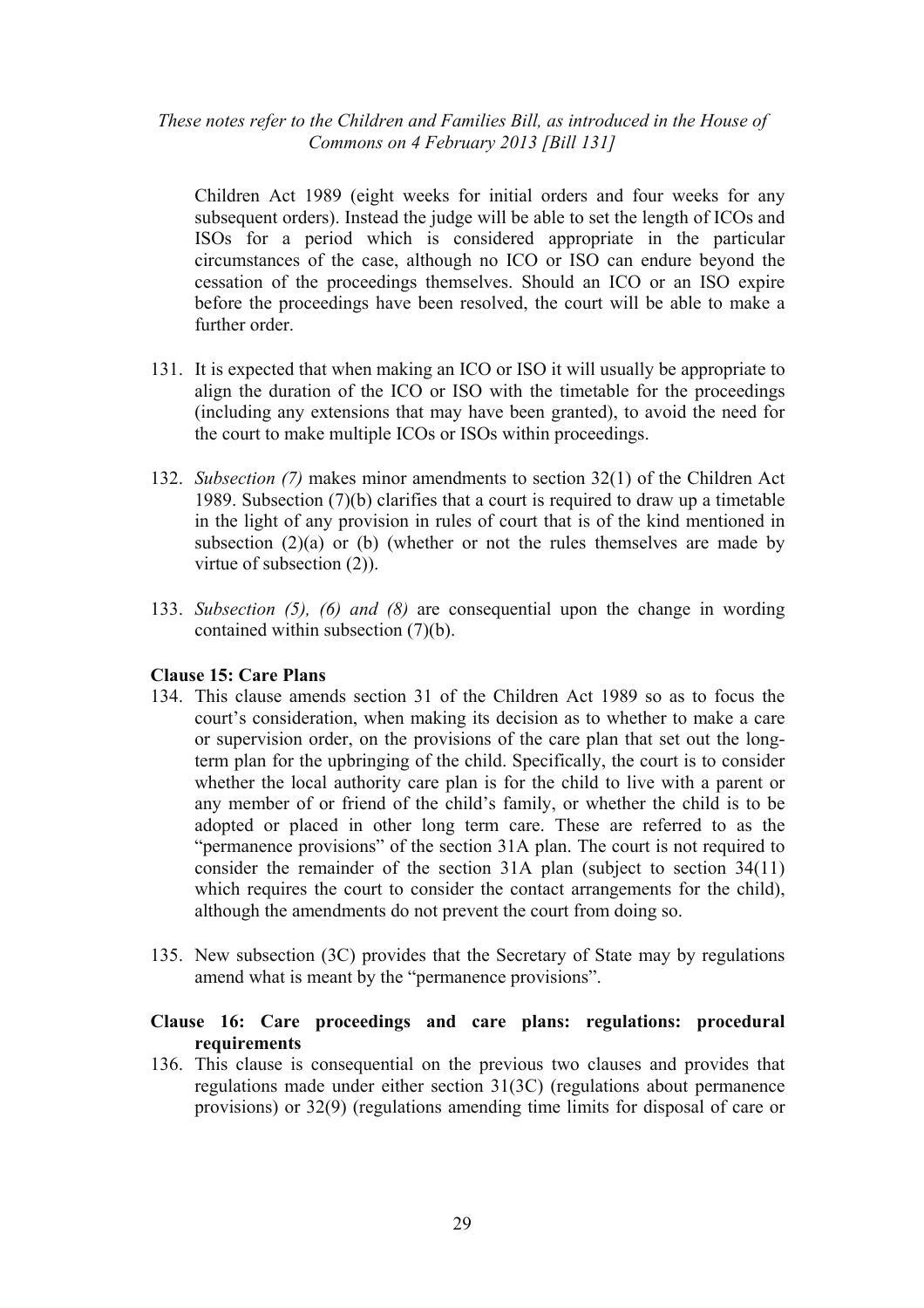supervision proceedings) of the Children Act 1989 are to be subject to an affirmative resolution procedure.

## **Clause 17: Repeal of restrictions on divorce and dissolution etc where there are children**

- 137. This clause repeals section 41 of the Matrimonial Causes Act 1973 and section 63 of the Civil Partnership Act 2004 which require the court to consider whether it should exercise any of its powers under the Children Act 1989 in proceedings for a decree of divorce, nullity of marriage, or judicial separation or, in relation to a civil partnership, for a dissolution, nullity or separation order. These sections apply where there are children under the age of 16 or where there are children who have reached the age of 16 to whom the court directs that the provisions should apply.
- 138. Where there are disputes over children or financial issues, the parties are able to make an application under the relevant section of the Children Act 1989 or the Matrimonial Causes Act 1973. Arrangements for children will no longer be scrutinised as part of the divorce process but can instead be resolved through separate proceedings at any time.
- 139. *Subsection (1)* repeals the relevant sections of the 1973 and 2004 Acts and *subsections (2)* to *(7)* make consequential amendments and repeals in respect of provisions in the Matrimonial Causes Act 1973, the Children Act 1989 and the Civil Partnership Act 2004.

## **Clause 18: Repeal of uncommenced provisions of Part 2 of the Family Law Act 1996**

- 140. This clause repeals uncommenced provisions of Part 2 of the Family Law Act 1996. The Family Law Act 1996 received Royal Assent on 4 July 1996. Part 2 of the 1996 Act introduced revised divorce procedures and encouraged people to consider using mediation to resolve disputes arising on divorce. The provisions were aimed at reducing the bitterness of divorce and the damaging impact on all involved in divorce.
- 141. *Subsection (1)* repeals the uncommenced divorce provisions contained in Part 2 of the Family Law Act 1996. Section 22 (funding of marriage support services) is in force and is not being repealed.
- 142. *Subsection (2)* repeals various provisions of the Family Law Act 1996 which relate to the provisions of Part 2, including the general principle in section 1(c) relating to bringing marriage to an end with minimum distress to the parties and to encouraging family mediation. A range of non-statutory initiatives precourt and at court have been introduced to promote and encourage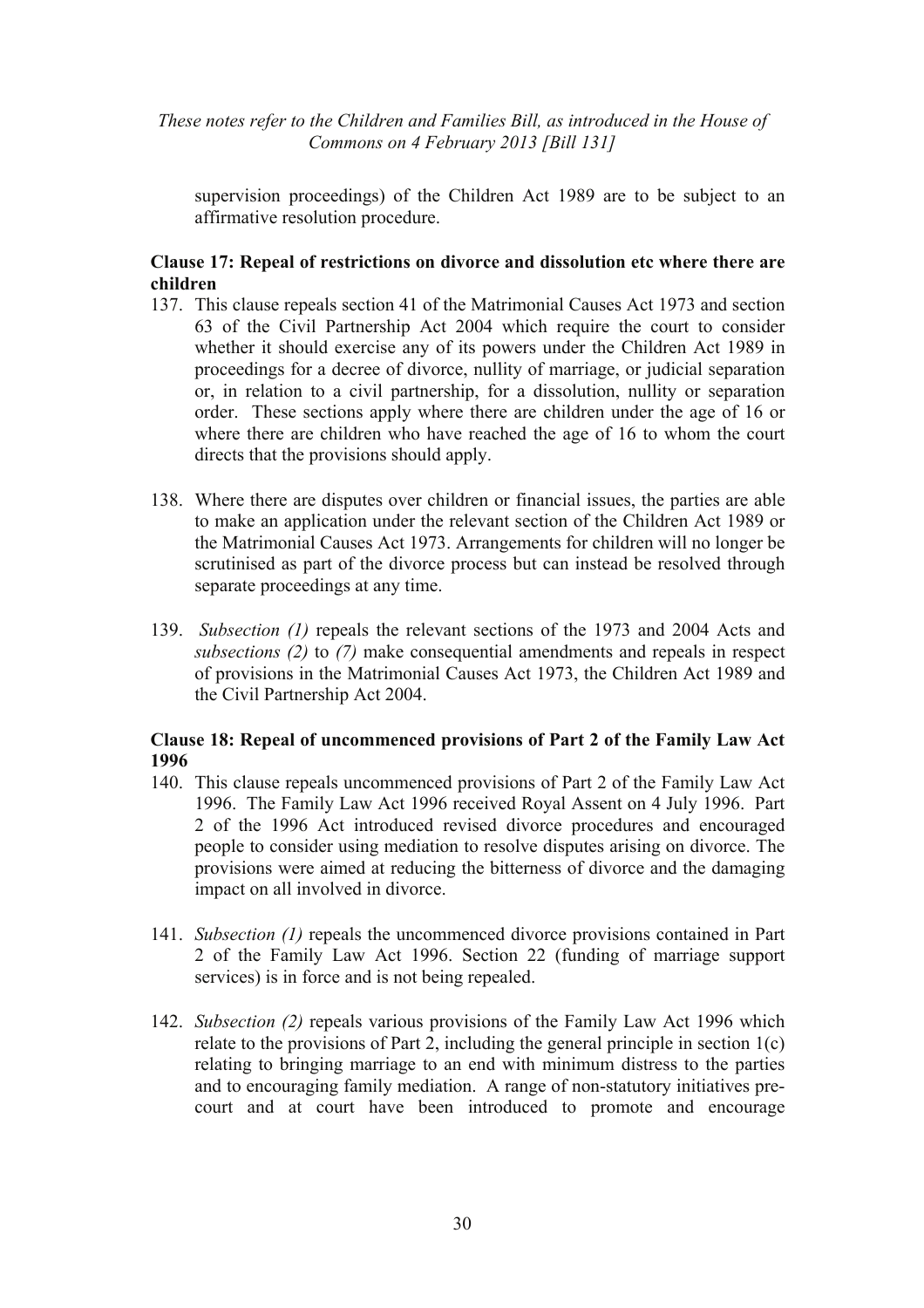consideration and use of mediation and these are aimed at all separating parents, whether or not the parents are married.

- 143. *Subsection (3)* makes consequential repeals of other legislation.
- 144. *Subsections (4)* and *(5)* make consequential amendments.
- 145. *Subsections (6)* and *(7)* turn modifications to statutory provisions, which were contained in commencement orders, and which were to have effect until such time as provisions of Part 2 of the Family Law Act 1996 came into force, into permanent amendments to the modified provisions. For example, certain modifications to section 22(2) of the Matrimonial and Family Law Proceedings Act 1984 made by a commencement order are to be made permanent.
- 146. *Subsection (8)* makes minor amendments to section 31(7D) of the Matrimonial Causes Act 1973 which is one of the provisions modifications of which are made permanent by subsection (7).
- 147. *Subsection (9)* defines the commencement orders referred to in this clause and revokes the provisions of these orders which contain the modifications to statutes which are being turned into permanent amendments by subsections (6) and (7) or which are no longer needed.

## **PART 3 - CHILDREN AND YOUNG PEOPLE IN ENGLAND WITH SPECIAL EDUCATIONAL NEEDS**

#### **General principles**

## **Clause 19: Local authority functions: Supporting and involving children and young people**

148. This clause sets out the general principles that local authorities must have regard to in exercising their powers and duties under Part 3 of the Bill in the case of children and young people. The principles are based on the Government's vision for reforming services for children and young people with special educational needs, as set out in the 2011 Green Paper: Support and Aspiration: A new approach to Special Educational Needs and Disability. They seek to ensure that local authorities place children, young people and families at the centre of decision making, enable them to participate in a fully informed way, and with a focus on achieving the best possible outcomes.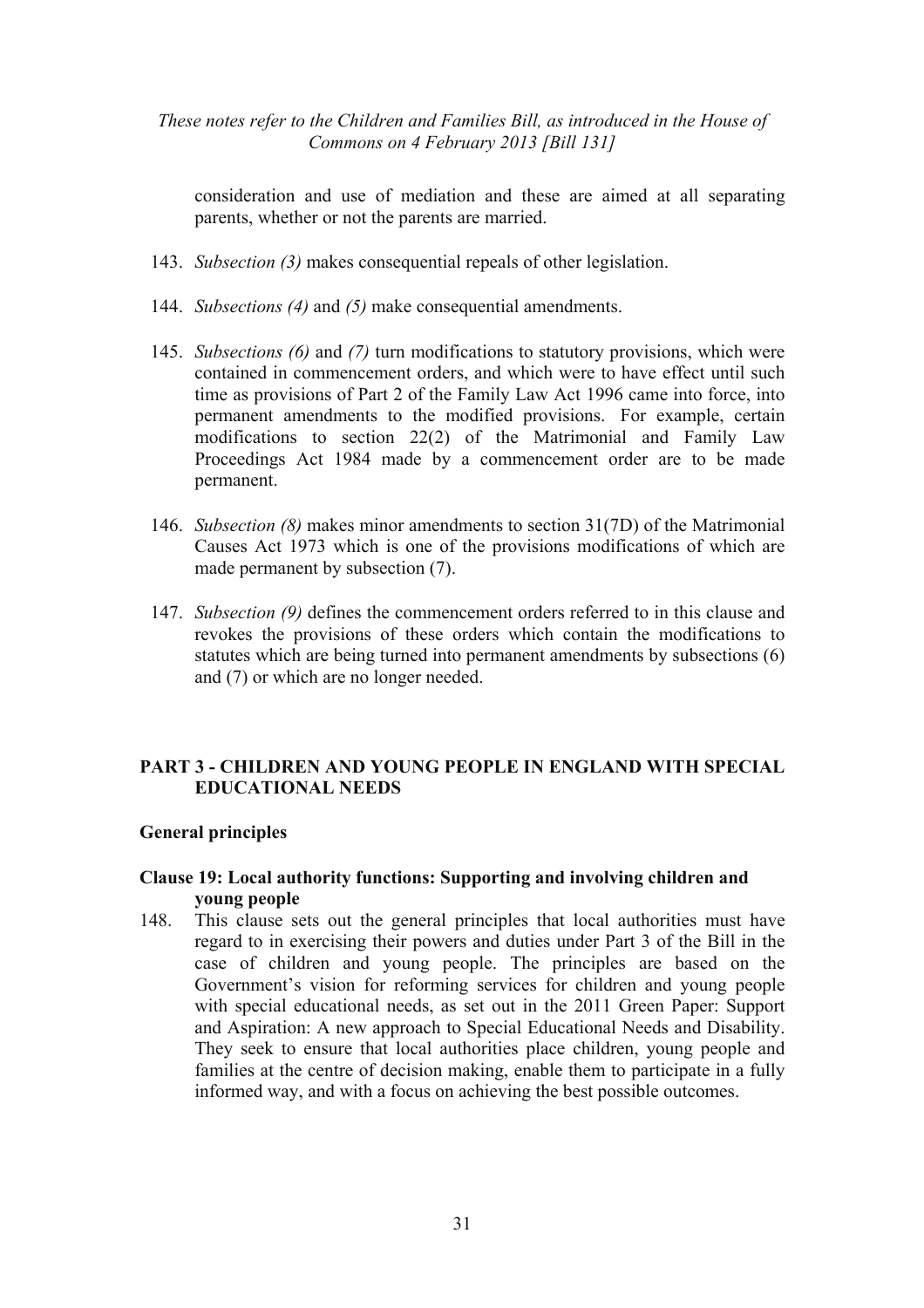## **Special educational needs etc**

#### **Clause 20: When a child or young person has special educational needs**

- 149. A child or young person has special educational needs if they have a learning difficulty or disability which calls for special educational provision to be made for them.
- 150. Children and young people with special educational needs may require extra or different provision in relation to thinking and understanding, as a result of physical or sensory difficulties, emotional or behavioural difficulties, difficulties with speech and language or how they relate to and behave with other people. Disabled children and young people may require extra or different provision, for example, if they are less mobile than their peers and require additional or extra provision so they can access the same learning opportunities.
- 151. A child or young person does not have a learning difficulty or disability simply because the language in which they are (or will be) taught is different from the one they speak at home.
- 152. This clause replicates the current definition of special educational needs in section 312 of the Education Act 1996 and the definition of a learning difficulty in section 15Z (6) and (7) of the Education Act 1996, applying a single definition to children and young people from birth to 25.
- 153. Clause 72 defines various terms:
- Young person is a person over compulsory school age\* but under 25.
- Mainstream schools are maintained schools and Academy schools that are not special schools. A maintained school is a community, foundation or voluntary school, or a community or foundation special school not established in a hospital.
- Post-16 institution is any institution that provides education or training for those over compulsory school age, but which is not a school or within the higher education sector. Mainstream post-16 institutions are those which are not specially organised to make special educational provision for students with special educational needs, that is, further education colleges, sixth form colleges, 16-19 Academies and training providers. Special post-16 institutions are post-16 institutions that are specially organised to make special educational provision for students with special educational needs. They are not within the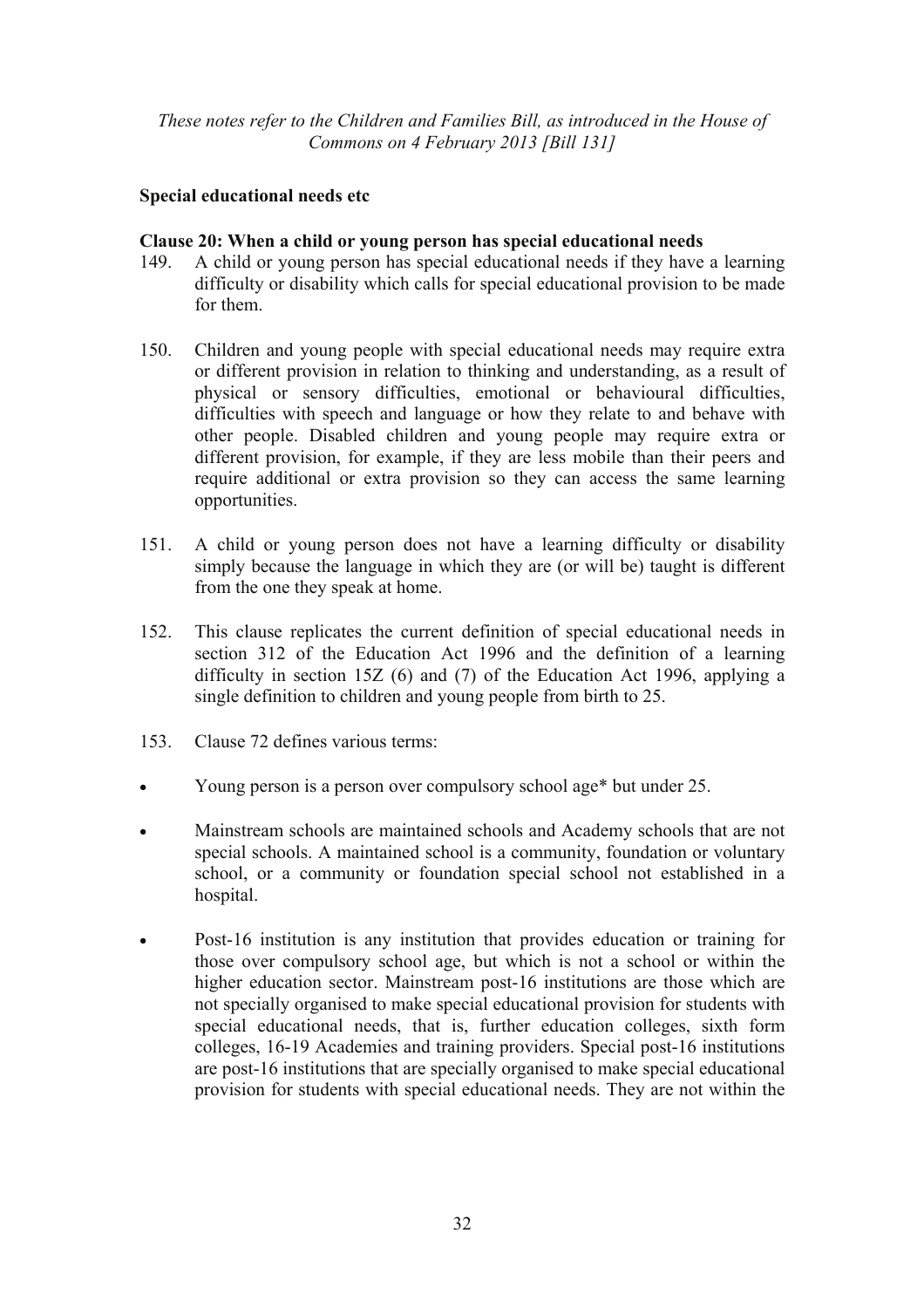further education sector or 16-19 Academies and are currently often referred to as independent specialist providers or independent specialist colleges.

 \* *Compulsory school age* has the meaning given by section 8 of the Education Act 1996. A person begins to be of compulsory school age when he attains the age of 5 on  $31<sup>st</sup>$  March,  $31<sup>st</sup>$  August or  $31<sup>st</sup>$  December in any year, or where he attains the age of 5 on another date, he begins to be of compulsory school age on whichever of those dates comes next after his fifth birthday. He ceases to be of compulsory school age on the last Friday in June of the school year in which he attains the age of 16.

 *\*child* is a person who is not over compulsory school age: see section 579 of the Education Act 1996

- **Clause 21: Special educational provision, healthcare provision and social care provision**
- 154. This clause defines special educational provision, healthcare provision and social care provision.
- 155. Special educational provision is additional or different from that which would normally be provided for children or young people of the same age in mainstream schools or colleges, maintained nursery schools and places at which relevant early years education is provided. It might include support from a specialist teacher, access to a specialist teaching programme, specialist ICT equipment or a specialist job coach. For children under two it means educational provision of any kind.
- 156. Healthcare provision means all forms of health services whether or not they are provided under the National Health Service, and social care provision is provision made by local authority social services. Healthcare provision or social care provision which is made wholly or mainly for the purposes of the education or training of the child or young person is to be treated as special educational provision (rather than healthcare or social care provision). This reflects the precedents set by case law in relation to the current special educational needs legislation.
- 157. The clause replicates, and replaces in England, the current definition of special educational provision in section 312 of the Education Act 1996 and applies it to young people over compulsory school age.
- 158. Relevant early years education is defined in clause 72 as having the same meaning as under section 123 of the Schools Standards and Framework Act 1998, that is, free early years provision (as defined in section 20 of the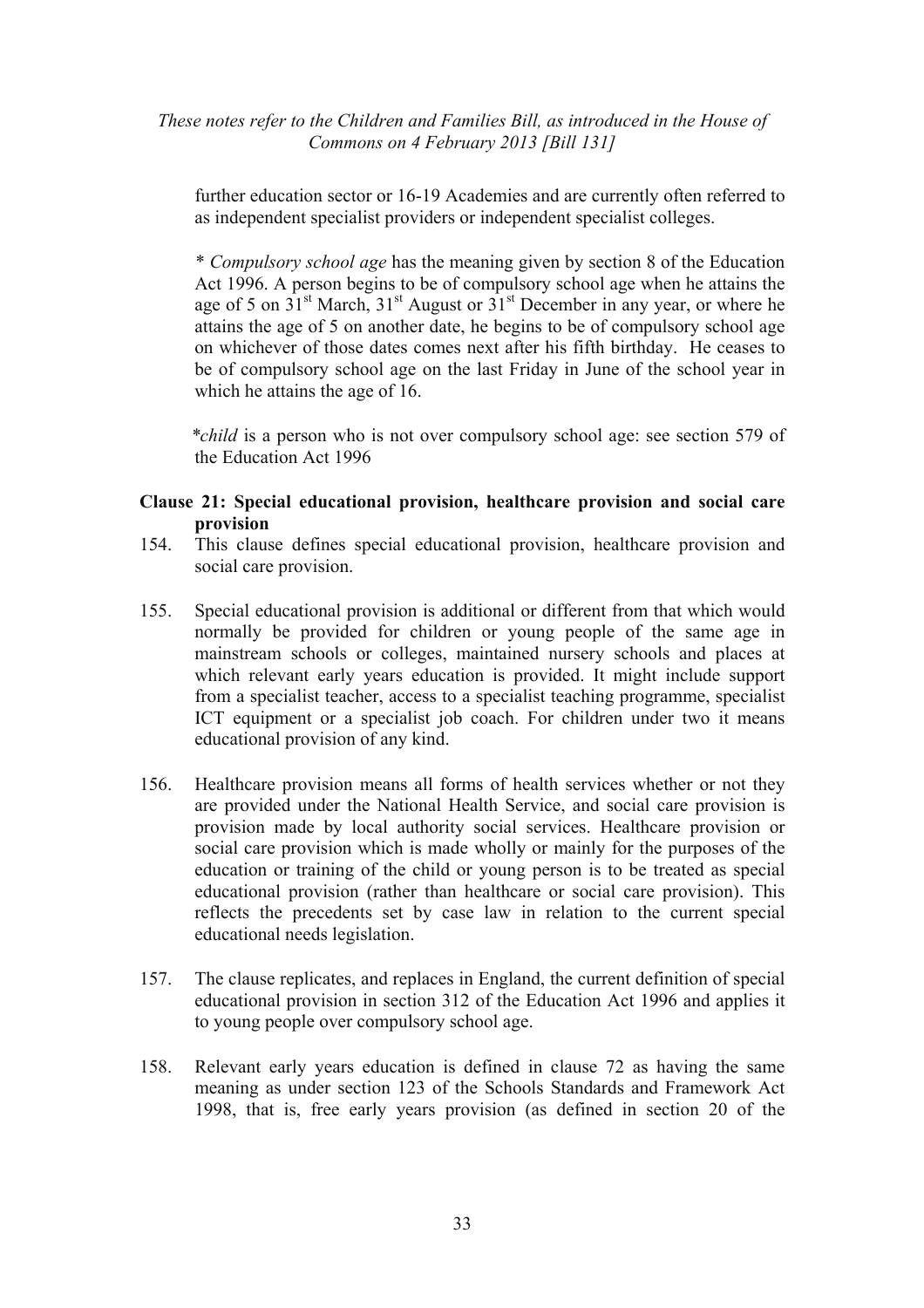Childcare Act 2006) which is provided under arrangements made by a local authority pursuant to section 7 of the Childcare Act 2006.

#### **Children and young people for whom a local authority is responsible**

#### **Clause 22: Identifying children and young people with special educational needs**

- 159. This clause places a duty on local authorities to identify all those children and young people in their area who have or may have special educational needs. Children and young people can be brought to the attention of the local authority by their parents, by their school or college, or by other professionals, for example a social worker, General Practitioner, health visitor, teacher, early years professional or a further education tutor.
- 160. This clause is based on, but differs from, sections 13(5) and 321 of the Education Act 1996 and will apply in England. The Education Act provisions will be repealed in relation to England when these provisions come into force.

#### **Clause 23: When a local authority is responsible for a child or young person**

- 161. This clause specifies the children and young people for whom a local authority is responsible for the purposes of Part 3 of the Bill, which includes their functions of identifying and assessing a child or young person's education, health and care needs and drawing up an Education Health and Care Plan ("EHC Plan") to meet them, and preparing a local offer of services that are available for children and young people with special educational needs and their families.
- 162. A local authority is responsible for a child or young person if he or she is in the authority's area and he or she has been identified by the authority or brought to its attention as someone who has or may have special educational needs. This will cover children and young people who live in the authority's area and educated within it and those who live in the authority's area but who are educated outside its area. This would include, for example, children and young people with an EHC Plan from the local authority's area who the authority has placed in an independent school or post-16 Independent Specialist College. This clause allows anyone to bring a child to the attention of the local authority as having or possibly having special educational needs. Explicit rights for parents and young people and schools and colleges to request a statutory assessment, carried forward from the present SEN system, are set out in clause 36.
- 163. This clause replaces, in England, section 321 of the Education Act 1996 and section 139B(4) of the Learning and Skills Act 2000. Clause 72 makes clear that references in this Part to a child or young person who is in the area of a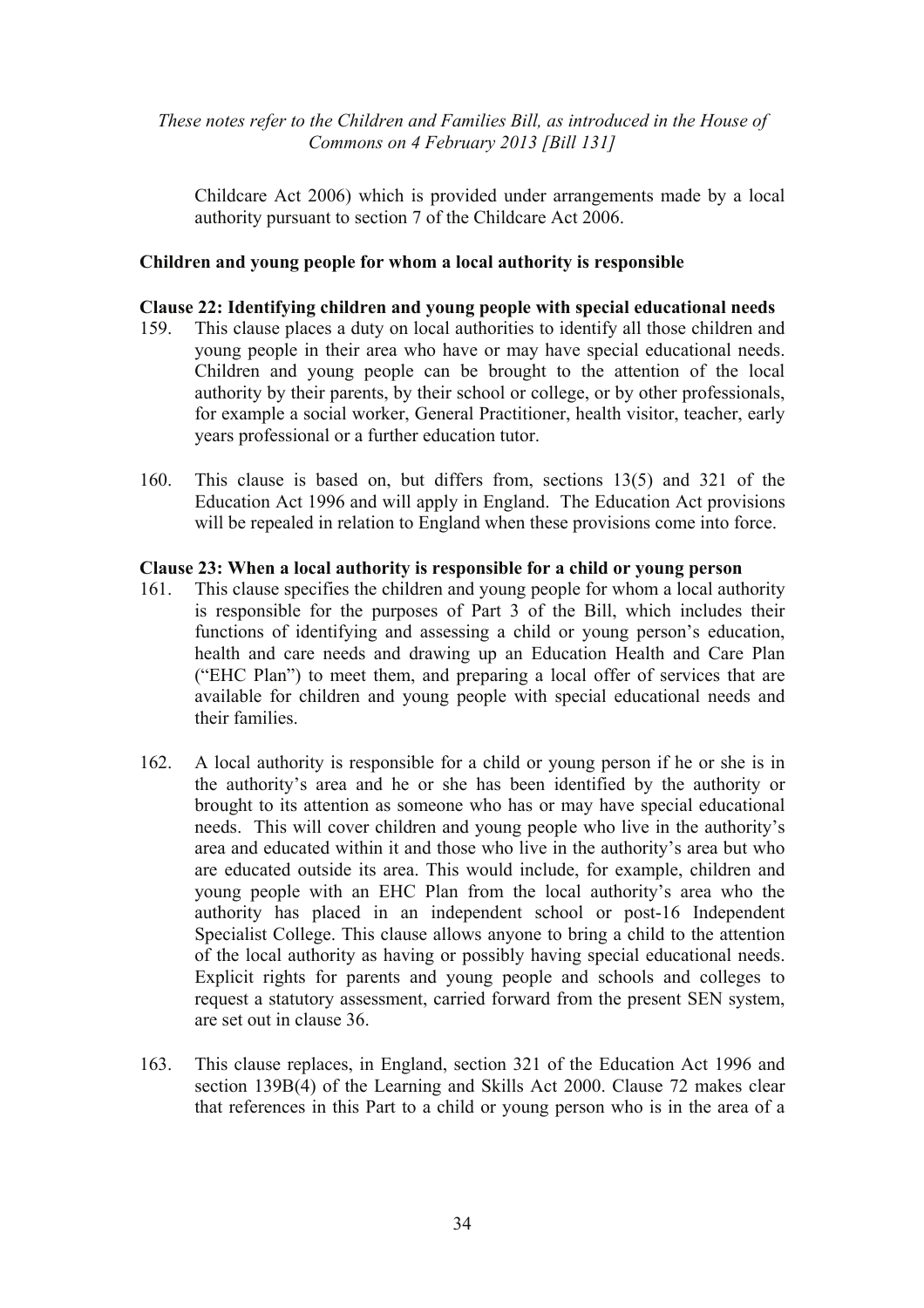local authority in England do not include a child or young person who is wholly or mainly resident in the area of a local authority in Wales.

## **Clause 24: Duty of health bodies to bring certain children to the local authority's attention**

- 164. Where a clinical commissioning group, NHS Trust or NHS Foundation Trust, in carrying out their functions in relation to a child under compulsory school age are of the opinion that the child has or probably has special educational needs they must tell the child's parents and give them the chance to discuss this with an officer of the group or trust. They must then tell the appropriate local authority. They must also tell the parent if they think a particular voluntary organisation is likely to be able to give them advice or assistance in respect of their child's special educational needs. This clause helps to ensure that young children who may need special educational provision are brought to the local authority's attention early on.
- 165. The clause replicates section 332 of the Education Act 1996.

#### **Education, Health and Care provision: integration and joint commissioning**

#### **Clause 25: Promoting integration**

- 166. Local authorities are required to carry out their functions in relation to special educational provision in a way that promotes integration between special educational provision, healthcare provision and social care provision where they consider that this would promote the well-being of children or young people or where it would improve the quality of special educational provision for them (as described in *subsection (1)*).
- 167. The clause is intended to assist children and young people with special educational, health and social care needs by improving the way services work together to provide support for them.
- 168. The clause reflects the duty placed on clinical commissioning groups by section 14Z1 of the National Health Service Act 2006 (as inserted by section 26 of the Health and Social Care Act 2012) and the proposed duty on local authorities under clause 6 of the draft Care and Support Bill which look to improve integrated working between services.

#### **Clause 26: Joint commissioning arrangements**

169. This clause requires the local authority and local clinical commissioning groups to work in partnership and make arrangements for commissioning special educational provision, healthcare provision and social care provision for children and young people with special educational needs for whom the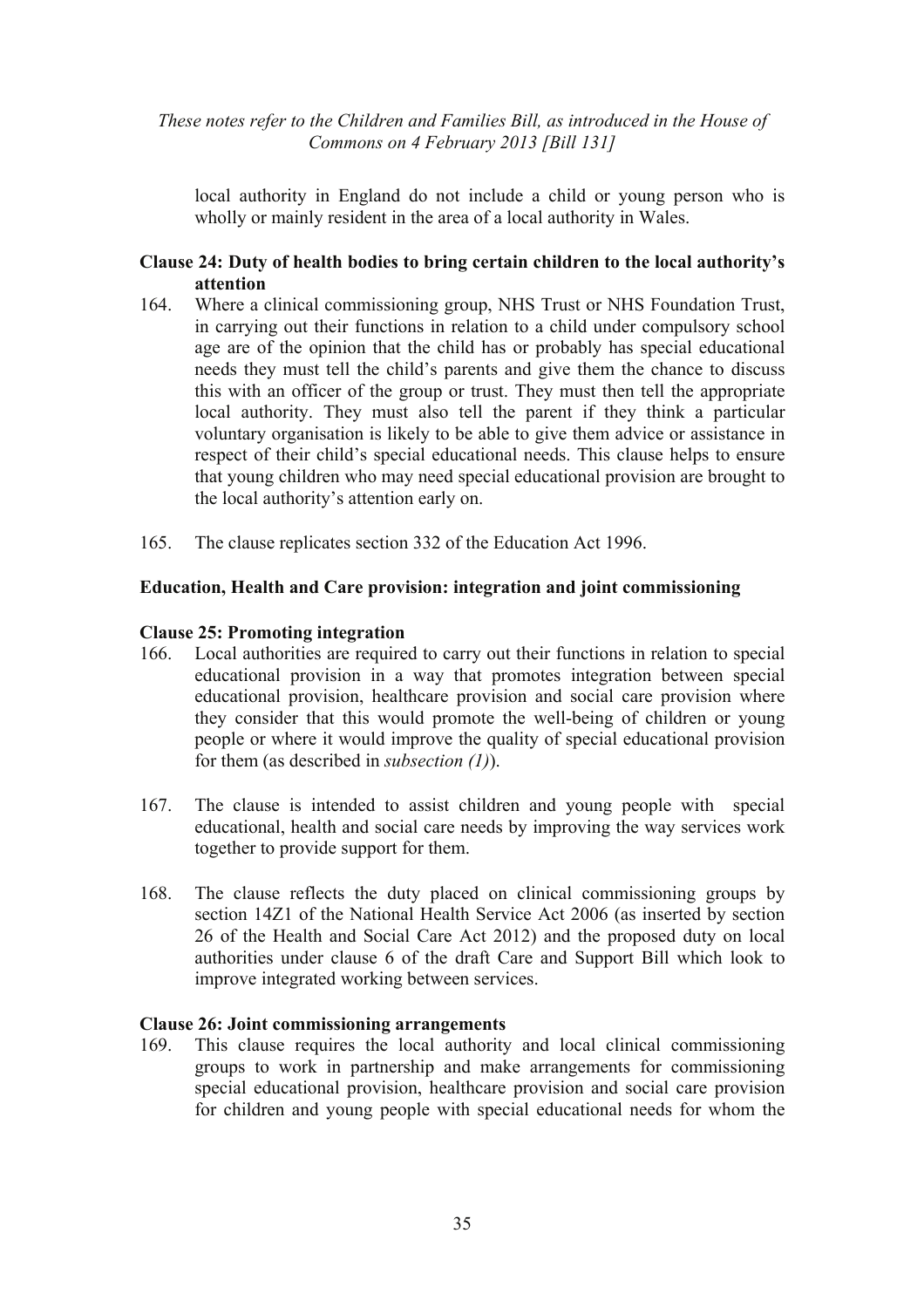local authority is responsible. It does not specify the form which the arrangements should take as this should be agreed locally.

- 170. The joint commissioning arrangements must include arrangements for the local authority and clinical commissioning groups to consider and agree the special educational, health and social care provision required locally, and to determine what provision is to be secured and by whom, in order to meet that need. The arrangements must also cover what information and advice is to be provided about education, health and care provision, how it is to be provided, and how complaints about education, health and care provision may be made and handled. In addition, the arrangements will also include procedures for resolving disputes between the partners.
- 171. The joint commissioning arrangements are also intended to help support other provisions. It is anticipated that the arrangements will help the local authority better inform its local offer (see clause 30), help those children and young people who have special educational, health and social care needs by ensuring that there are adequate and 'joined up' assessments under clause 36, help secure the provision included in EHC Plans, and help in agreeing personal budgets for providing support (see clause 48). The local authority and its partner clinical commissioning groups are required to act consistently with the joint commissioning arrangements and to keep them under review so they can be updated where necessary.
- 172. The duty under joint commissioning arrangements may be fulfilled by making use of existing local arrangements where they are used to meet the purposes set out under this clause. Such arrangements will include joint strategic needs assessments and joint health and wellbeing strategies developed pursuant to section 116 of the Local Government and Public Involvement in Health Act 2007 (as amended by sections 192 and 193 of the Health and Social Care Act 2012).

#### **Review of education and care provision**

#### **Clause 27: Duty to keep education and care provision under review**

- 173. This clause requires local authorities in England to keep under review the special educational provision and social care provision made in their area for children and young people with special educational needs and the provision made outside their area for children and young people with special educational needs for whom they are responsible.
- 174. Local authorities must consider the extent of provision and whether it is sufficient to meet children and young people's special educational needs and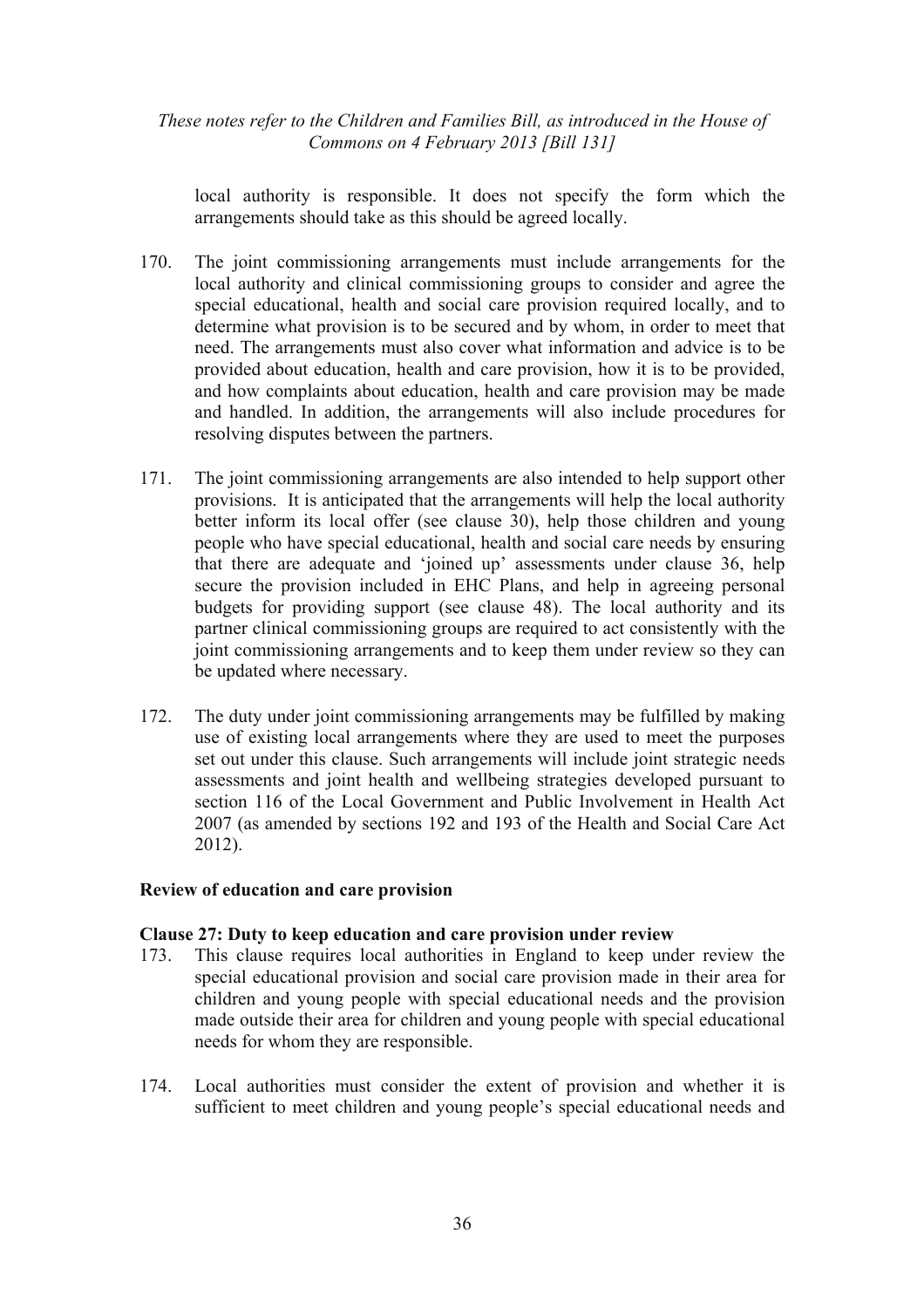social care needs. This complements the local authority's duties under section 14 and section 15ZA of the Education Act 1996 to secure sufficient schools and suitable education and training for young people.

- 175. When keeping their provision under review local authorities are required to consult with children and young people with special educational needs, parents of children with special educational needs, the bodies named in subsection (3) of the clause and any other such people as the local authority thinks appropriate.
- 176. In carrying out their duties under this clause local authorities must have regard to the relevant Joint Strategic Needs Assessment and Health and Well-being Strategy.
- 177. This clause replaces section 315 of the Education Act 1996 in England and will operate alongside clause 26 on joint commissioning to provide the local authority with relevant information with which to prepare the local offer.

### **Co-operation and assistance**

### **Clause 28: Co-operating generally: local authority functions**

- 178. This clause is a reciprocal duty of co-operation which requires local authorities and partners (listed in subsection (2)) to co-operate with one another in the exercise of the authority's functions in this Part relating to children and young people with special educational needs.
- 179. The local authority must also ensure that there is co-operation between its officers involved in education and training and social services and any other officers who assist children or young people to prepare for adulthood and independent living as part of the local offer.

### **Clause 29: Co-operating generally: governing body functions**

180. This clause complements the duty in clause 28, and relates to the functions of governing bodies, proprietors and management committees, rather than local authorities. It requires co-operation between those institutions listed in subsection (2) and local authorities in the delivery of their duties set out in these provisions.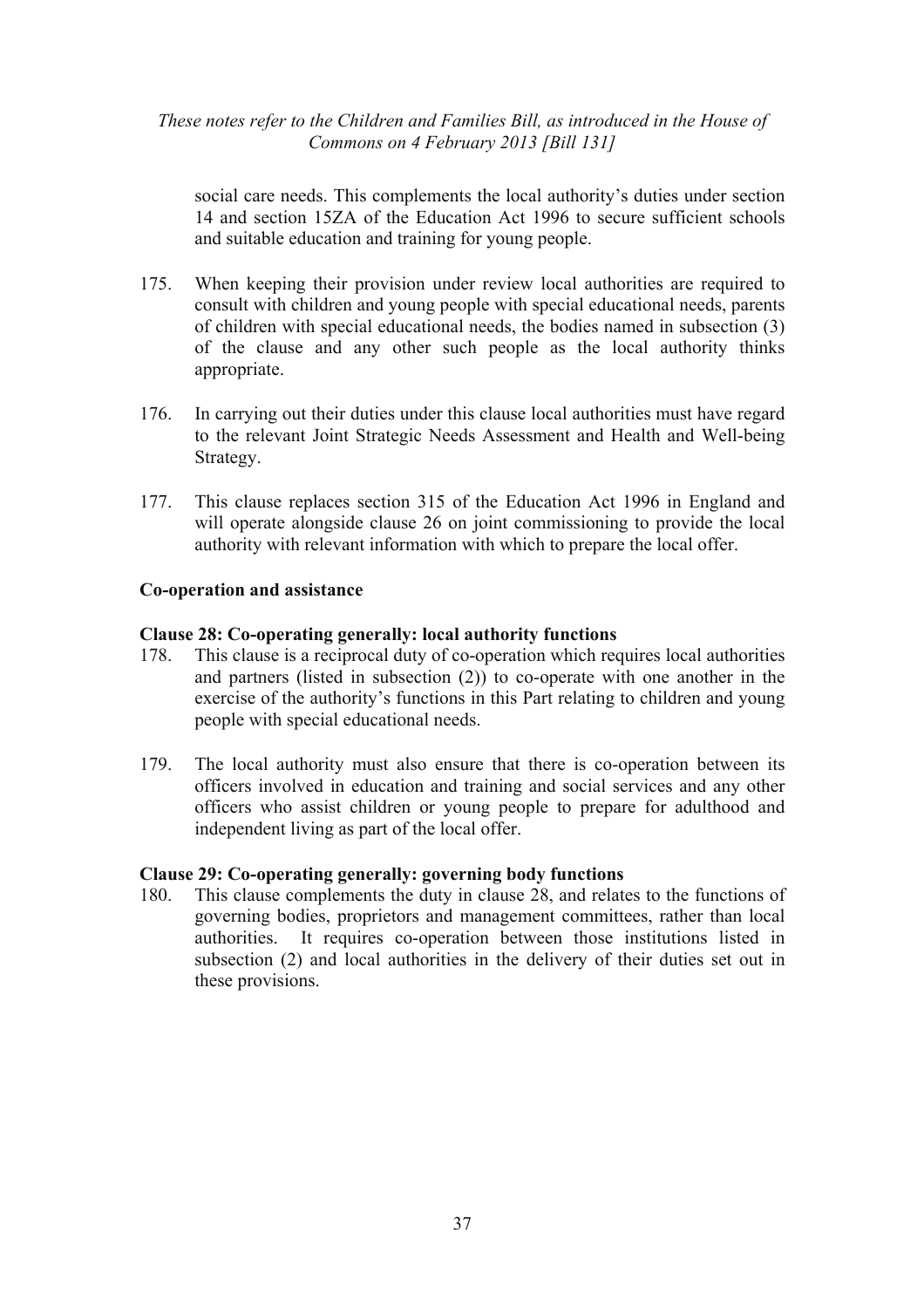### **Information and advice**

- **Clause 30: Local offer for children and young people with special educational needs**
- 181. This clause requires local authorities to publish information about services they expect to be available for children and young people with special educational needs. This will be called the "local offer" and local authorities will keep their local offer under review and revise it. The local offer must include information about the provision the local authority expects to be available in its own area for children and young people with special educational needs and outside of its area for the children and young people for whom it is responsible, regardless of whether or not they have EHC Plans. Information about provision outside the local authority's area could include, for example, specialist provision located in a neighbouring authority but which is available to children and young people in its area.
- 182. The local offer will cover special educational, healthcare and social care provision, other educational provision, training provision, provision to assist in preparing children and young people for adulthood and independent living (such as finding employment or obtaining accommodation), and arrangements for children and young people to travel to schools or post-16 education (including further education colleges, sixth form colleges, independent specialist providers and training providers) and providers of relevant early years education.
- 183. Regulations will set out the information local authorities should include in their local offer, how it is to be published, who is to be consulted in preparing it and how the authority will involve children and young people with special educational needs and parents of children with special educational needs in preparing and reviewing it. This will include publishing comments about the local offer that have been received from or on behalf of children and young people with special educational needs, and parents of children with special educational needs, and the authority's responses to the comments received. Local authorities will also have to include information about how to seek an assessment for an EHC Plan, about other sources of information, advice and support, and about how to make a complaint about provision in the local offer. The regulations will also set out the extent of the information local authorities should include about provision outside of their area. Local authorities will be free to include other information in their local offer if they wish. This clause on the local offer works alongside clause 27 which requires local authorities to keep their education and social provision for children and young people with special educational needs under review, and also clause 26 which requires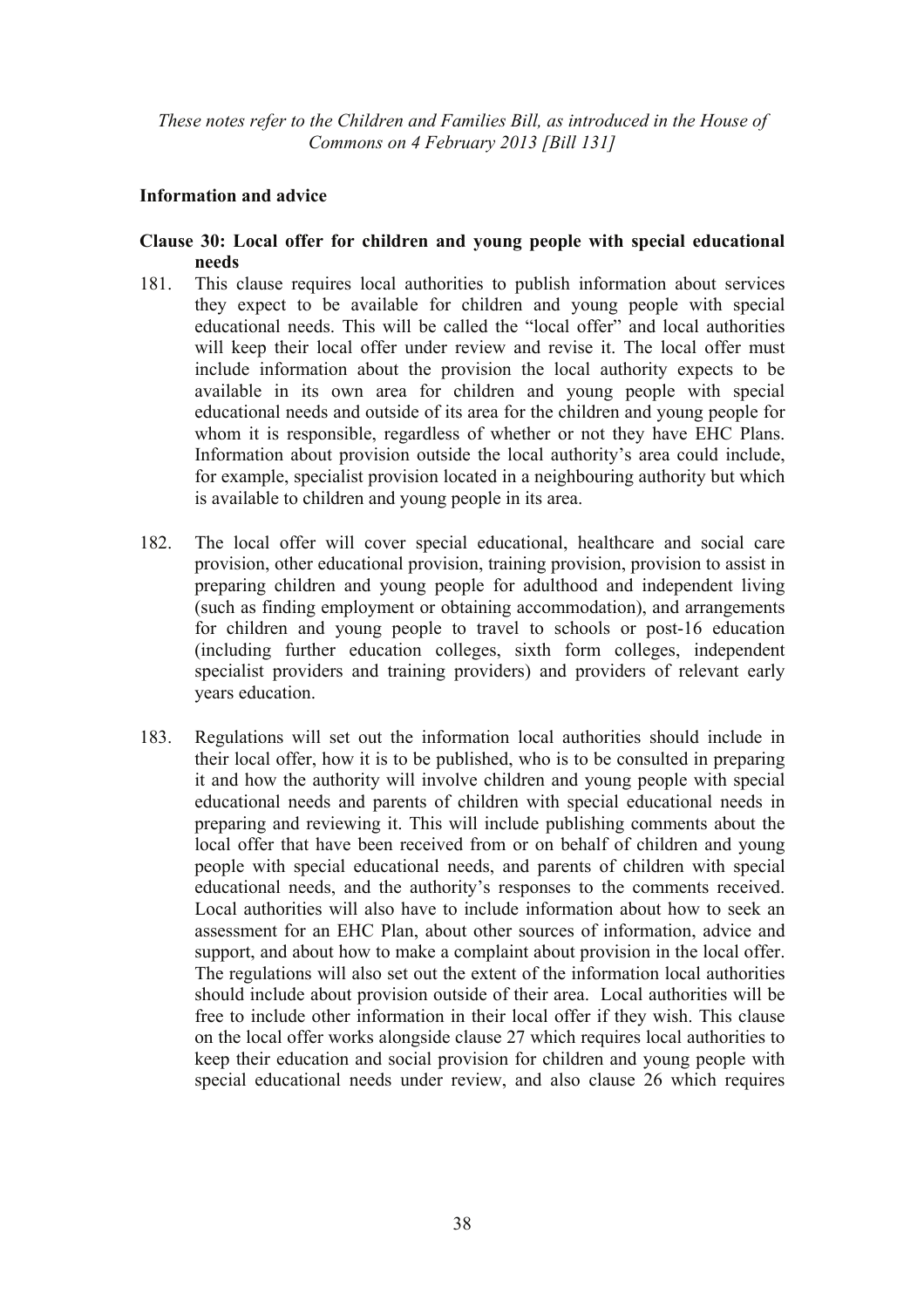local authorities to make joint commissioning arrangements with partner clinical commissioning groups.

#### **Clause 31: Co-operating in specific cases: local authority functions**

- 184. This clause supplements the duties in clauses 28 and 29. It requires health service partners, other local authorities and youth offending teams to cooperate when asked by a local authority for help in carrying out its duties towards children and young people with special educational needs.
- 185. Requests for cooperation could be in relation to assessments of individual children's special educational needs and preparation of EHC Plans. Regulations may impose time limits where a request to co-operate relates to local authority duties in these areas.
- 186. This clause replaces, in England, section 322 of the Education Act 1996.

#### **Clause 32: Advice and information for parents and young people**

187. This clause requires local authorities to make arrangements for advice and information about special educational needs to be provided for the parents of children, and young people, in its area with those needs, and to make the services provided known to those people and to schools and colleges and others they consider appropriate. This clause replaces and extends section 332A of the Education Act 1996 under which local authorities have provided parent partnership services which already provide information and advice to parents of children with special educational needs. Section 332A related to children, parents and schools. The new clause extends the reach of the provision in section 332A to young people. It places a duty on local authorities to make these provisions known to the head teachers, proprietors and principals of schools and post-16 institutions in their area. The local authority may also inform anyone else it thinks is appropriate.

#### **Mainstream education**

#### **Clause 33: Children and young people with EHC Plans**

- 188. Clause 33 sets out what action should be taken when a local authority is making an EHC Plan for a child or young person with special educational needs who is to go to a school or college and the child's parents or the young person do not ask for a particular school or college to be named in the EHC Plan in accordance with clause 38, or where they do make a request, but the local authority does not intend to name the requested provider.
- 189. It places a duty on the local authority to make sure that the EHC Plan provides for the child or young person to be educated in a maintained nursery school or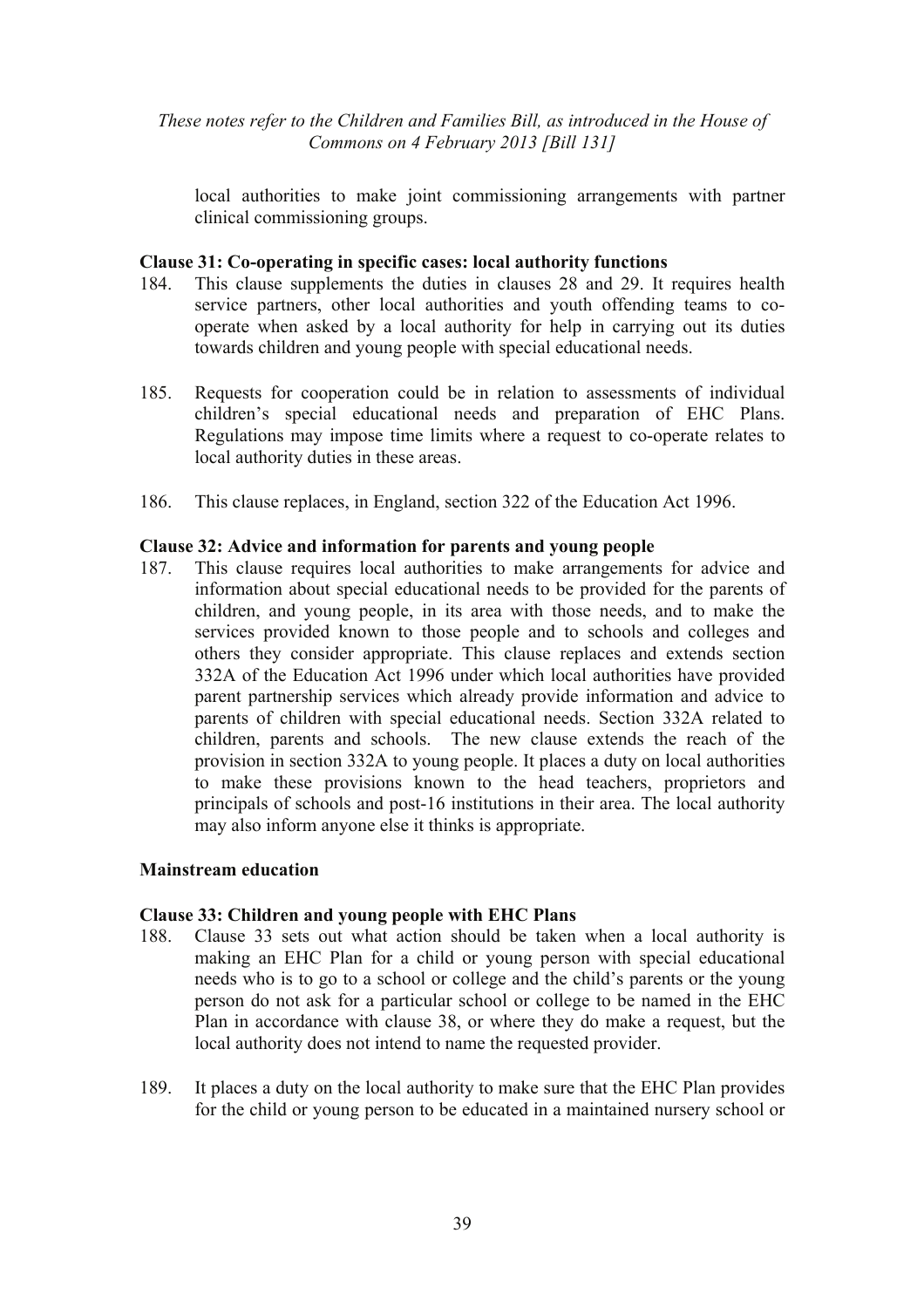mainstream setting (that is, not in a special school or special college) unless that is against the wishes of the young person or the child's parent, or would damage the efficient education of others and there are no reasonable steps that could be taken to overcome this. If one of those conditions applies, the child or young person's EHC Plan can provide for them to be educated in a special school or a special post-16 institution such as an independent specialist provider.

190. This clause replaces sections 316 and 316A of the Education Act 1996 and extends the provisions to young people in post-16 education.

### **Clause 34: Children and young people with special educational needs but no EHC Plan**

- 191. This clause applies to a child or young person in England who has special educational needs but no EHC Plan and who is to be educated in a school or post-16 institution. It sets out the general principle that those children and young people must be educated in a maintained nursery school, mainstream school or mainstream college except in particular circumstances. These are: where it is agreed that they are admitted to a special school or special post-16 institution to be assessed for an EHC Plan; it is agreed that they are admitted to a special school or special post-16 institution following a change in their circumstances; they are admitted to a special school which is established in a hospital; or where they are admitted to a Special Academy whose Academy arrangements allow it to admit children or young people with special educational needs who do not have an EHC Plan.
- 192. This clause replaces, in England, sections 316 and 316A of the Education Act 1996 and extends the provisions to young people in further education and training.

### **Clause 35: Children with special educational needs in maintained nursery schools and mainstream schools**

- 193. When a child with special educational needs is being educated in a maintained nursery school or a mainstream school the school must enable the child to take part in the activities of the school with other children as far as is reasonably practicable and so long as this ensures the child gets the special educational provision they need, it does not damage the education of the other children and it does not mean an inefficient use of resources.
- 194. This clause replaces, in England, section 317(4) of the Education Act 1996.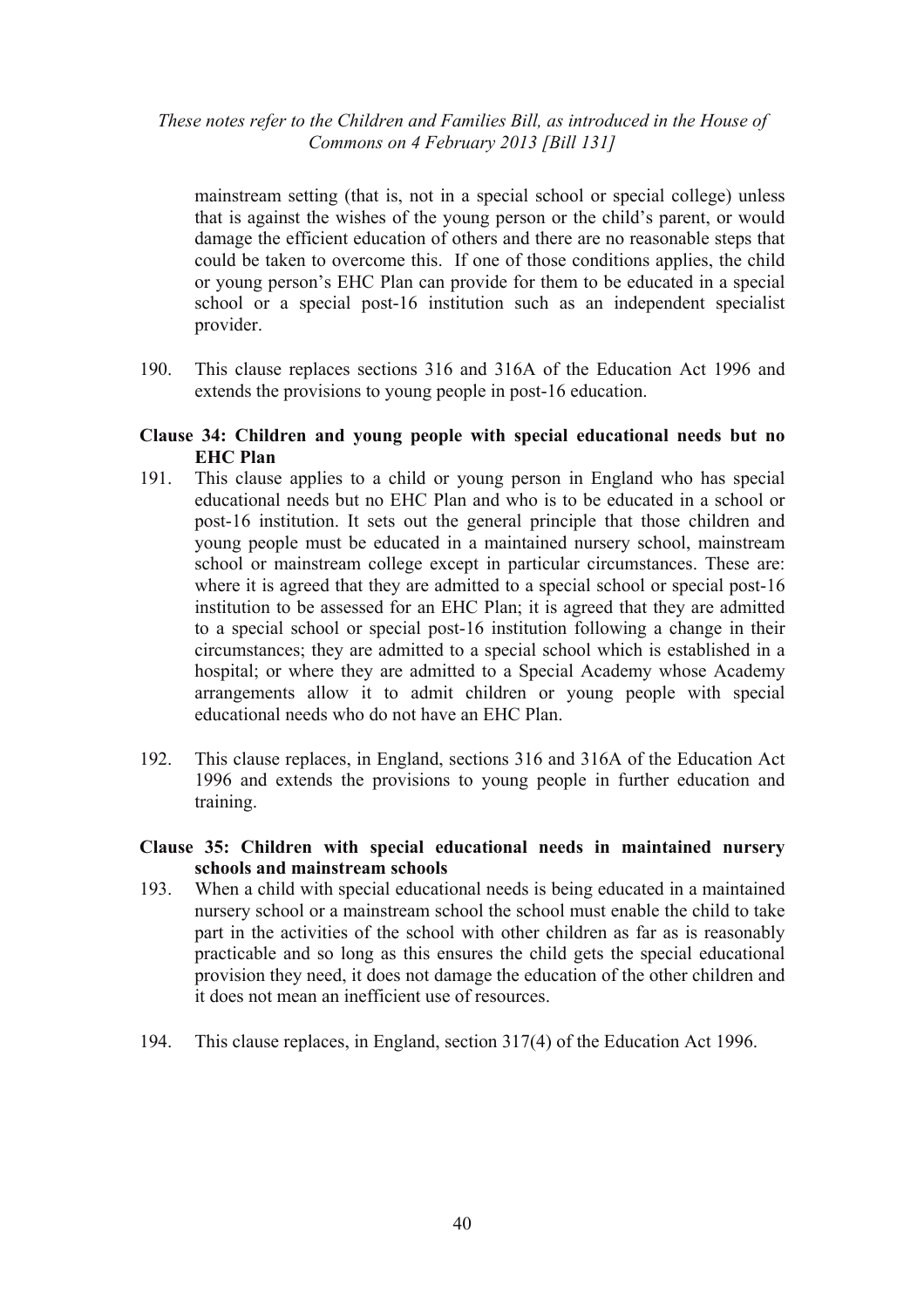### **Assessment**

### **Clause 36: Assessment of education, health and care needs**

- 195. This clause gives a child's parent, a young person or a person acting on behalf of a school or post-16 institution the right to request a statutory assessment. It requires local authorities to consider whether an assessment is necessary for a child or young person where such a request has been made or where the authority has become responsible for the child or young person in some other way, such as by someone else bringing the child or young person to the authority's attention. The clause sets out the local authority's duties when making their decision about whether to carry out an assessment and in carrying out any subsequent assessment of the child or young person. In making a decision on whether an assessment is necessary, the local authority must consult with the child's parents or the young person, to ensure they are involved in the process from the outset. If the local authority decides not to carry out an assessment they must inform the child's parents or the young person of their decision and their reasons for it. If they intend to carry out an education, health and care needs assessment they must inform the child's parents or the young person and make sure that they are aware of their rights to have their own views considered by the local authority (either orally or in writing).
- 196. The local authority must carry out an assessment if, after taking account of any views expressed and evidence submitted, it thinks that the child or young person has or may have special educational needs and that it may be necessary for special educational provision to be made for a child or young person through an EHC Plan. The parent or young person should be informed of the outcome of the assessment and whether the local authority intends to prepare an EHC Plan. Further detail about the assessment process will be set out in regulations, including, for example, how assessments are conducted and advice obtained, how parents and young people can express their views and submit evidence, and about the provision of information, advice and support in connection with an assessment.
- 197. Clause 50 provides that if, having received and considered a request for an assessment, a local authority decides not to carry one out, the child's parents or the young person may appeal against that decision to the First-tier Tribunal.
- 198. The provision in clause 36(10) is intended to make clear that when a local authority is deciding whether to carry out an assessment for a young person aged 19 or over, it must take into account that person's age. Young people may have an EHC Plan up to age 25 but, as young people will be ready to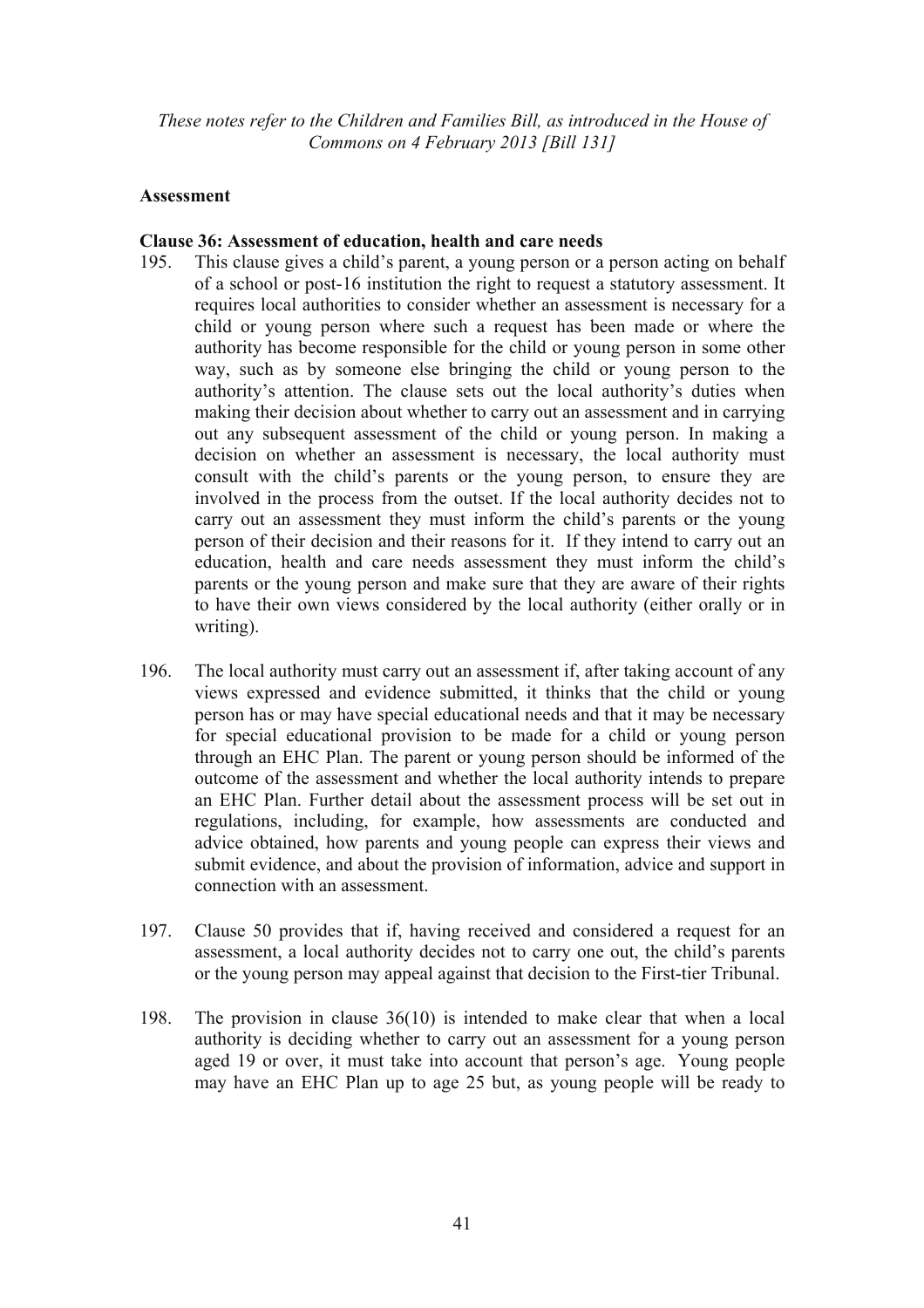leave education or training and make the transition into adult life at differing ages, in many cases an EHC Plan will end sooner than that.

199. This clause replaces, in England, sections 323 and 331 of the Education Act 1996 and will replace sections 139A to 139C of the Learning and Skills Act 2000.

### **Education, health and care plans**

#### **Clause 37: Education, health and care plans**

- 200. This clause sets out what a local authority must do if the education, health and care assessment in clause 36 indicates that a child or young person requires an EHC Plan for their special educational provision.
- 201. The local authority is under a duty to make sure that an EHC Plan is prepared and then implemented. The EHC Plan should specify the short and long term outcomes that it is designed to help the child or young person achieve and the special educational, health and social care provision that will be made to support them. This could include, for example, access to specialist teaching, speech and language therapy provision, and short breaks. It may not always be necessary for the local authority to maintain an EHC Plan once a young person is over 18, but the local authority will be able to decide whether it is necessary for it to do so, for example, where a young person needs time to complete a particular course or training. Further detail about the preparation (including time limits), content and maintenance of an EHC Plan, may be set out in regulations.
- 202. When a local authority is deciding whether or not a young person aged 19 or over needs an EHC Plan, it must take into account that person's age. Young people may have an EHC Plan up to age 25 but, as young people will be ready to leave education or training and make the transition into adult life at differing ages, in many cases an EHC Plan will end sooner than that.
- 203. This clause replaces, in England, section 324 of the Education Act 1996.

#### **Clause 38: Preparation of EHC Plans: draft plan**

204. This clause sets out the process that must be undertaken by a local authority when preparing a draft EHC Plan. The local authority must consult with the child's parents or the young person, to ensure they are involved in the planning process from the outset and their views are taken into account. The local authority must send a copy of the draft EHC Plan to the child's parent or the young person and make sure that they are aware of the ways in which they can express their views on the content of the draft EHC Plan.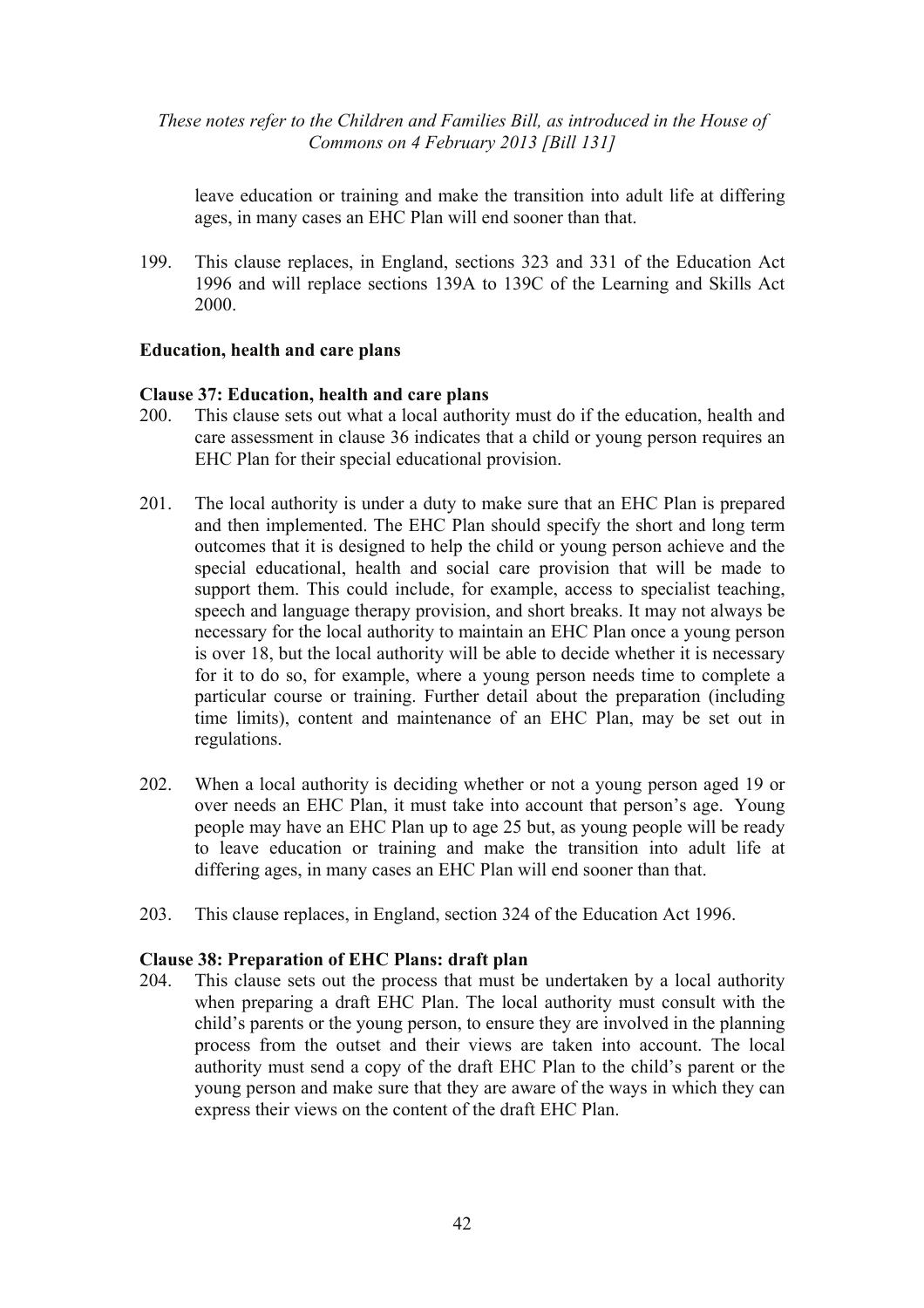- 205. The draft EHC Plan must not name a specific institution or a type of institution. This is so that parents or young people have the opportunity to request (before the end of the time period which is specified in the notice sent to the parent or young person under subsection  $(2)(b)$ ) that a particular school, further education college in England, or other institution is named in the EHC Plan before it is finalised. Parents and young people may request any institution of the types listed in subsection (3). Parents and young people will also be able to make representations for an independent school or post-16 independent specialist provider not included in this list as is the case under the current legislative framework (although there will be no corresponding duty on the local authority to name such an institution in the EHC Plan or for that institution to be under a duty to admit the child or young person). Local authorities may also specify education otherwise than in a school or post-16 institution in an EHC Plan where they consider this to be suitable provision.
- 206. This clause replaces, in England, section 323 of the Education Act 1996.
- **Clause 39: Finalising EHC Plans: request for particular school or other institution**
- 207. This clause applies where the child's parent or the young person has received a draft EHC Plan and requested that a particular institution is named in the EHC Plan.
- 208. The local authority is required to consult any institution that it is considering naming in the EHC Plan and, where that institution is maintained by another local authority, the other authority. The local authority must comply with the parent or young person's request unless the child or young person's attendance at the school would not meet their special educational needs, or would be incompatible with the efficient education of others or the efficient use of resources. If it believes that these circumstances apply, the local authority must name the school or other institution, or type of institution, that the local authority considers to be most appropriate for the child or young person (having consulted that institution before naming it in the EHC Plan). A copy of the final EHC Plan must then be sent to the child's parent or the young person and to the school, college or other institution that has been named in the EHC Plan.
- 209. This clause replaces, in England, section 324 and parts of Schedule 27 of the Education Act 1996.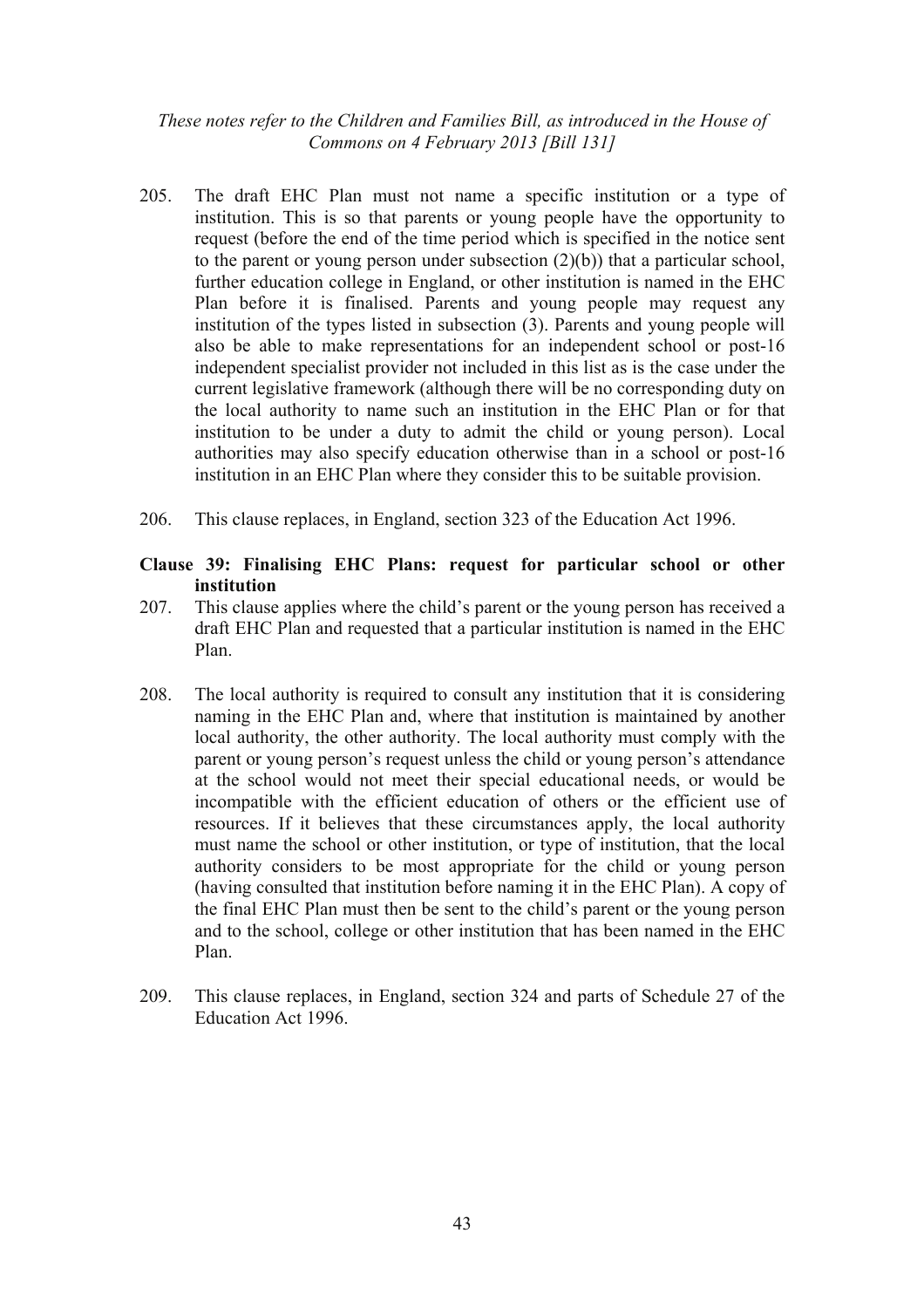### **Clause 40: Finalising EHC Plans: no request for particular school or other institution**

- 210. This clause applies where the child's parent or young person has received a draft EHC Plan but has not made a request for a particular institution in accordance with clause  $38(2)(b)(ii)$ . They may have said they would like an independent school, training provider or early years education provider to be named, or they may have indicated no preference at all.
- 211. In this eventuality, the EHC Plan must name the specific institution or type of institution that the local authority considers appropriate. The local authority must consult any school or institution that it is considering naming, and where that institution is maintained by another local authority, that authority, before finalising the EHC Plan. A copy of the final EHC Plan must then be sent to the child's parent or the young person and the school or other institution named in the EHC Plan.
- 212. Further duties on the local authority which apply in these circumstances are set out in clause 33 (duty to educate within the mainstream sector).
- 213. This clause replaces, in England, section 324 of the Education Act 1996.

#### **Clause 41: Independent special schools and special post-16 institutions: approval**

214. Independent schools that are specially organised to make special educational provision for children with special educational needs, and special post-16 institutions (independent specialist colleges) can be named in an EHC Plan. This clause gives the Secretary of State the power to approve such institutions and once he has done so parents and young people can express a preference for them under clause 38(2), with the resultant conditional duty on the local authority to name the institution in the EHC Plan. Approval can only be given if the institution consents. The Secretary of State may withdraw approval and regulations may make provision about the types of institution that can be approved, and the criteria that must be met for such approval. Regulations may also set out the matters to be taken into account in deciding whether to give or withdraw approval and may cover publication of a list of institutions that have been approved by the Secretary of State.

### **Clause 42: Duty to secure special educational provision in accordance with EHC Plan**

215. Where an EHC Plan is maintained for a child or young person, the local authority must make sure that the special educational provision set out in it is made. The local authority need not make the special educational provision set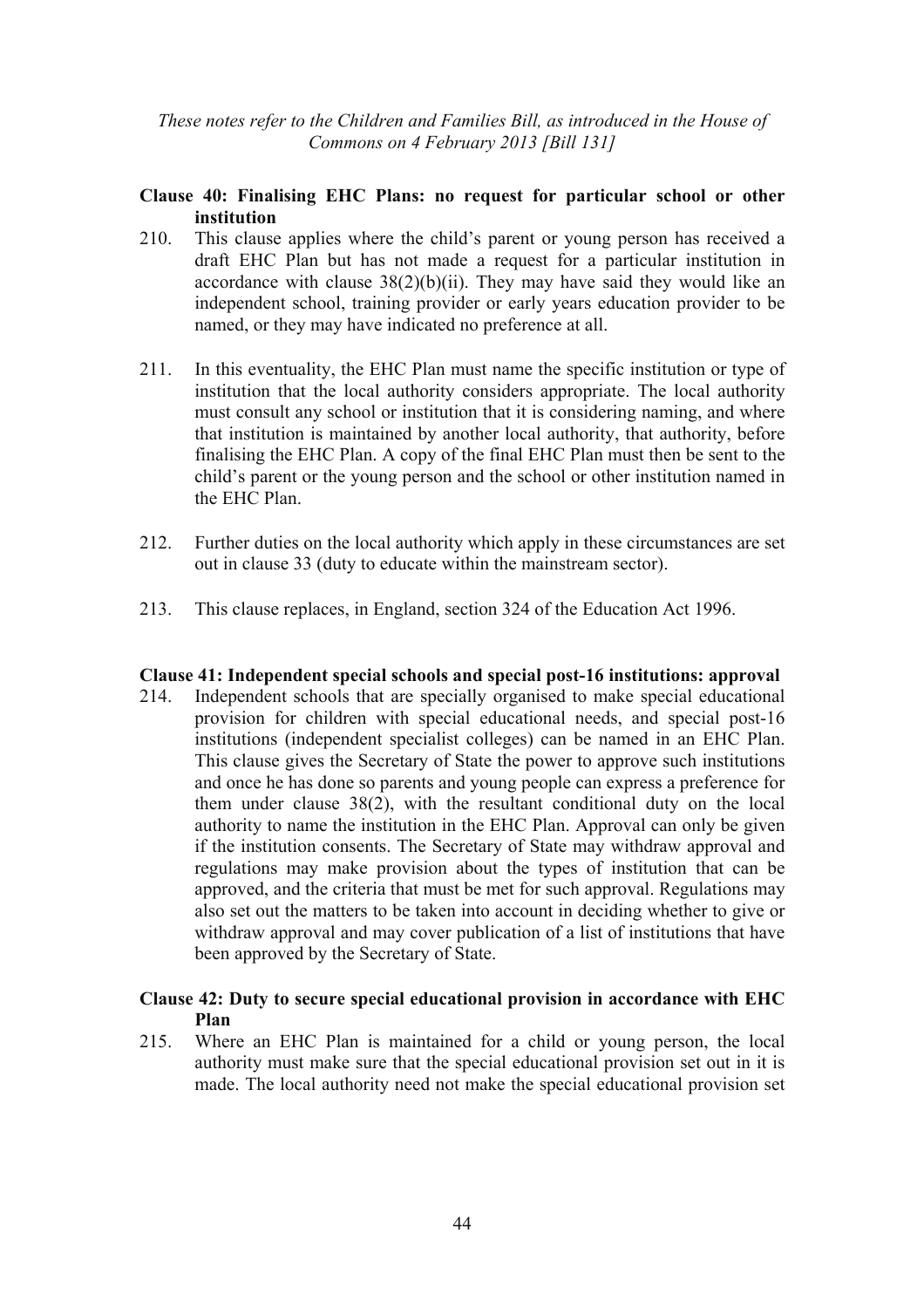out in the EHC Plan if the child's parent or the young person makes alternative, suitable arrangements.

216. This clause replaces, in England, section 324 of the Education Act 1996.

### **Clause 43: Schools and other institutions named in EHC Plan: duty to admit**

- 217. Where a maintained school, maintained nursery school, Academy, institution in the English further education sector (further education college or sixth form college), non-maintained special school, or independent school or independent specialist college approved by the Secretary of State under clause 41 is named in an EHC Plan it must admit the child or young person.
- 218. This clause replaces, in England, section 324 of the Education Act 1996.

### **Clause 44: Reviews and re-assessments**

- 219. This clause requires local authorities to review a child or young person's EHC Plan at least every 12 months. It also sets out when re-assessments must take place. A review is intended to consider whether the provision in the EHC Plan is meeting the child or young person's assessed needs and whether they are making progress towards the outcomes identified. A re-assessment means undertaking the assessment process in Clause 36 again, for example when a child or young person's needs may have changed significantly. Local authorities must consult with the parent of the child, or the young person, during any review or re-assessment to ensure they are involved in the process from the outset and their views are taken into account.
- 220. The local authority must carry out a re-assessment if one is requested by the child's parent, the young person or the school, college or other institution that they attend, subject to particular exemptions to be set out in regulations (which might include for example where a previous assessment has been conducted relatively recently). The local authority also has the power to carry out a reassessment without waiting for one to be requested by a parent or school. In reviewing an EHC Plan maintained for a young person over 18 or deciding whether to reassess the needs of a young person over 18 the local authority must have regard to their age. More detail about the process for reviewing, amending or replacing EHC Plans will be provided in regulations including circumstances in which a local authority must or may review a EHC Plan (for example, before the end of a specified phase of a child or young person's education, or when a young person becomes NEET, that is, they are not in education, employment or training).
- 221. This clause replaces, in England, section 323 of the Education Act 1996.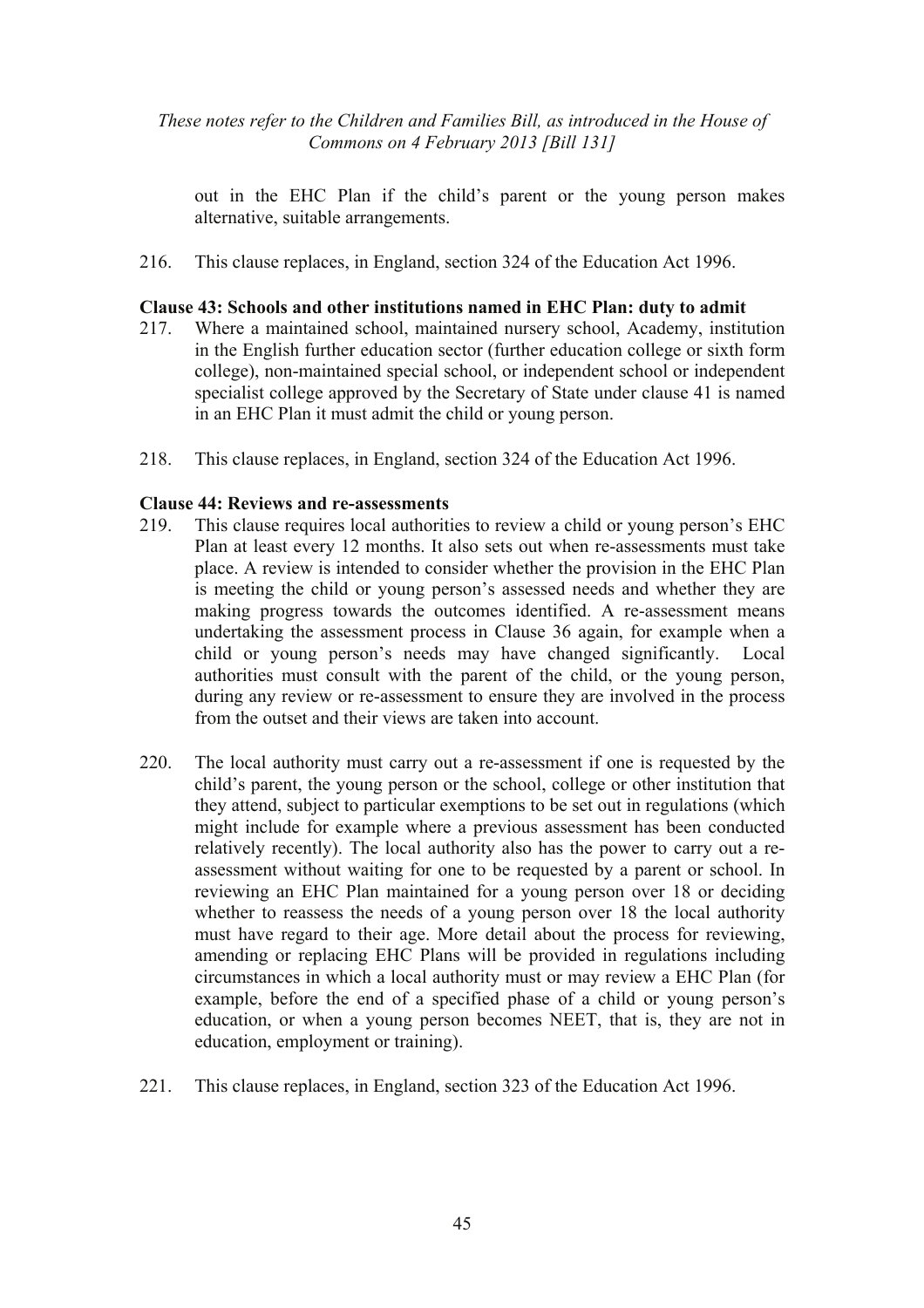### **Clause 45: Ceasing to maintain an EHC Plan**

- 222. A local authority may only stop maintaining an EHC Plan if they are no longer responsible for that child or young person, for example if the child or young person has moved to another area, or they consider that it is no longer necessary for the EHC Plan to be maintained.
- 223. The clause sets out some of the circumstances under which it would no longer be necessary to maintain the EHC Plan, for example, where the child or young person no longer requires the special educational provision specified in the EHC Plan. In making its decision, the local authority must take into account whether the educational outcomes specified in the EHC Plan have been achieved. This enables a local authority to continue an EHC Plan where a young person has dropped out of education (i.e. is not in education, employment or training (NEET)) but would like to return to education or training. They must also, for a young person over 18, have regard to their age. Regulations may make further provisions about ceasing to maintain an EHC Plan. When an appeal is made against a local authority's decision to cease a EHC Plan, the authority must continue to maintain the EHC Plan until the time has passed for bringing an appeal or the appeal has been determined by the First-tier Tribunal.

# **Clause 46: Maintaining an EHC plan after young person's 25th birthday**

- 224. This clause gives local authorities the power to maintain an EHC Plan for a young person until the end of the academic year (such date to be prescribed in regulations) in which they become 25, enabling them to take account of individual needs and circumstances.
- **Clause 47: Release of a child or young person for whom EHC plan previously maintained**
- 225. If a child or young person who is released from a custodial sentence previously had an EHC Plan, the local authority that is responsible for the child or young person on their release (which may not the same local authority that secured the EHC Plan originally) must maintain the previous EHC Plan and review it as soon as is practicable after release. They must, for a young person over 18, have regard to their age. The circumstances under which it is not necessary to review an EHC Plan are to be set out in regulations made under clause  $44(7)(b)$ . This is likely to include cases where the period in custody is short and a review has been carried out prior to the period of custody. Sections 562C, 562D, 562E, 562G and 562H of the Education Act 1996 make provision for meeting the special educational needs of those under 18 who are in custody and these sections will continue to apply. Sections 86, 90, 115, 116 and 122 of the Apprenticeships, Skills, Children and Learning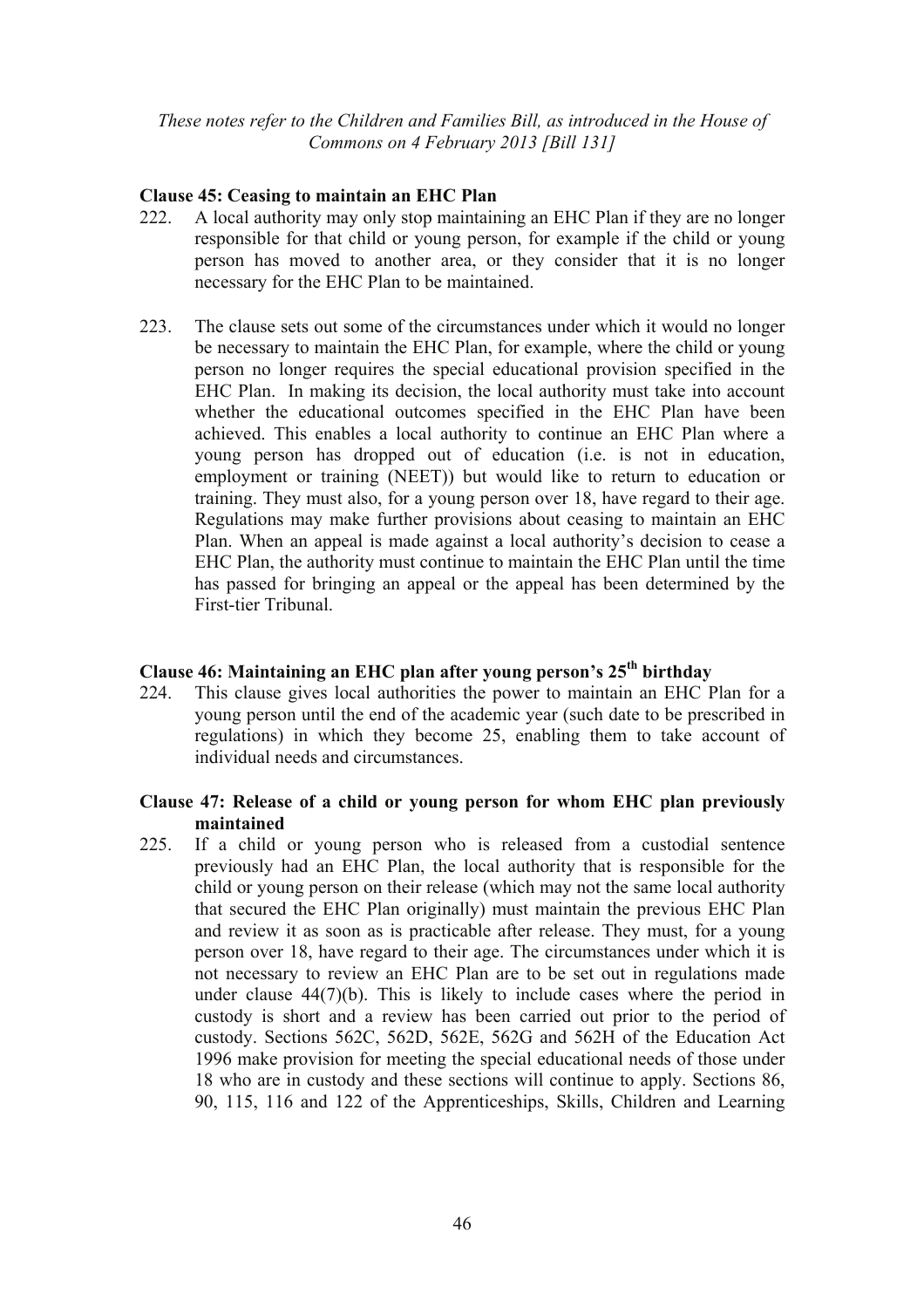Act 2009, set out arrangements for education of detained people over 18, including the sharing of information about education and training.

### **Clause 48: Personal budgets**

- 226. This clause requires local authorities to prepare a personal budget for children or young people for whom the local authority maintains an EHC Plan or has decided to make an EHC Plan, if asked to do so by the child's parent or the young person. A personal budget is an amount available to secure particular provision set out in the EHC Plan and provides a way of involving parents or young people in securing that provision.
- 227. Personal budgets can take the form of direct payments which families can spend themselves or notional budgets which they can devise with the local authority and which the local authority can spend on their behalf at their direction by arranging the provision in the EHC Plan – or a combination of both.
- 228. Regulations will provide details about personal budgets, including provision that may be included in a personal budget or to which a direct payment may relate, the provision of information, support and advice in connection with personal budgets and direct payments, and when, to whom and on what conditions direct payments may or may not be made.
- 229. Any regulations which authorise direct payments to a parent or a young person must require them to consent before a direct payment can be made. They must also require local authorities to stop making direct payments where that consent is withdrawn.
- 230. Provision purchased with a direct payment will be treated as provision secured by the local authority for the purposes of fulfilling its duty under clause 42 to secure the special educational provision in an EHC Plan.

## **Clause 49: Continuation of services under section 17 of the Children Act 1989**

- 231. This clause inserts a new provision (section 17ZA) into the Children Act 1989.
- 232. It gives a power to local authorities to continue to provide services they have been providing to a young person before their 18th birthday under section 17 of the Children Act 1989 (services to children in need, their families and others) to the young person when they are 18 and over, where the young person has an EHC Plan. The local authority retains discretion over how long it chooses to provide services under section 17 while an EHC Plan remains in place. Where the young person no longer has an EHC Plan, the local authority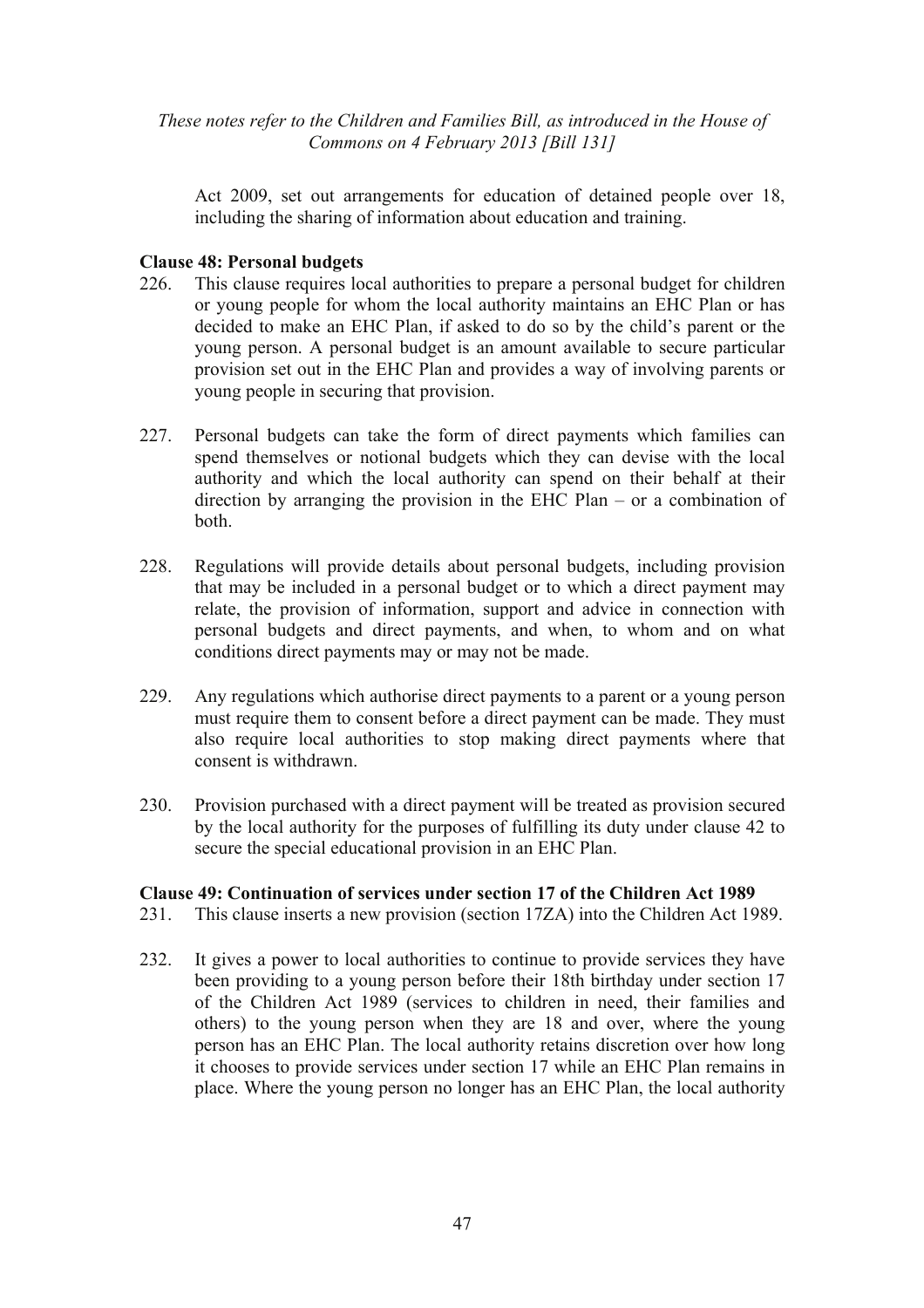no longer has the power to extend the provision of these services to young people over 18.

233. The provision in this clause aims to support better transitions between children's and adult services for young people with EHC Plans. Guidance on how an authority should use this discretion will be set out in the Code of Practice issued under clause 66.

#### **Appeals, mediation and dispute resolution**

#### **Clause 50: Appeals**

- 234. This clause sets out the decisions taken by a local authority in relation to assessments and EHC Plans against which a parent or young person can appeal. These are set out in *subsection (2)*.
- 235. This clause extends the current right of appeal to the First-tier Tribunal to young people aged up to 25 and, in the case of young people in school, transfers the right from the parent to the young person. Currently, only the parents of children and young people under 19 with special educational needs in school are able to appeal to the First-tier Tribunal. The clause also extends the right of appeal to the Tribunal to the parents of children under 2 years of age. Currently such parents cannot appeal to the Tribunal even where the local authority has drawn up a statement for their child.
- 236. An appeal can only be made after mediation has been considered and, where the parent or young person has decided to take part in mediation, this has taken place in accordance with clause 51. The Secretary of State may make regulations in relation to appeals.
- 237. This clause replaces, in England, sections 325, 326, 328, 328A, and 329 of and paragraphs 8 and 11 of Schedule 27 to the Education Act 1996.

### **Clause 51: Mediation**

238. When a parent or young person wishes to bring an appeal, they may do so only if an independent mediation adviser has provided them with information about mediation and how it might help. It will be up to the parents or young person to decide whether to go forward to mediation. Where they decide to do so, they must take part in mediation before they can bring an appeal to the Firsttier Tribunal. Where they decide against mediation they will be able to go straight to appeal.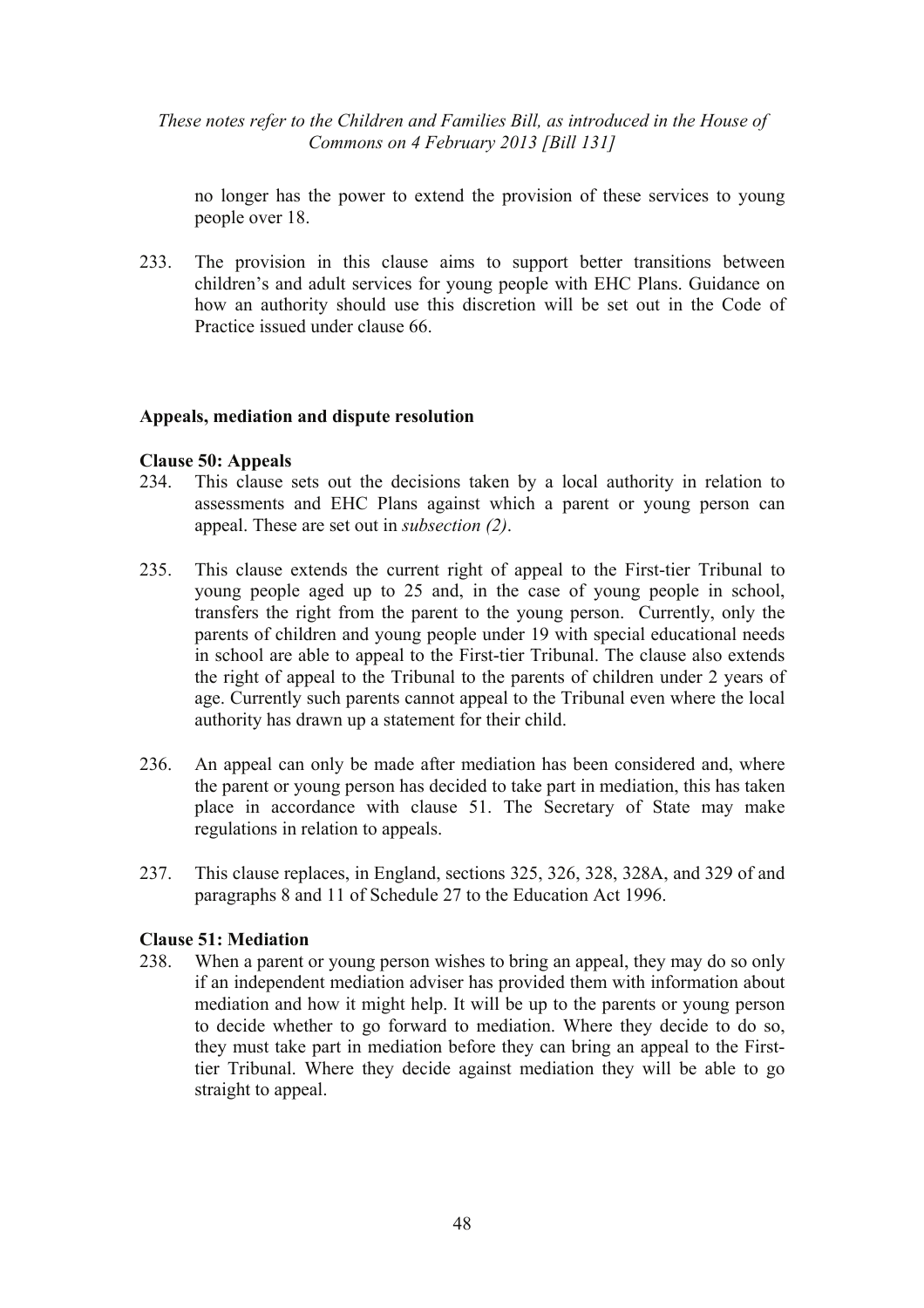- 239. Mediation is different to an appeal, in that it seeks to resolve matters through agreement between parents/young people and local authorities rather than through a judicial decision. The mediator must be independent, meaning that he or she cannot be an employee of a local authority.
- 240. The mediation adviser must issue a certificate to the parent or young person if he or she has provided them with information and advice about pursuing mediation and the parent or young person has informed the adviser that they do not wish to pursue mediation. The adviser must also issue a certificate if they have provided information and advice, the parent or young person has told them they wish to pursue mediation with the local authority and has participated in mediation.
- 241. Appeals which only concern the name of a school, college or other institution specified in the EHC Plan or the type of school, college or institution specified in the EHC Plan or the fact that the EHC Plan does not name any school, college or other institution can be made without going to mediation. This is because the parent or young person will already have been able to request a particular school or institution in the further education sector, and had discussions with the local authority about which institution should be named on the EHC Plan. Requiring mediation in these circumstances would involve repeating the same discussions. The clause gives the Secretary of State regulation-making powers concerning mediation as listed in the clause, including about giving notice, imposing time limits, qualifications and experience of mediation advisers and local authority action following mediation.

## **Clause 52: Resolution of disagreements**

- 242. Local authorities must make arrangements for avoiding or resolving disagreements where the parents of a child with special educational needs, or a young person with such needs, do not agree with how the local authority or an education body (listed in subsection (8)) with duties under Part 3 of the Bill provisions has carried out those duties. It must also make arrangements to avoid or resolve disagreements between the parents of a child or a young person and any school or post-16 institution specifically about the special educational provision made by the institution for that child or young person.
- 243. The clause does not require either parents or young people on the one hand, or education bodies or local authorities on the other, to participate in resolving disagreements – use of these arrangements is entirely voluntary.
- 244. Local authorities must appoint someone who is independent to help resolve a disagreement, or prevent it happening in the first place. Employees of a local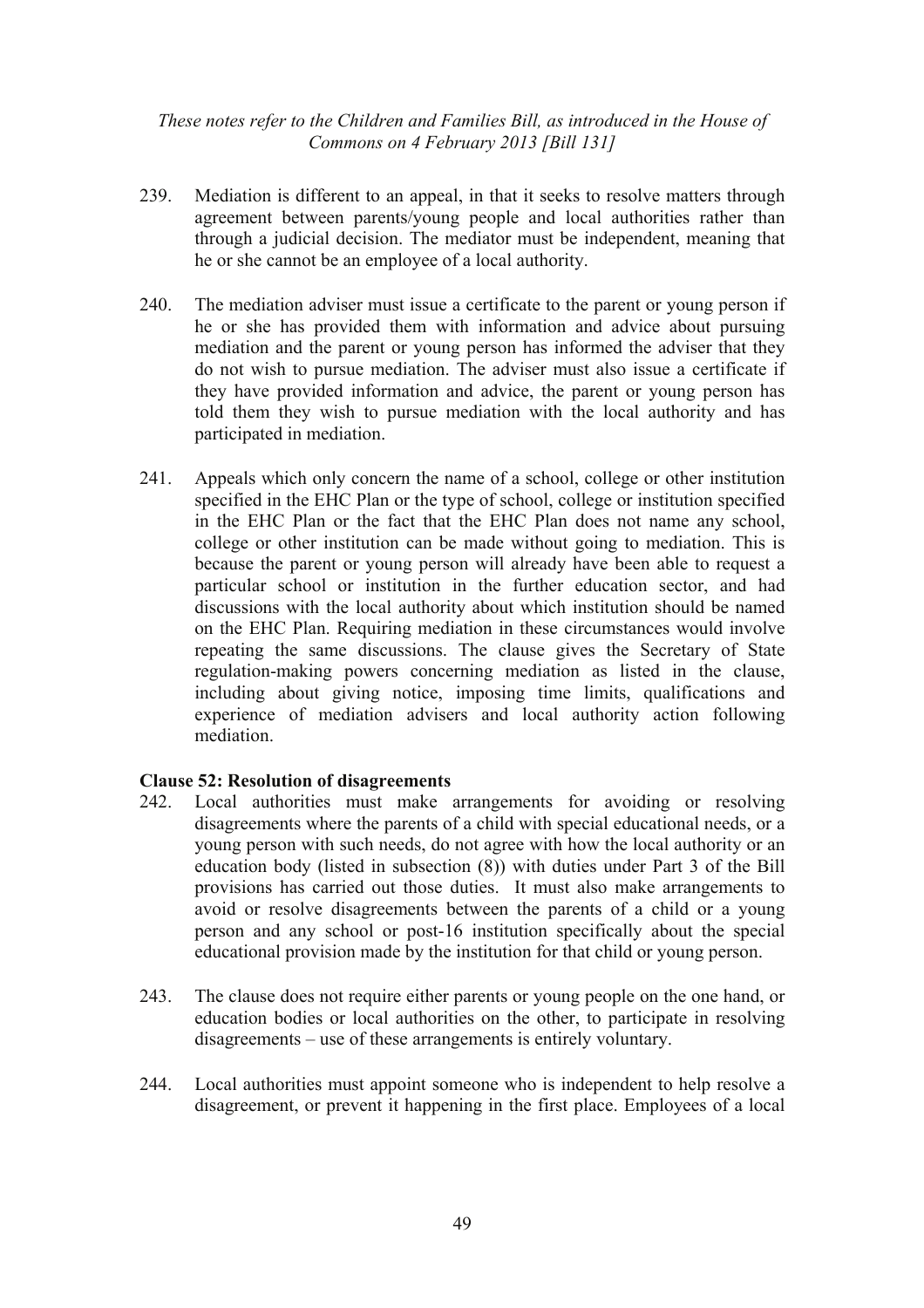authority do not meet the criterion of being independent and cannot take on that role.

- 245. Local authorities must tell various people, including parents and young people, about the arrangements they have put in place to resolve disagreements.
- 246. This clause replaces, in England, section 332B of the Education Act 1996.

### **Clause 53: Appeals and claims by children: pilot schemes**

- 247. This clause gives the Secretary of State a power to establish pilot schemes in local authority areas to enable children to make appeals in relation to their special educational needs and to bring disability discrimination claims against schools to the First-tier Tribunal. Currently the Education Act 1996 and the Equality Act 2010 only give parents such a right.
- 248. The pilots will test whether the right to appeal is something that children would use, the best way to handle these appeals and the cost implications, with a view to extending the right to children across England. The clause establishes the things the pilot scheme can cover. These include the age from which a child may appeal and make claims; how mediation before a child's appeal works; and advice, information and advocacy provided to a child. The clause stipulates that the power to make an order establishing pilot schemes is repealed after five years (from the date on which the Bill receives Royal Assent).

### **Clause 54: Appeals and claims by children: follow-up provision**

- 249. This clause provides the Secretary of State with the power to make an order enabling children in all local authority areas in England to bring appeals and make disability discrimination claims to the First-tier Tribunal.
- 250. The power would be used after pilots have been run. The Secretary of State may not use this power until pilot schemes have been in place for two years.
- 251. The clause establishes what an order made by the Secretary of State can cover and this includes the age from which a child may bring appeals or make disability discrimination claims; about mediation; and advice, information and advocacy provided to a child (mirroring clause 53(2)).

### **Clause 55: Equality Act 2010: claims against schools by disabled young people**

252. This clause amends the Equality Act 2010 so that young people in England who are over compulsory school age and in school can make disability discrimination claims to the First-tier Tribunal themselves. Currently only the parents of disabled young people can make claims to the Tribunal. This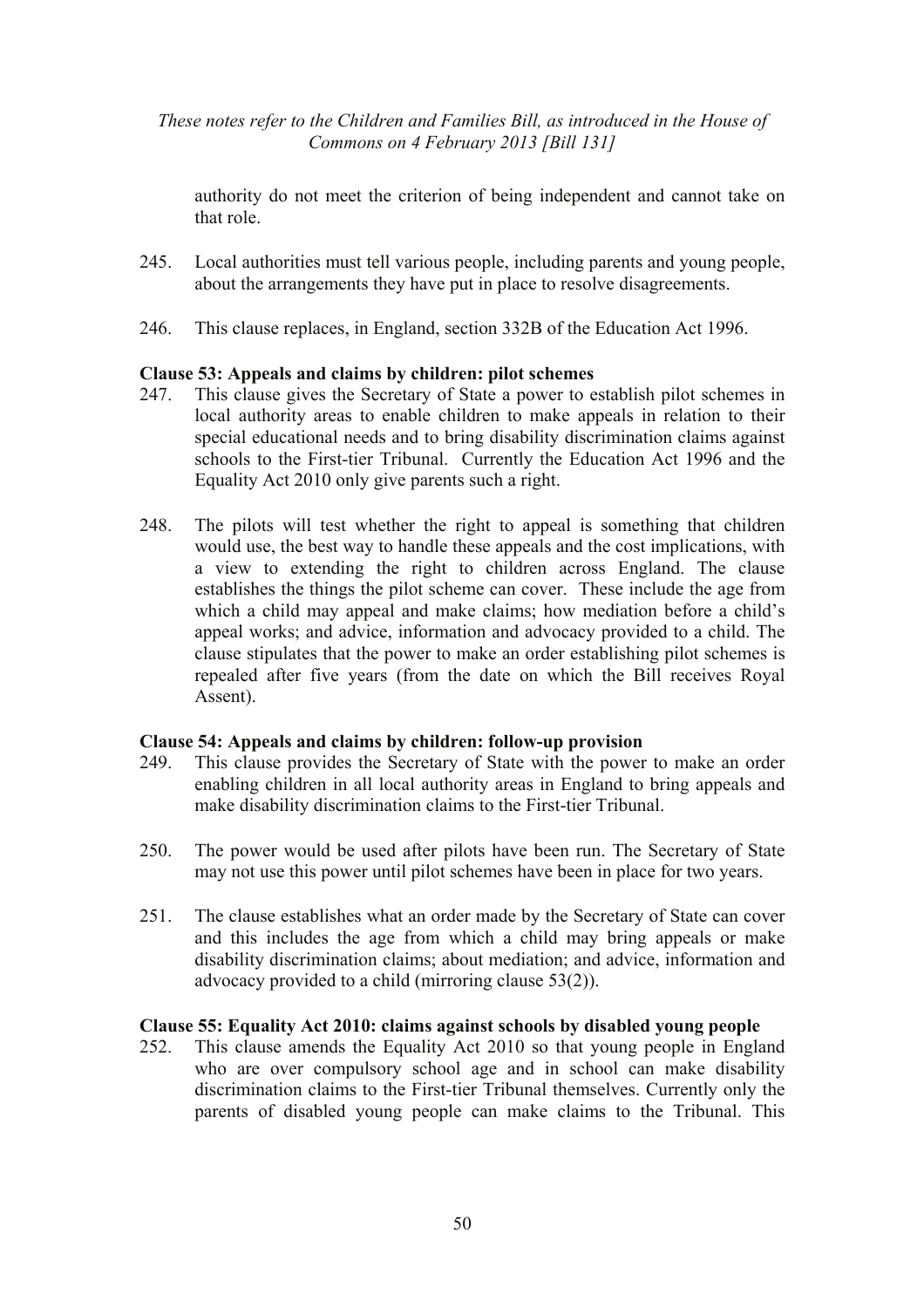mirrors the provision made in clause 50 which allows for young people over compulsory school age to make special educational needs appeals to the Tribunal.

253. The clause does not affect the rights of parents of young people in Wales to make disability discrimination claims to the Special Educational Needs Tribunal for Wales. Pilots on giving children and young people in Wales the right to make special educational needs appeals and disability discrimination claims to its Tribunal are being conducted with the right being given to all children and young people in Wales following the pilots. The necessary changes to the Equality Act 2010 and the Education Act 1996 will be achieved through a Welsh Measure.

#### **Special educational provision: functions of local authorities**

- **Clause 56: Special educational provision otherwise than in schools, post-16 institutions etc**
- 254. A local authority may arrange for special educational provision to be made for a child or young person otherwise than in a school, college or provider of relevant early years education. But before it can do so it has to be satisfied that it would be inappropriate for provision to be made in one of those settings and must have consulted the child's parent or the young person.
- 255. This provision could include, for example, early years education that is not part of the free entitlement to early years education under section 7 of the Childcare Act 2006.
- 256. This clause replaces, in England, section 319 of the Education Act 1996.

#### **Clause 57: Special educational provision outside England and Wales**

- 257. This clause enables local authorities to arrange special education provision for a child or young person with an EHC Plan outside England and Wales in an institution that specialises in providing for special educational needs, and gives them power to pay for, or contribute to, the costs of the child or young person attending such an institution.
- 258. This clause replaces, in England, section 320 of the Education Act 1996.

#### **Clause 58: Fees for special educational provision at non-maintained schools and post-16 institutions**

259. Where a local authority is responsible for a child or young person with special educational needs, and special educational provision is made for him or her at a school, post-16 institution or provider of relevant early years education, the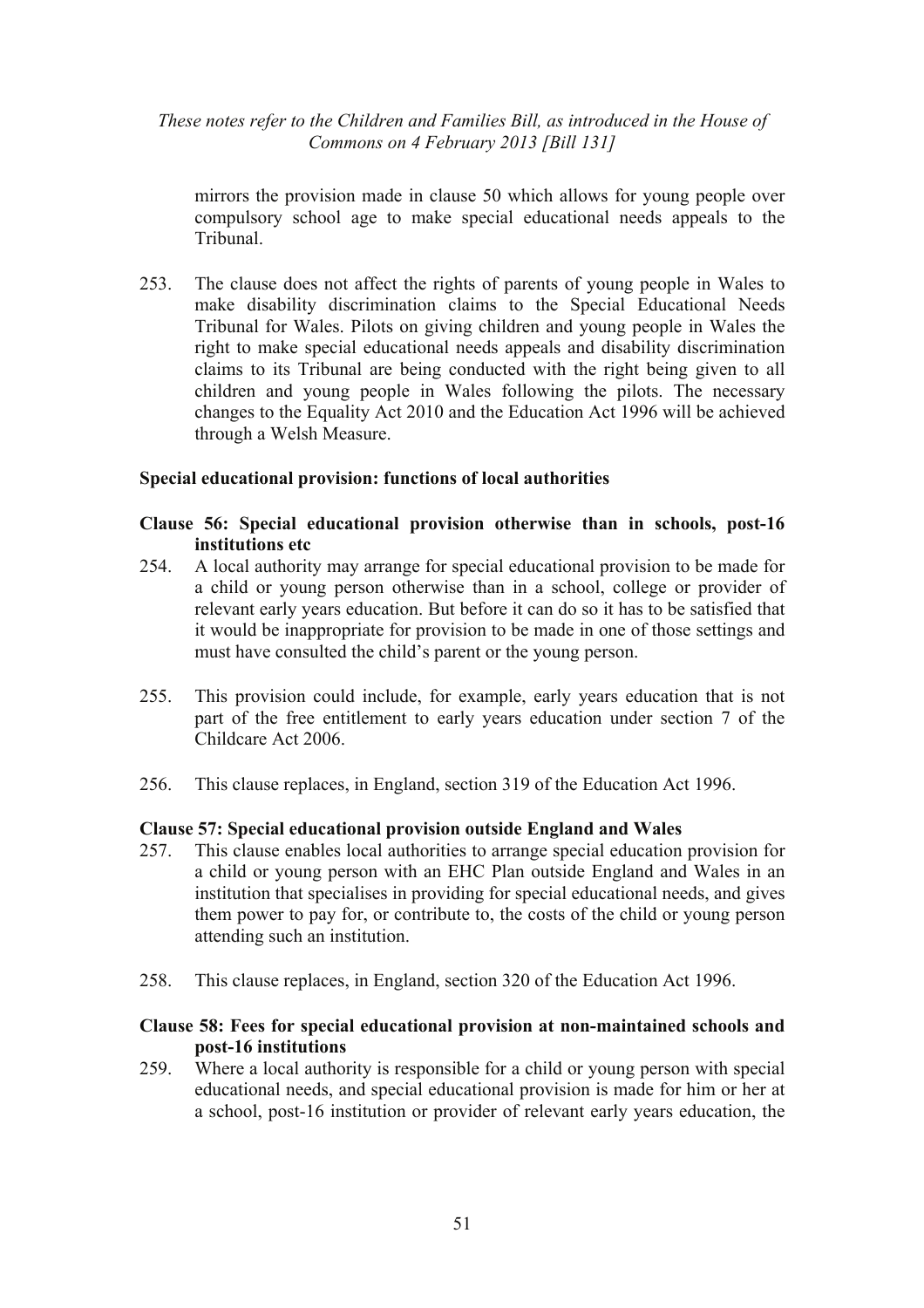local authority must pay the fees for the education and training received where the institution named in the EHC Plan or, if there is no EHC Plan, the local authority is satisfied the child or young person requires special educational provision, and that it is appropriate to receive it at the institution in question.

- 260. Where board and lodging are provided for the child or young person at such a school or college or place where relevant early years education is provided, the local authority must pay those fees if it is satisfied that special educational provision cannot be made there unless board and lodging are provided.
- 261. This clause replaces, in England, section 348 of the Education Act 1996.

### **Clause 59: Supply of goods and services**

- 262. This clause gives local authorities the power to supply goods and services to maintained schools, maintained nursery schools, Academies and institutions in the further education sector (further education colleges or sixth form colleges) that are likely to be attended by a person with an EHC Plan that the authority is maintaining for the purpose of supporting children and young people with special educational needs. Local authorities may supply goods and services on terms and conditions they see fit (including payment). Local authorities may supply goods and services to other local authorities and other bodies to help them make special educational provision for children receiving relevant early years education. This could cover specialist services to support children with different special educational needs, for example, sensory impairments.
- 263. This clause replaces, in England, section 318 of the Education Act 1996.

### **Clause 60: Access to schools, post-16 institutions and other institutions**

- 264. This clause gives local authorities in England the right to have access at any reasonable time to the premises of a school or other institution in England at which education or training is provided to a child or young person with an EHC Plan maintained by the local authority in question, for the purpose of monitoring that education or training.
- 265. The clause replaces, in England, and expands the remit of, section 327 of the Education Act 1996. Section 327 only applies to maintained schools which are maintained by another authority and independent schools. This clause takes account of the extended age remit to which the new special educational needs provisions apply and applies to any institution providing the child or young person with education or training in accordance with an EHC Plan. Local authorities will, under this clause, have access to schools and special post-16 institutions in Wales (but not to general further education institutions in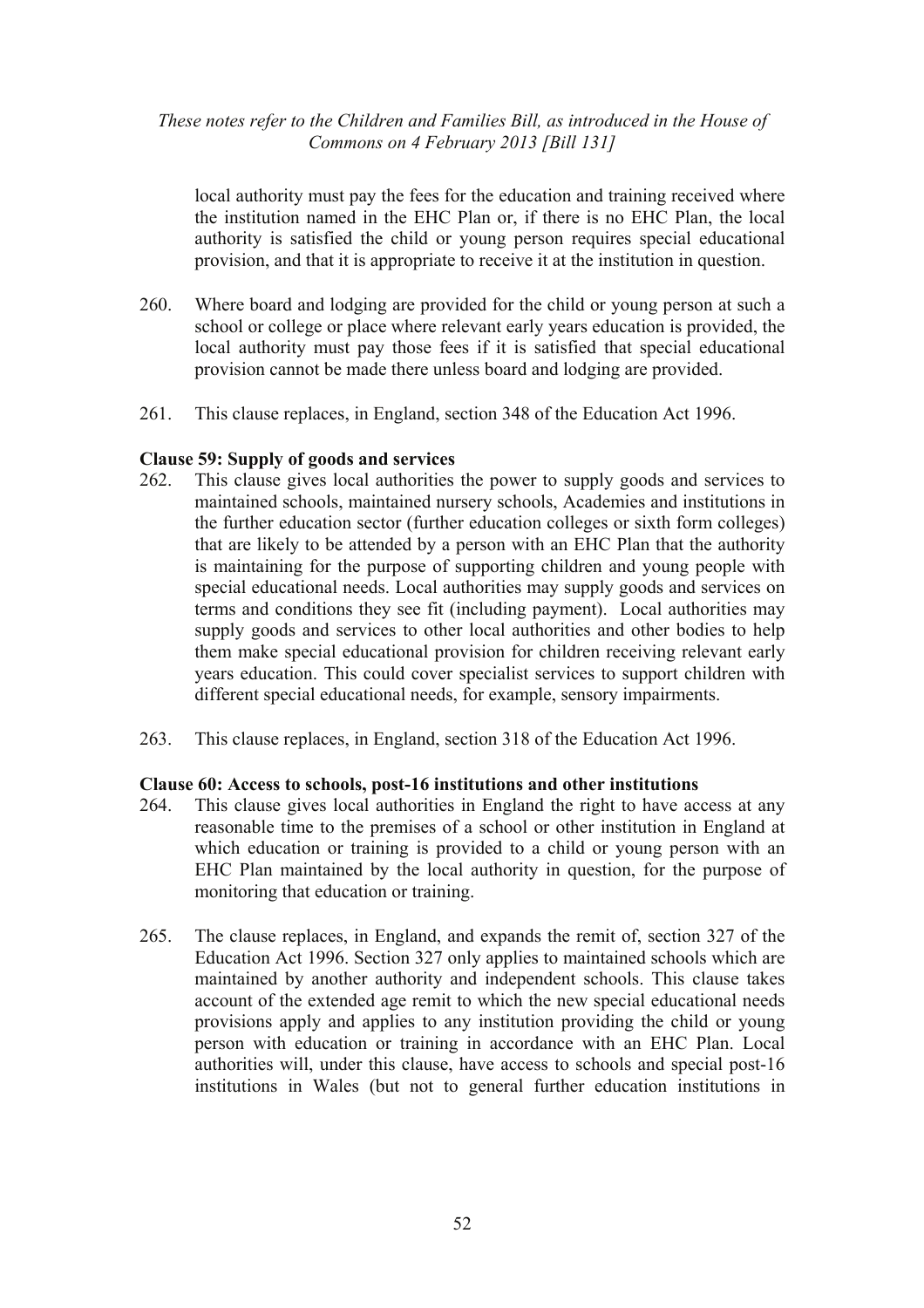Wales) for the purpose of monitoring the education or training made under an EHC Plan.

### **Special educational provision: functions of governing bodies and others**

#### **Clause 61: Using best endeavours to secure special educational provision**

- 266. This clause requires that the governing bodies, proprietors or management committees of those institutions listed in *subsection (1)* use their best endeavours to secure that the special educational provision that is called for by a pupil or student's special educational needs is made.
- 267. The clause replaces, in England, and expands the remit of section 317(1)(a) of the Education Act 1996. Section 317 applied to the governing bodies of community, foundation or voluntary schools or maintained nursery schools. The new clause takes account of the age remit of the new special educational needs provisions and the expansion in the number of Academies by applying the duty to further education institutions, Academy schools and 16 to 19 Academies. The new clause also applies to pupil referral units.

#### **Clause 62: Special Educational Needs Co-ordinators**

- 268. This clause requires governing bodies of maintained mainstream schools, (including Academy schools) and maintained nursery schools to ensure that there is a member of staff designated as Special Educational Needs (SEN) coordinator. The SEN Co-ordinator will have responsibility for co-ordinating special educational provision for children and young people with special educational needs in their school. This can include providing advice to other teachers on supporting children with special educational needs and liaising with agencies outside the school such as social care services.
- 269. The clause gives the Secretary of State power to make regulations requiring governing bodies and proprietors to ensure that SEN Co-ordinators have prescribed qualifications and/or experience and confer other functions on them in relation to SEN co-ordinators.
- 270. This clause replaces, in England, section 317(3A) and (3B) of the Education Act 1996.

#### **Clause 63: Informing parents and young people**

271. This clause, which applies where a child or young person has no EHC Plan, requires governing bodies of maintained schools, maintained nursery schools, the management committees of pupil referral units, and the proprietors of Academy schools and Alternative Provision Academies to tell a child's parent, or the young person when special educational provision is being made for the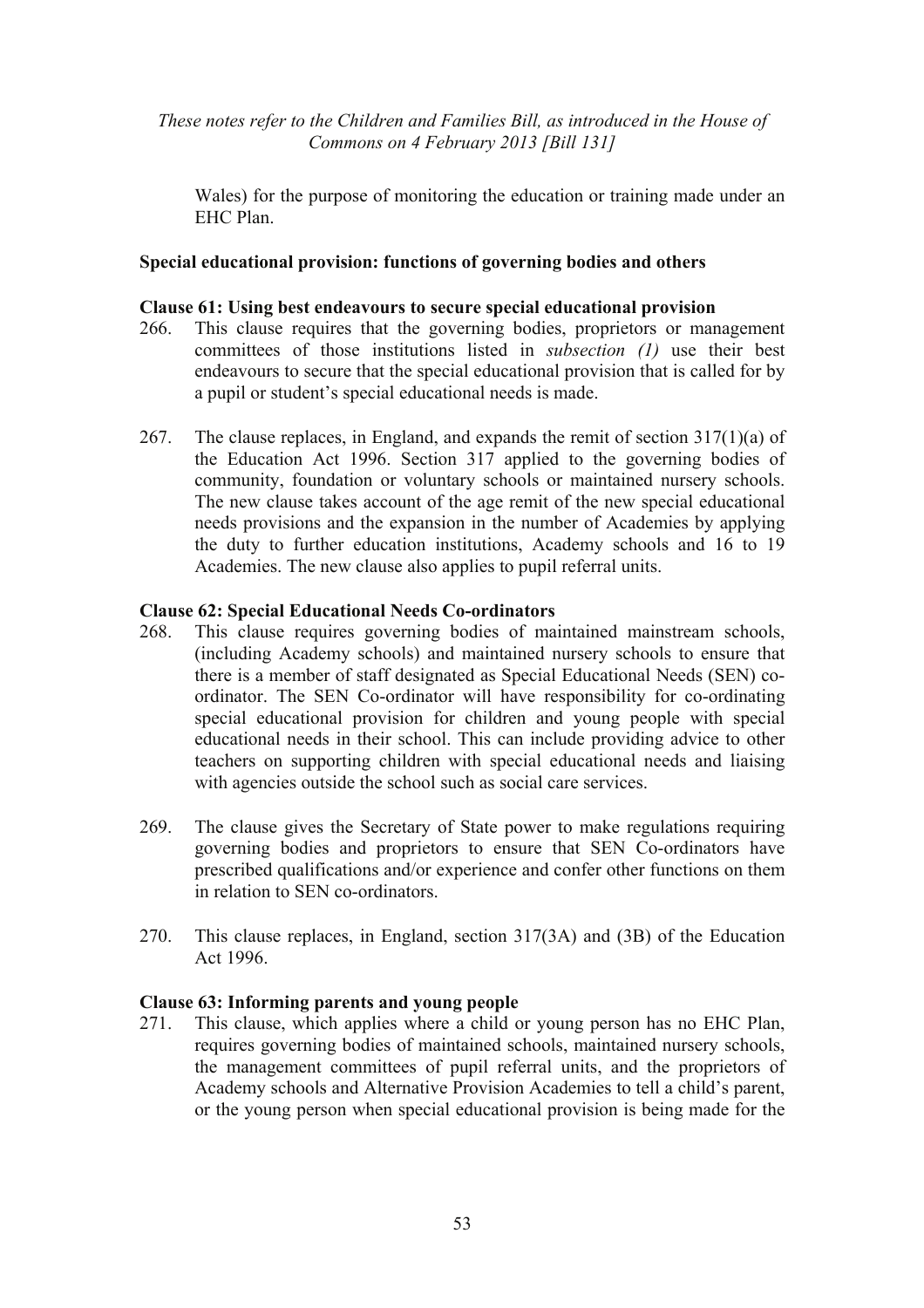child or young person. This does not need to happen, if the child or young person has an EHC Plan since parents of children with EHC Plans and young people who have EHC Plans will already be aware that special educational provision is being made.

272. This clause replaces, in England, section 317A of the Education Act 1996 and extends the provision to include young people.

### **Clause 64: Special educational needs information report**

- 273. This clause imposes a duty on the governing bodies of maintained schools and maintained nursery schools in England, and proprietors of Academy schools in England to prepare a report containing 'special educational needs information'. Special educational needs information is information about the implementation of the governing body's or proprietor's policy for pupils at the school with special educational needs, and information as to the arrangements for the admission of disabled pupils to the school; the steps taken to prevent less favourable treatment of disabled pupils; the facilities provided to assist access to the school by disabled pupils; and the accessibility plan which schools must publish under the Equality Act 2010. Regulations will set out the information to be provided.
- 274. This clause replaces, in England, section 317(5) and (6) of the Education Act 1996. This information is currently published on schools' websites.

### **Information to improve well-being of children and young people with special educational needs**

#### **Clause 65: Provision and publication of special needs information**

- 275. This clause places a duty on the Secretary of State to exercise his informationgathering powers to secure special educational needs information about children and young people under 19 from schools and local authorities and the provision made for them which he thinks would be likely to help in improving the well-being of those children and young people. This must be published annually, in a form chosen by the Secretary of State, and must not include the names of individuals.
- 276. This clause replaces, in England, section 332C of the Education Act 1996. That power has been used to publish a document each year containing a range of information about the numbers of children and young people with special educational needs, their characteristics, including the types of special educational needs, where they are educated and their achievements.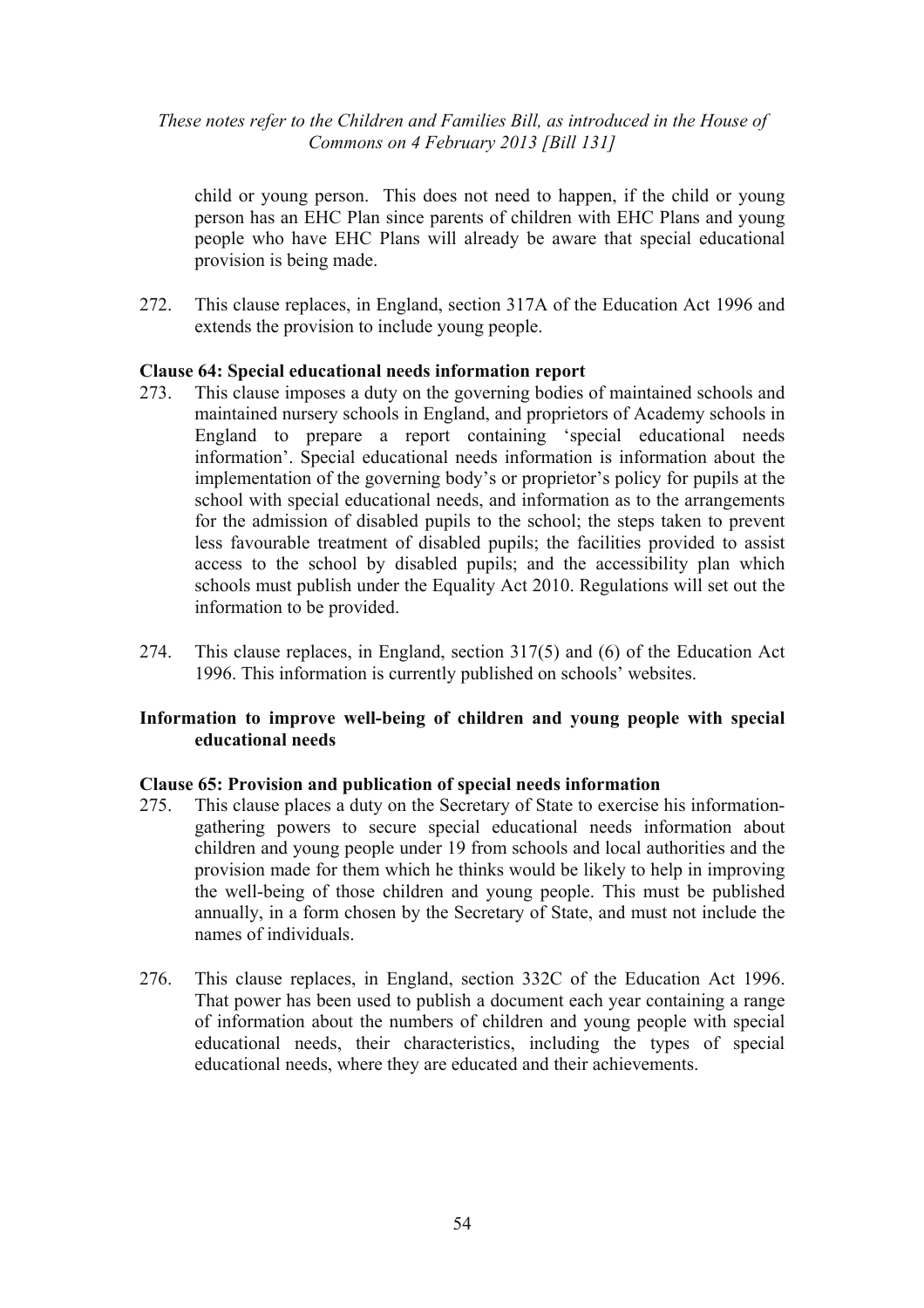## **Code of Practice**

## **Clause 66: Code of Practice**

- 277. This clause requires the Secretary of State to issue a code of practice giving guidance to the governing bodies, proprietors and management committees of those institutions listed in *subsection (1)* on how to carry out their functions under these provisions. These people and bodies must take account of the code when carrying out those functions, as must those who help them carry out those functions.
- 278. The First-tier Tribunal must also take account of the guidance in the code that it considers to be relevant to any questions arising out of a special educational needs appeal with which it is dealing.
- 279. The clause also empowers the Secretary of State to revise the code from time to time and requires him to always publish the current version.
- 280. The clause replaces, in England, section 313 of the Education Act 1996 and widens the scope of who must have regard to the code from maintained schools, maintained nursery schools and local authorities to include colleges, Academies, pupil referral units and early years education providers.

## **Clause 67: Making and approval of Code**

- 281. This clause sets out the procedure for making and approving the Code of Practice. It requires the Secretary of State, when he proposes to issue or revise a Code of Practice, to prepare a draft, consult those he see fit and consider representations made by them. If he decides to proceed with the draft he must lay a copy before each House of Parliament. If, within a period of 40 days, the House resolves not to approve the draft he may not take further steps to issue it.
- 282. The clause replaces section 314 of the Education Act 1996.

## **Supplementary**

## **Clause 68: Parents and young people lacking capacity**

283. The clause enables regulations to modify any statutory provisions for the purpose of giving effect to this Part where the parent of a child, or the young person, lacks capacity at the relevant time. Examples of where modifications might be needed include requesting a school or post-16 institution to be named in the EHC Plan, and taking part in mediation. "Lacking capacity" has the same meaning as in the Mental Capacity Act 2005. "Relevant time" means the time at which something is required or permitted to be done by or in relation to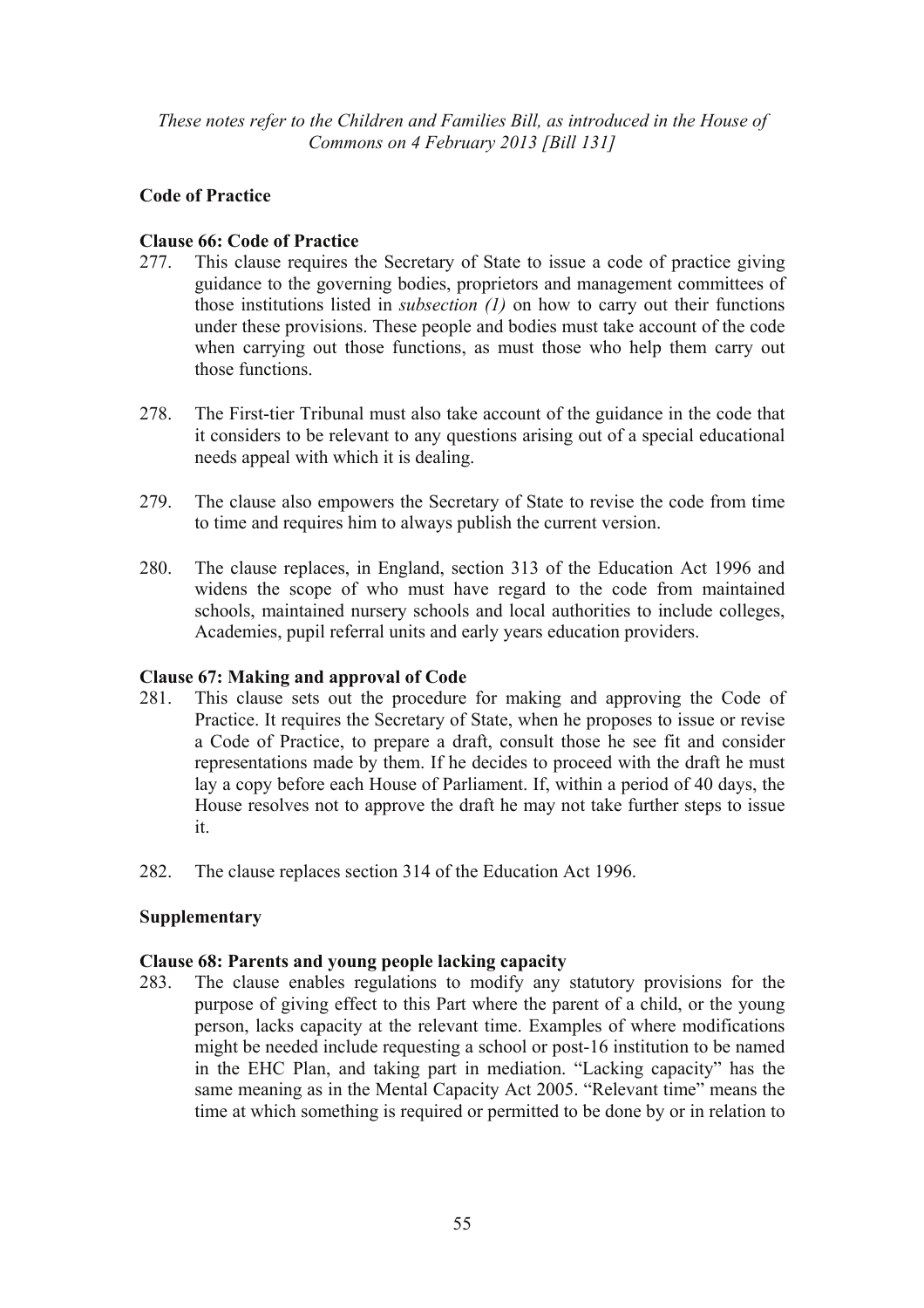a child's parent or young person. A representative is a deputy under the Mental Capacity Act, the person who has been given a lasting power of attorney or an attorney in whom an enduring power of attorney has been created. Where a young person lacking capacity does not have a representative, the reference to young person should be read as the young person's parent (or where that parent also lacks capacity, to that parent's representative).

284. Regulations under the clause may give a deputy under the Mental Capacity Act the power to take the relevant decisions, even where this requires the discharge of parental responsibilities, which would otherwise not be permitted by that Act.

### **Clause 69: Part does not apply to detained children and young people**

285. This clause provides that this Part does not apply if a child or young person is detained because of a court order, or by order of recall made by the Secretary of State. This would, for example, include children or young people subject to a custodial sentence in a young offender institution or a young person in prison. Clause 47 sets out what happens when a child or young person who previously had an EHC Plan is released from detention. Section 562C of the Education Act 1996 makes provision for special educational support to be provided to children and young people who are in detention and for the passing of information about their special educational needs between local authorities. Sections 86, 90, 115, 116 and 122 of the Apprenticeships, Skills, Children and Learning Act 2009 set out the arrangements for education of detained people over 18, including the sharing of information about education and training.

## **Clause 70: Disapplication of Chapter 1 of Part 4 of the Education Act 1996 in relation to children in England**

286. This clause provides for Chapter 1 of Part 4 of the Education Act 1996 to cease to apply in relation to children with special educational needs in the area of a local authority in England when these provisions are implemented. It will continue to apply in relation to Wales and children with SEN statements prepared by a local authority in Wales under that Chapter.

### **Clause 71: Consequential amendments**

287. This clause provides for the amendments set out Schedule 3 to be made to other legislation as a consequence of the provisions in Part 3.

## **Clause 72: Interpretation of Part 3**

288. This clause sets out the definitions of terms used in this Part.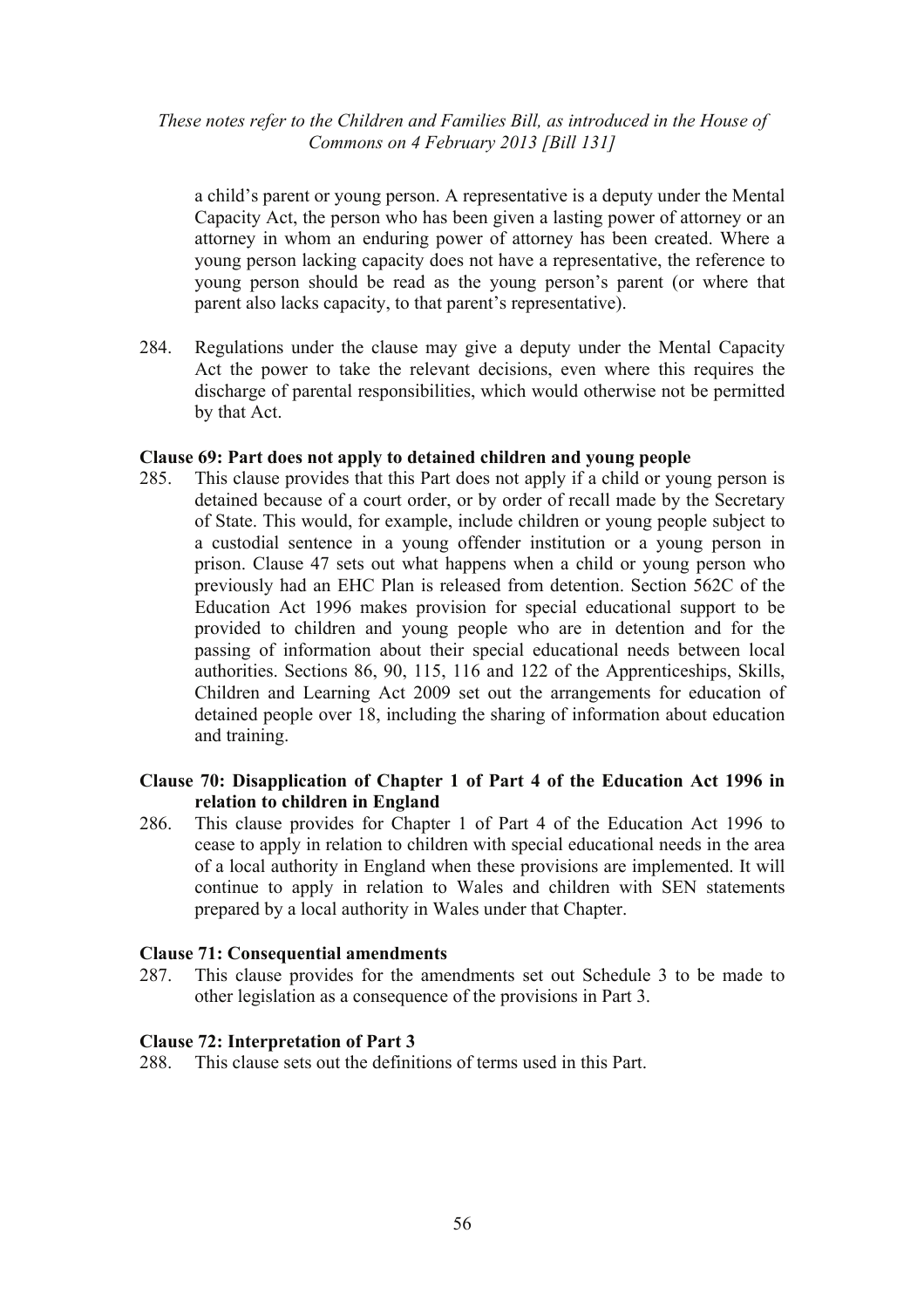## **PART 4 – CHILDMINDER AGENCIES ETC**

### **Clause 73: Childminder agencies**

- 289. Clause 73 gives effect to Schedule 4, which amends the Childcare Act 2006 ("the CA 2006") to provide for the registration of childminder agencies on the childcare registers maintained by the Chief Inspector. It also provides for the registration of childminders (and others who offer childcare on domestic premises) with those agencies.
- 290. Currently anyone wishing to offer childcare provision is obliged to register with the Chief Inspector (unless they are exempt). The amendments to Part 3 of the CA 2006 will enable anyone wishing to offer childcare on domestic premises who would otherwise be obliged to apply to register with the Chief Inspector to register instead with a childminder agency (that is an agency which is itself registered on the early years register or the general childcare register). The Schedule also contains consequential amendments.

## **Schedule 4: Childminder agencies: amendments to the Childcare Act 2006 and related amendments**

291. Schedule 4 makes the amendments necessary to:

i. enable prospective childminders and certain other providers of childcare on domestic premises to apply to register with a childminder agency as an alternative to making an application to the Chief Inspector;

ii. provide for childminder agencies, which must be registered on the early years register or Part A of the general childcare register;

iii. enable the Chief Inspector to impose conditions on and inspect childminder agencies; and

iv. enable the Chief Inspector to take enforcement action in respect of unregistered persons who are holding themselves out as childminder agencies.

- 292. Part 1 of Schedule 4 amends section 32 of the CA 2006.
- 293. Section 32 requires the Chief Inspector to maintain two registers; the early years register and the general childcare register. The early years register currently lists anyone who is registered as the provider of childcare for a young child (that is a child from birth up to the 1st September after the child turns five) for whom registration is compulsory. The general childcare register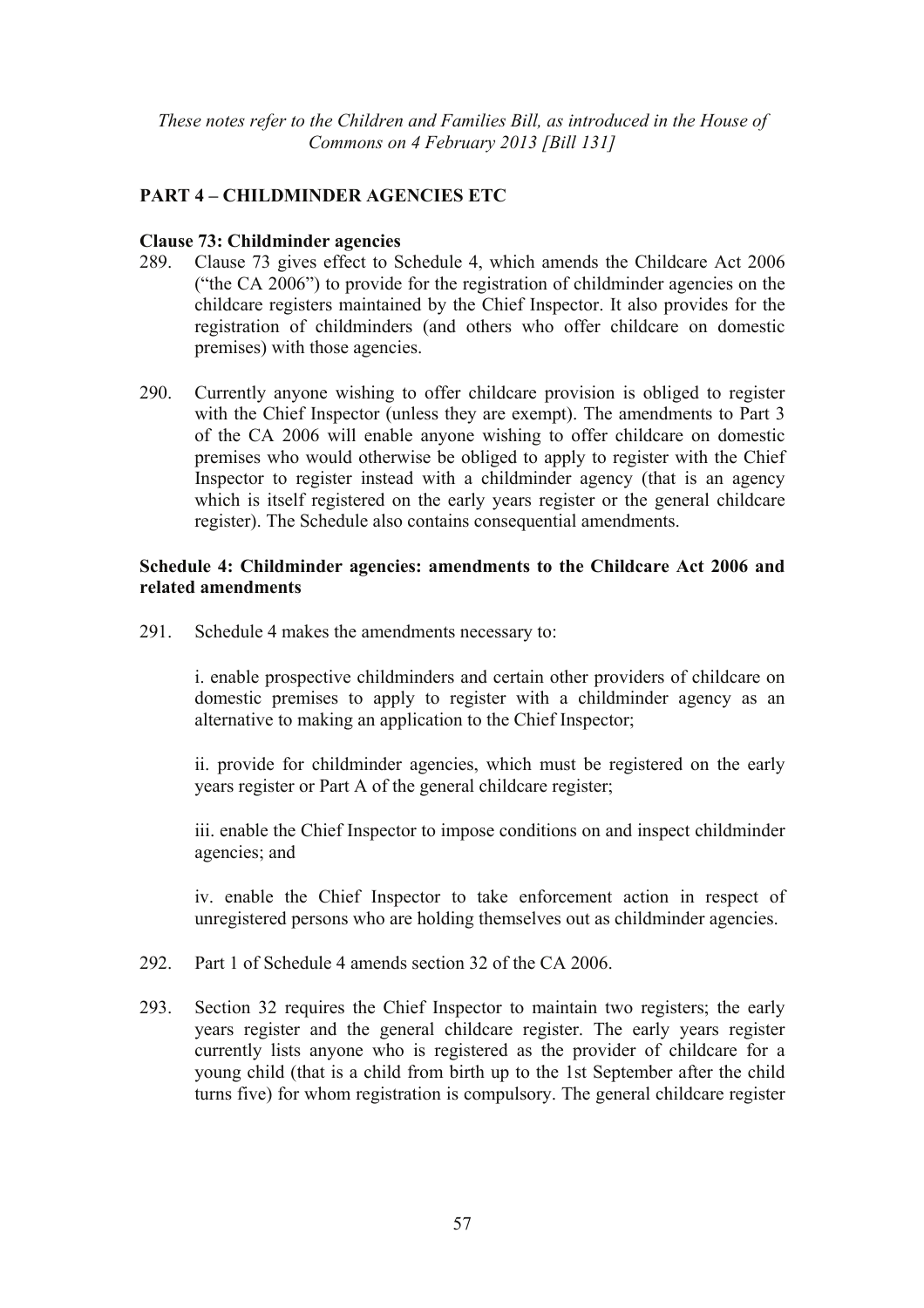is split into two parts. Part A currently lists all those providing childcare for children over the age of 5 but under the age of 8 (later years providers) for whom registration is compulsory. Part B lists all childcare providers who are not required to be registered but have done so voluntarily. *Paragraph 1* therefore inserts a new subsection (2)(b) which provides for early years childminder agencies to be registered on the early years register, and a new subsection (4)(b) which provides for later years childminder agencies to be registered in Part A of the general childcare register.

- 294. Part 2 of Schedule 4 amends Chapter 2 of the CA 2006 to allow for the registration of childminders and those who offer other early years provision on domestic premises with early years childminder agencies. It also introduces a new Chapter 2A concerning the registration and regulation of early years childminder agencies. Early years childminder agencies will register early years childminders and other early years providers (those offering early years provision on domestic premises) and provide training and support to such providers. Agencies will also be responsible for monitoring providers registered with them and ensuring that the early years provision is of a sufficient standard.
- 295. Pursuant to section 33(1) of the CA 2006 a person is prohibited from providing early years childminding in England unless registered in the early years register. Early years childminding is early years provision provided on domestic premises for reward where there are no more than three people providing the care or assisting with its provision (see sections 96(4) and (5)). *Paragraph 2* amends section 33 so that anyone registered with an early years childminder agency can also lawfully provide early years childminding.
- 296. Section 34 sets out the registration requirements for early years providers other than childminders. Currently anyone wishing to offer early years provision on domestic premises which would be childminding but for the fact that the number of people assisting with the provision is greater than three must be registered in the early years register in respect of the premises. *Paragraph 3* amends section 34 so that these providers can be registered with an early years childminder agency in respect of the premises and can therefore also lawfully offer early years provision.
- 297. *Paragraph 4* amends section 35 so as to allow anyone who proposes to offer early years childminding to make an application for registration to an early years childminder agency or to the Chief Inspector. Subsection (2)(c) is amended so that only applications to the Chief Inspector need to be accompanied by a prescribed fee. Childminder agencies may charge such fees to childminders as they wish, and this will not be prescribed in legislation.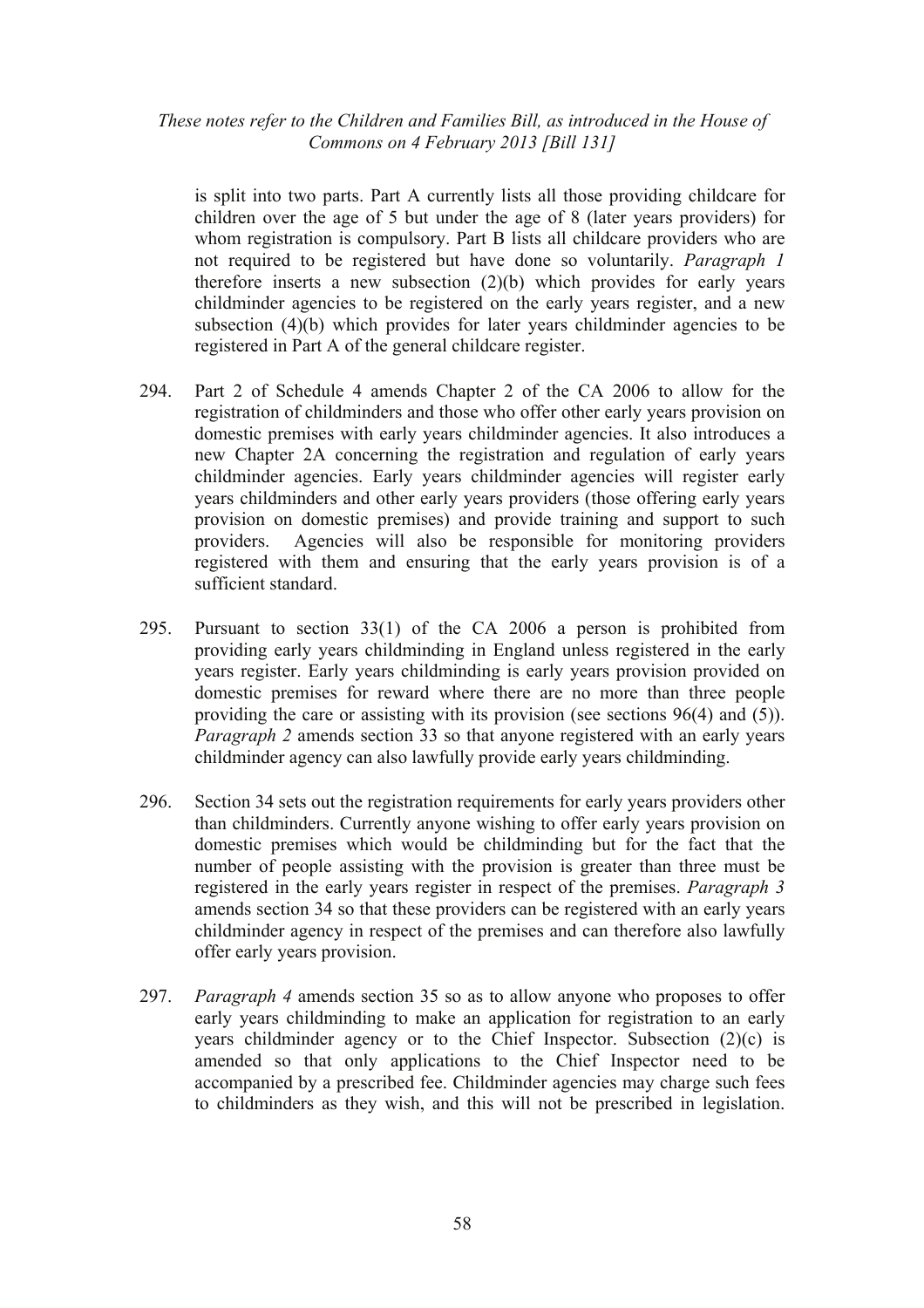*Paragraph 4* also introduces new subsection (4A). It allows a childminder agency to grant an application for registration if a childminder is not disqualified from registration by regulations under section 75 CA 2006 and it appears to the agency that the childminder has met the prescribed requirements for registration (and is likely to continue to do so) and any other reasonable requirements that the agency has imposed. 'Other reasonable requirements' may include requirements around the qualification levels or experience of childminders. Unlike the Chief Inspector, a childminder agency has discretion as to whether to register a childminder who otherwise meets the prescribed requirements for registration.

- 298. New subsection (5)(aa) provides that the power to prescribe requirements for registration can be used to prohibit childminders from being registered on both the early years register and with an early years childminder agency and from being registered with more than one early years childminder agency.
- 299. *Paragraph 5* introduces a new subsection (1A) into section 36 so as to allow anyone who proposes to offer early years provision on domestic premises which would be childminding but for section 96(5) to make an application for registration either to the Chief Inspector or to a childminder agency in respect of the premises. Once amended, section 36 will operate in the same way as section 35, as amended, which concerns applications for registration by early years childminders.
- 300. *Paragraph 7* introduces new section 37A which places an obligation on early years childminder agencies to place successful applicants in the register maintained by the agency and to issue them with certificates of registration. It also requires registration certificates to set out particular information as prescribed in regulations and makes provision for amended certificates.
- 301. *Paragraph 9* amends section 44 of the CA 2006 so that a "relevant instrument" (that is a learning and development order or regulation prescribing welfare requirements made under section 39(1)) may also confer powers and impose duties on early years childminder agencies in the exercise of their functions under Part 3. In particular it may require an early years childminder agency, in exercising these functions, to have regard to factors, standards and other matters prescribed by or referred to in the instrument. It also provides for allegations that a person has failed to have regard to factors, standards and other matters to be taken into account by an agency.
- 302. *Paragraph 10* amends section 49 CA 2006 so that provisions relating to inspection apply only to childminders or other early years providers registered on the early years register. New section 51D makes provision for inspections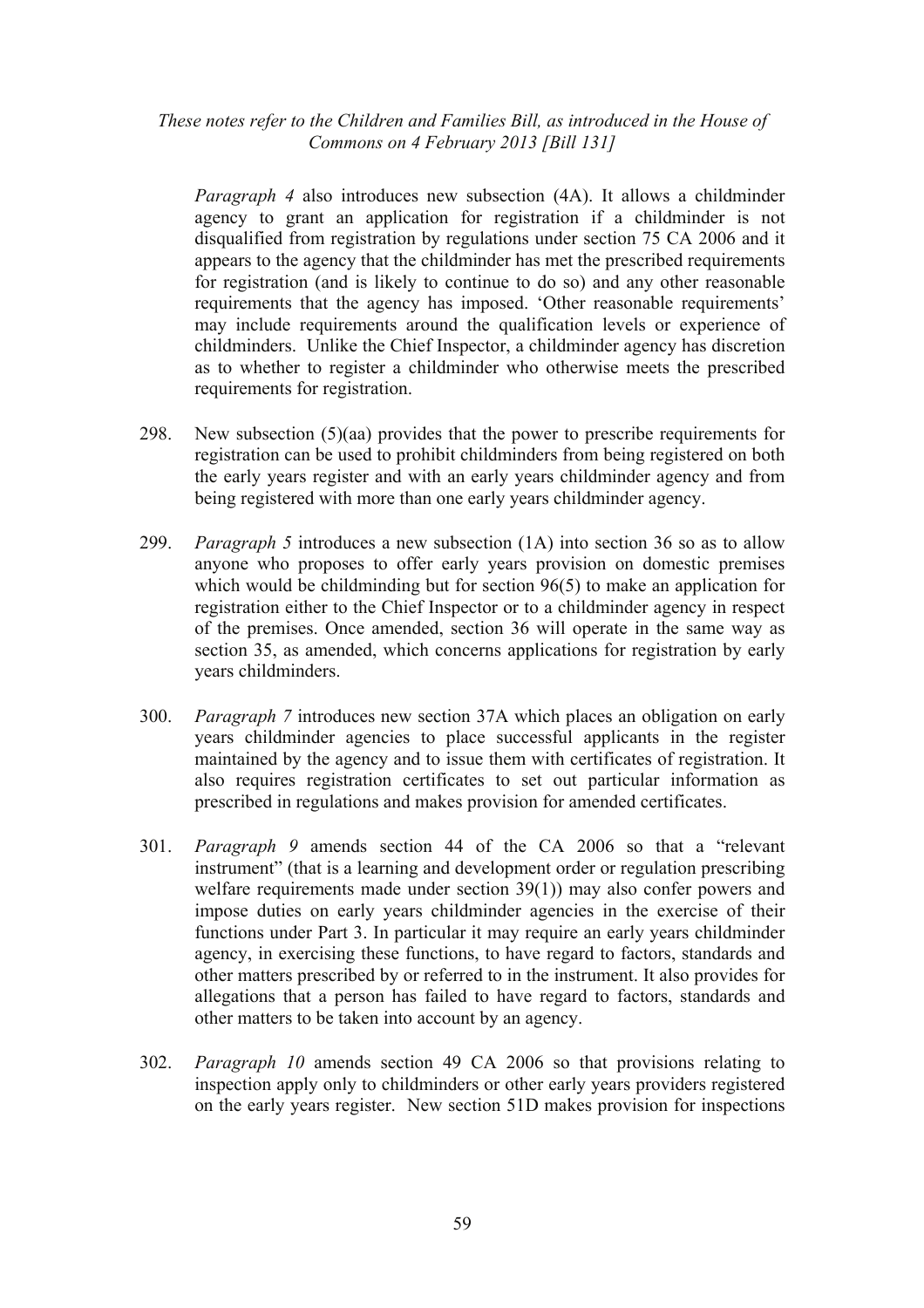of childminder agencies. Childminders registered with early years childminder agencies will not be subject to inspections under section 49. Instead, it is intended that they will be subject to regular monitoring visits from the agency they are registered with, where the agency will assess and report on the standards of care being delivered (including how well the childminder meets the requirements of the Early Years Foundation Stage) (the obligation to do this will be imposed on agencies as a prescribed registration requirement). Inspections of early years childminder agencies under new section 51D also allow for the Chief Inspector to inspect early years providers registered with an agency as part of the agency's inspection.

- 303. *Paragraph 11* of the Schedule inserts a new Chapter 2A into Part 3 of the CA 2006 comprising new sections 51A to 51F relating to the registration and regulation of early years childminder agencies. These sections are similar in effect to the equivalent sections relating to the registration by the Chief Inspector of childcare providers.
- 304. Section 51A deals with applications for registration by early years childminder agencies. Subsection (3) requires the Chief Inspector to grant an application for registration as an early years childminder agency if the applicant is not disqualified from registration and the requirements for registration, which will be set out in regulations, are satisfied and are likely to continue to be satisfied. Subsection (4) requires the Chief Inspector to refuse an application where the applicant is disqualified and/or where the requirements set out in regulations are not met.
- 305. Subsection (5) sets out some of the matters which the regulations may deal with and these include (but are not limited to) requirements relating to the applicant, the agency's arrangements for registering early years providers and the provision, to the Chief Inspector, of information about early years providers registered with the applicant. Subsection (5)(f) allows for requirements in relation to the agency's arrangements for training and monitoring early years providers and providing them with information, advice and assistance. Subsection  $(5)(g)$  allows for requirements in relation to the agency's arrangements for ensuring that early years provision (of those registered with it) is of a sufficient standard.
- 306. Section 51B places an obligation on the Chief Inspector to place successful applicants in the early years register and to issue them with certificates of registration. It also requires registration certificates to set out particular information as prescribed in regulations and makes provision for amended certificates.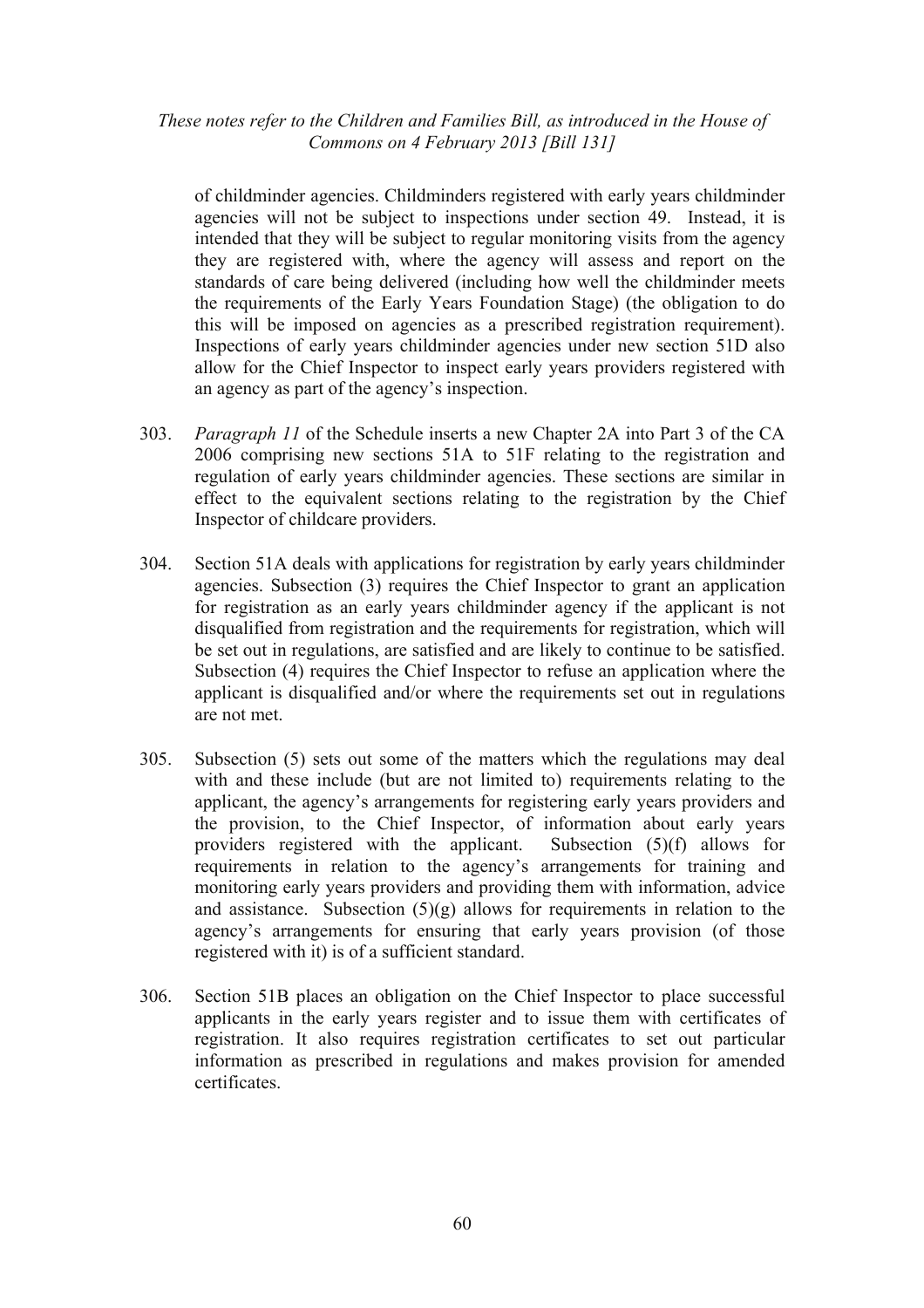- 307. Section 51C deals with conditions on registration for early years childminder agencies. It allows the Chief Inspector to impose any appropriate conditions at any time and to vary or remove any conditions at any time. Under subsection (4) it is an offence if, without reasonable excuse, a person does not comply with registration conditions.
- 308. Section 51D relates to inspection of early years childminder agencies. It requires the Chief Inspector to inspect early years childminder agencies at the request of the Secretary of State. It also allows the Chief Inspector to inspect early years childminder agencies at any other time when the Chief Inspector considers it appropriate. Subsection (2) allows the Chief Inspector, as part of an agency's inspection, to inspect the early years provision provided by those registered with the agency to ensure that the Chief Inspector is able to assess the quality of support being offered by the agency through visiting providers registered with an agency. Subsection (3) allows the Chief Inspector to charge a fee, as prescribed in regulations, for an inspection of an early years childminder agency, when both the agency has requested an inspection and the Secretary of State requires it*.* This mirrors *Clause 74*, which enables the Chief Inspector to charge a fee if he carries out an inspection of an early years provider at the request of the provider. Subsection (4) provides for regulations to require the early years childminder agency to notify particular people of an inspection. Regulations could, for example, require agencies to notify childminders registered with them of an impending inspection.
- 309. Section 51E sets out requirements for the Chief Inspector to give an inspection report in writing on any early years childminder agency and makes provision for the distribution of copies of the report. Subsection (3) allows for regulations to be made requiring the agency to make copies of the report available to prescribed persons. This could include, for example, childminders registered with the agency and parents who place their children in the care of childminders registered with that agency.
- 310. Section 51F makes it an offence for a person to falsely represent that they are an early years childminder agency. This would mean, for example, that a person purporting to register childminders and other early years providers who was not registered as an agency on the early years register would be committing an offence.
- 311. Part 3 of Schedule 4 (later years childminder agencies) amends Chapter 3 of the CA 2006 to allow for the registration of childminders and others who offer later years provision on domestic premises with later years childminder agencies. It also introduces a new Chapter 3A concerning the regulation of later years childminder agencies. Later years childminder agencies will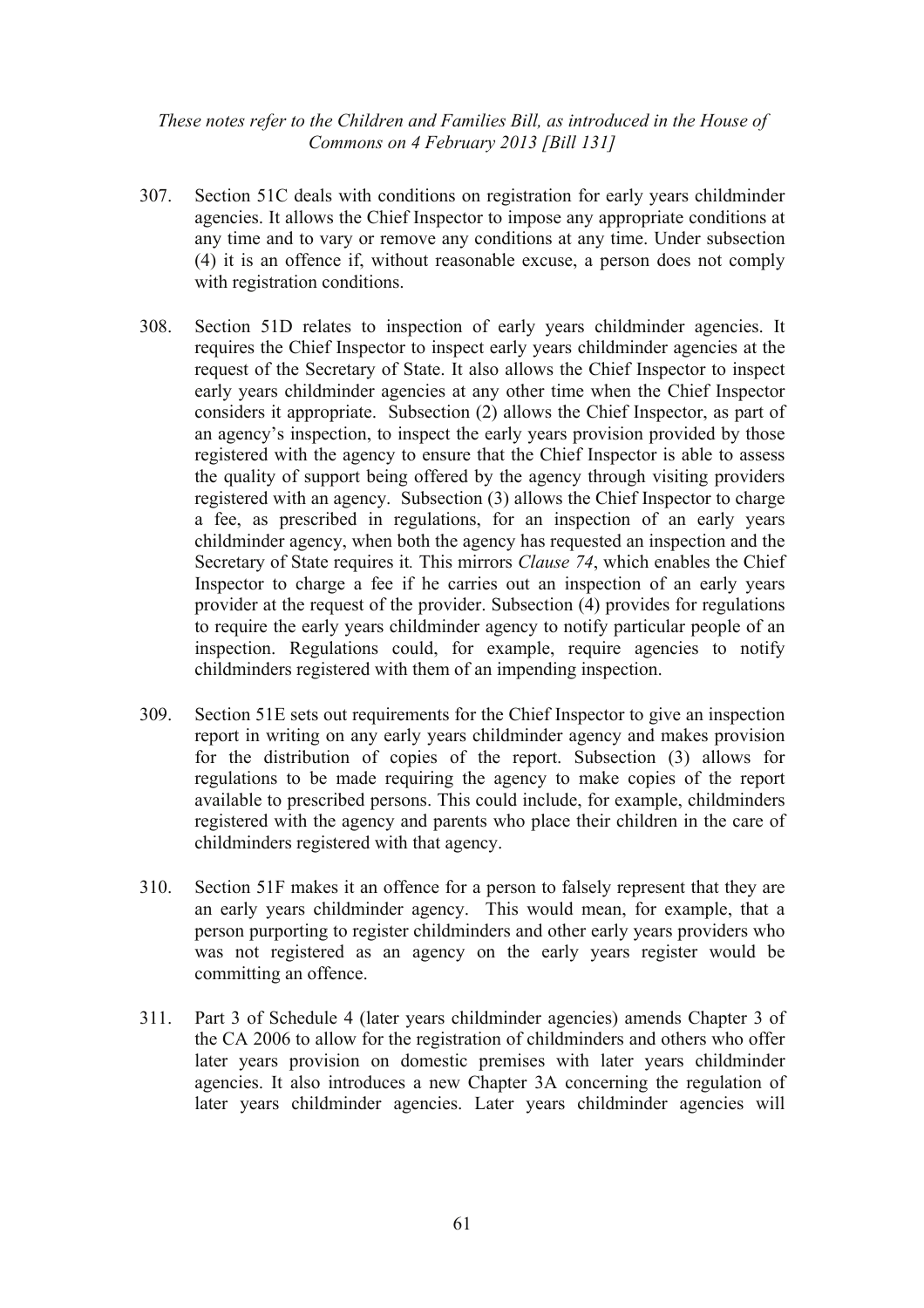register later years childminders and other later years providers (those offering later years provision on domestic premises) and provide training and support to such providers. Agencies will also be responsible for monitoring providers registered with them.

- 312. Later years provision in relation to a child means the provision of childcare at any time from 1 September following his/her 5th birthday up to the age of eight (see section 96(6)). Later years childminding is later years provision provided on domestic premises for reward where there are no more than three people providing the care or assisting with its provision (see sections 96(8) and (9)). Pursuant to section 52(1), a person cannot provide later years childminding unless registered on Part A of the general childcare register maintained by the Chief Inspector. *Paragraph 12* amends section 52 so that anyone registered with a later years childminder agency can also lawfully provide later years childminding*.* Similarly, *paragraph 13* amends section 53 so that others offering later years provision on domestic premises can be registered with a later years childminder agency in respect of the premises and can therefore also lawfully offer later years provision.
- 313. *Paragraphs 14 to 18* make amendments to the provisions of the CA 2006 which deal with the process of registration for later years childminders and other later years providers on domestic premises. The amendments provide for the possibility of registration with later years childminder agencies. The registration process will mirror that which applies to early years childminders and other early years providers who seek to register with an early years childminder agency, as described above by reference to *paragraphs 4 to 8* of Schedule 4.
- 314. *Paragraph 19* amends section 59. This is the later years equivalent to section 44 of the CA 2006. This section allows the Secretary of State to make regulations governing the activities of registered later years providers. These may cover issues such as the welfare of children, suitable persons and premises, complaints procedures and the provision of information. Subsections (4) and (5) have been amended so as to allow regulations to confer powers or impose duties on later years childminder agencies, in particular the need to have regard to standards and other matters prescribed in the regulations. Subsection (6) has been amended to provide for allegations that a person has failed to have regard to factors, standards and other matters to be taken into account by an agency.
- 315. *Paragraph 20* amends section 60 of CA 2006 so that provisions relating to inspection apply only to childminders or other later years providers registered in Part A of the general childcare register. New section 61E makes provisions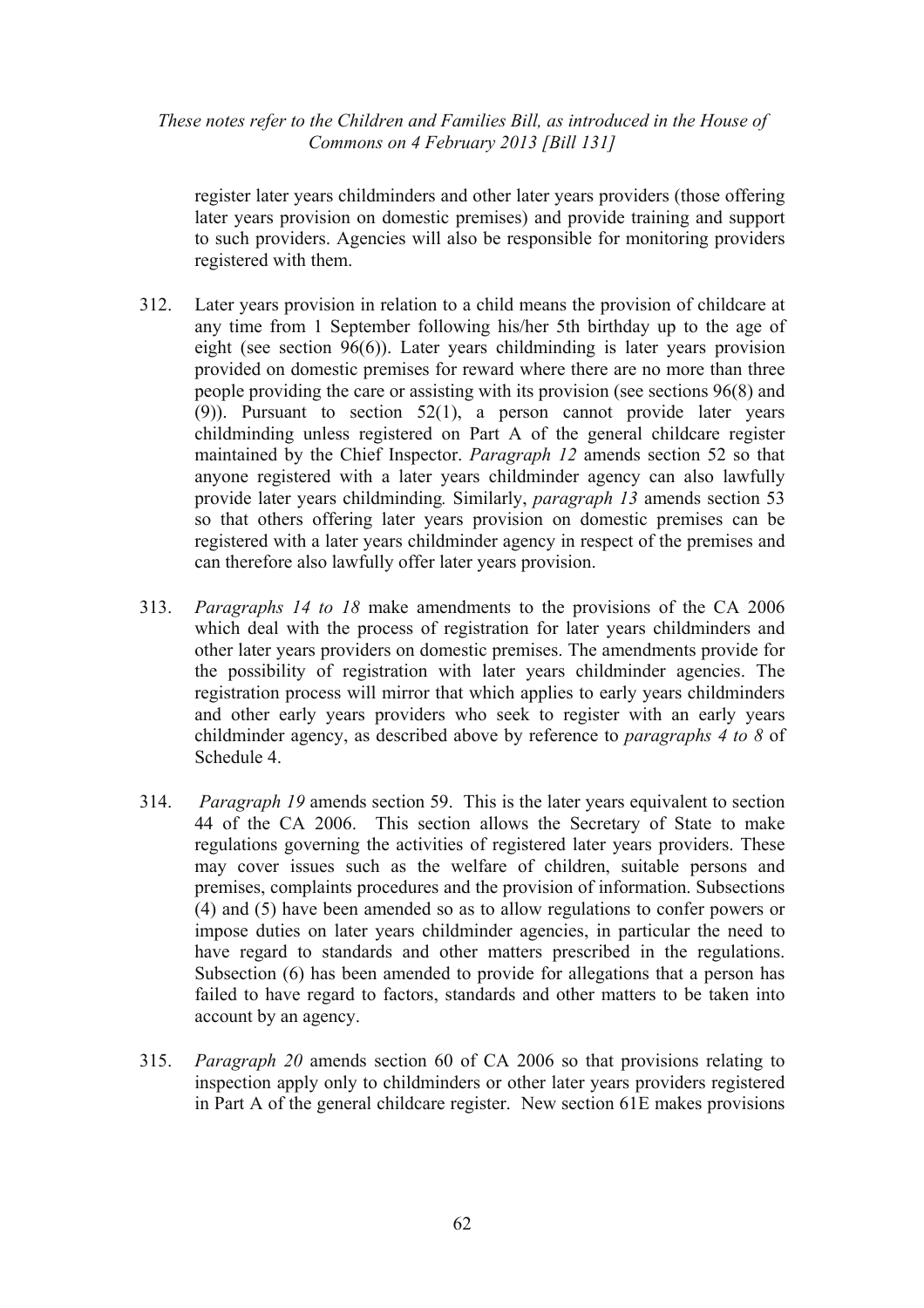for inspections of later years childminder agencies. Childminders registered with later years childminder agencies will not be subject to inspections under section 60. Instead, it is intended that they will be subject regular monitoring visits from the agency they are registered with, where the agency will assess and report on the standards of care being delivered. Inspections of later years childminder agencies under new section 61E also allow for the Chief Inspector to inspect later years providers registered with an agency as part of the agency's inspection.

- 316. *Paragraph 21* of the Schedule inserts a new Chapter 3A into Part 3 of the CA 2006, comprising new sections 61A to 61G, relating to the registration and regulation of later years childminder agencies.
- 317. The process of registration for later years childminder agencies and the Chief Inspector's powers and obligations in respect of the registration and inspection of later years childminder agencies mirror those for early years childminder agencies. A special procedure has, however, been introduced for early years childminder agencies who notify the Chief Inspector that they wish to operate as a later years childminder agency. Section 61C requires the Chief Inspector, on request, to register a person in Part A of the general childcare register if he is already registered in the early years register as an early years childminder agency. This means that an agency need not go through the registration process twice.
- 318. Part 4 of Schedule 4 includes provisions which apply to all childminder agencies. It includes provisions relating to cancellation and suspension of registration, disqualification from registration and removal from the registers. It also includes provisions dealing with the Chief Inspector's powers of entry, and powers and duties in relation to provision of information about providers. Provision is made relating to offences and criminal proceedings.
- 319. *Paragraph 22* amends section 68 (cancellation of registration) so that this section only applies to childcare providers who are registered on the early years or general childcare register. The cancellation of registration for persons registered with childminder agencies will be dealt with in regulations made under new section 69A. New section 69B deals with the cancellation of a childminder agency's registration.
- 320. *Paragraph 23* amends section 69 (suspension of registration) so that it only applies to childcare providers on the early years or general childcare register. The suspension of registration for those registered with childminder agencies will also be dealt with in regulations made under new section 69A. New section 69C deals with the suspension of a childminder agency's registration.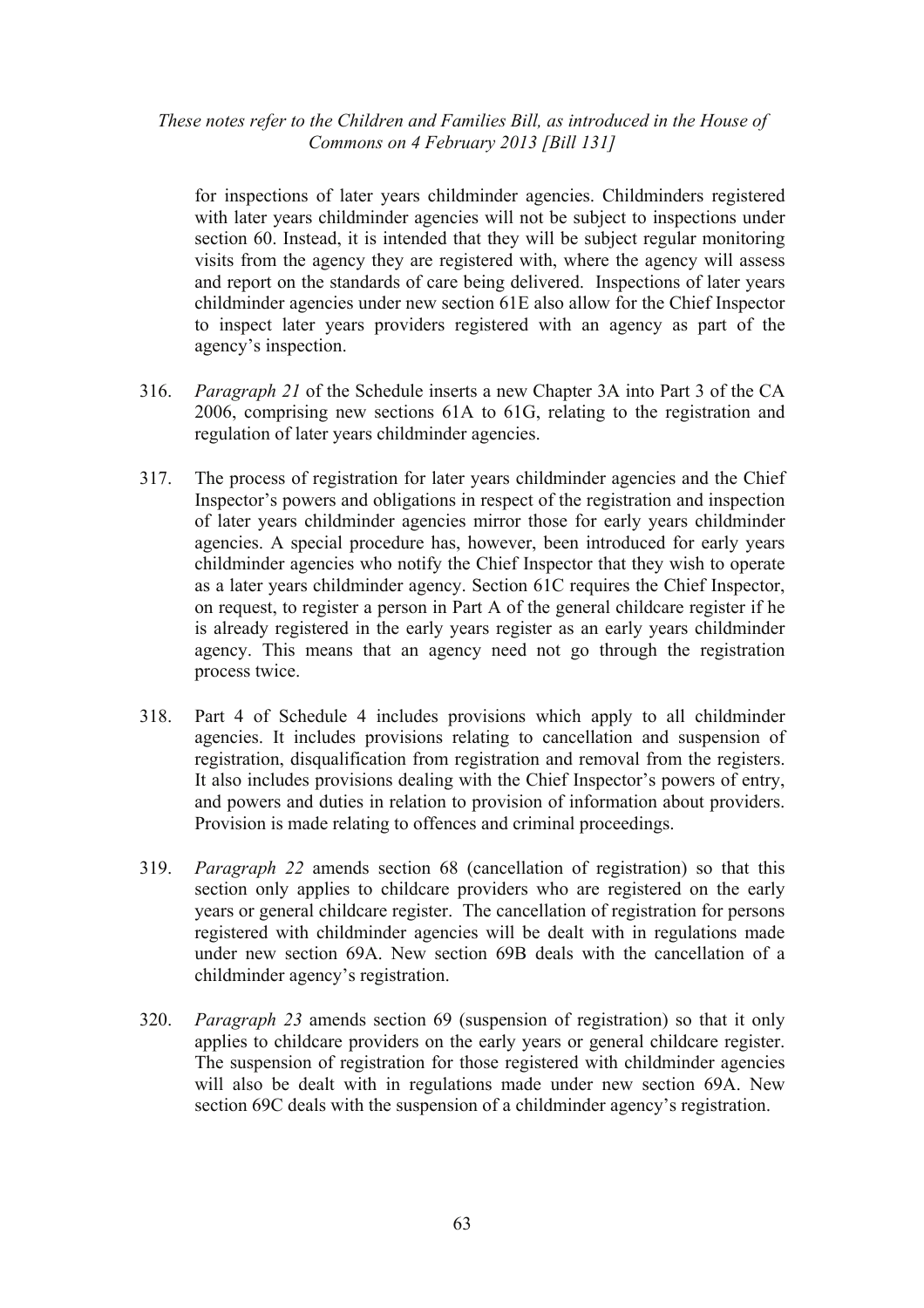- 321. *Paragraph 24* introduces new section 69A which allows for the making of regulations dealing with the cancellation, termination and suspension of a provider's registration with a childminder agency. In particular, regulations may make provision for situations when a provider voluntarily terminates their registration with an agency. It also allows for offences to be created relating to things done while a person's registration with an agency is suspended. Regulations may also make provision concerning how disputes are to be resolved between agencies and providers registered with them.
- 322. Section 69B deals with cancellation of the registration of a childminder agency registered on a childcare register. It requires the Chief Inspector to cancel registration if a person becomes disqualified from registration and allows the Chief Inspector to cancel registration where prescribed requirements for registration are not met, conditions of registration are not complied with or fees are not paid. Subsection (4) enables regulations to make provisions about the effect of an agency's cancellation on the providers registered with that agency. Regulations may, for example, enable providers to be provisionally registered with the Chief Inspector in these circumstances so that they are able to continue to provide childcare as registered providers while they seek alternative registration with the Chief Inspector or another childminder agency.
- 323. Section 69C enables the Secretary of State to make regulations allowing a person's registration as a childminder agency to be suspended for a particular period in certain circumstances. Where a childminder agency has its registration suspended, it must not carry out any functions of a childminder agency or represent that it is able to do so. Otherwise the agency will be committing an offence (see subsection (6)). Subsection (3) allows regulations to make provisions about the effect of an agency's suspension on the providers registered with that agency.
- 324. *Paragraph 27* introduces new section 70A which allows childminder agencies to give notice to the Chief Inspector when they wish to be removed from either of the registers. The Chief Inspector must remove from the register any agency which has given notice. However, the Chief Inspector may not remove the person if the Chief Inspector has already sent notice of intention to cancel registration and has not yet decided against that step or has already sent notice of a decision to cancel registration and the time for appeal is still running.
- 325. Section 72 enables the Chief Inspector to apply to a Justice of the Peace for an order cancelling registration, varying or removing a registration condition or imposing a new condition. *Paragraph 29* amends section 72 so that the Chief Inspector can only make such an application in relation to providers on the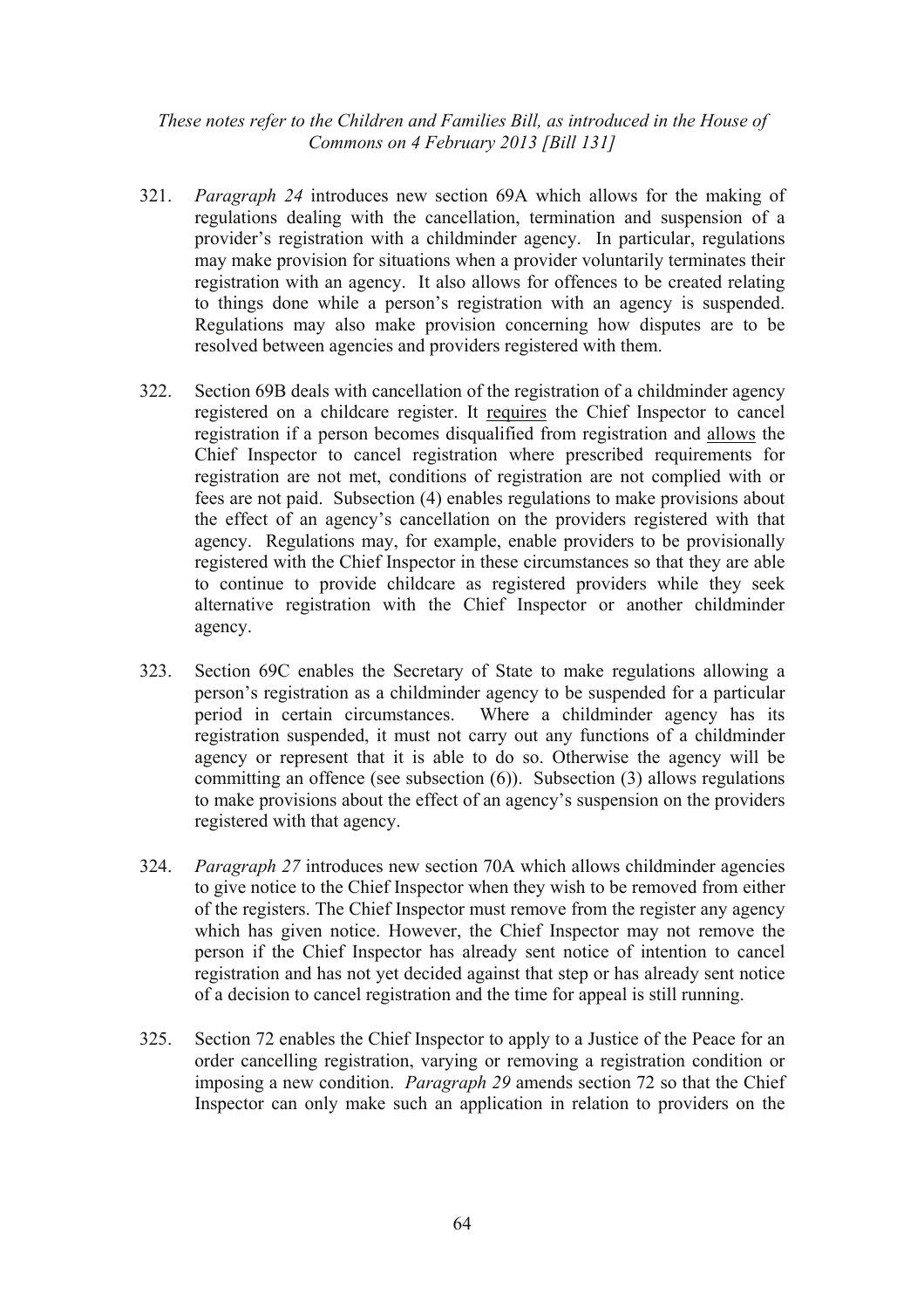early years or general childcare register. Such an application cannot be sought by, or made in relation to, a childminder agency, or a childminder registered with a childminder agency. Regulations under section 69A will set out the requirements for childminder agencies in terms of dealing with providers' registrations in situations where it appears that children in the care of those providers may be suffering or are likely to suffer significant harm. There is no equivalent provision for cancellation of registration or the imposition of conditions on childminder agencies in an emergency as they will not be directly caring for children.

- 326. *Paragraphs 32 and 33* make amendments to reflect that section 75 (disqualification from registration) applies only to early years and later years providers and not to childminder agencies (who are covered by the disqualification provisions in new section 76A).
- 327. *Paragraph 34* amends section 76 of the CA 2006 (consequences of disqualification) so that a person who is disqualified from registration under regulations made pursuant to section 75 (for example, someone who is barred from engaging in regulated activity under the Safeguarding Vulnerable Groups Act 2006) must not be a member, director, manager or other officer of a childminder agency or work for an agency. Subsection (3) is amended so that a person who is disqualified from registration cannot be employed in connection with carrying out the functions of a childminder agency. New subsections (3A) and (3B) provide that an early years or later years childminder agency must not register any providers who are disqualified from registration under regulations made pursuant to section 75. Contravention of these prohibitions is an offence under subsection (4) although these are subject to the defences at subsections  $(5)$ ,  $(6)$  and  $(6A)$ .
- 328. *Paragraph 35* introduces new sections 76A and 76B. New section 76A is largely based on section 75 of the CA 2006. It provides for the Secretary of State to make regulations setting out when a person may be disqualified from registration as a childminder agency. These are likely to be similar to those for childcare providers who are currently disqualified from registration, relating to the suitability to work with children and other matters concerning the safeguarding and protection of children. Subsection (3) enables regulations to be made allowing the Chief Inspector to waive disqualification in certain circumstances.
- 329. Section 76B sets out the consequences of disqualification for childminder agencies. These are that a disqualified person must not exercise any functions of a childminder agency, purport to exercise such functions, or be a member, director, manager or other officer of an agency or work for an agency.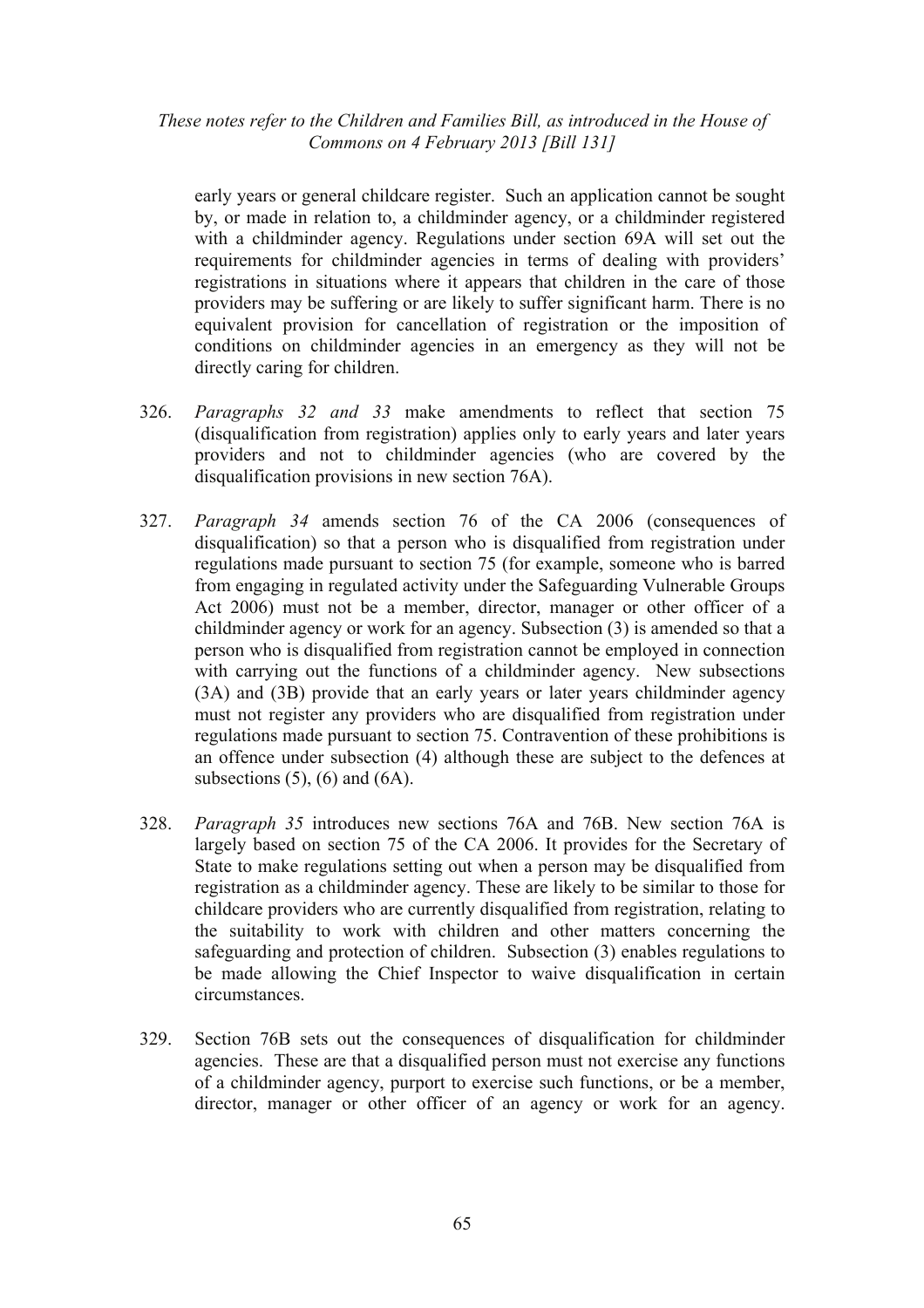Subsection (2) provides that a person disqualified from registration as a childminder agency must also not provide or be concerned in the management of other types of early or later years provision. Contravention of these prohibitions is an offence.

- 330. *Paragraph 36* amends section 77 (which concerns the Chief Inspector's powers of entry) so that it applies only in relation to early and later years providers. Entry to the premises of childminder agencies is dealt with in new section 78A. Subsection (2) is amended so that the Chief Inspector may enter the premises of a provider registered with a childminder agency for the purposes of conducting an inspection of the agency.
- 331. *Paragraph 38* introduces new Section 78A to give a person authorised by the Chief Inspector the power of entry, at any reasonable time, in respect of any premises in England if he has reasonable cause to believe that a person on the premises is falsely representing that it is an early years or later years childminder agency. It also gives a power of entry in respect of the premises of any childminder agency at any reasonable time (subsection (2)) for the purposes described in subsection (3), which are to conduct an inspection under sections 51E or 61F, and to determine if conditions on, or requirements for, registration are being met. Under subsection (8) it is an offence intentionally to obstruct a person exercising powers under this section. Subsection (9) specifies the penalty for the offence, a fine not exceeding level 4 on the standard scale.
- 332. New section 78B (which reflects section 78) deals with circumstances in which a power of entry conferred by section 78A is exercisable on domestic premises. In the case of agencies, this would be where an agency's registered address is also domestic premises. If the premises are not the home of someone employed by the childminder, or the home of a member, manager, director or other officer of the agency, section 78B requires the consent of an adult occupying the property before a power of entry under the Act may be exercised (see subsection (2)).
- 333. *Paragraph 40* amends section 82 of the CA 2006 to allow the Chief Inspector to require from a childminder agency information about their activities as an agency. The information is limited to that which the Chief Inspector considers it is necessary to have for the purpose of his functions under Part 3. *Subsection (2)* provides that this power includes a power for the Chief Inspector to require an early years or later years childminder agency to provide him with information about an early years or later years provider registered with the agency.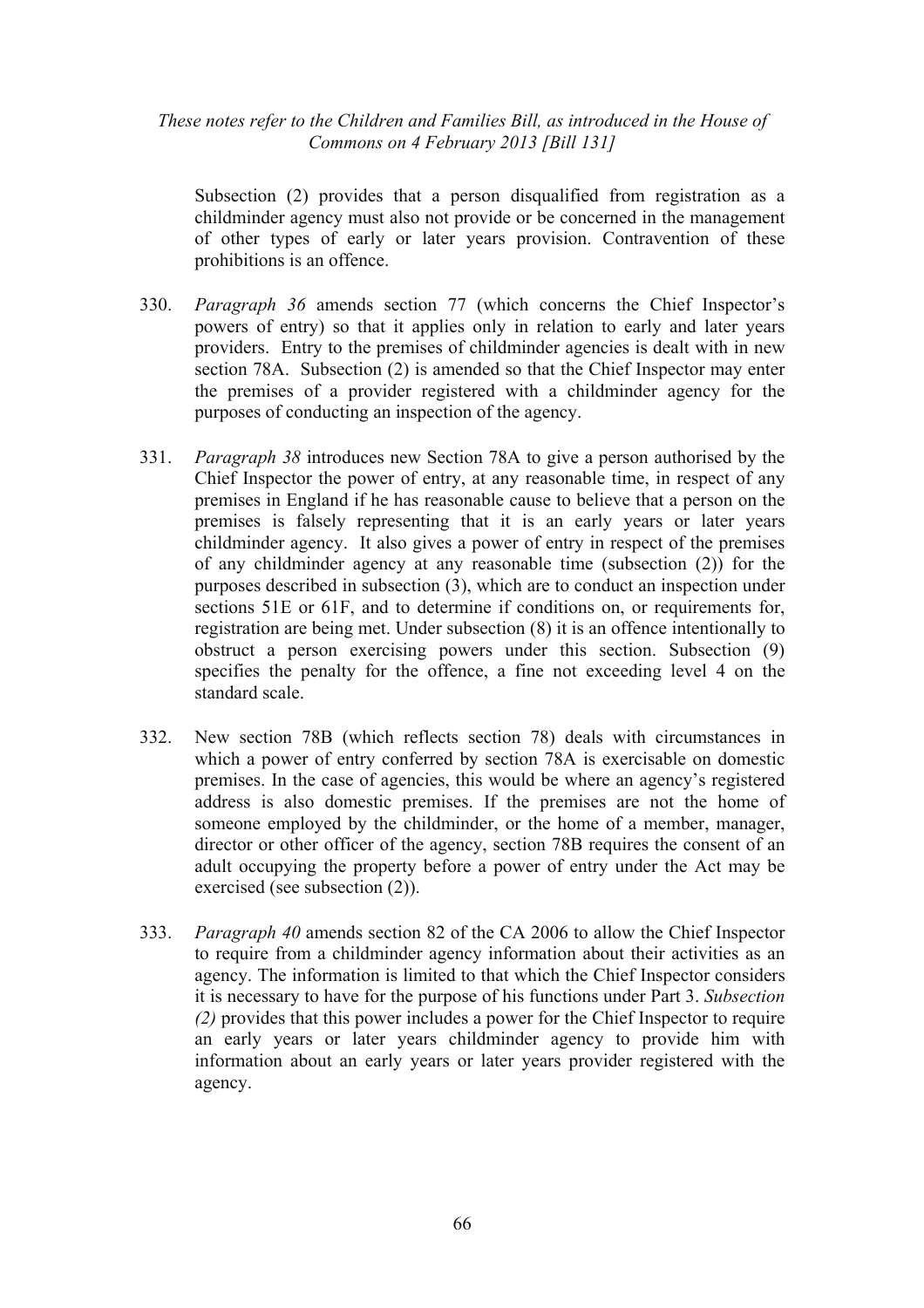- 334. *Paragraph 42* introduces new section 83A to require childminder agencies to give HMRC (Her Majesty's Revenue and Customs) and the relevant local authority information (to be prescribed in regulations) when it takes certain steps under Part 3, such as registering a childcare provider. The information which may be prescribed is, in the case of HMRC, information relevant to their functions relating to tax credits and, in the case of local authorities, information which would assist them in the running of the information service which they are required to establish under section 12 of the CA 2006.
- 335. *Paragraph 44* inserts new section 84A to allow childminder agencies to make prescribed information about registered persons available (to such persons and in such manner as they feel appropriate) for the purpose of (a) assisting parents in choosing a childcare provider or (b) protecting children from harm and neglect. Subsection (3) enables the Secretary of State to make regulations requiring childminder agencies to provide prescribed information about registered persons to prescribed people for either of those purposes. This could include, for example, passing information to the police or other child protection agencies for the purpose of protecting children from harm.
- 336. *Paragraph 49* amends section 89 so that regulations concerning fees payable to the Chief Inspector relating to the exercise of his functions under Part 3 apply only to those on the early years or general childcare registers (that is, childminder agencies and childcare providers registered by the Chief Inspector). Fees for providers registering with childminder agencies will not be prescribed and agencies will be able to set their own fees in respect of the services they will provide.
- 337. For the purpose of making decisions about registration, it may be necessary for the Chief Inspector to obtain information from third parties which relates to an applicant for registration or a registered person (or from other persons who may be caring for the children concerned). Section 90 enables the Secretary of State to make regulations allowing the Chief Inspector to refuse or to cancel registration if consent from the person whom the information concerns to the disclosure of that information by third parties is withheld or consent is withdrawn. *Paragraph 47* extends section 90 so as to encompass the registration of childminder agencies.
- 338. Section 98 of the CA 2006 is amended by *paragraph 50* to provide a definition of "early years childminder agency" and "later years childminder agency." New subsection (1A) is inserted so as to make clear that a person is registered for the purposes of Part 3 of the Act if they are registered on either of the early years or general childcare registers or they are registered with an early years or later years childminder agency.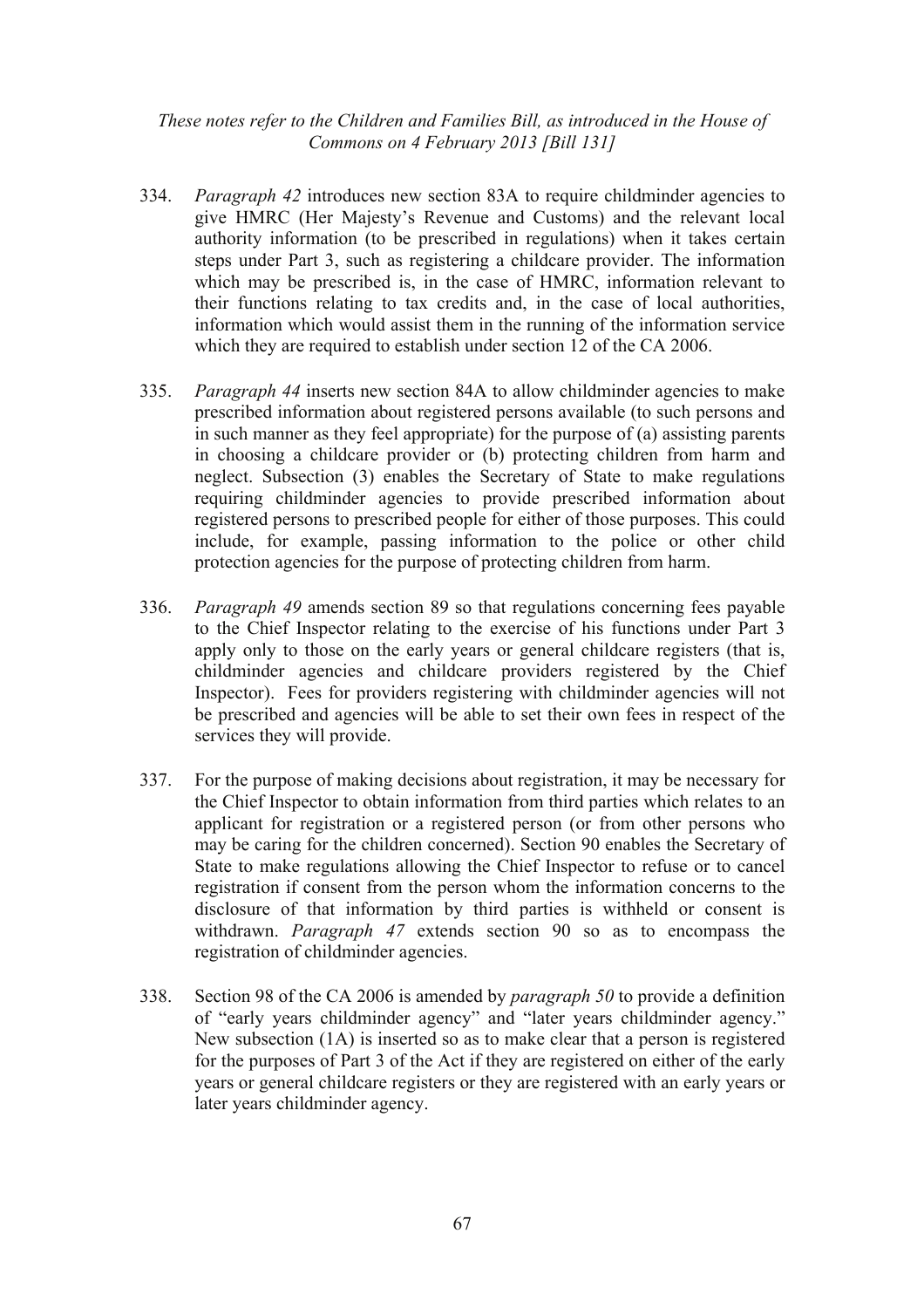- 339. Part 5 of the Schedule (other amendments) includes, at *paragraph 51*, an amendment to section 99. Section 99(1) allows regulations to make provision requiring all registered early years providers, and school-based providers who are exempted from registration requirements by section 34(2), to provide "individual child information" (as defined in that section) to the Secretary of State or any prescribed person. *Paragraph 51* extends that provision to ensure that early years childminder agencies can also be required, by regulations, to provide certain individual child information to prescribed persons.
- 340. *Paragraph 52* makes an amendment to the Employment Agencies Act 1973 so that childminder agencies are exempted from that Act. As childminder agencies will be subject to regulation by the Chief Inspector, and by regulations made under the CA 2006, this exemption also means that they are not subjected to a further regulatory regime.

### **Clause 74: Inspection of providers of childcare to young children**

341. This clause amends section 49 of the CA 2006, which relates to the inspection of early years childcare provision. It enables the Chief Inspector to charge a fee for an inspection that is carried out at the request of the provider, where that inspection is also required by the Secretary of State. Equivalent provision enabling the Chief Inspector to charge a fee for the re-inspection of childminder agencies is made by *paragraphs 11* and *21* of Schedule 4, which introduce new sections 51D(3) and 61E(3) respectively.

### **Clause 75: Repeal of local authority's duty to assess sufficiency of childcare provision**

342. This repeals the duty in section 11 of the Childcare Act 2006 on English local authorities to prepare, at least every three years, an assessment of the sufficiency of the provision of childcare in their area.

### **Clause 76: Governing bodies: provision of community facilities**

343. Section 27 of the Education Act 2002 gives the governing bodies of maintained schools the power to make available facilities or services of the school for the benefit of the school's pupils and their families, and the people who live or work locally. These services might take the form of childcare before or after the school day, for example. Currently, if maintained schools want to make this kind of provision, section 28(4) of the Education Act 2002 requires their governing bodies to consult with their local authority, their staff, and the parents of pupils registered at the school. In addition, section 28(5) requires the governing bodies of maintained schools in England to have regard to advice or guidance from the Secretary of State or their local authority when offering this type of provision.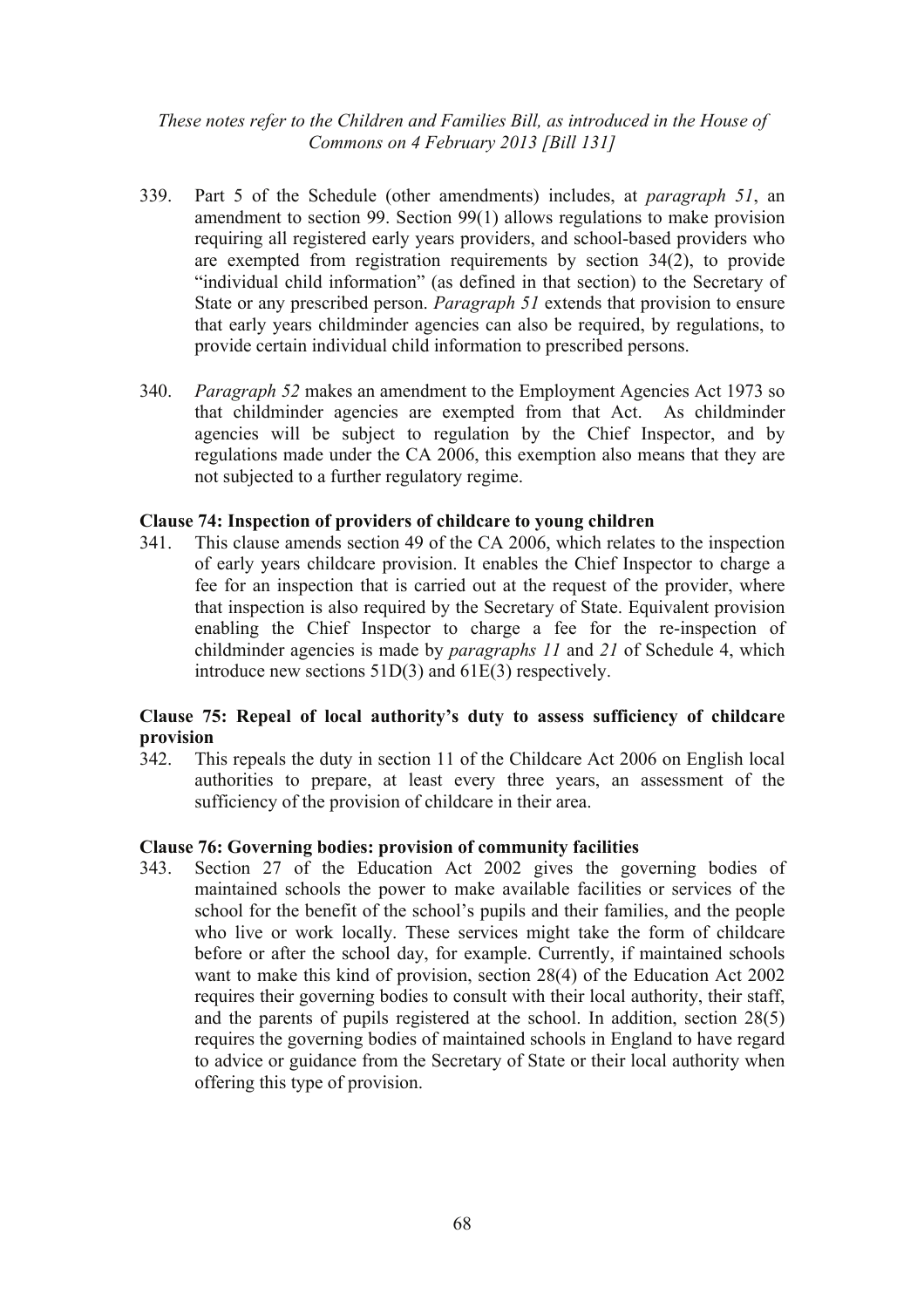344. This clause removes the requirements in section 28(4) and (5) for maintained schools in England (it preserves the effect of the section in respect of Wales).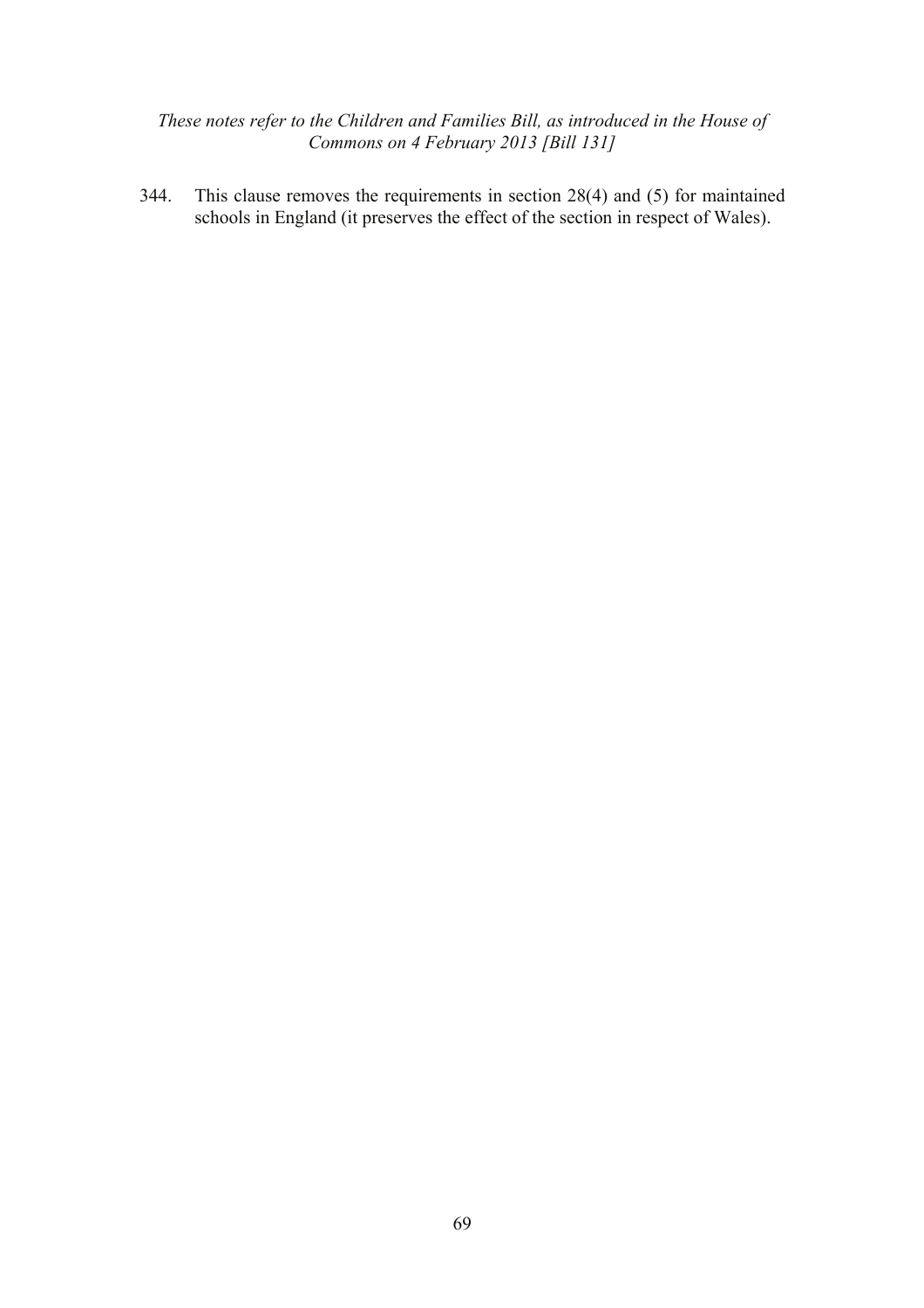## **PART 5 – THE CHILDREN'S COMMISSIONER**

### **Clause 77: Primary function of the Children's Commissioner**

- 345. Clause 77 replaces section 2 of the Children Act 2004 ("the 2004 Act") with new sections 2 to 2C, and changes the primary function of the Commissioner from one of 'promoting awareness of the views and interests of children in England' to one of 'promoting and protecting the rights of children in England'.
- 346. The role of promoting children's rights will entail raising awareness of children's rights and how they should be applied.
- 347. The role of protecting children's rights should, in practice, mean that the Commissioner will be able to challenge any policy or practice which he or she considers may lead, or has led, to an infringement or abuse of children's rights, and provide evidence of any negative impact of those policies and practices on children's rights to those who are responsible and have sufficient standing to bring about change. The Commissioner will not have the power to require a change to that policy or practice.
- 348. Promoting awareness of children's views and interests will continue to form part of the primary function, as it will remain important that children's views inform any comments or recommendations that the Commissioner makes. New section 2(2) achieves this by providing that the function of promoting awareness of the views and interests of children is an aspect of the primary function of promoting and protecting children's rights.
- 349. New section 2(3) lists some of the activities that the Commissioner may undertake in exercising the primary function. The list is not exhaustive and therefore does not place a limit on the activities the Commissioner may undertake. Many of the activities listed are carried forward from the existing legislation, but have been updated appropriately to reflect the new primary function:
	- paragraph (a) concerns the provision of advice to relevant persons on how to act compatibly with children's rights. This aspect of the primary function is likely to involve making recommendations to change policies or practices that the Commissioner considers have or may infringe children's rights;
	- paragraph (b) goes on to set out that the Commissioner may also encourage relevant persons to take account of children's views and interests. This aspect of the Commissioner's role could include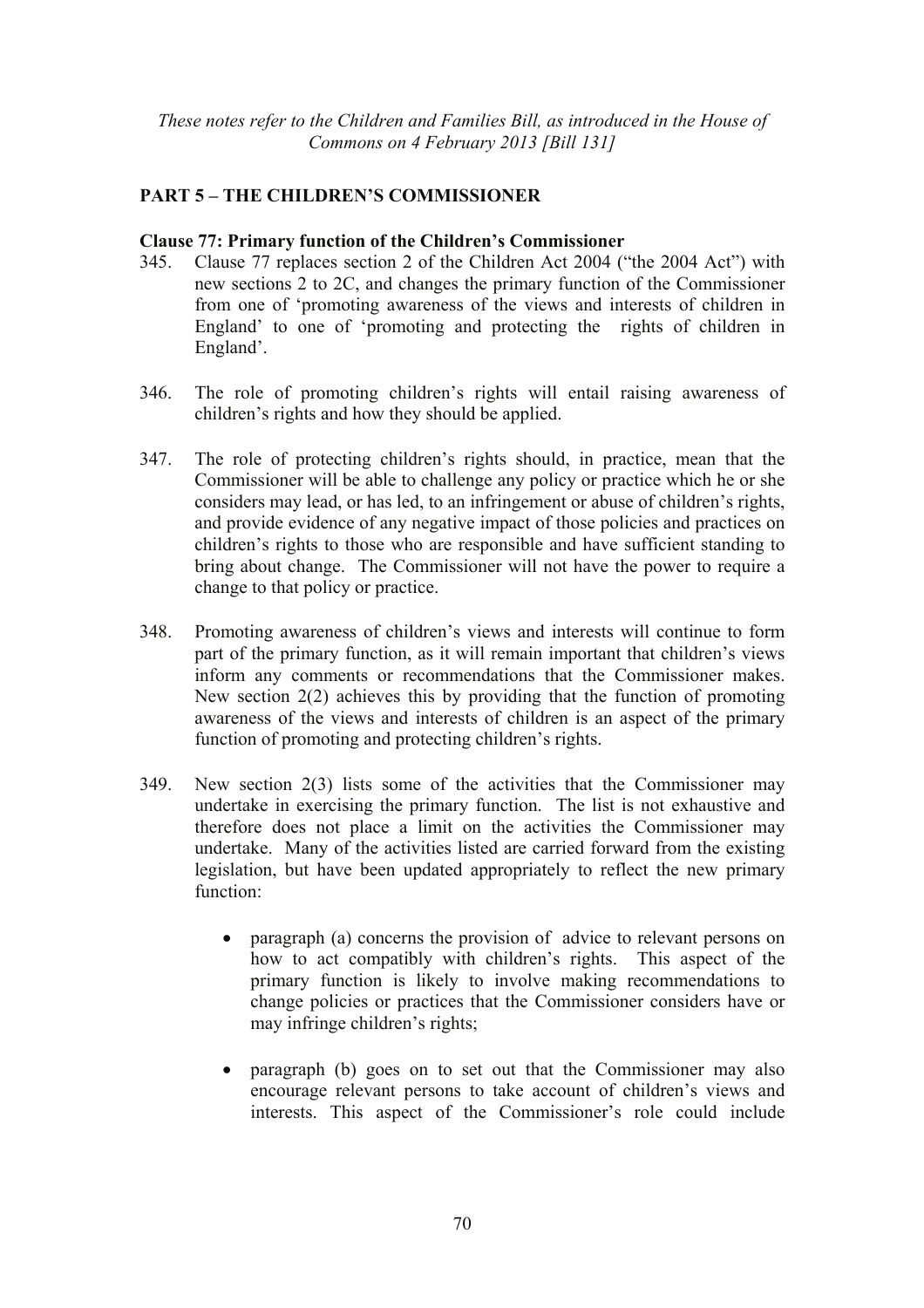providing both general guidance on how best to involve children in the decision-making processes of organisations; and highlighting specific examples of points children have raised in the course of a particular investigation that the Commissioner has undertaken;

- paragraph (c) carries forward a similar provision from Part 1 of the Children Act 2004, but extends it to cover 'rights' (as well as views and interests) to reflect the change to the Commissioner's primary function:
- paragraph (d) makes clear that in the discharge of the primary function, the Commissioner can assess the potential impact that proposed new policies or legislation made by the UK Government may have on children's rights. It will be for the Commissioner to determine whether to carry out such assessments and on which issues;
- paragraph (e) makes it clear that the Commissioner may, in particular, bring any matter to the attention of Parliament. Relevant matters could be raised, for example, through the Commissioner's annual report to Parliament (see section 8 of the 2004 Act), or by writing to the chair of a relevant Select Committee;
- paragraphs (f), (g) and (h) reflect similar provisions in Part 1 of the 2004 Act. In each provision, 'the words 'consider or research' have been replaced with 'investigate'. In addition, paragraph (f) clarifies that the Commissioner may investigate the availability and effectiveness (rather than 'operation') of complaints services for children. Paragraph (g) contains a new, but linked provision that concerns investigations of the availability and effectiveness of advocacy services for children. In carrying out these activities, the Commissioner will want to be satisfied that there is adequate provision in place, and that services are easily accessible and respond effectively to the issues raised by children;
- paragraph (h) broadly replicates a provision from Part 1 of the 2004 Act, clarifying that the Commissioner has wide discretion over other matters that he or she chooses to investigate, but provides for this to cover the rights (as well as the interests of) children – to reflect the change to the Commissioner's primary function;
- paragraph (i) makes clear that the Commissioner's primary function of promoting and protecting rights may include reporting on the implementation of the United Nations Convention on the Rights of the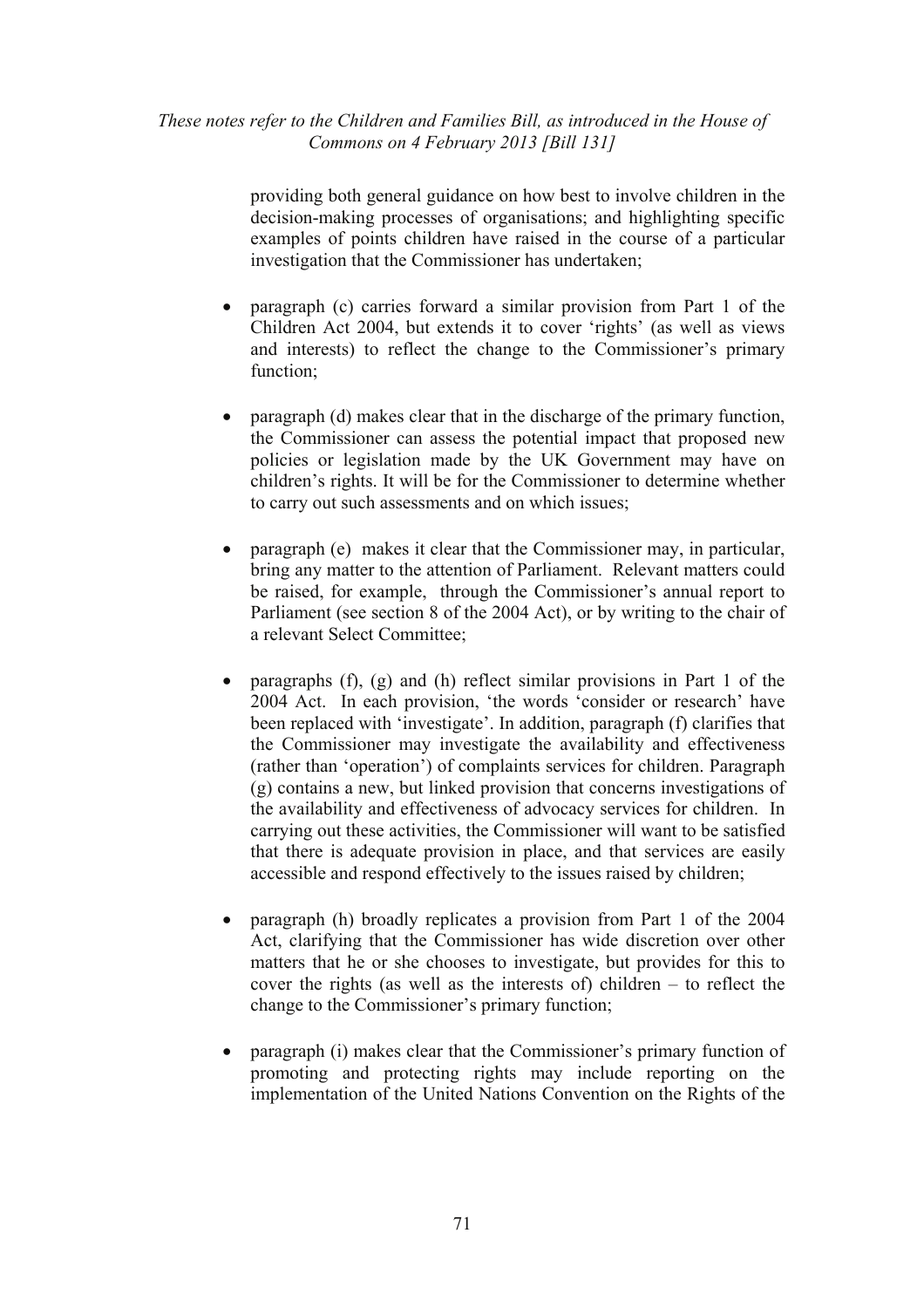Child (UNCRC) in England (and, under sections 5 to 7, in Wales, Scotland and Northern Ireland, as regards non-devolved matters). Formal reporting to the UN Committee remains the responsibility of the State Party, but this provision makes it clear that the Commissioner may carry out his or her own independent assessments;

- paragraph (j) confirms that the Commissioner is able to publish a report on any matter that he or she has considered or investigated under the Commissioner's primary function. It will be for the Commissioner to determine whether to publish a report.
- 350. Subsection (4) requires the Commissioner when exercising the primary function - to have particular regard to promoting and protecting the rights of: the children defined in new section 8A (certain vulnerable children); and other children who the Commissioner determines are at particular risk of their rights being infringed. The definition of children in section 8A (as inserted by clause 84) covers children and young people who currently fall within the remit of the Children's Rights Director (CRD). This includes children receiving social care services or who live away from home for significant periods of time, such as children in residential special schools, residential FE colleges and boarding schools.
- 351. Requiring the Commissioner to have particular regard to the rights of children defined in section 8A should ensure that children and young people in respect of whom the CRD currently carries out activities will be given particular attention by the Commissioner.
- 352. Aside from children defined in new section 8A, there are other groups of children who are at particular risk of having their rights infringed – for example children in custody. Subsection (4) therefore also requires the Commissioner to give particular attention to groups of children who are at greater risk of their rights being infringed. It is for the Commissioner to determine which other groups of children fall within this subsection, and how to act in order to promote their rights.
- 353. Subsection (5) provides that the Commissioner will continue to be prohibited from conducting investigations into the case of an individual child. This intention is that the Commissioner will concentrate on strategic issues that affect a number of children, rather than provide an ombudsman service for individual children. It also makes clear that the Commissioner in the exercise of his or her primary function is not to carry out investigations which are properly for other bodies, such as criminal investigations into one or more individual cases or groups of cases. The Commissioner will, however, be able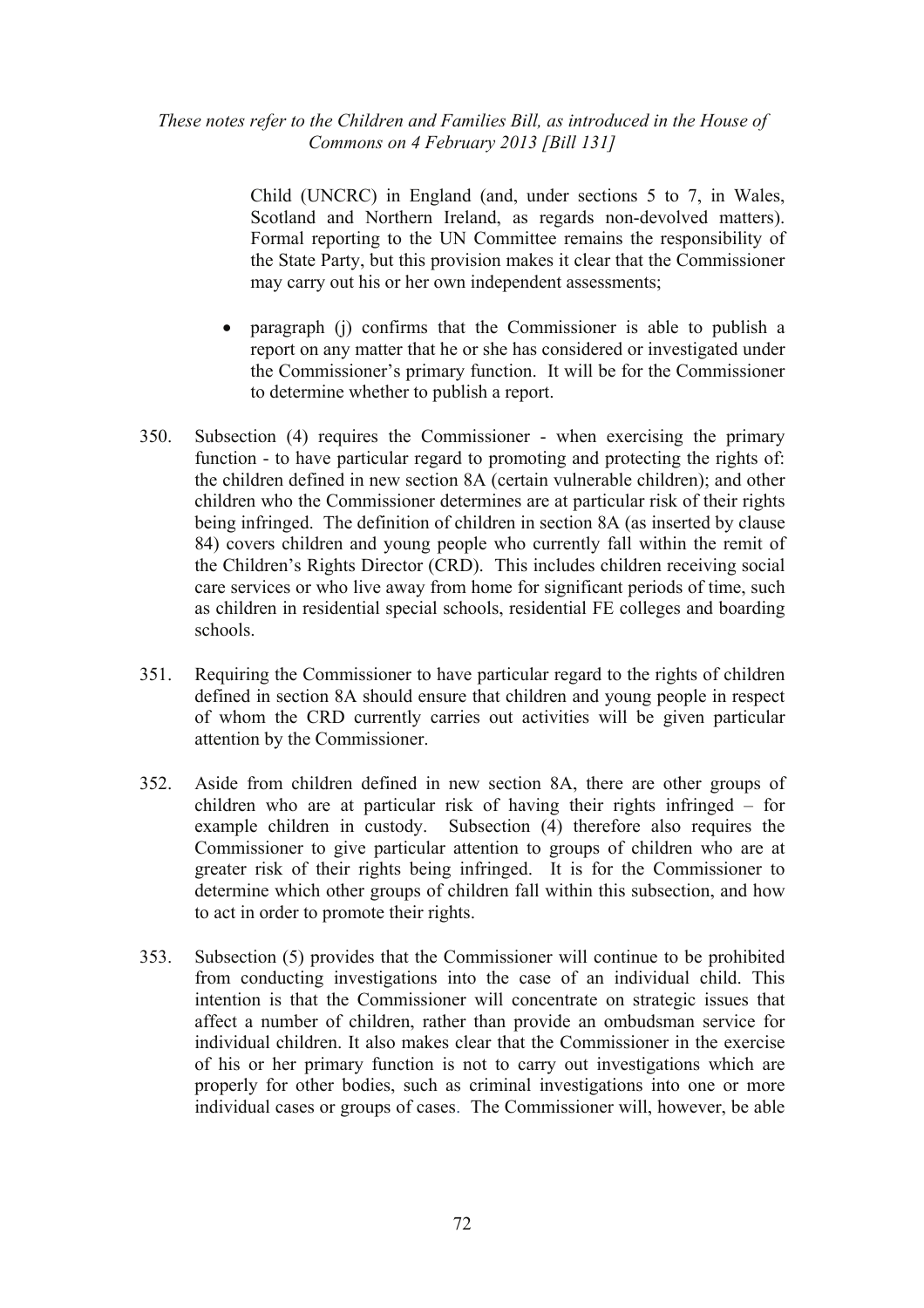to provide advice and assistance (as set out in section 2D) to children defined in section 8A.

# **2A United Nations Convention on the Rights of the Child (UNCRC)**

354. New section 2A(1) (as inserted by clause 77) provides that the Commissioner must have regard to the UNCRC and any Optional Protocols which are in force in relation to the United Kingdom (subject to any reservations, objections or interpretative declarations by the United Kingdom), when considering what constitutes children's rights and interests. As Article 41 of the UNCRC makes clear, where other rights exist in domestic law or international law applicable to that State, which afford children greater protection than the UNCRC, these should apply.

## **2B Involving children in the discharge of the primary function**

- 355. New section 2B (as inserted by clause 77) broadly replicates sections 2(4) and (6) of the 2004 Act and seeks to ensure that the Commissioner: takes reasonable steps to involve children in his or her work; and provides children with information about the Commissioner's role and how they can raise issues with him or her. Subsection (2)(b) makes provision for children to be consulted on the activities that the Commissioner intends to undertake in the discharge of the primary function. Subsection (3) requires the Commissioner (when involving children in the discharge of the primary function) to have particular regard to: children defined in new section 8A; and children who do not have other adequate means to make their views known. It will be for the Commissioner to determine which children fall into the latter category.
- 356. It will be for the Commissioner to decide how best to make children aware of his or her role and activities, and to put in place arrangements that allow children to contact the Commissioner and comment on his or her proposed work programme. The Commissioner may also wish to use other organisations which have an interest in children's rights as a conduit for seeking the views of children, to avoid duplication and to make best use of available resources.

# **2C Primary function: reports**

357. New section 2C (as inserted by clause 77) relates to reports that the Commissioner publishes following any investigations that he or she has undertaken in carrying out the primary function. It broadly replicates section 2(5) and (10) of the 2004 Act. Subsection (2) requires the Commissioner to publish a report in a child-friendly format where the Commissioner considers it appropriate to do so. Under Subsection (3), it is open to the Commissioner to require persons exercising functions of a public nature which are subject to recommendations from the Commissioner, to set out in writing, within a time period specified by the Commissioner, what action they are taking or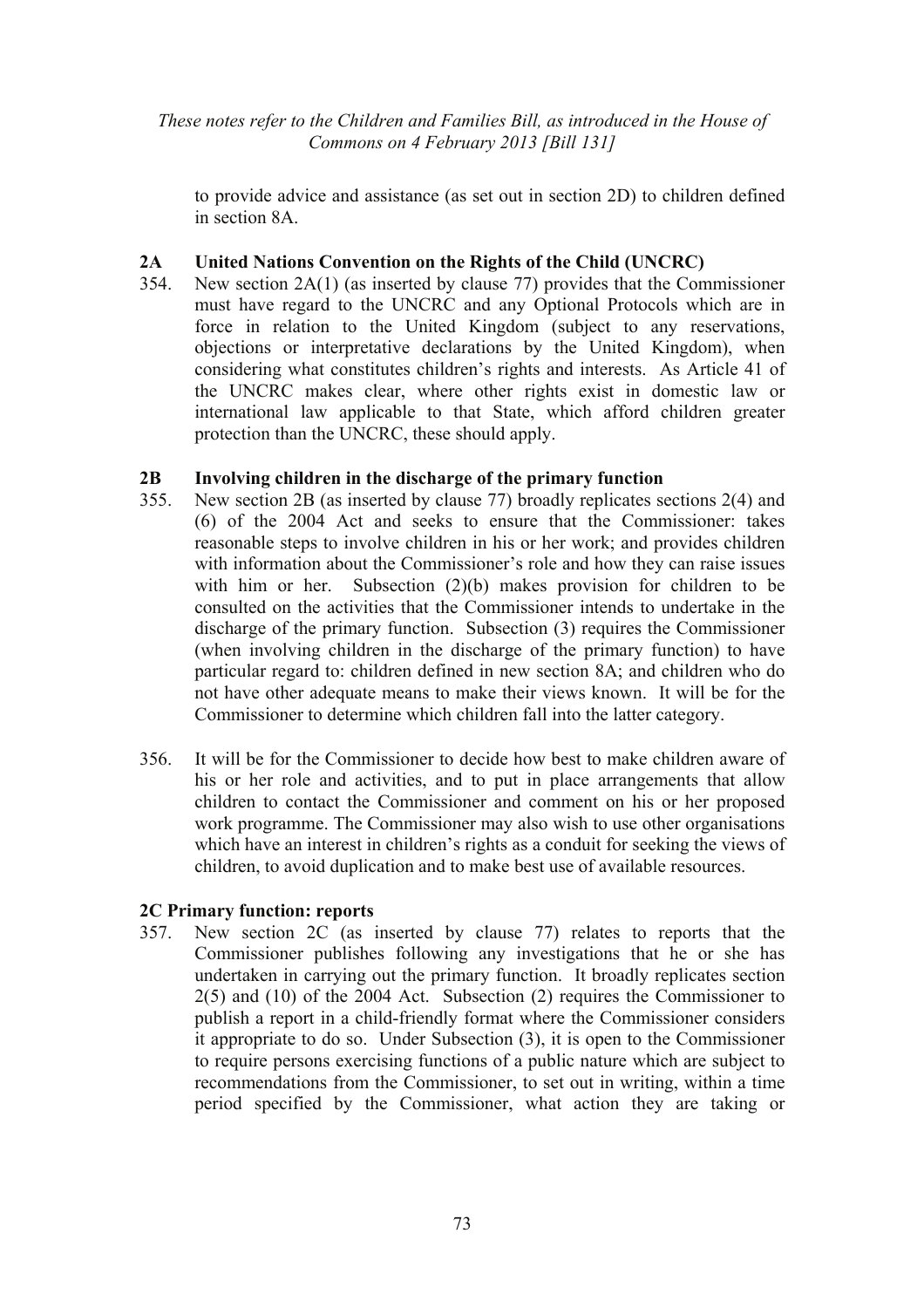proposing to take in response to the recommendations. A person is not obliged to accept any recommendations that the Commissioner makes, but if they do not intend to implement a recommendation, they should set out in writing the reasons for not doing so.

## **Clause 78: Provision by Commissioner of advice and assistance to certain children in England**

- 358. Notwithstanding the provision at section 2(5) (as inserted by clause 77), which prevents the Commissioner from investigating the case of an individual child, new section 2D provides for a new power that will enable the Commissioner to provide advice and assistance to children and young people defined in section 8A. This will enable the role which the Children's Rights Director currently carries out in relation to such children to be carried forward under the new arrangements. Part 5 provides for the removal of this office.
- 359. In practice, it is not envisaged that this will involve providing a full casework function. The advice and assistance role will either entail signposting the individual to an existing complaints process, or making representations on their behalf to the relevant organisation with a view to resolving the matter informally.

#### **Clause 79: Commissioner's power to enter premises**

360. Clause 79 inserts a new section 2E into the 2004 Act. This broadly replicates the Commissioner's existing powers to enter premises where children are accommodated or cared for, in order to interview children, and also applies it in relation to the new section 2D function as well as the primary function. However, the power has been extended to reflect existing practice. This provision does not extend to private dwellings, but would apply in respect of any part of a premises which was not a private dwelling. New sections  $2E(2)(b)$  and  $2E(4)$  provide that the Commissioner or his or her representative can observe the facilities and standards of care provided and interview persons working at the establishment. These provisions have no impact on the Commissioner's power, pursuant to the discharge of his or her functions, to interview children in situations other than where the power to enter premises is being used.

### **Clause 80: Provision of information to Commissioner**

361. Clause 80 inserts a new section 2F into the 2004 Act, which broadly replicates the current section 2(9). It places a duty upon persons exercising functions of a public nature to provide the Commissioner with information that the Commissioner requests as long as: the request is reasonable; and it is information that the body is able to disclose lawfully to the Commissioner. The effect of section 2F is, for example, that where a person exercising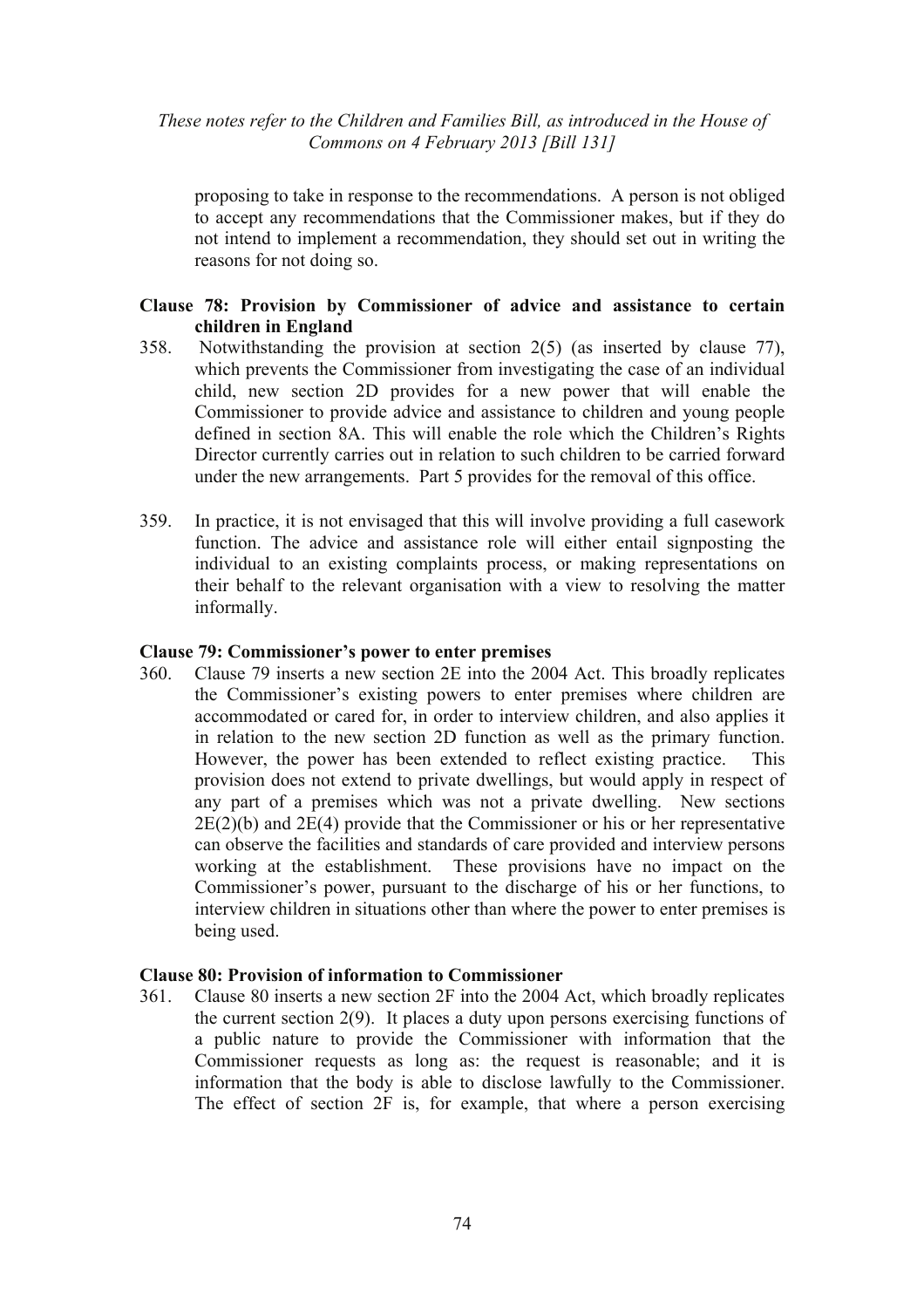functions of a public nature has discretion to disclose confidential information under other legislation, it must do so, so long as the request is reasonable. However, it does not create a legal gateway that overrides other legislation, for example, where that legislation restricts disclosure of confidential information to certain specified persons or purposes (for example, confidential health data).

## **Clause 81: Advisory board**

362. New section 7A (as inserted by clause 81) imposes a new requirement on the Children's Commissioner to appoint an advisory board, the purpose of which is to provide advice and assistance to the Commissioner. It will be for the Children's Commissioner to decide who to appoint to the board, but subsection (2) requires the board's membership, when taken together, to represent a broad range of interests that are relevant to the functions of the Children's Commissioner. The role of the board will be advisory only and ultimately it will be the responsibility of the Children's Commissioner (rather than the advisory board) to determine how to exercise his or her functions. The aim of the advisory board is to make the Commissioner's business planning processes more transparent and to ensure that his or her activities add value, rather than duplicate, the work of other organisations with an interest in children's rights. It will be for the Children's Commissioner to determine whether to appoint a separate chairperson from among the members of the advisory board, or to chair the advisory board him or herself. Subsection (3) requires the Commissioner to publish details of the process through which appointments to the advisory board will be made and the criteria used to select members. The intention is to ensure that the process by which individuals are selected is open and transparent.

# **Clause 82: Business plans**

363. New section 7B (as inserted by clause 82) imposes requirements on the Children's Commissioner to consult on, and then publish, a business plan. Subsection (1) sets out what should be included in the business plan. Subsections (2) and (3) set out the time period that the business plan should cover and when it should be published. Subsection (4) requires the Commissioner to consult children and bodies which represent a range of relevant interests and other persons who the Commissioner considers appropriate on the content of the business plan before it is published. Subsection (5) stipulates that when consulting children, the Commissioner should, in particular, take steps to consult children falling within section 8A and other children who do not have adequate means to make their views known.

# **Clause 83: Annual reports**

364. Clause 83 amends section 8 of the 2004 Act, which is concerned with the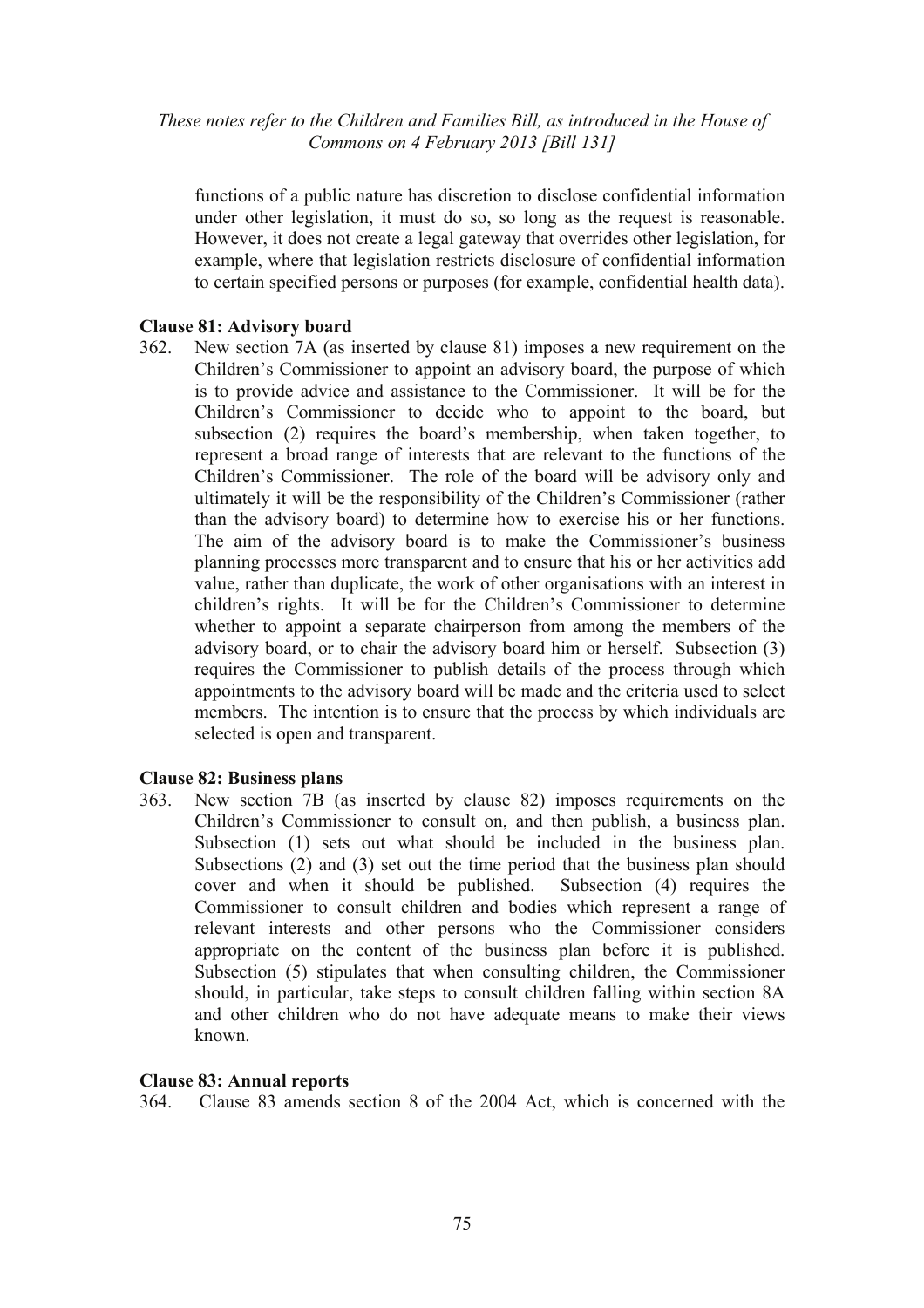Commissioner's annual report. The Government wants the report to be a mechanism through which Parliament has the opportunity to scrutinise the Commissioner's activities and impact. The annual report is not intended to provide a vehicle through which the Commissioner makes recommendations for change, which should be contained in the separate reports that the Commissioner publishes following his or her investigations or inquiries.

- 365. Accordingly, section 8 will continue to require the Commissioner to report annually on the main activities that he or she has undertaken and what impact these activities have had on the promotion and protection of children's rights. New section 8(2) (b) and (c) require the Commissioner to include in the annual report information on: the actions that he or she has taken to support children falling within section 8A; and an account of how the Commissioner has involved children in the discharge of his or her functions.
- 366. *Subsection (2)(a)* of the clause amends section 8(1) of the 2004 Act to provide that the annual report must address how the Commissioner has discharged all his functions. *Subsections (4) and (5)* provide for the Commissioner to lay the annual report before both Houses of Parliament, rather than through the Secretary of State, as is presently the case. The Commissioner will be responsible for publishing, publicising and disseminating the report, as appropriate. *Subsection (6)* requires the Commissioner to ensure that a child-friendly version of the annual report is available.

### **Clause 84: Children living away from home or receiving social care**

- 367. New section 8A (as inserted by clause 84) defines, for the purposes of the Commissioner's functions, the children and young people whom the Commissioner:
	- should have particular regard to, when discharging the Commissioner's primary function (as set out in section 2(4));
	- should have particular regard to, when taking steps to involve children in the discharge of the Commissioner's primary function (as set out in section 2B);
	- can provide advice and assistance to (as set out in section 2D); and
	- should have particular regard to, when consulting on the Commissioner's business plan (as set out in section 7B(5)).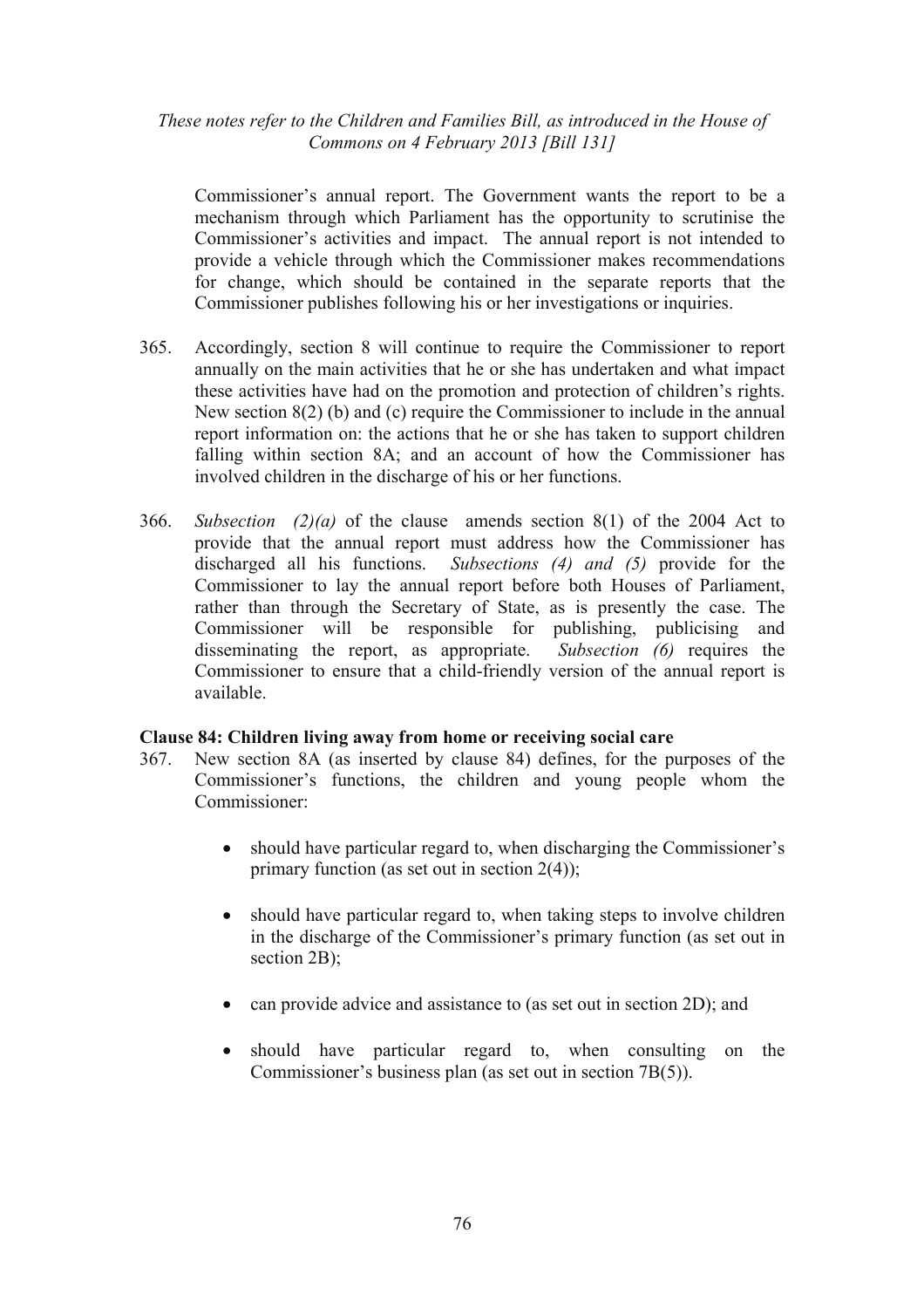- 368. The annual report must also set out how the Commissioner has had particular regard to this group, in exercising his functions.
- 369. The definition includes all those children and young people who currently fall under the remit of the CRD.

#### **Clause 85 and Schedule 5: Minor and consequential amendments**

- 370. Schedule 5 makes minor and consequential amendments to Part 1 of the 2004 Act, and consequential amendments to the Criminal Justice and Courts Services Act 2000 and the Safeguarding Vulnerable Groups Act 2006.
- 371. The Schedule makes minor and consequential amendments to Part 1 of the 2004 Act.

### **Clause 86: Repeal of requirement to appoint a Children's Rights Director**

- 372. *Subsection (1)* repeals the provision in the Education and Inspections Act 2006 which required the Chief Inspector to appoint a Children's Rights Director.
- 373. *Subsection (2)* amends provisions in that Act to take account of this change and, in particular, to place requirements on Ofsted and the Chief Inspector to have regard to any matters raised by the Children's Commissioner. In general, the purpose of these provisions is to ensure that the views and interests of children within the Children's Rights Director's remit continue to inform the work of the Chief Inspector and the Office, but they will also extend more generally to cover any matters raised by the Children's Commissioner.
- 374. *Subsection (3)* makes a consequential amendment to the Safeguarding Vulnerable Groups Act 2006. Subsection (4) introduces Schedule 6, which provides for transitional provision enabling certain staff and property to be transferred from the Ofsted to the staff of the Children's Commissioner.

### **Schedule 6: Repeal of requirement to appoint a Children's Rights Director: Transfer schemes**

- 375. Paragraph 1 contains a power for the Secretary of State to make a scheme in relation to designated members of staff who are members of staff of Ofsted to become members of staff of the Children's Commissioner. The Schedule provides that the scheme may contain provisions as to continuity of employment.
- 376. Paragraph 2 contains a power for the Secretary of State to make a property transfer scheme, transferring to the Children's Commissioner any property,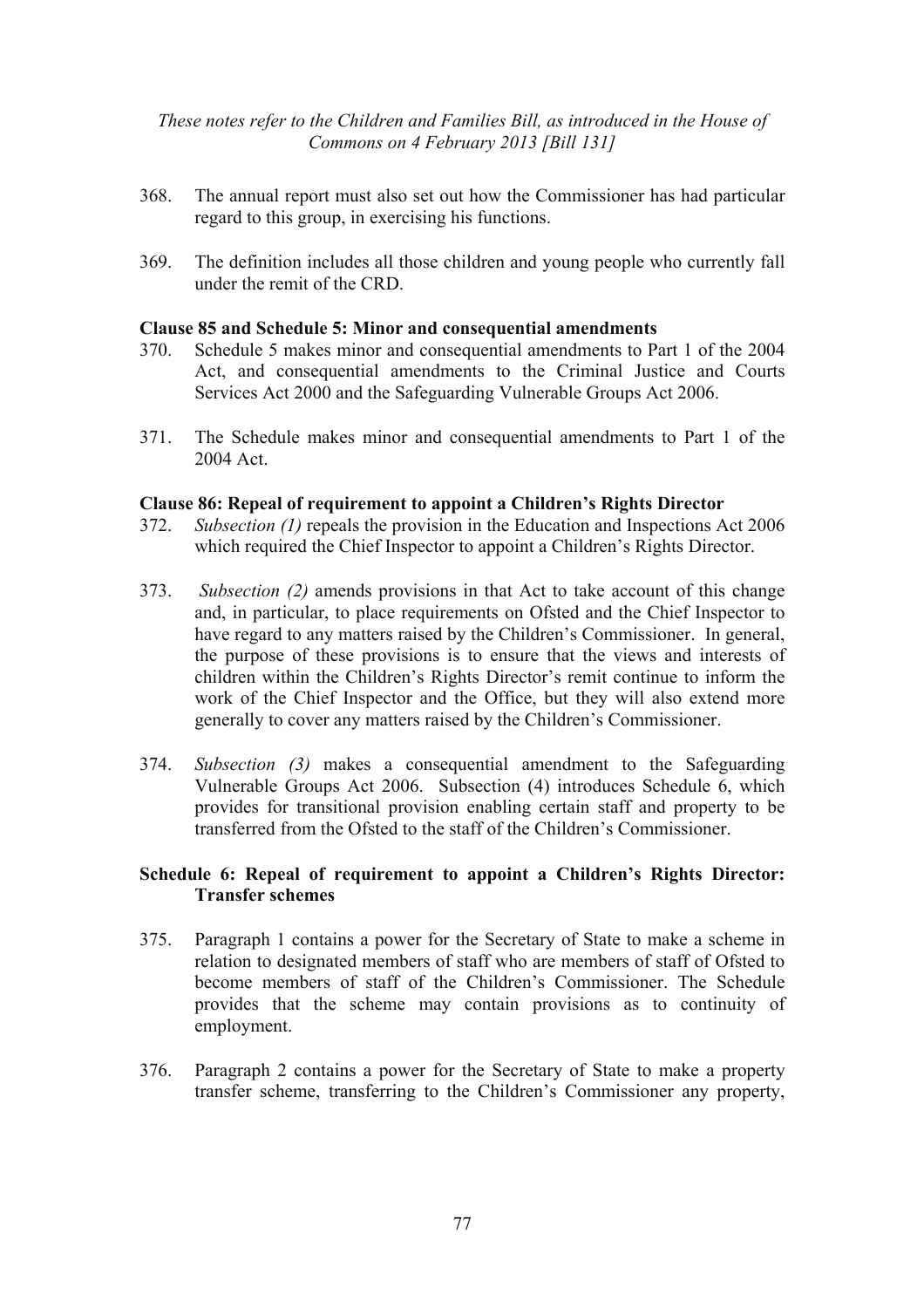rights and liabilities of Ofsted.

377. Paragraph 3 provides that for the purposes of the transfer schemes, references to 'the Office' include, so far as relevant the Chief Inspector. Paragraph 5 allows a scheme to contain supplementary, incidental, transitional or consequential provision. Paragraph 6 defines certain terms used in the schedule.

# **SCHEDULES**

## **Inquiries**

378. *Paragraph 1(2)* removes the requirement on the Commissioner to consult the Secretary of State before holding an inquiry under section 3 of the 2004 Act; and *paragraph 2(1)* removes the Secretary of State's power to direct the Commissioner to conduct an inquiry. *Paragraph 2(2*) makes consequential amendments to provisions in the 2004 Act that remove the power of the Secretary of State to directing the Commissioner to undertake an inquiry into the case of an individual child in Wales, Scotland or Northern Ireland. The purpose of these changes is to address concerns raised by John Dunford and others which called into question the Commissioner's independence from Government which had potentially damaged the Commissioner's credibility. It will be for the Commissioner to determine how to respond to a request from the Secretary of State to undertake a particular activity.

### **Functions of Commissioner in respect of Wales, Scotland and Northern Ireland**

379. *Paragraphs 3, 4 and 5* amend Section 5, 6 and 7 of the 2004 Act to apply (with certain modifcations) the changes to the Commissioner's functions to his or her functions in respect of non-devolved matters in Northern Ireland, Scotland and Wales.

### **Young persons**

380. *Paragraph 6* substitutes a new section 9 in the 2004 Act. This provision applies for the purposes of Part 1 other than sections 2A and 8A (and references to a child who falls within section 8A). Its purpose is to enable the Commissioner to exercise his functions in relation to young persons in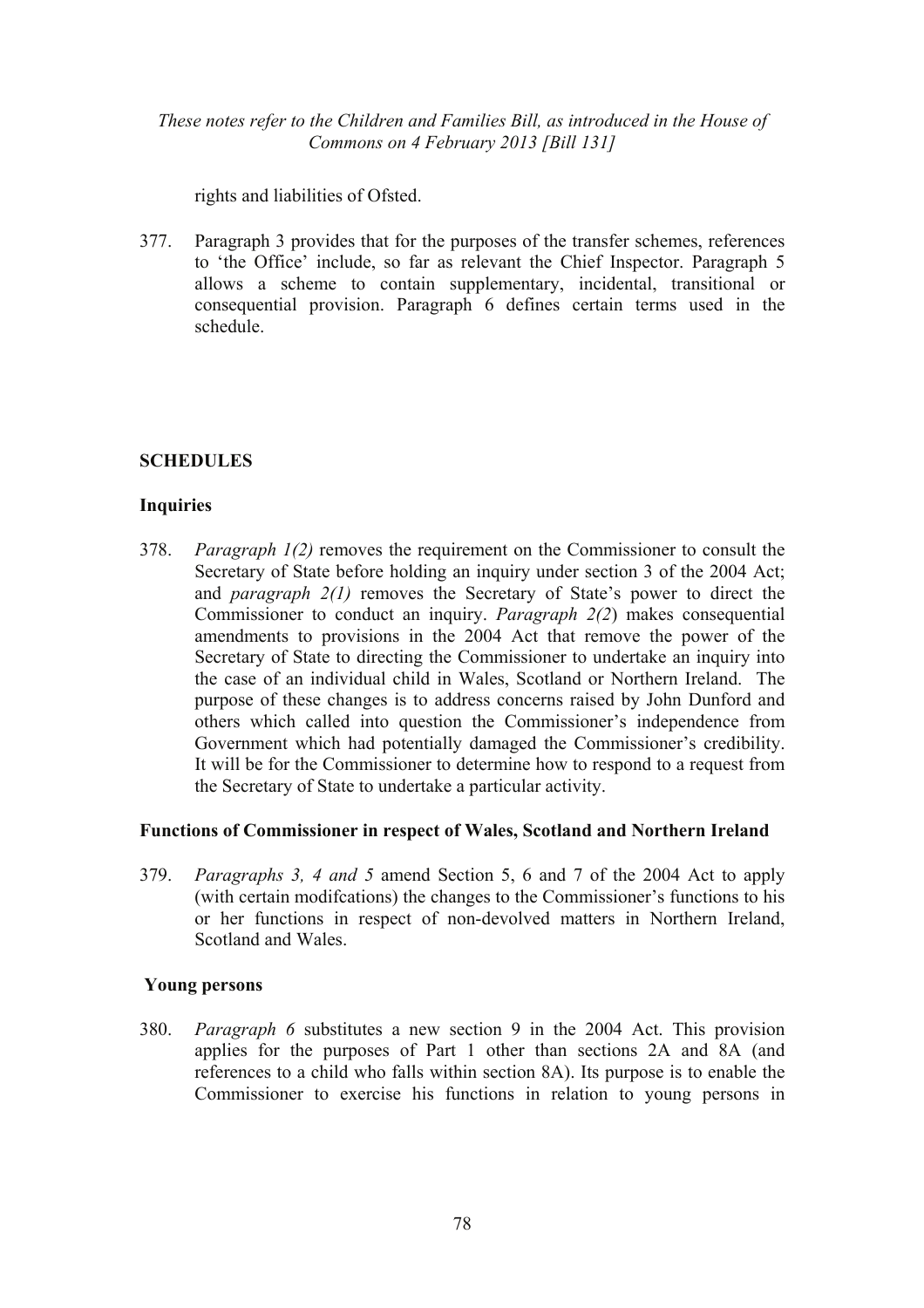England who are aged 18 or over for whom an EHC plan is maintained by a local authority (as to which, see Part 3 of the Bill); who are aged 18 or over and under 25 and to whom services have been provided by a local authority under any of sections 23C to 24D (which relate to the provision of advice and assistance for certain children and young people) of the Children Act 1989; or who have been looked after by a local authority in any of the devolved administrations at any time after reaching the age of 16.

381. Subsection (3) makes provision in respect of the Commissioners functions in Wales, Scotland and Northern Ireland. In this case, a child includes a young person who is aged 18 or over and under 25 who has a learning disability (as defined); who has been looked after by a local authority in Wales, Scotland or Northern Ireland at any time after the age of 16, or to whom a local authority in England has provided services under any of sections 23C to 24D of the Children Act 1989 at any time after reaching the age of 16. This subsection is intended to preserve the effect of section 9 as it applied before substitution under this Bill.

## **Appointment and tenure of the Children's Commissioner**

- 382. *Paragraph 7* of Schedule 5 amends paragraph 3(2) of Schedule 1 to the 2004 Act, strengthening the requirement on the Secretary of State to involve children in the Commissioner's appointment, by requiring him or her to 'take reasonable steps' to involve them.
- 383. Paragraph 7(a) and (b) make changes to address a concern raised in John Dunford's report, "Review of the Office of the Children's Commissioner (England)", namely that the ability for a Commissioner to be appointed for a second term might compromise his or her independence. In future, therefore, the Children's Commissioner will be appointed for a single, six-year term. There will no longer be an option to renew the Commissioner's appointment at the end of his or her term of office.

# **Interim Appointments**

384. *Paragraph 8* inserts a new paragraph 3A into Schedule 1 to the 2004 Act, which makes provision for appointing an interim Children's Commissioner and sets out the process that should be followed. This provision is introduced as a consequence of removing the requirement on the Commissioner to appoint a Deputy Children's Commissioner and will apply where the current Children's Commissioner resigns, is dismissed (in line with the provisions set out in paragraph 3(7) of Schedule 1 to the 2004 Act), or is otherwise unable to continue in post.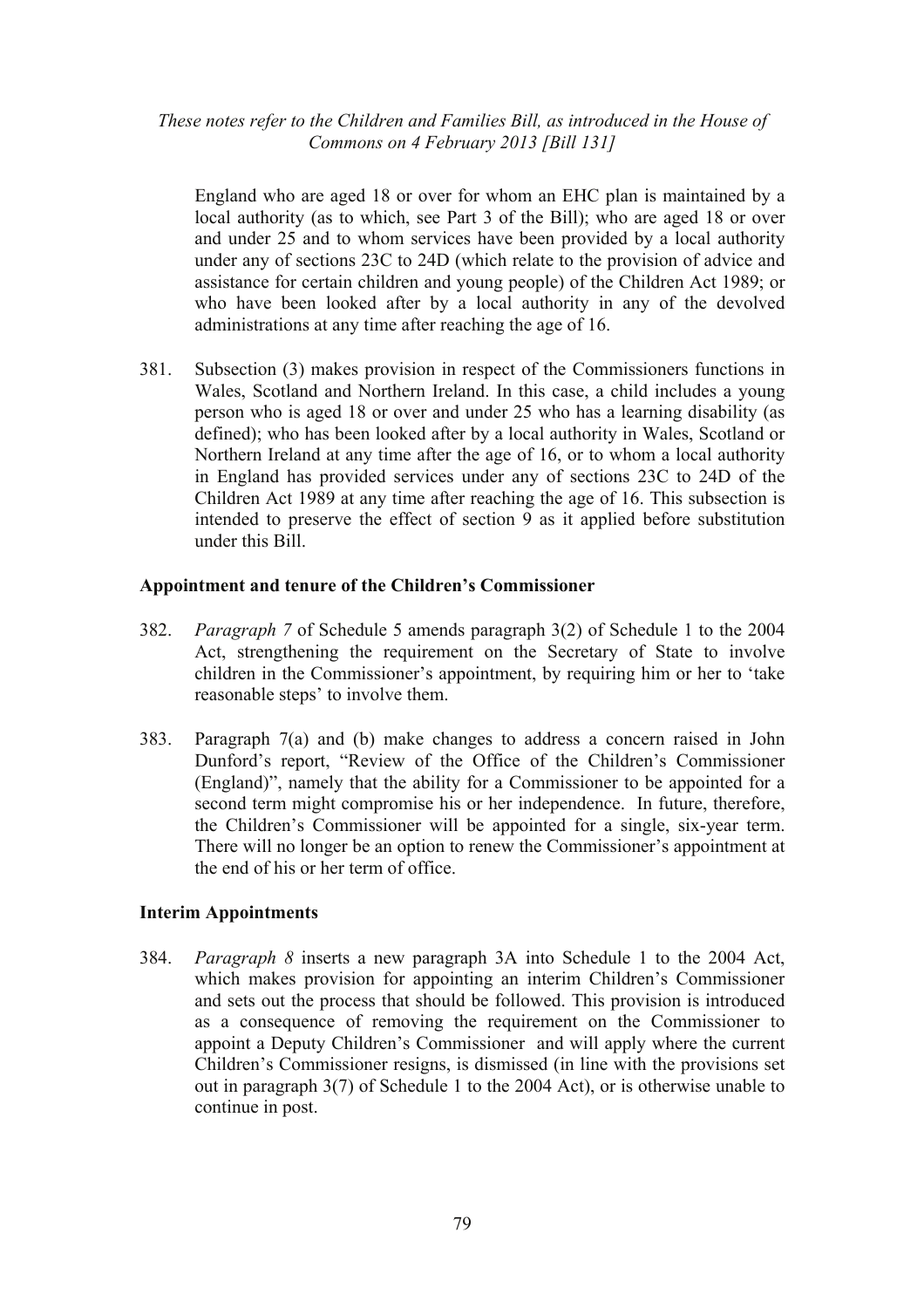- 385. Where such a situation arises, a recruitment exercise to appoint a new substantive Children's Commissioner should begin at the earliest opportunity. However, it is possible that recruiting a new substantive Children's Commissioner could take some time and paragraph 8 therefore provides for the Secretary of State to appoint an interim Children's Commissioner to provide continuity and stability in the intervening period. *Sub-paragraph (2)* provides that the terms and conditions of any interim appointment will be determined by the Secretary of State.
- 386. Sub-paragraph (3) provides that the interim appointment should cease either:
	- at the point that a new substantive Commissioner is appointed; or, if sooner
	- 6 months after the date that the interim appointment is made.
- 387. If, for any reason, the recruitment of a new substantive Commissioner cannot be completed within 6 months, sub-paragraph (4) enables the Secretary of State to renew the interim appointment for up to a further 6 months. Subparagraph (4) also provides that a person who has been appointed as the interim Children's Commissioner can subsequently be appointed as the new substantive Commissioner (following the process required under paragraph 3 of Schedule 1).
- 388. Sub-paragraphs (5) and (6) make provision in relation to resignation and removal from office of the interim Children's Commissioner which is equivalent to the provision for the Children's Commissioner.

### **Deputy Children's Commissioner**

389. *Paragraph 9* amends paragraph 5 of Schedule 1 to the 2004 Act, so as to remove the requirement on the Commissioner to appoint a deputy. It will be for the Commissioner to determine his or her office's staffing structure. Paragraph 9(2) makes consequential amendments.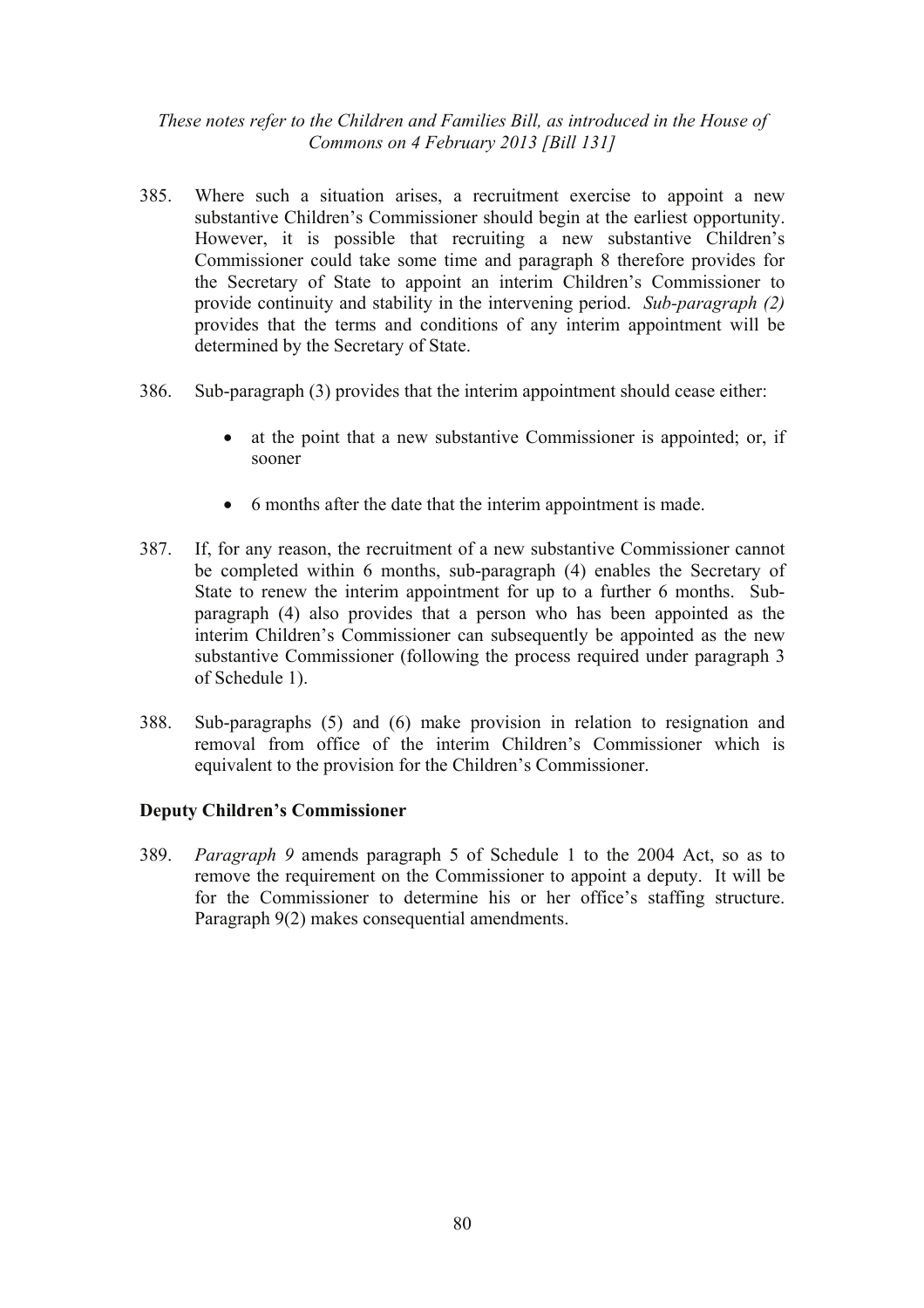# **PART 6 - STATUTORY RIGHTS TO LEAVE AND PAY**

## **Clause 87: Shared parental leave**

390. Clause 87 inserts a new Chapter 1B into Part 8 of the Employment Rights Act 1996. This creates a new entitlement for employees to be absent from work on shared parental leave for the purposes of caring for a child.

## **Section 75E: Entitlement to shared parental leave: birth**

- 391. Section 75E deals with entitlement to shared parental leave in relation to birth.
- 392. Subsections (1) and (4) confer powers on the Secretary of State to make regulations entitling employees to be absent from work for the purpose of caring for a child if they satisfy certain specified conditions.
- 393. Subsections (1) to (3) are about the conditions for eligibility of the mother of the child. The conditions that may be specified include conditions as to duration of employment, her relationship with the child and as to caring with another person ("P") for the child. Subsection  $(1)(f)$  includes a condition relating to the giving of a notice of intention to take shared parental leave; and subsection (3) specifies what this notice may be about: it may be about the amount of leave available to the mother; the amount of leave the mother intends to take; and whether and to what extent P will take leave or statutory shared parental pay. Subsection  $(1)(g)$  specifies a condition relating to the consent of P to the amount of leave that the mother intends to take.
- 394. Subsection (2) provides that the conditions of entitlement of the mother can include P meeting conditions in respect of P's employment or selfemployment, P's earnings, P's relationship to the mother or the child and P's intention to care, with the mother, for the child. The effect of this provision is that one of the conditions of entitlement to shared parental leave for the mother can relate to the mother's sharing the care of the child with P and P satisfying conditions as to economic activity and relationship with the child or the mother.
- 395. Subsection (4) specifies conditions that may be included in regulations to give entitlement to shared parental leave for another employee (the father or the mother's partner). These include certain conditions as to duration of employment, the employee's relationship with the child or with the child's mother and as to the employee caring, with the child's mother, for the child. Subsection (4)(d) includes a condition relating to the giving of a notice of intention to take shared parental leave. Subsection (4)(e) specifies a condition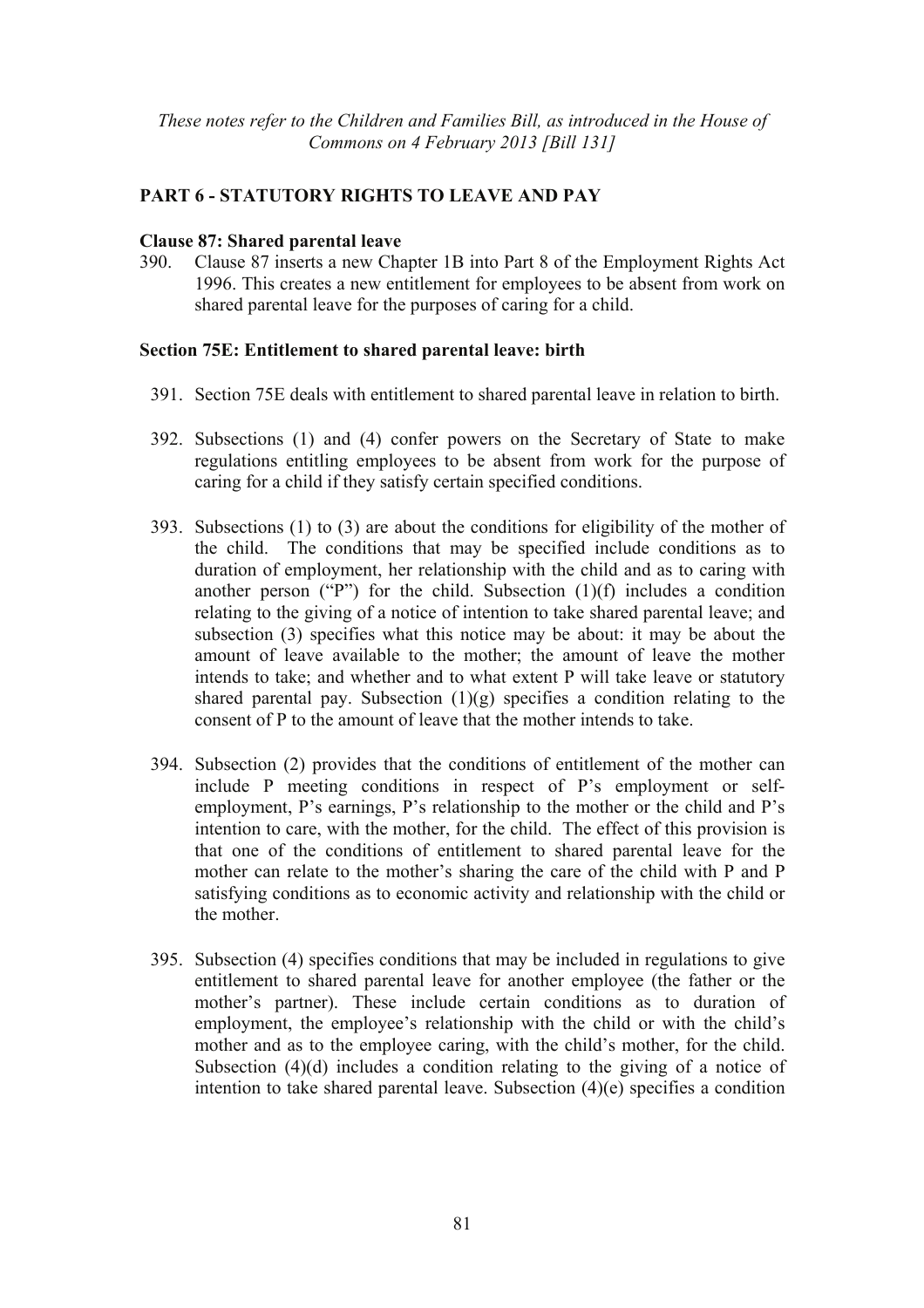relating to the child's mother's consent to the amount of shared parental leave the employee intends to take.

- 396. Subsection (5) provides that the conditions of entitlement for the employee can include the mother meeting conditions as to her employment or selfemployment, her earnings, her caring with the employee for the child and her entitlement (or otherwise) to statutory maternity pay or maternity allowance and the exercise of these entitlements. The effect of this provision is that one of the conditions of entitlement to shared parental leave for an employee (the father or the mother's partner) can relate to the employee sharing care of the child with the mother and to the mother satisfying conditions as to economic activity.
- 397. Subsection (6) specifies what the notice the employee is required to give under subsection (4) is about. It may be about the amount of leave available to the employee, the amount of leave the employee intends to take, and whether and to what extent the mother will take leave or shared parental pay.

### **Section 75F: Entitlement to leave under section 75E: further provision**

- 398. Section 75F is about the making of regulations to calculate the amount of leave available to the employee, to limit the amount of shared parental leave, to limit when it may be taken, to require the leave to be taken as a single period and to provide for the varying of the amount of shared parental leave that an employee may take and the times at which an employee takes this leave.
- 399. This section provides that regulations under section 75E will include provisions for determining the amount of shared parental leave and when this leave may be taken. Subsection (6) specifies that provision under subsection (1)(b) is to secure that shared parental leave must be taken before the end of such a period as may be prescribed. Subsection (7) further specifies that provision under subsection (1)(b) is to provide for the taking of shared parental leave in a single period or in non-consecutive periods.
- 400. This section specifies the maximum amount of leave to which an employee is entitled. The maximum amount in the case of a mother who is entitled to maternity leave is an amount of time specified by regulations (expected to be the total length of maternity leave (52 weeks)) less the amount of maternity leave taken by the mother (where she returns to work without taking specified action to reduce her maternity leave period) or the amount by which the maternity leave period has been reduced. The maximum amount of time in the case of a mother who is entitled to statutory maternity pay or maternity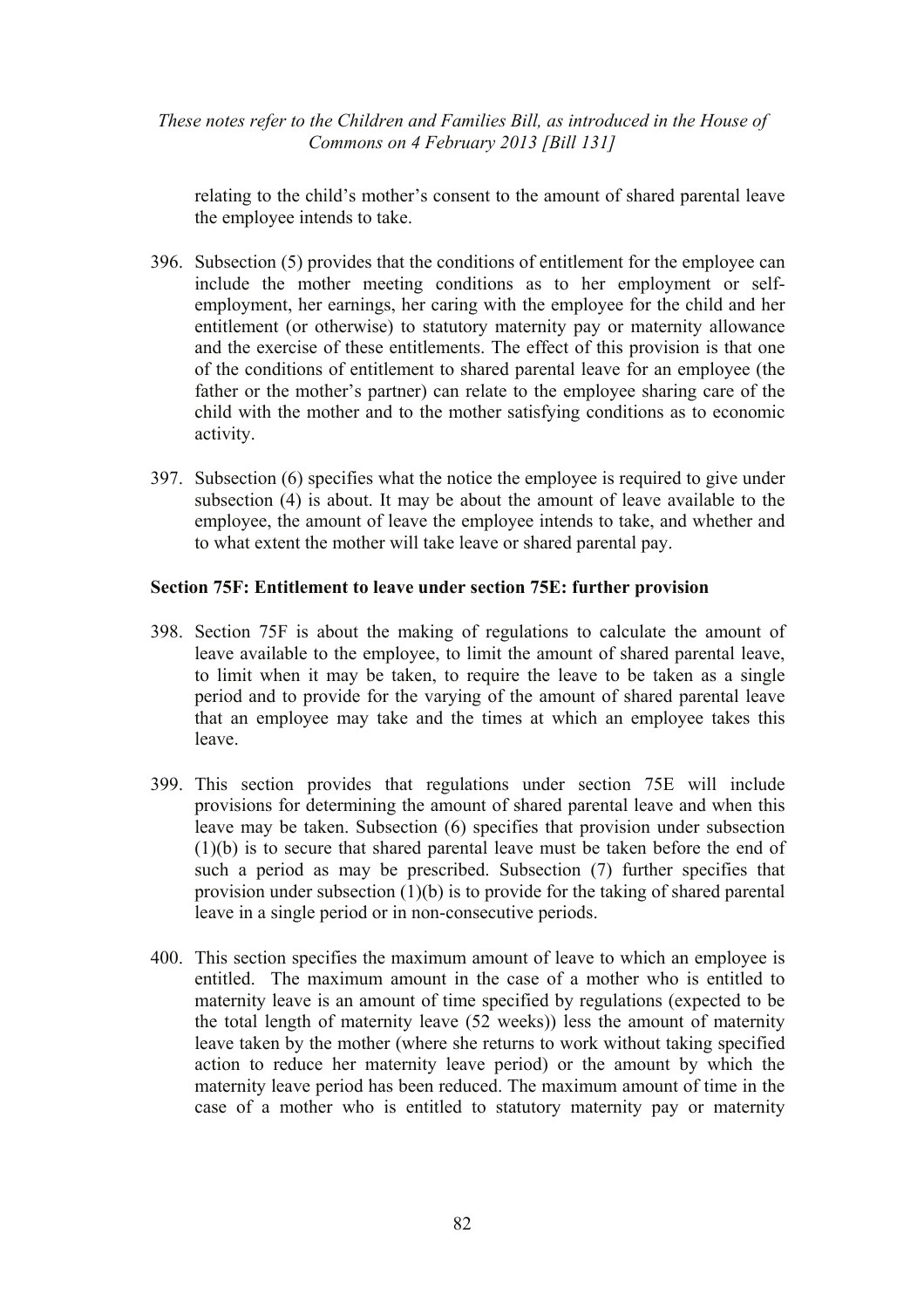allowance only is an amount of time specified by regulations (expected to be 52 weeks,) less the number of weeks of statutory maternity pay or maternity allowance payable to the child's mother, or the number of weeks by which the maternity allowance period or maternity pay period has been reduced.

- 401. This section specifies that the amount of shared parental leave to which the employee is entitled in respect of a child takes into account the amount of such leave taken by another person in respect of that child or the number of weeks of statutory shared parental pay received by another person in respect of that child (in the case where the other person is entitled to statutory shared parental pay in respect of the child but not to shared parental leave).
- 402. This section specifies that for the purposes of calculating the amount of maternity leave taken under this section, part of a week is to be treated as a full week.
- 403. This section specifies that for the purposes of calculation of the amount of shared parental leave under this section, part of a week is to be treated as a full week.
- 404. This section provides that the regulations under section 75E may enable an employer, in a case where an employee has proposed to take non-consecutive periods of shared parental leave, to require the employee to take that amount of leave as a single period of leave. This single period of leave may start with a day proposed by the employee or, if no day is proposed, with the first day of the first period of leave proposed by the employee. This provision is to provide a default position for when the shared parental leave can be taken if agreement cannot be reached between employer and employee.
- 405. This section provides that regulations made under section 75E may enable an employee, subject to prescribed restrictions, to vary the period or periods of shared parental leave to be taken without varying the amount of leave, and to vary the amount of leave which the employee has notified an intention to exercise. This section provides that variations to the period or periods during which the leave is taken may require this variation to be subject to obtaining the employer's consent in circumstances specified by regulations. This section specifies that in relation to variations to the amount of leave which the employee has notified an intention to exercise, the employee may be required to do this by notice and the consent of the child's mother or P may be required. This section specifies that notifications of variation of the amount of leave which an employee intends to exercise may be required to include notice about the amount of shared parental leave the employee has taken in respect of the child, how much leave the employee intends to take and the amount of shared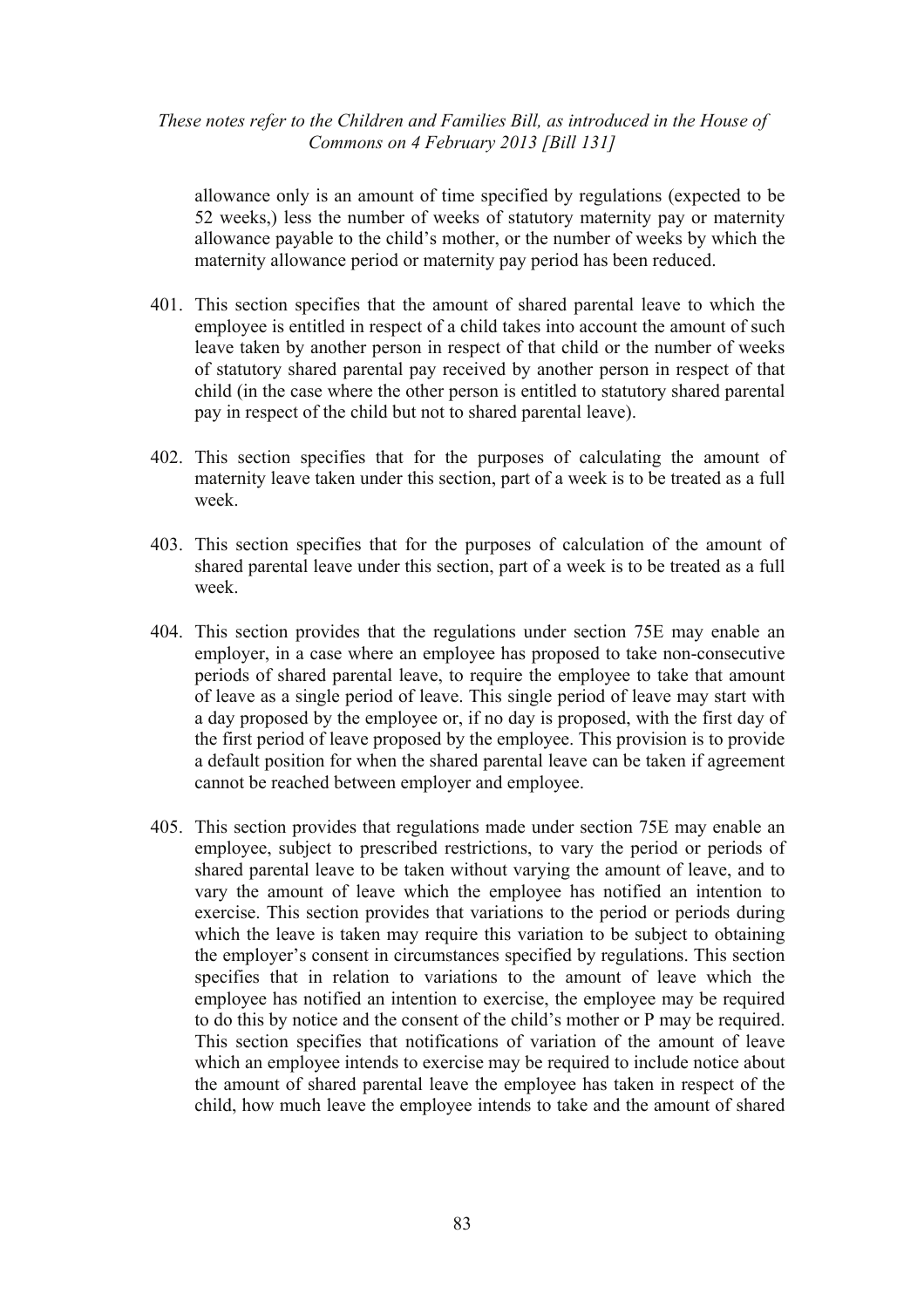parental leave or statutory shared parental pay that the other person who may be entitled to such leave or pay in respect of the child, has taken or intends to take.

- 406. This section provides that regulations made under section 75E may specify the things which are and are not to be taken as done for the purpose of caring for the child; the minimum amount of shared parental leave that may be taken and provision about how this leave may be taken; the circumstances in which an employee may work for an employer during a period of shared parental leave without bringing the period of leave, or the employee's entitlement to it, to an end and the circumstances in which the employee may be absent on shared parental leave otherwise than for the purpose of caring for a child without bringing their entitlement to an end. The latter provision might be relevant to situations where an employee has an entitlement to shared parental leave but whose child subsequently dies. They may also make provision to exclude the right to be absent on shared parental leave in respect of a child where more than one child is born as a result of the same pregnancy.
- 407. This section specifies that in this section "week" means any period of seven days.
- 408. This section enables the Secretary of State to provide by regulations that certain subsections do not have effect, or have effect with prescribed modifications, in a case where the mother of a child dies before another person has become entitled to shared parental leave in respect of that child. This might be relevant to situations where a mother dies before entitlement to shared parental leave has arisen for herself or her partner.

### **Section 75G: Entitlement to shared parental leave: adoption**

- 409. Section 75G deals with entitlement to shared parental leave in relation to adoption.
- 410. Subsections (1) and (4) confer powers on the Secretary of State to make regulations entitling employees who are adopters or prospective adopters to be absent from work for the purpose of caring for a child if they satisfy certain conditions.
- 411. Subsections (1) to (3) are about the conditions of eligibility of the person with whom a child is to be, or is expected to be, placed for adoption (the "primary adopter"). These include certain conditions as to the primary adopter's duration of employment, relationship with the child and as to caring with another person ("P") for the child. Subsection  $(1)(g)$  specifies a condition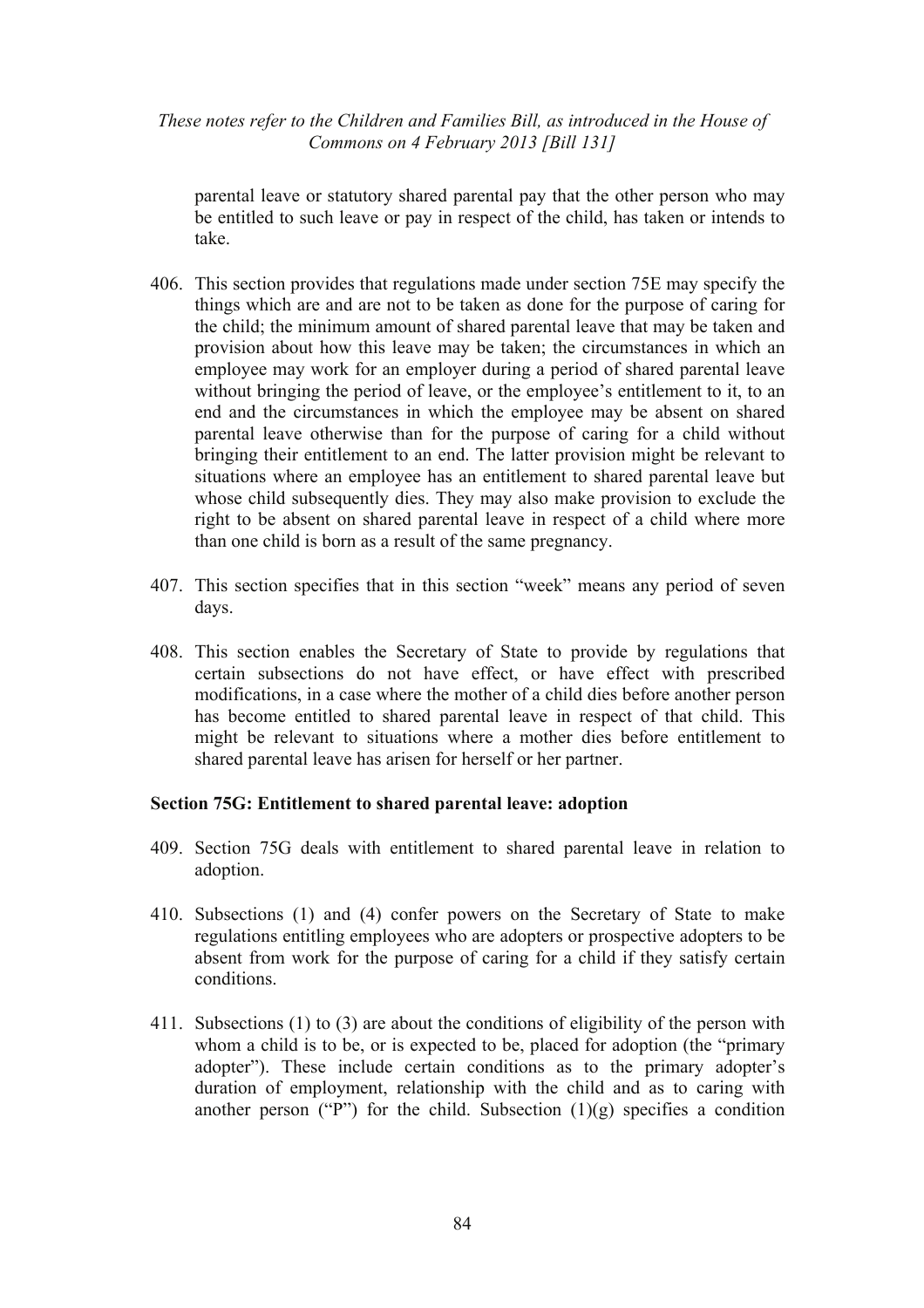relating to the consent of P to the amount of leave the primary adopter intends to take. Subsection (1)(f) includes a condition relating to the giving of a notice of intention to take shared parental leave under this subsection; and subsection (3) specifies what this notice may be about, such as the maximum amount of leave available to the primary adopter, the amount of leave the primary adopter intends to take and the extent to which P intends to exercise entitlement to the leave or to statutory shared parental pay.

- 412. Subsection (2) provides the conditions of entitlement of the primary adopter can include P meeting certain conditions in respect of employment or selfemployment, earnings, relationship to the primary adopter or the child and having caring responsibility for the child. The effect of this provision is that one of the conditions of entitlement to shared parental leave for the primary adopter can relate to the primary adopter sharing the care of the child with P and P satisfying conditions as to economic activity and relation with the child or the primary adopter.
- 413. Subsections (4) to (6) specify conditions that may be included in regulations to give entitlement to shared parental leave to another employee (other than the primary adopter). These include certain conditions as to duration of employment, the employee's relationship with the child and with the primary adopter and as to the employee caring with the primary adopter for the child. Subsection (4)(d) includes a condition relating to the giving of a notice to the employer of intention to take shared parental leave. Subsection (4)(e) specifies a condition relating to the consent of the primary adopter to the amount of leave that the other employee intends to take.
- 414. Subsection (5) provides that the conditions for entitlement for the employee can include the primary adopter meeting conditions as to employment or selfemployment and earnings; the primary adopter caring with the employee for the child; the primary adopter's entitlement (or otherwise) to adoption leave or statutory adoption pay, and the extent of the primary adopter's exercise of such entitlement.
- 415. Subsection (6) specifies what the notice the employee is required to give under subsection (4) is about. It may be about the maximum possible extent of their entitlement to leave, the amount of leave the employee intends to take, and whether and to what extent the primary adopter will exercise an entitlement to shared parental leave or statutory shared parental pay.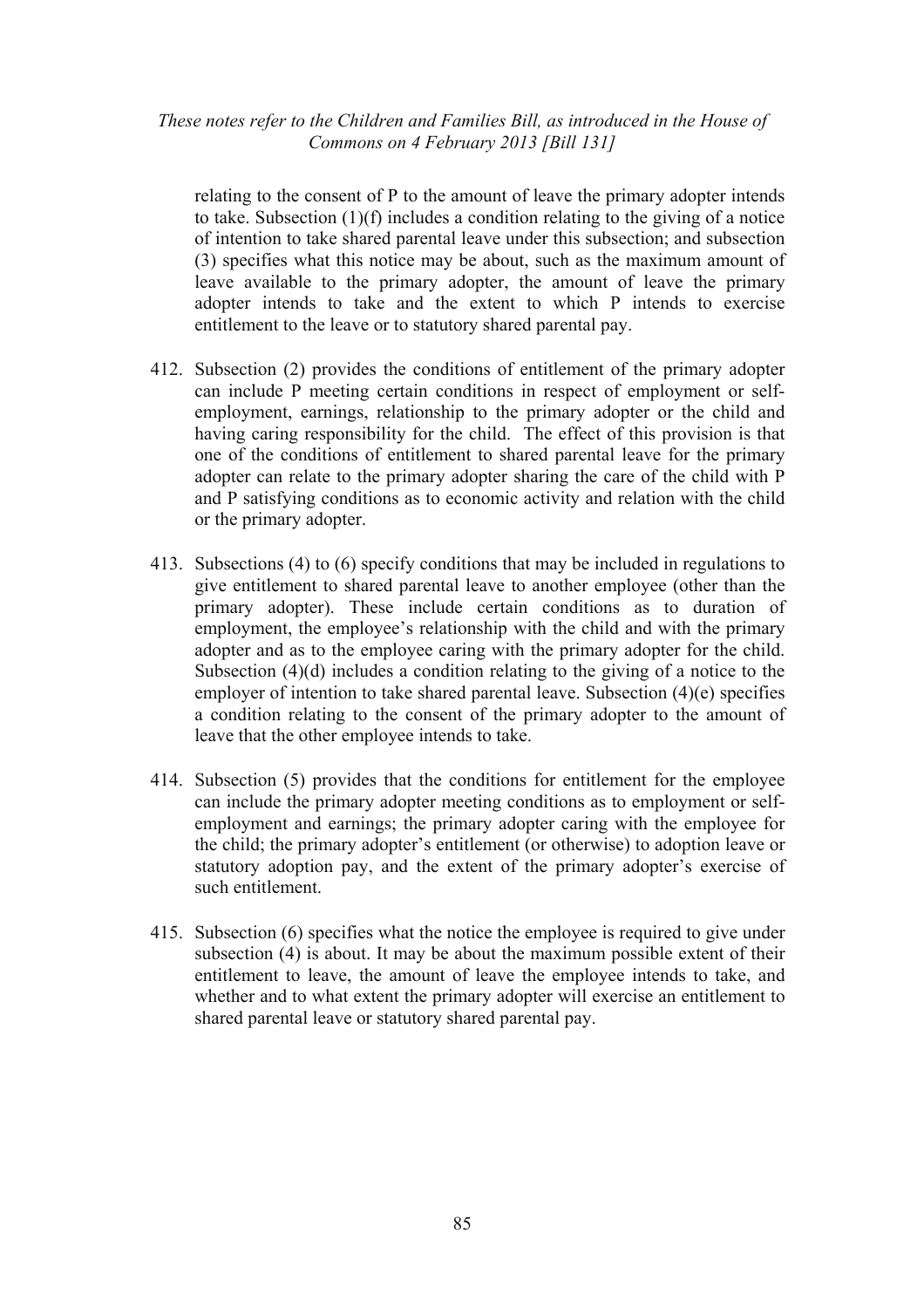### **Section 75H: Entitlement to leave under section 75G: further provision**

- 416. Section 75H is about the making of regulations to calculate the amount of shared parental leave available to the employee, to limit the amount of shared parental leave, to limit when it may be taken, to require the leave to be taken as a single period and to provide for the varying of the amount of shared parental leave that an employee may take and the times at which an employee takes this leave.
- 417. This section provides that regulations under section 75G will include provisions for determining the amount of shared parental leave to which an employee is entitled in respect of a child, and when this leave may be taken. This section specifies that provision under subsection  $(1)(b)$  is to allow shared parental leave to be taken in non-consecutive periods. The effect of this is to allow the leave to be taken more flexibly than in a single consecutive block.
- 418. This section specifies the maximum amount of leave to which an employee is entitled. The maximum amount in the case of a primary adopter who is entitled to adoption leave is an amount of time specified in regulations (expected to be the total length of adoption leave (52 weeks)) less the amount of adoption leave taken by the primary adopter (where the primary adopter returns to work without taking specified action to reduce the adoption leave period) or the amount by which the adoption leave period has been reduced. The maximum amount of time in the case of a primary adopter who is entitled to statutory adoption pay only is an amount of time specified by regulations (expected to be 52 weeks) less the number of weeks of statutory adoption pay payable to the primary adopter, or the number of weeks by which the adoption pay period has been reduced. Subsection (3) specifies that the amount of shared parental leave to which the employee is entitled in respect of a child takes into account the amount of such leave taken by another person in respect of that child, or the number of weeks of statutory shared parental pay received by the other person in respect of the child (in a case where the other person is entitled to statutory shared parental pay in respect of the child but not shared parental leave.)
- 419. This section specifies that provision under subsection (1)(b) is to secure that shared parental leave must be taken before the end of a prescribed period.
- 420. This section specifies that for the purposes of calculating the amount of adoption leave or shared parental leave taken, part of a week is to be treated as a full week.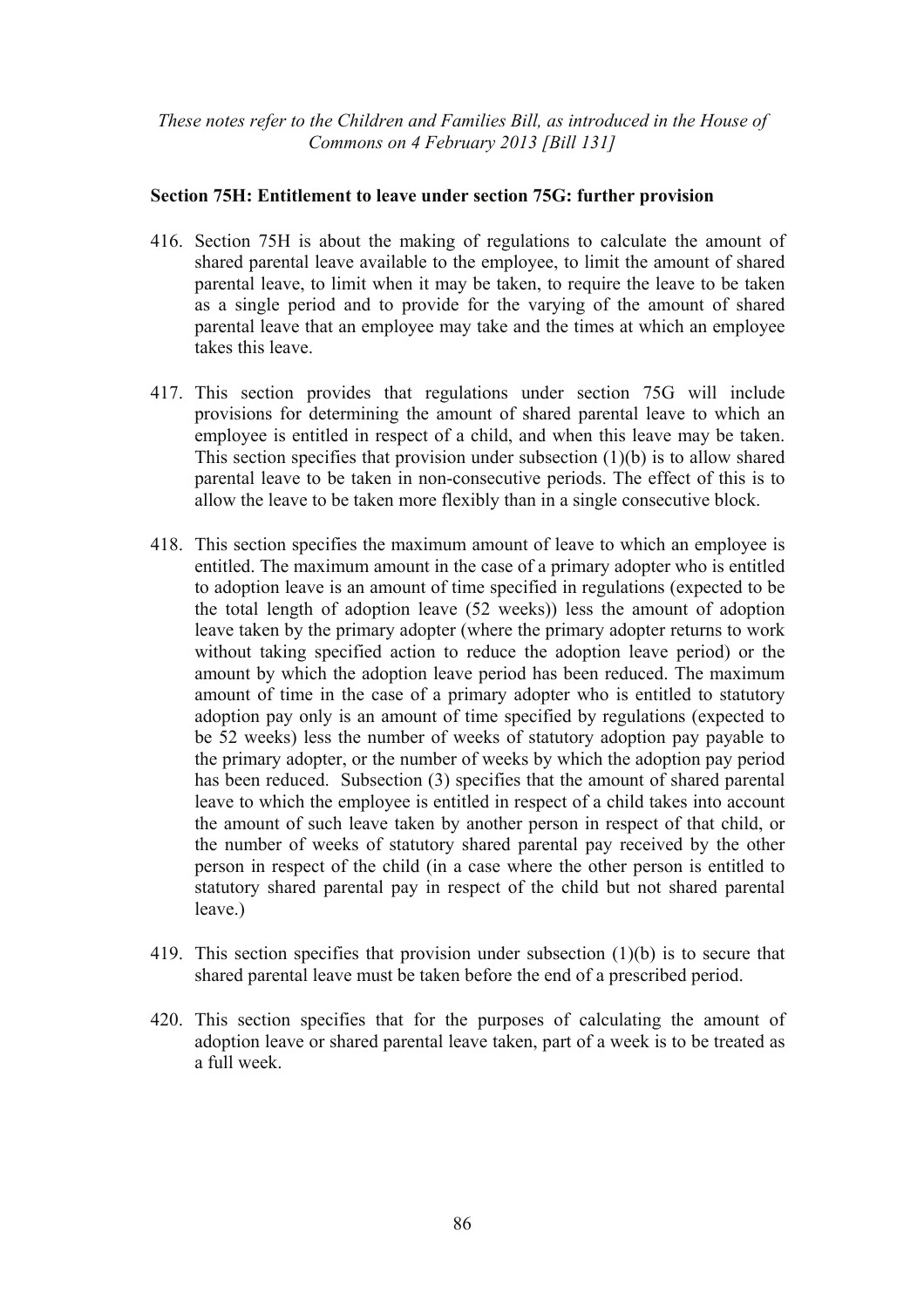- 421. This section provides that the regulations under section 75G may enable an employer, in a case where an employee has proposed to take non-consecutive periods of shared parental leave, to require the employee to take that amount of leave as a single period of leave. This single period of leave will start with a day proposed by the employee or, if no day is proposed, with the first day of the first period of leave proposed by the employee. The effect of this provision is to provide a default position for when shared parental leave can be taken if agreement cannot be reached between employer and employee.
- 422. This section provides that regulations made under section 75G may enable an employee, subject to prescribed restrictions, to vary the period(s) of shared parental leave to be taken without varying the amount of leave and to vary the amount of leave which the employee has notified an intention to exercise. This section provides that variations to the period or periods during which the leave is taken may require this variation to be subject to obtaining the employer's consent in circumstances specified by regulations. This section specifies that in relation to variations to the amount of leave which the employee has notified an intention to exercise, the employee may be required to include certain information in the notice to their employer and the consent of the primary adopter or P (as appropriate) may be required. This section specifies that notifications of variation of the amount of leave which an employee intends to exercise may be required to include notice about the amount of shared parental leave the employee has taken in respect of the child, how much leave the employee intends to take and the amount of shared parental leave or statutory shared parental pay that the other person who may be entitled to such leave or pay in respect of the child, has taken or intends to take.
- 423. This section provides that regulations made under section 75G may specify the things which are and are not to be taken as done for the purpose of caring for the child; the minimum amount of shared parental leave that may be taken and provision about how this leave may be taken; the circumstances in which an employee may work for an employer during a period of shared parental leave without bringing the period of leave, or the employee's entitlement to it, to an end and the circumstances in which the employee may be absent on shared parental leave otherwise than for the purpose of caring for a child without bringing their entitlement to an end. The latter may be relevant to situations where an employee has an entitlement to shared parental leave but whose child subsequently dies. They may also make provision to ensure that an employee cannot take more than one period of shared parental leave in circumstances where more than one child is placed for adoption as part of the same arrangement.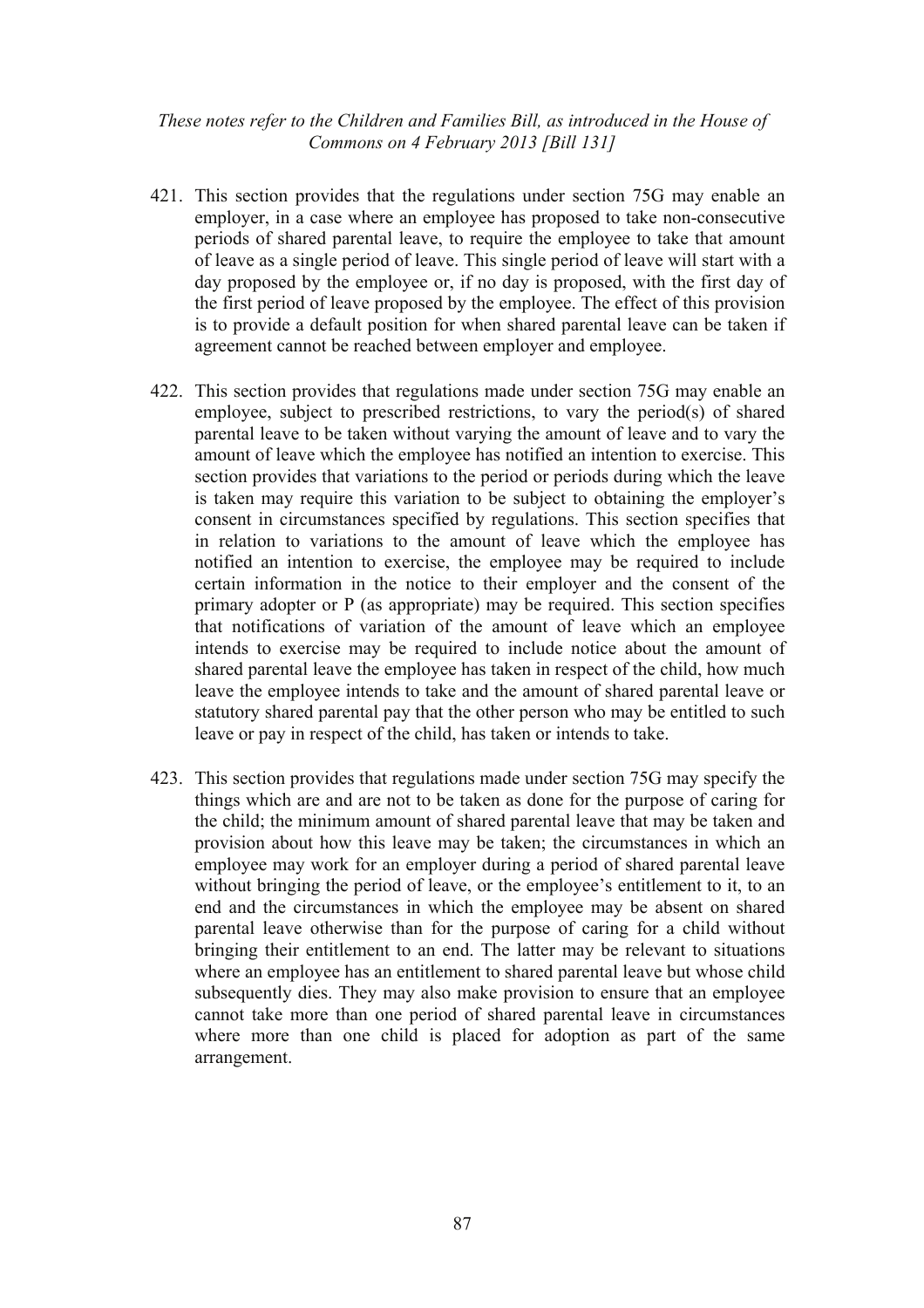- 424. This section specifies that in this section "week" means any period of seven days.
- 425. This section enables regulations to stipulate that certain subsections do not have effect, or have effect with prescribed modifications, in a case where the person who is taking adoption leave or is entitled to be paid statutory adoption pay dies before another person has become entitled to shared parental leave in respect of the relevant child. This is to enable the other person to be able to become entitled to shared parental leave after the death of the primary adopter.
- 426. This section allows the Secretary of State to provide for sections 75G and 75H to have effect, with appropriate modifications, in relation to cases where a child has been adopted under the laws of a jurisdiction outside the United Kingdom.
- 427. This section enables the Secretary of State to provide by means of regulations for sections 75G and 75H to have effect (with modifications) in relation to cases involving an employee who has applied, or intends to apply, with another person, under section 54 of the Human Fertilisation and Embryology Act 2008 for a parental order in respect of a child. This will allow some parents in surrogacy arrangements to be entitled to shared parental leave in the same way as certain adoptive parents.

### **Section 75I: Rights during and after shared parental leave**

- 428. Section 75I deals with the rights of employees during and after shared parental leave.
- 429. Subsection (1) provides for regulations under section 75E or 75G to specify the rights and responsibilities of employees whilst on, and after shared parental leave. Subsection (1)(a) states that employees who are absent on shared parental leave will be entitled as far as prescribed, to the benefit of the same terms and conditions of employment which would have applied if the employee had not been absent.
- 430. Subsection (1)(b) further stipulates that whilst on shared parental leave the employee will continue to be bound, as far as prescribed, by the obligations that would arise from those terms and conditions, whilst they are compatible with the taking of shared parental leave.
- 431. Subsection (1)(c) provides for an employee who has been absent on shared parental leave to have the right to return to a kind of job as specified in regulations. Subsection (5) provides for regulations to make provision about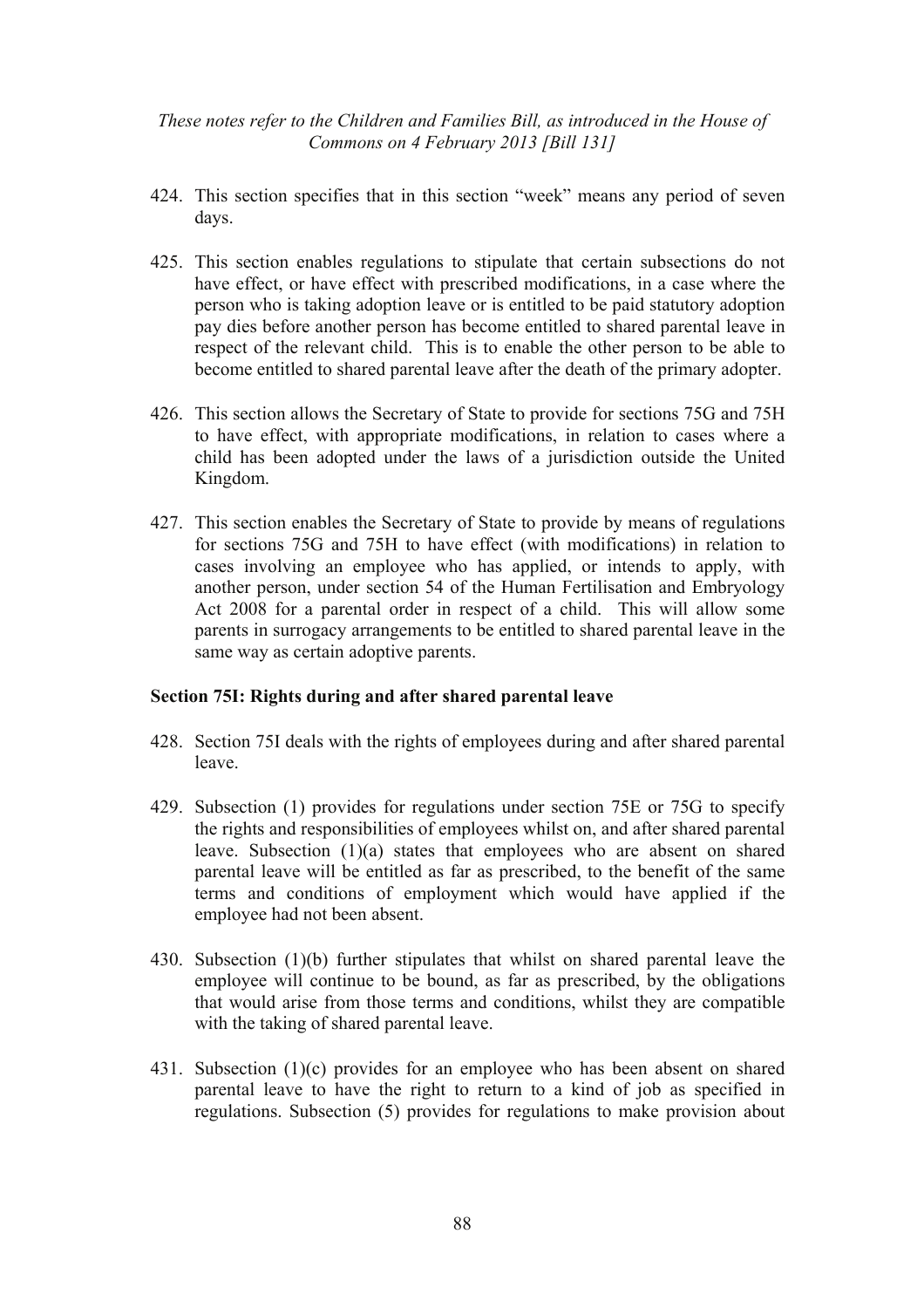seniority, pension and other similar rights and terms and conditions of employment on return.

- 432. Subsection (3) stipulates that, where appropriate, the type of absence that gives rise to the right to return referenced in subsection  $(1)(c)$  may be a continuous period of absence attributable to a combination of shared parental leave, maternity leave, paternity leave, adoption leave and parental leave.
- 433. Subsection (2)(b) specifies that "terms and conditions of employment" as referenced in subsection (1)(a) does not include remuneration. Subsection (4) provides that regulations may specify matters which are or are not to be treated as remuneration for the purpose of entitlement to shared parental leave (for birth and adoption).

#### **Section 75J: Redundancy and dismissal**

- 434. Section 75J provides that regulations under section 75E or 75F may make provisions about redundancy or dismissal during a period of shared parental leave.
- 435. Subsection (2) states that such provisions may include a requirement for an employer to offer alternative employment, and provision for the consequences of failure to comply with the regulations.

#### **Section 75K: Chapter 1B: supplemental**

- 436. Section 75K allows regulations to be made about notices, evidence, procedures to be followed and other supplementary matters. It also amends the section in the Employment Rights Act 1996 concerning the procedure applicable to secondary legislation made under the new provisions.
- 437. Subsection (1)(a) provides for regulations to make provision for notices to be given, evidence to be produced and other procedures to be followed by employers, employees and relevant persons. Subsection (2) defines "relevant person". Subsection (1)(b) makes provision requiring such persons to keep records. Subsection (1)(c) makes provision for the consequences of failure to give notices, produce evidence, keep records or comply with other procedural requirements. Subsection (1)(d) makes provision for the consequences of failure to act in accordance with such a notice. Subsection (1)(e) makes special provision for cases where an employee has a right which corresponds to a right to shared parental leave and which arises under the employee's contract of employment or otherwise. Subsection  $(1)(f)$  and  $(g)$  allows for regulations to make provision to modify provision in the Employment Rights Act 1996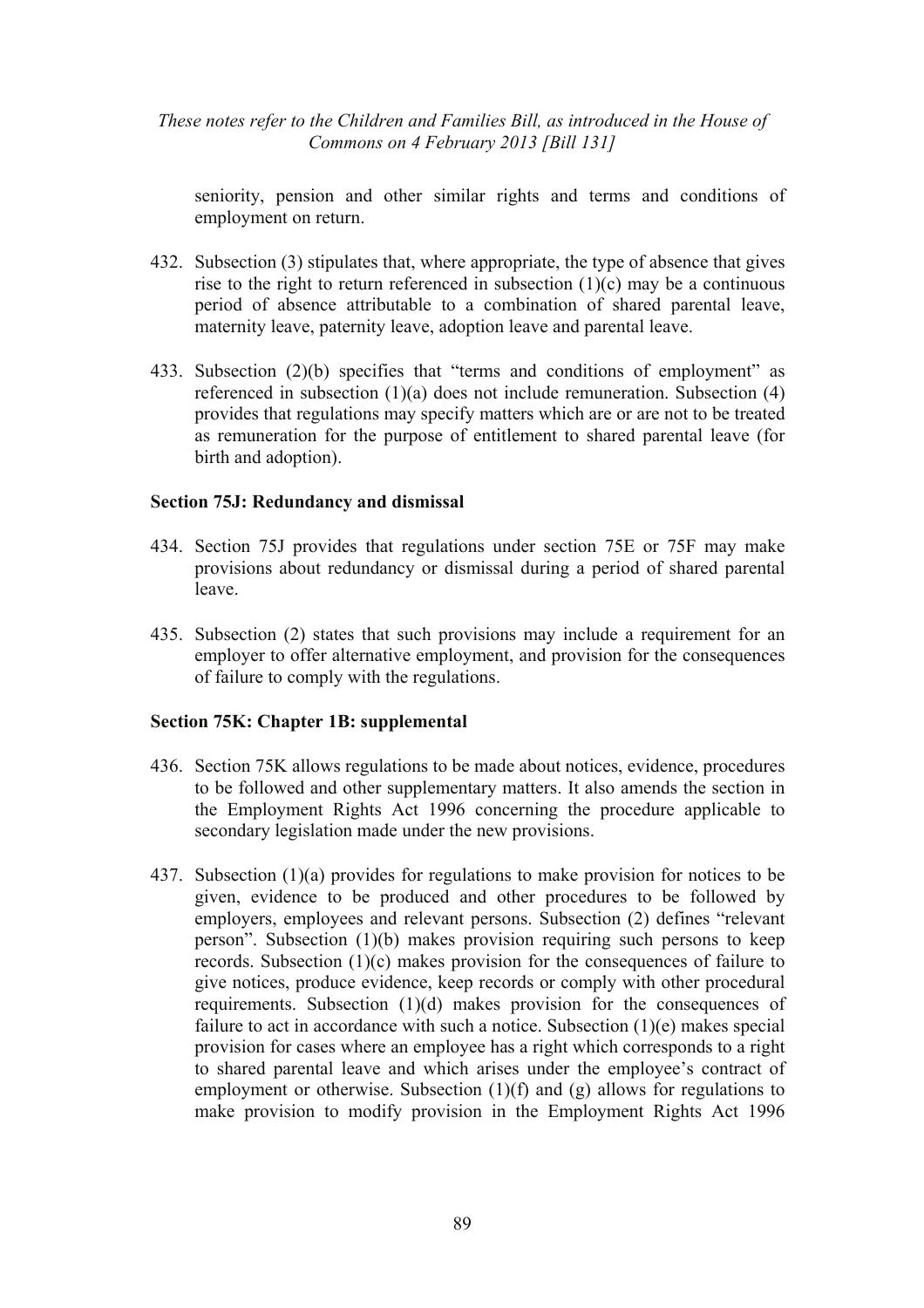relating to the calculation of a week's pay and to modify, apply or exclude enactments in relation to a person entitled to shared parental leave.

- 438. Subsection (3) allows for regulations under any of sections 75E to 75H to make different provision for different cases or circumstances.
- 439. Subsection (4) provides that the Secretary of State can prescribe that eligible intended parents in surrogacy arrangements who wish to take shared parental leave must make a statutory declaration as to their eligibility and intention to apply for a parental order.

#### **Clause 88: Exclusion or curtailment of other statutory rights to leave**

- 440. This clause amends the ERA to allow regulations to be made which will enable a birth mother or primary adopter to bring their ordinary maternity or adoption leave to an end early. This will allow the person and/or their partner to access the new system of shared parental leave and pay.
- 441. The clause allows regulations to be made which will set out the circumstances in which the birth mother or adoptive parent can change their mind about a decision to end their ordinary maternity or adoption leave early. It is intended that the birth mother or adopter will be able to revoke a decision made before the birth or placement until a certain point (which will be set out in the regulations) after the birth. It is also intended that the birth mother or adopter will be able to revoke a decision if it becomes apparent (within a certain period of time) that she and the person with whom she shares care of the child do not meet the qualifying requirements to access shared parental leave and/or pay.
- 442. The clause provides that these regulations may only allow a birth mother or adoptive parent to bring her ordinary maternity or adoption leave to an end if she and the person with whom they share care of the child take certain steps in relation to the taking of shared parental leave or pay which will include giving notice to their employers where relevant.
- 443. The clause also allows regulations to be made which will enable a birth mother or primary adopter to bring their additional maternity or adoption leave to an end early. It mirrors the provisions for ordinary maternity leave which are described above.
- 444. Finally, the clause requires regulations to be made which will provide that the taking of shared parental leave prevents an employee from exercising the right to take any remaining ordinary paternity leave. This applies in both birth and adoption cases.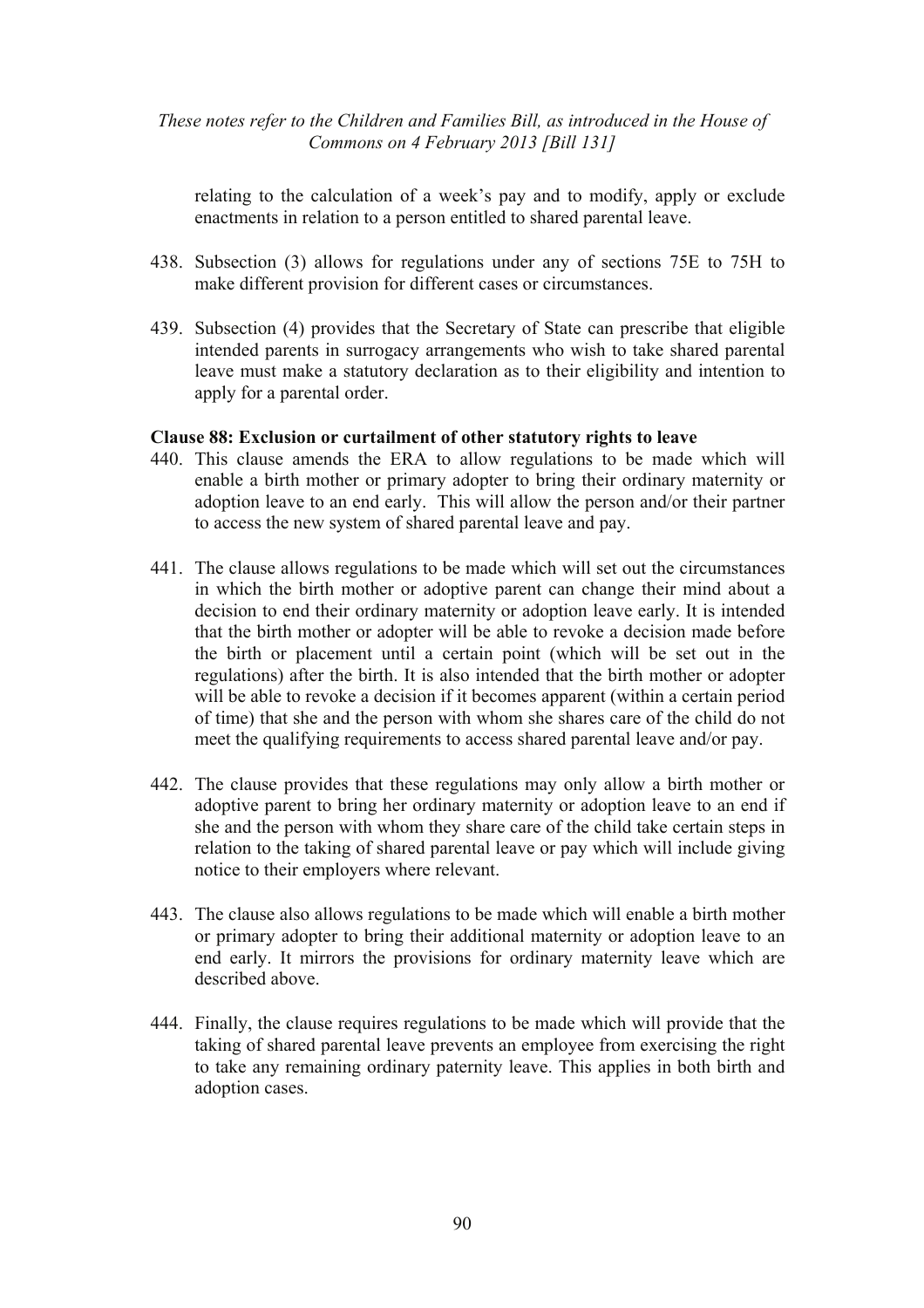### **Clause 89: Statutory shared parental pay**

445. Clause 89inserts a new Part 12ZC into the Social Security Contributions and Benefits Act 1992, enabling regulations to be made to create new entitlements to shared parental pay for qualifying birth parents, adopters and intended parents in surrogacy arrangements.

### **Section 171ZU: Entitlement: birth**

- 446. This section deals with entitlement to statutory shared parental pay in relation to birth.
- 447. Subsection (1) confers power on the Secretary of State to make regulations to provide that where the conditions in subsection (2) are satisfied, the mother of a child (the "claimant mother") is entitled to payments to be known as "statutory shared parental pay".
- 448. The condition in subsection (2)(a) is that the claimant mother and another person ("P") satisfy certain prescribed conditions as to caring or intending to care for the child.
- 449. The condition in subsection (2)(b) is that P must meet certain prescribed conditions as to employment or self-employment, earnings and relationship with the claimant mother or child. The conditions in subsections  $(2)(c)$ ,  $(2)(d)$ and (2)(e) require the claimant mother to have met prescribed conditions regarding a continuous length of employment, earnings and entitlement to be in employment. The condition in subsection  $(2)(f)$  is that, if regulations so provide, the claimant mother continues in employed earner's employment until such a time as specified.
- 450. The condition in subsection  $(2)(g)$  is that the claimant mother became entitled to receive statutory maternity pay in respect of the child. The condition in subsection (2)(h) relates to the reduction of the maternity pay period applying to the claimant mother.
- 451. The condition in subsections  $(2)(i)$  and  $(2)(j)$  is that the claimant mother has given notice of the total number of weeks which she would be entitled to claim statutory shared parental pay, the number of weeks she intends to claim the pay and the number of weeks P intends to claim the pay and the periods during which the claimant mother intends to claim the pay.
- 452. The condition in subsection  $(2)(k)$  is that the notices under subsections  $(2)(i)$ and  $(2)(i)$  are given by such a time as may be prescribed and satisfy certain prescribed conditions as to form and content.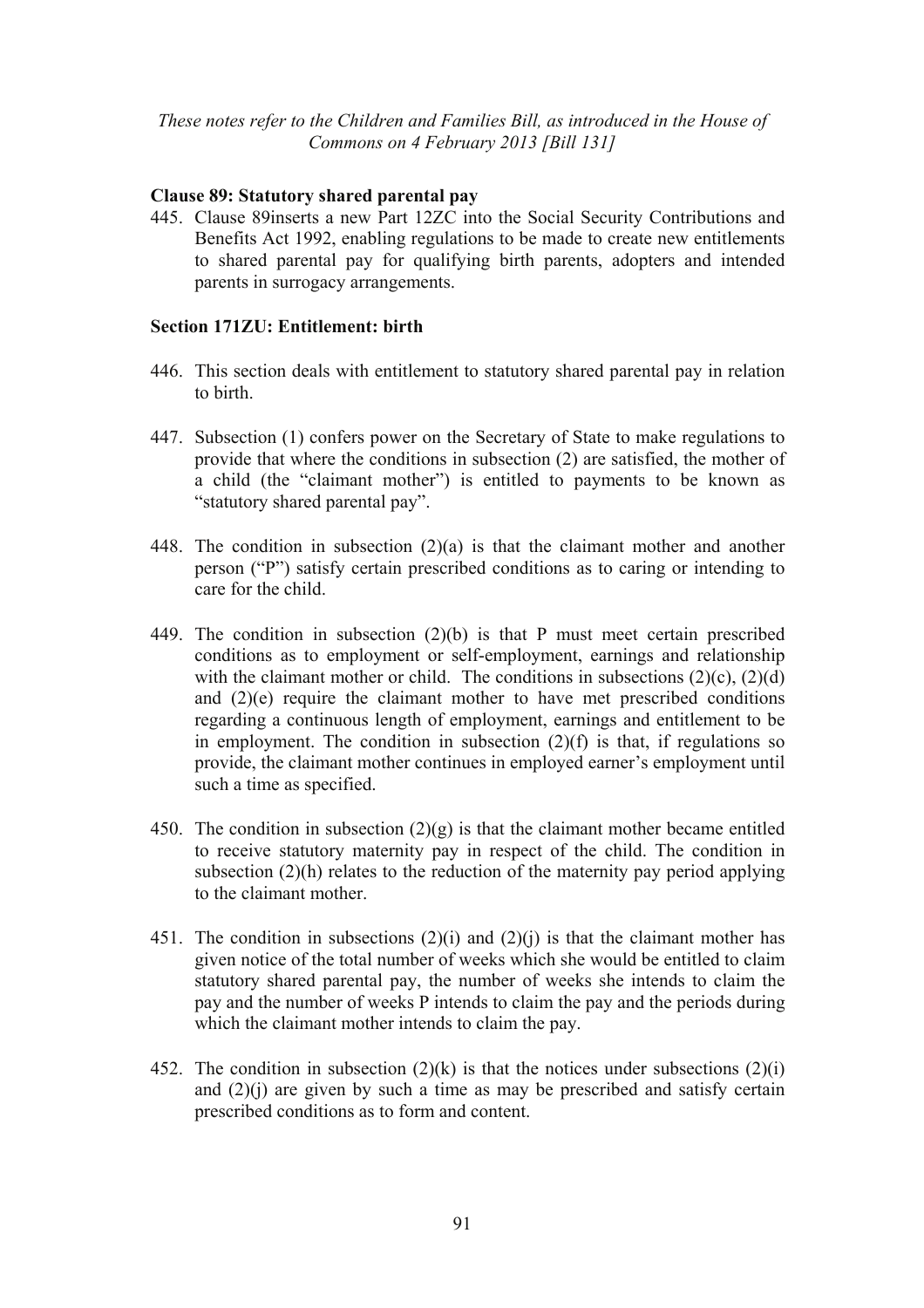- 453. The condition in subsection (2)(l) is that P consents to the amount of statutory shared parental pay the claimant mother intends to claim.
- 454. The condition in subsection (2)(m) is that it must be the claimant mother's intention to care for the child during each week in which statutory shared parental pay is paid to her.
- 455. The conditions in subsections  $(2)(n)$  and  $(2)(o)$  state the claimant mother must be absent from work for each week that statutory shared parental pay is paid to her. Where she is an employee, she must be absent from work on shared parental leave.
- 456. Subsection (3) confers power on the Secretary of State to make regulations to provide that where the conditions in subsection (4) are satisfied, a person ("the claimant") is entitled to payments to be known as "statutory shared parental pay".
- 457. The condition in subsection (4)(a) is that the claimant and another person who is the mother of a child satisfy certain prescribed conditions as to caring or intending to care for the child. The condition in subsection (4)(b) is that the claimant must satisfy certain prescribed conditions as to the relationship with the child or the child's mother.
- 458. The condition in subsection (4)(c) is that the child's mother meets prescribed conditions as to employment or self-employment and earnings The conditions in subsections  $(4)(d)$ ,  $(4)(e)$  and  $(4)(f)$  are that the claimant has met prescribed conditions relating to a continuous length of employment, earnings and be entitled to be in that employment. The condition in subsection  $(4)(g)$  is that the claimant, if so prescribed, must continue in employed earner's employment until such a time as specified in regulations.
- 459. The condition in subsection (4)(h) is that the mother of the child must have been entitled as a result of the birth of the child to receive either maternity allowance or statutory maternity pay. The condition in subsection (4)(i) relates to the reduction of the maternity pay period or the maternity allowance period applying to the mother.
- 460. The condition in subsections  $(4)(i)$  and  $(4)(k)$  is that the claimant has given notice of the total number of weeks which the claimant would be entitled to claim statutory shared parental pay, the number of weeks the claimant intends to claim the pay and the number of weeks the child's mother intends to claim the pay and the periods during which the claimant intends to claim the pay.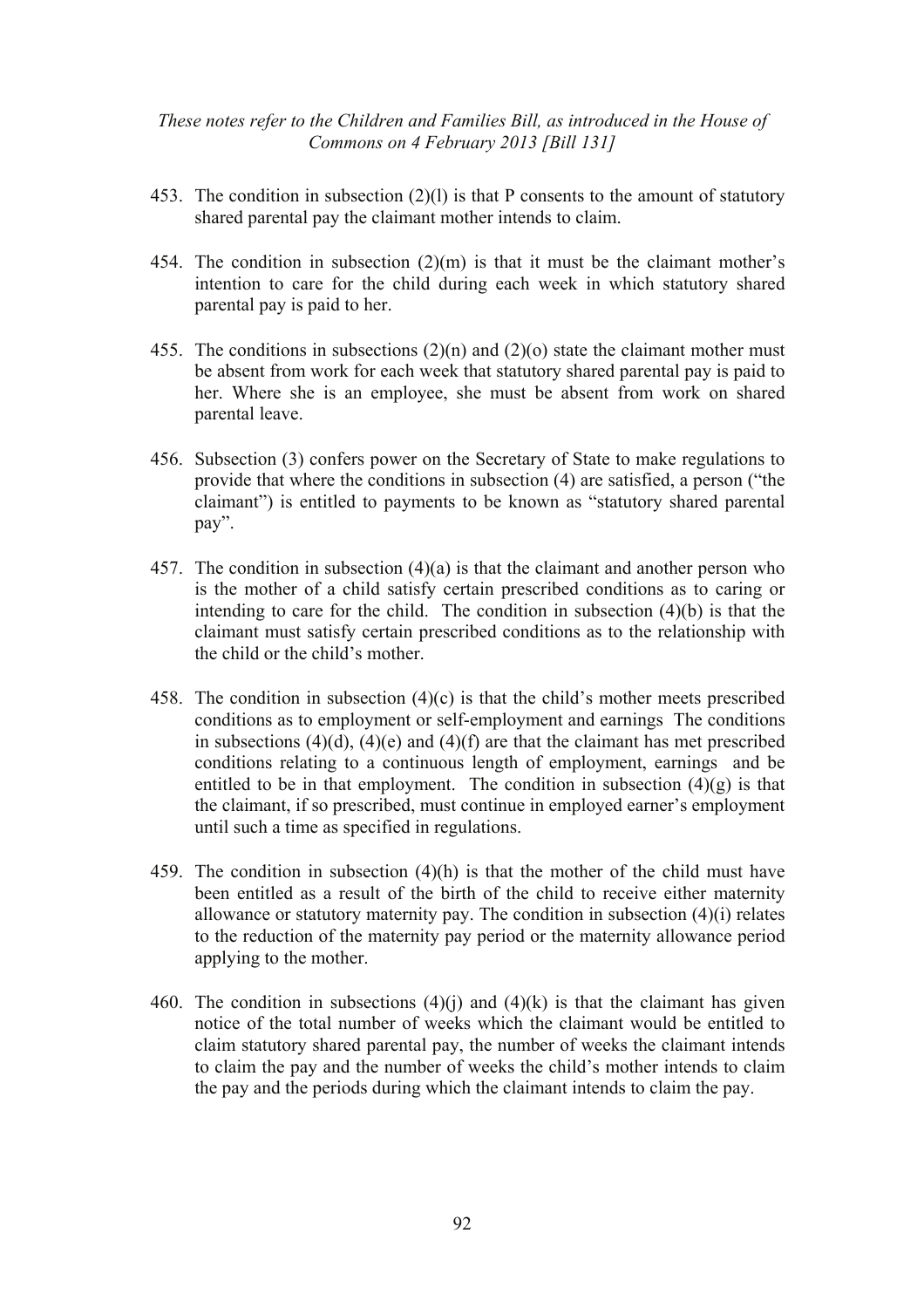- 461. The condition in subsection (4)(l) is that the notices are submitted by such a time as may be prescribed and satisfy prescribed conditions as to form and content. The condition in subsection  $(4)(m)$  is that the mother of the child must consent to the amount of statutory shared parental pay that the claimant intends to claim.
- 462. The condition in subsection  $(4)(n)$  is that it is the claimant's intention to care for the child during each week in which statutory shared parental pay is paid to the claimant..
- 463. The condition in subsections  $(4)(o)$  and  $(4)(p)$  is that the claimant must be absent from work for each week that statutory shared parental pay is paid to the claimant. If the claimant is an employee, the claimant must be absent from work on shared parental leave.
- 464. Subsection (5) provides for the Secretary of State to make regulations to determine the extent of a person's entitlement to statutory shared parental pay in respect of a child, and the times at which this is to be paid.
- 465. Subsections (6) and (7) provide the extent of a person's entitlement to statutory shared parental pay cannot exceed the length of the maternity pay period (currently 39 weeks) less the number of weeks that maternity allowance or maternity pay is payable to the mother up to her return to work or the number of weeks by which the maternity pay period or maternity allowance period has been reduced (where the mother reduces these periods before returning to work) Subsection (7) defines the meaning of "relevant week".
- 466. Subsection (8) specifies that for the purposes of calculation under subsection (6)(b), part of a week is to be treated as a full week.
- 467. Subsection (9) specifies that provision under subsection (5)(a) is to ensure that where two people are both entitled to statutory shared parental pay in respect of the same child, the total number of weeks taken by both does not exceed the number of weeks as specified in the calculation described under subsection (6). Subsection (10) specifies that provision under subsection  $(5)(b)$  as to when statutory shared parental pay is payable is to ensure that payments of statutory shared parental pay cannot be made to a person after such period as may be prescribed. Subsection (11) further specifies that the provision as to when statutory shared parental pay is payable is to ensure that no payment of statutory shared parental pay may be made to the mother of the child before the end of the mother's maternity pay period.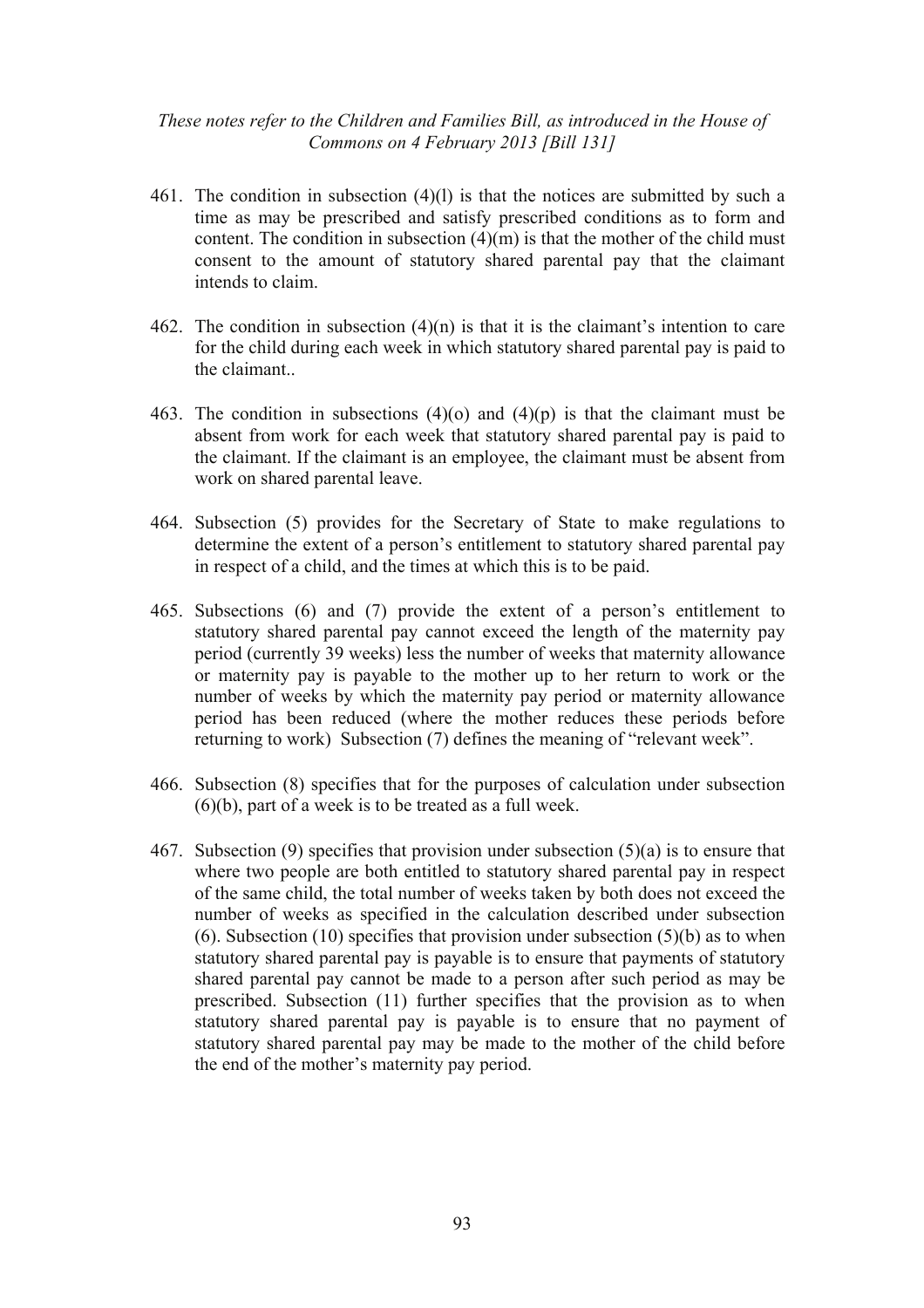- 468. Subsection (12) provides for regulations to enable a person who is entitled to statutory shared parental pay to vary the period or periods during which the person intends to claim such pay without varying the overall amount of statutory shared parental pay the person intends to take, provided certain conditions are satisfied. These conditions are specified in subsection (13). They require the person who intends to claim statutory shared parental pay to give notice of their intention to vary the period or periods during which they intend to claim the pay to the person who will liable to pay it. This notice must be given by such time and satisfying certain conditions as to form and content as may be prescribed.
- 469. Subsection (14) provides for regulations to enable a person who is entitled to statutory shared parental pay to vary the number of weeks that the person intends to claim, providing certain conditions are satisfied. These conditions are specified in subsection (15). They require that the person must give notice of certain specified information to the person who will be liable to pay the statutory shared parental pay. The consent of the other person eligible for statutory shared parental pay in respect of the same child must also be obtained. This notice must be given by such time as may be prescribed and satisfying certain conditions as to form and content.
- 470. Subsection (16) specifies that a person's entitlement to statutory shared parental pay under this section is not affected by the birth of more than one child as a result of the same pregnancy.

### **Section 171ZV: Entitlement: adoption**

- 471. This section 171ZV deals with entitlement to statutory shared parental pay in relation to adoption.
- 472. Subsections (1) and (3) confer power to make regulations to provide that where the respective conditions in subsections (2) and (4) are satisfied, a person with whom a child is, or is expected to be, placed for adoption ("claimant A") and another person ("claimant B") are to be entitled to payments to be known as "statutory shared parental pay".
- 473. Subsection (2) of the new section states the conditions claimant A must meet in order to be entitled to statutory shared parental pay. In some cases, the conditions provide for further matters to be dealt with in regulations.
- 474. The condition in subsection  $(2)(a)$  is that claimant A and another person ("X") must satisfy certain prescribed conditions as to caring or intending to care for the child.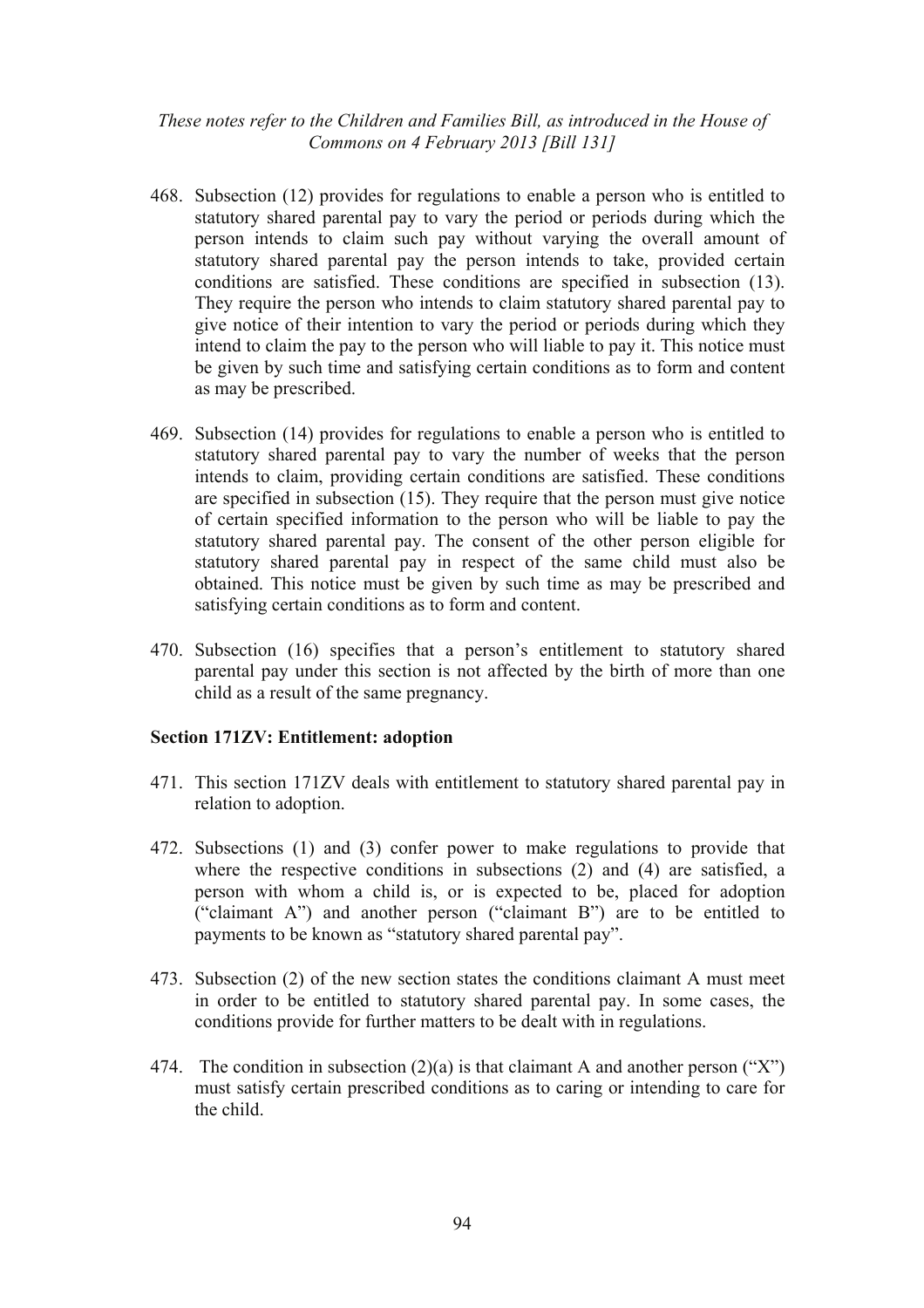- 475. The condition in subsection (2)(b) specifies that the other person must have met certain prescribed conditions as to employment status, earnings and relationship with claimant A or the child. In practice, X may also be the person who is claimant B for the purposes of subsection (3).
- 476. The conditions in subsections  $(2)(c)$ ,  $(2)(d)$  and  $(2)(e)$  require claimant A to have met certain prescribed conditions regarding length of service, earnings and entitlement to be in employment. The condition in subsection  $(2)(f)$  is that, if regulations so provide, claimant A must continue in employed earner's employment until such a time as specified in regulations.
- 477. The condition in subsection  $(2)(g)$  is that claimant A became entitled to receive statutory adoption pay in respect of the child. The condition in subsection (2)(h) relates to the reduction of the adoption pay period.
- 478. The condition in subsections  $(2)(i)$  and  $(2)(j)$  is that claimant A has given notice of the total number of weeks claimant A would be entitled to claim statutory shared parental pay, the number of weeks claimant A intends to claim the pay, the number of weeks X intends to claim the pay and the periods during which claimant A intends to claim the pay.
- 479. The condition in subsection  $(2)(k)$  is that the notices under subsections  $(2)(i)$ or  $(2)(i)$  are given by such a time as may be prescribed and satisfy certain prescribed conditions as to form and content.
- 480. The condition in subsection (2)(l) is that X must consent to the amount of statutory shared parental pay claimant A intends to claim.
- 481. The condition in subsection  $(2)(m)$  specifies that it must be claimant A's intention to care for the child during each week in which statutory shared parental pay is paid to claimant A.
- 482. The conditions in subsections  $(2)(n)$  and  $(2)(o)$  are that claimant A must be absent from work for each week that statutory shared parental pay is paid to claimant A. Where claimant A is an employee, that person must be absent from work on shared parental leave.
- 483. Subsection (4) deals with the conditions that claimant B must meet in order to be entitled to statutory shared parental pay. As with the entitlement criteria for claimant A, in some cases the conditions provide for further matters to be dealt with in regulations.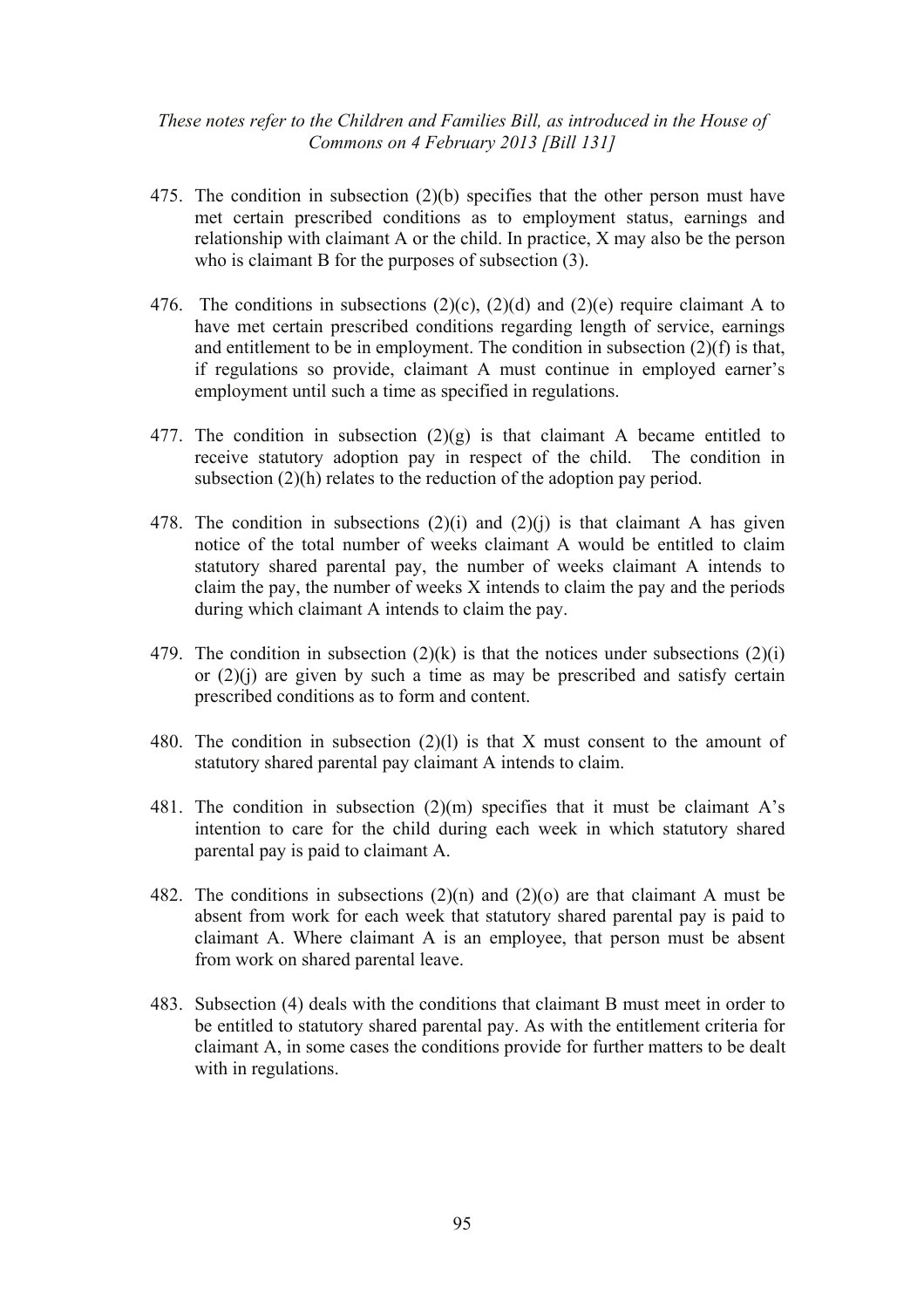- 484. The condition in subsection  $(4)(a)$  is that claimant B and another person ("Y") who is a person with whom a child is, or is expecting to be, placed for adoption satisfy certain prescribed conditions as to caring or intending to care for the child. Subsection (4)(b) requires that claimant B satisfy certain conditions as regards relationship with the child or Y. In practice, Y may also be the same person who is claimant A for the purposes of subsection (1).
- 485. The condition in subsection (4)(c) is that Y must meet certain employment status and earnings criteria, the details of which will be prescribed in regulations. The conditions in subsections  $(4)(d)$ ,  $(4)(e)$  and  $(4)(f)$  require that claimant B has met certain prescribed conditions relating to a continuous length of employment, earnings and be entitled to be in that employment. The condition in subsection  $(4)(g)$  is that claimant B, if so prescribed, must continue in employed earner's employment until such a time as specified in regulations.
- 486. The condition in subsection  $(4)(h)$  is that Y became entitled to receive statutory adoption pay by reference to the child. The condition in subsection  $(4)(i)$  relates to the reduction of the adoption pay period applying to Y.
- 487. The condition in subsections  $(4)(i)$  and  $(4)(k)$  is that claimant B has given notice of the total number of weeks which claimant B would be entitled to claim statutory shared parental pay, the number of weeks claimant B intends to claim pay and the number of weeks Y intends to claim the pay and the periods during which claimant B intends to claim the pay. The condition in subsection (4)(l) is that these notices be submitted by such a time as may be prescribed and satisfy prescribed conditions as to form and content. The condition in subsection  $(4)(m)$  is that Y consent to the amount of statutory shared parental pay that claimant B intends to claim.
- 488. The condition in subsection  $(4)(n)$  is that it must be claimant B's intention to care for the child during each week in which statutory shared parental pay is paid to the claimant.
- 489. The condition in subsections (4)(o) and (4)(p) is that claimant B must be absent from work for each week that statutory shared parental pay is paid to the claimant. If claimant B is an employee, the claimant must be absent from work on shared parental leave.
- 490. Subsection (5) provides for the Secretary of State to make regulations to determine the extent of a person's entitlement to statutory shared parental pay in respect of a child, and the times at which this may be paid.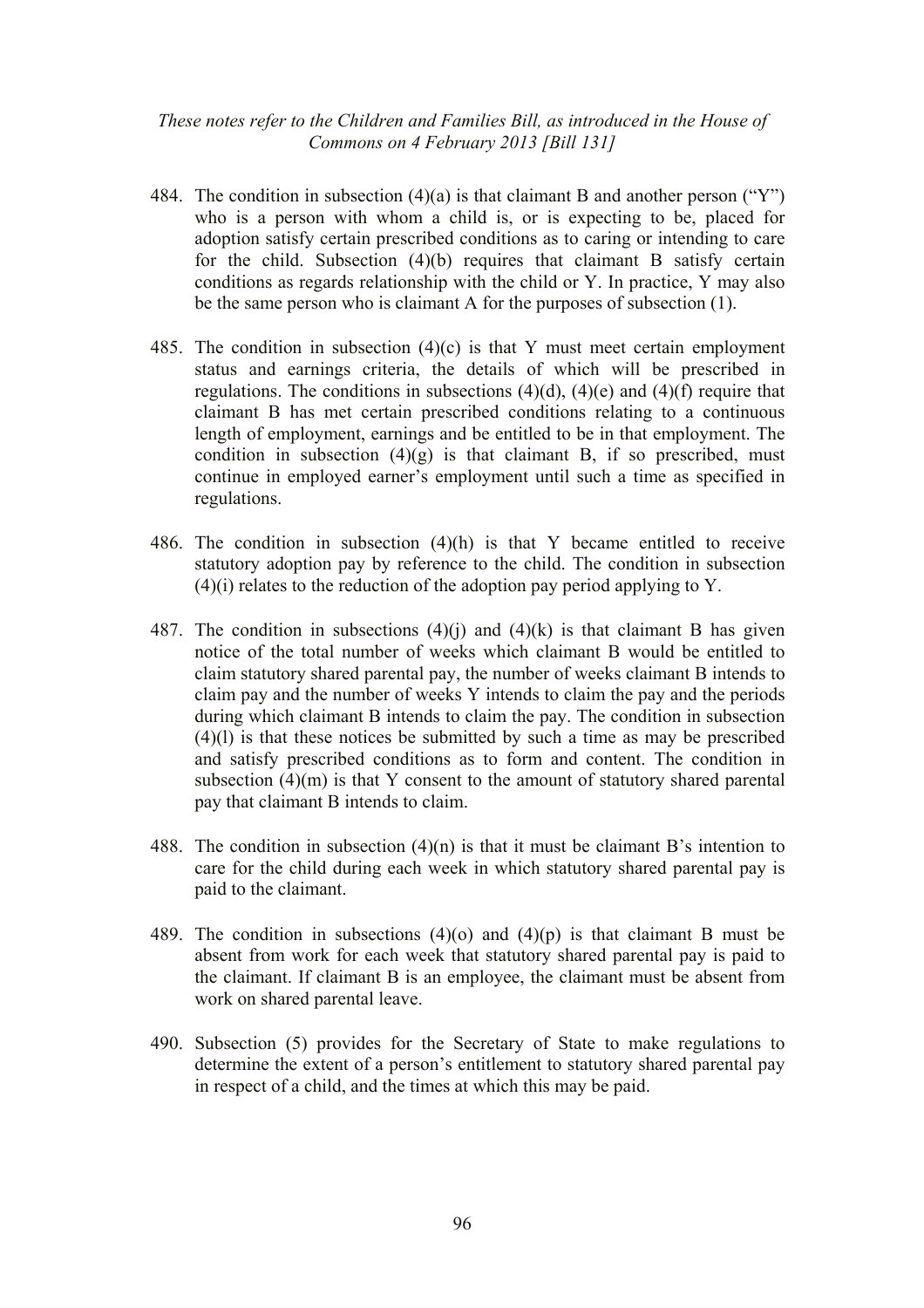- 491. Subsections (6) and (7) provide the extent of a person's entitlement to statutory shared parental pay cannot exceed the length of the adoption pay period (currently 39 weeks) less the number of weeks that adoption pay is payable to the claimant's return to work or the number of weeks by which the adoption pay period has been reduced (where the claimant reduces these periods before returning to work). Subsection (7) defines the meaning of "relevant week".
- 492. Subsection (8) further specifies that for the purposes of calculations under subsection (6)(b), part of a week is to be treated as a full week.
- 493. Subsection (9) specifies that provision under subsection (5)(a) is to ensure that when two people are entitled to statutory shared parental pay in respect of the same child, the total number of weeks taken cannot exceed the number of weeks calculated under subsection (6).
- 494. Subsection (10) specifies that provision under subsection (5)(b) as to when statutory shared parental pay is payable is to secure that payments of statutory shared parental pay cannot be made to a person after a prescribed period. Subsection (11) further specifies that the provision as to when statutory shared parental pay is payable is to secure that where a person is entitled to receive statutory adoption pay, no payment of statutory shared parental pay may be made to them before the end of their adoption pay period.
- 495. Subsection (12) provides for regulations to enable a person who is entitled to statutory shared parental pay to vary the period(s) during which the person intends to claim such pay without varying the overall amount of statutory shared parental pay the person intends to take, provided certain conditions are satisfied. These conditions are specified in subsection (13). They require the person who intends to claim statutory shared parental pay to give notice of their intention to vary the period(s) during which they intend to claim the pay to the person who will be liable to pay it. This notice must satisfy certain prescribed conditions as to time, form and content.
- 496. Subsection (14) provides power to make regulations to enable a person who is entitled to statutory shared parental pay to vary the number of weeks of shared parental pay that he or she intends to claim, providing certain conditions in subsection (15) are satisfied. They require that the person must give notice in prescribed form and by a prescribed time, containing specified information to the person who will be liable to pay the statutory shared parental pay. The consent of the other person eligible for statutory shared parental pay in respect of the same child must also be obtained.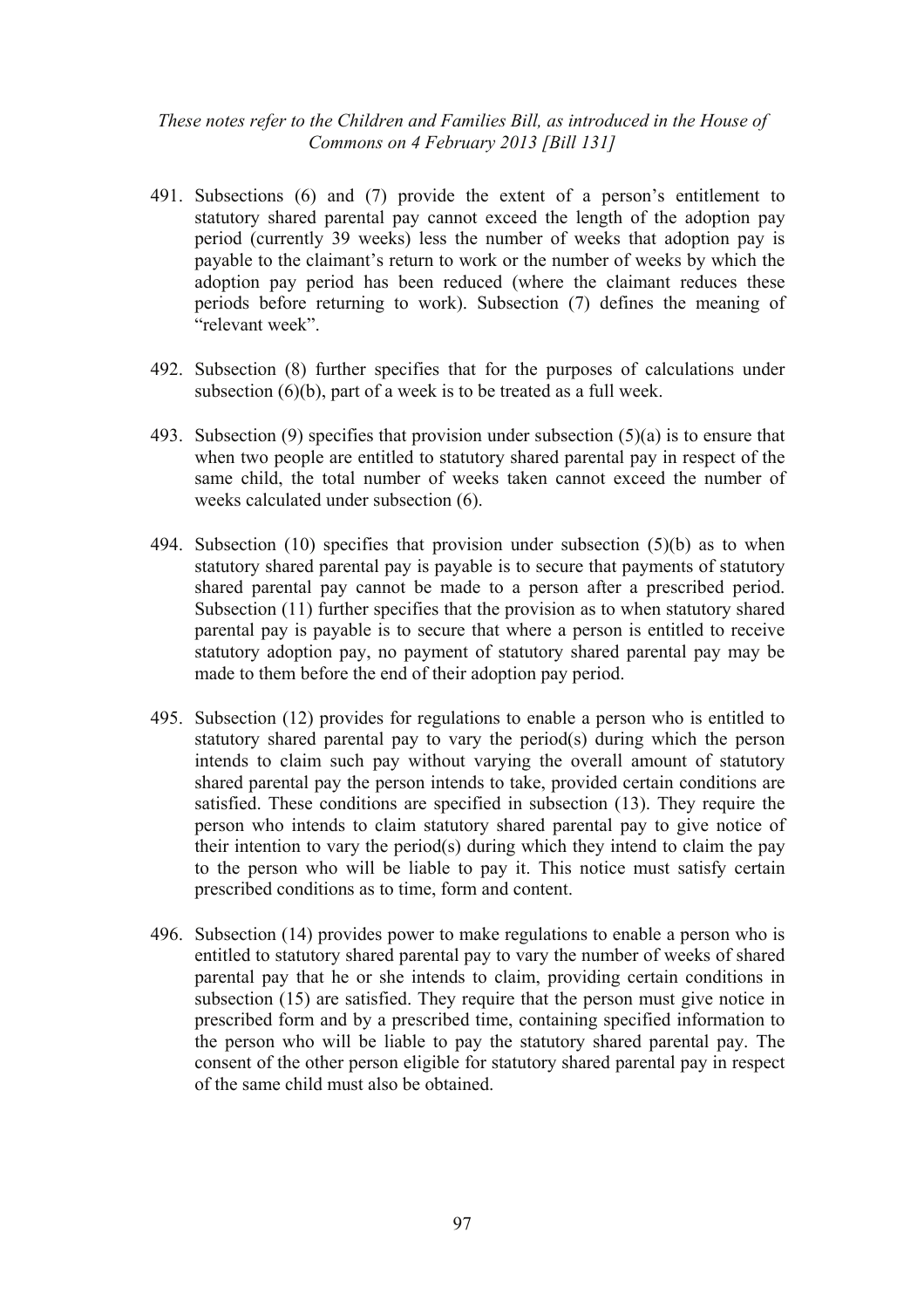497. Subsection (16) has the effect that if a person adopts more than one child as part of the same arrangement, he or she will not be entitled to take any more shared parental pay than that to which he or she would have been entitled if only one child was adopted.

#### **Section 171ZW: Entitlement: general**

- 498. This section makes further provision about a person's entitlement to statutory shared parental pay (whether in relation to birth or adoption).
- 499. Subsection (1)(a) provides power for the Secretary of State to provide that the entitlement conditions for statutory shared parental pay do not have effect, or have effect subject to prescribed modifications in such cases as may be prescribed.
- 500. Subsection (1)(b) provides power for the Secretary of State to impose requirements about evidence of entitlement by way of regulations.
- 501. Subsection (1)(c) to (f) provides power for the Secretary of State to make provision relating to continuous employment and the calculation of earnings.
- 502. Subsection (2) defines the person or persons on whom requirements may be imposed by virtue of subsection (1)(b).
- 503. Subsection (3) defines the meaning of the "prescribed period" as mentioned in subsection (1)(d).

#### **Section 171ZX: Liability to make payments**

- 504. This section makes provision about liability to pay statutory shared parental pay (whether in relation to birth or adoption).
- 505. Subsection (1) of the inserted section provides for employers to be liable for the payment of statutory shared parental pay. (Although under section 7 of the Employment Act 2002 as amended by Schedule 7 provision is made for the funding of employers' liabilities to pay statutory shared parental pay.\_
- 506. Subsection (2) requires the Secretary of State to make regulations about the liability of a former employer to pay statutory shared parental pay where the employee has been dismissed by the employer to avoid liability to pay statutory shared parental pay.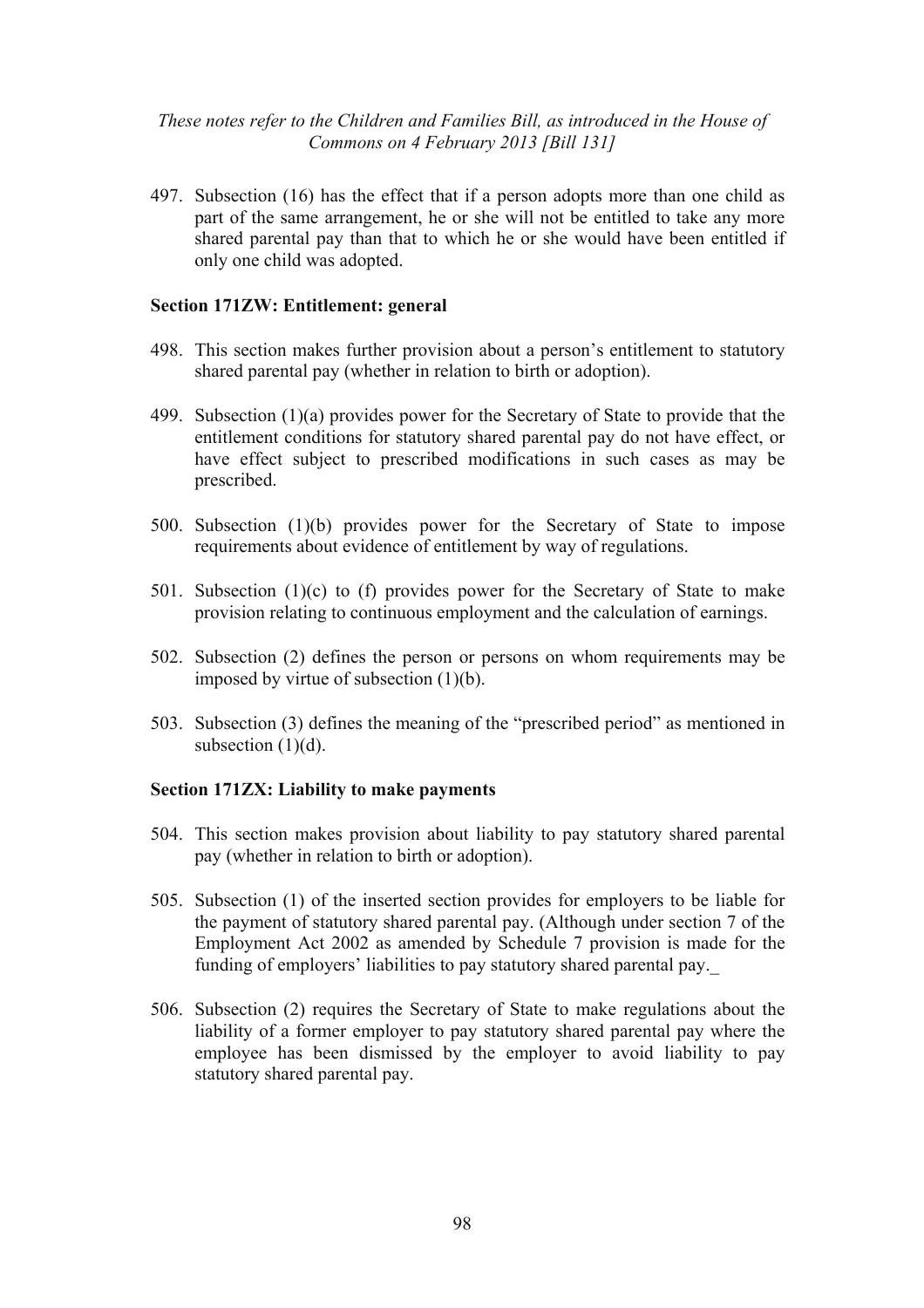507. Subsection (3) of the inserted section provides power for the Secretary of State, with the concurrence of the Commissioners for Her Majesty's Revenue and Customs, to specify in regulations circumstances in which liability for paying statutory shared parental pay is to fall on the Commissioners.

## **Section 171ZY: Rate and period of pay**

508. This section deals with the rate at which statutory shared parental pay is payable and the period for which it is payable (whether in relation to birth or adoption).

### **Section 171ZZ: Restrictions on contracting out**

- 509. This section deals with restrictions on contracting out.
- 510. Subsection (1) provides that an agreement is void to the extent that it purports to exclude, limit or otherwise modify any provision of the Part of the Act dealing with statutory shared parental pay, or to require a person to contribute (whether directly or indirectly) towards any costs incurred by that person's employer or former employer under that Part.
- 511. Subsection (2) contains a provision which ensures that certain agreements with an employee authorising deductions from shared parental pay are not void.

### **Section 171ZZ1: Relationship with contractual remuneration**

- 512. This section deals with the way in which statutory shared parental pay interacts with contractual remuneration.
- 513. Subsection (1) provides that, subject to subsections (2) and (3), any entitlement to statutory shared parental pay is not to affect any right of any person in relation to contractual remuneration. Subsection (2) specifies that payment of contractual remuneration can be counted as discharging a liability of the employer to pay statutory shared parental pay. Also payment of statutory shared parental pay can be counted as discharging an obligation of the employer to pay contractual remuneration.
- 514. Subsection (3) makes provision for regulations to provide which payments are to be treated as contractual remuneration for the purposes of subsections (1) and (2).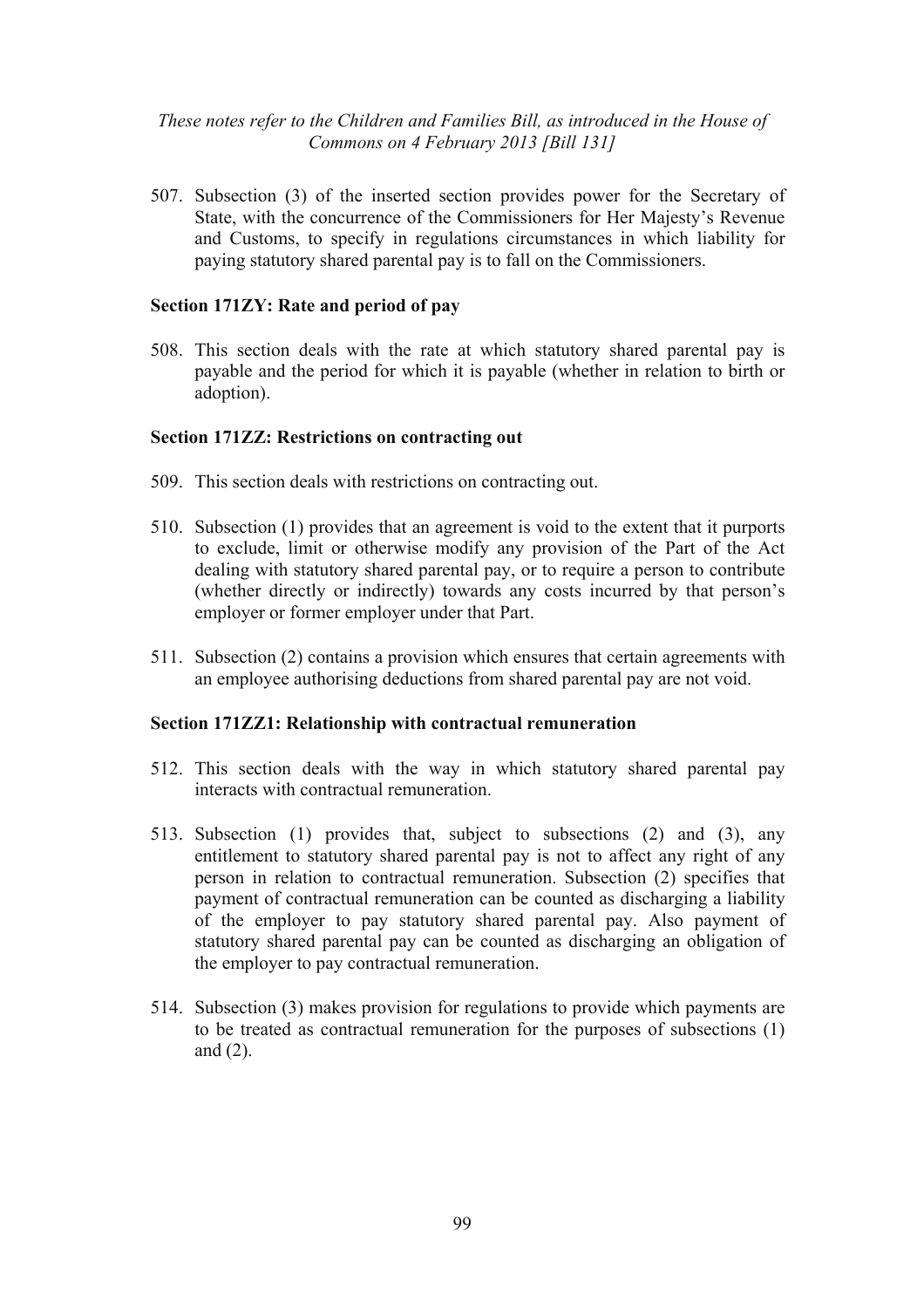## **Section 171ZZ2: Crown employment**

515. This section provides that the provisions of this Part apply in relation to persons employed by or under the Crown in the same way as persons otherwise employed.

### **Section 171ZZ3: Special classes of person**

516. This section gives power to the Secretary of State to make regulations modifying any provision of the Part of the Act dealing with statutory shared parental pay in application to special classes of person. The special classes are those employed on board any ship, vessel, hovercraft or aircraft; outside Great Britain at a prescribed time or in prescribed circumstances; and in prescribed employment in connection with continental shelf operations.

# **Section 171ZZ4: Part 12ZC: supplementary**

- 517. Subsections (1), (2) and (5) define the meaning of "employer", "modifications", "prescribed", "employee" and "week" in the Part of the Act dealing with statutory shared parental pay.
- 518. Subsection (3) provides that persons who do not meet the definition of "employee" as stated in subsection (2) may be treated as such for the purposes of the Part of the Act dealing with statutory shared parental pay, and that persons who fall within this definition may not be treated as an employee for the purposes of that Part.
- 519. Subsection (4) provides that two or more employers and that two or more contracts of service in respect of the same employee may be treated as one for the purposes of this Part by way of regulations.
- 520. Subsection (6) defines how to calculate a person's normal weekly earnings for the purposes of this Part. Subsection (7) provides for the meaning of "earnings" and "relevant period" as mentioned in subsection (6) to be defined in regulations. Subsection (8) provides that a person's normal weekly earnings will be calculated in accordance with regulations in such cases as may be prescribed.
- 521. Subsections (9) to (11) make special provision as to the treatment of contracts of employment within the NHS.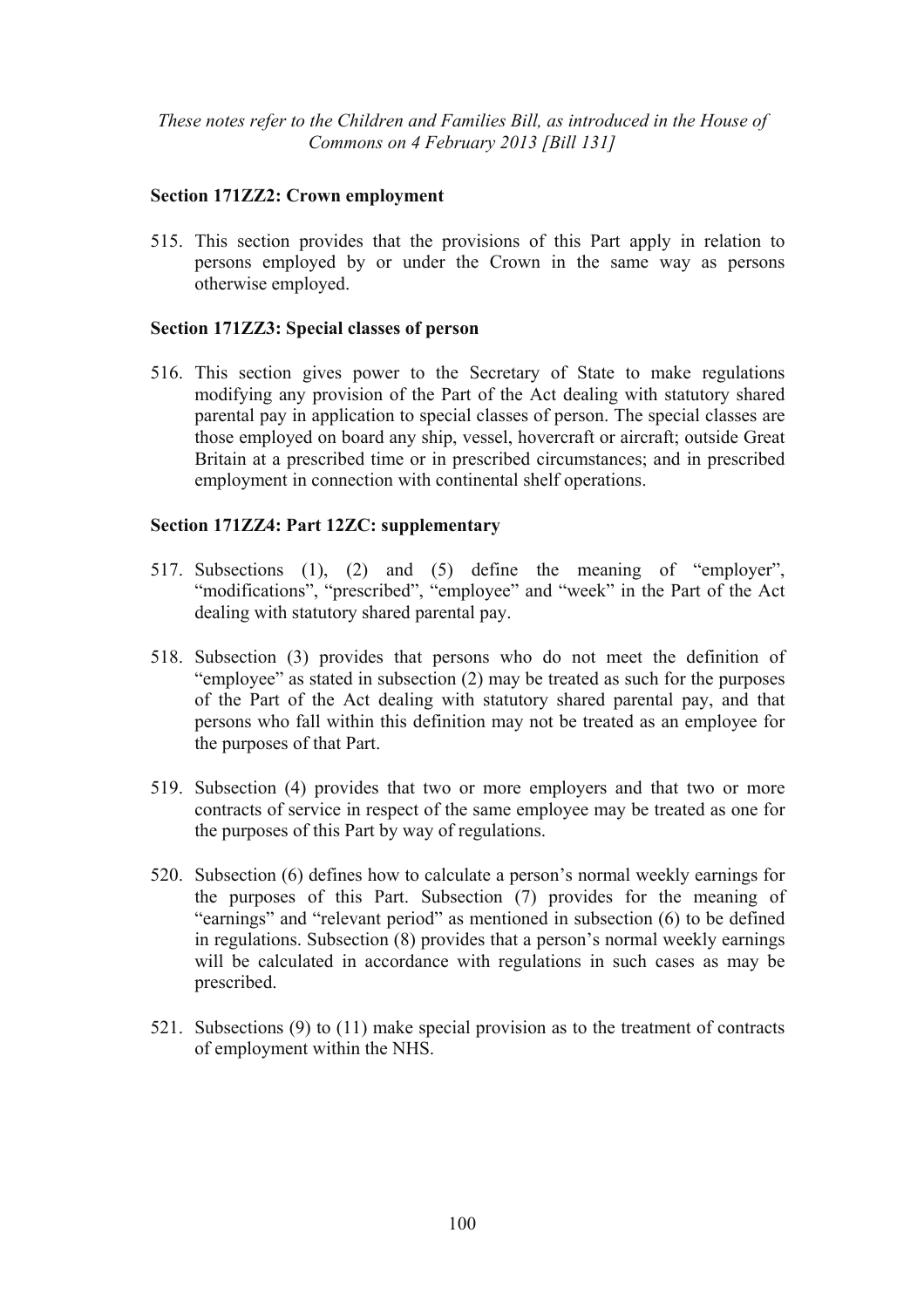# **Section 171ZZ5: Power to apply Part 12ZC**

- 522. Subsection (1) enables provision to be made so that the shared parental pay regulations made under the part of the Act dealing with statutory shared parental pay may have effect in relation to cases involving the adoption of a child from outside the jurisdiction of the United Kingdom.
- 523. Subsection (2) enables provision to be made so that the shared parental pay regulations made under the part of the Act dealing with statutory shared parental pay may have effect in relation to intended parents in surrogacy arrangements who meet certain conditions.
- 524. Subsection (3) enables regulations made under 171ZW(1)(b) to require that intended parents in surrogacy arrangements who wish to take shared parental pay must make statutory declarations as to their eligibility and intention to apply for a parental order.

## **Clause 90: Curtailment of statutory pay periods and exclusion of statutory pay**

- 525. This clause amends the SSCBA. It allows regulations to be made that will enable the duration of the maternity allowance period, the maternity pay period or the adoption pay period as it applies to a person to be reduced subject to prescribed condition and restrictions. This will allow access the new system of shared parental leave and pay.
- 526. *Subsection (3)* inserts a provision into section 35 to ensure that a woman is not entitled to maternity allowance for any week that she would have been entitled to statutory maternity pay, had she not reduced the duration of the statutory maternity pay period.
- 527. *Subsection (5)* insert provisions into sections 171ZE to specify that statutory paternity pay will not be payable in respect of that child where the person has been paid statutory shared parental pay, or is due to be paid statutory shared parental pay for that week.

## **Clause 91: Statutory rights to leave and pay of prospective adopters with whom looked after children are placed**

528. This clause supports the changes being made by Part 1, which will provide more swift placement of looked after children in 'fostering to adopt' and 'concurrent planning' placements. It amends sections 75A and 80B of the Employment Rights Act 1996 and sections 171ZB, 171ZE, 171ZL and 171ZN of the Social Security Contributions and Benefits Act 1992, so that rights to adoption leave and pay and paternity leave and pay can apply to approved adopters who have looked after children placed with them as part of the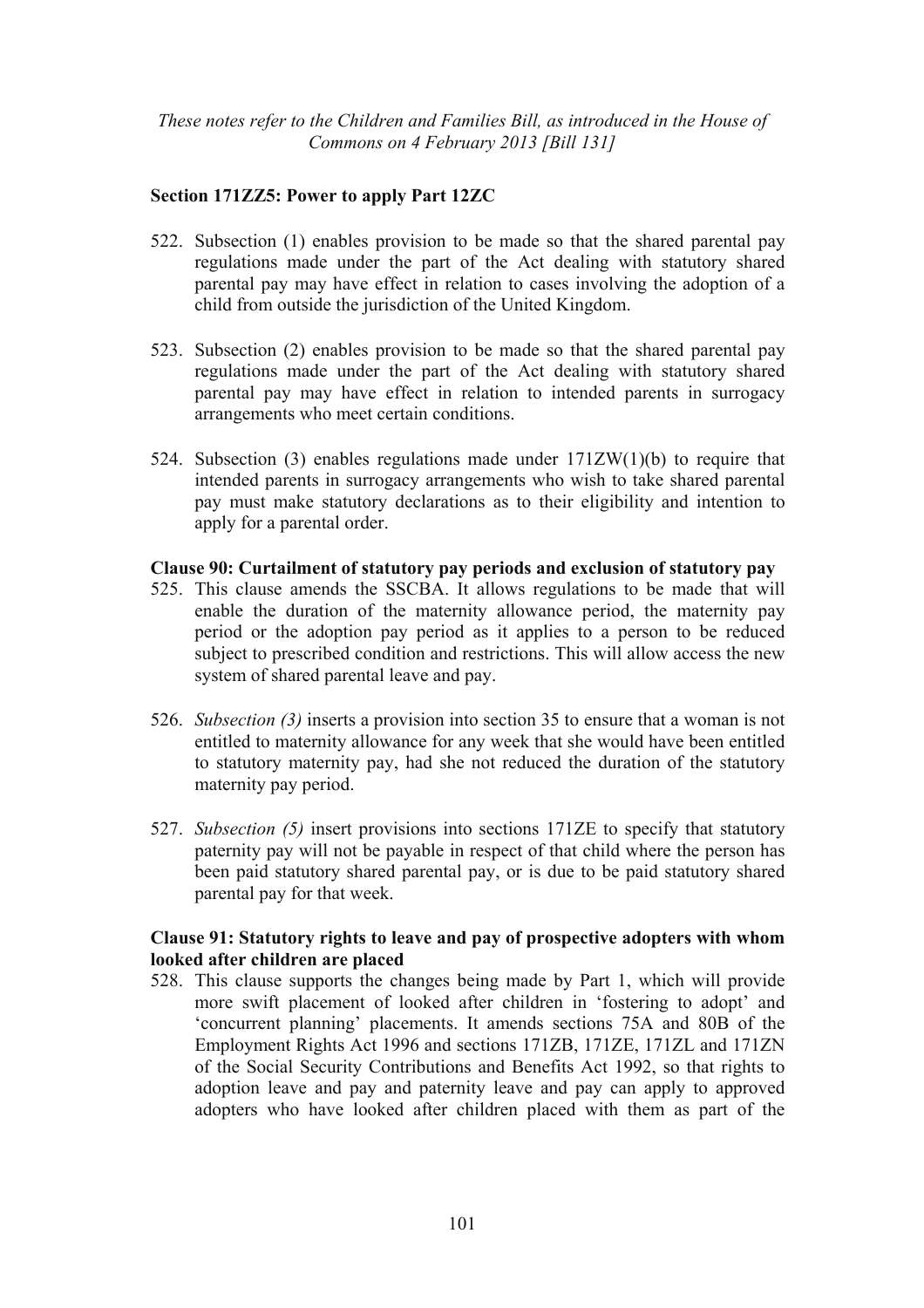'fostering to adopt' or 'concurrent planning' processes under section 22C of the Children Act 1989.

- 529. *Subsection (1)* inserts a new provision into section 75A of the Employment Rights Act 1996 which sets out conditions that may be prescribed for entitlement to ordinary adoption leave in cases relating to placement under section 22C of the Children Act 1989. These conditions are that the person must be a local authority foster parent, must be approved as a prospective adopter and must have been notified by a local authority in England that a child is to be, or is expected to be, placed with the employee under section 22C.
- 530. *Subsection (2)* inserts new provisions into section 80B of the Employment Rights Act 1996 relating to entitlement to paternity leave. These new provisions enable regulations that are made under section 80(1) of the Employment Rights Act 1996 to be revised so that paternity leave is available for the employed partners of adopters who have or expect to have a child placed with them under section 22C of the Children Act 1989. They also enable those regulations to make provision ensuring that the employee has no entitlement to take a subsequent period of paternity leave in respect of a child if they have already exercised their right to take paternity leave.
- 531. *Subsection (3)* inserts new subsections *(8)* and *(9)* into section 171ZB of the Social Security and Benefits Act 1992, relating to entitlement to statutory paternity pay. New subsection (8) provides that the reference in subsection (2) to a child being placed for adoption is to be treated, where relevant, as including placement under section 22C of the Children Act 1989. This allows regulations setting out conditions of entitlement to paternity pay to include cases where children are placed with prospective adopters under section 22C of the Children Act 1989. *Subsection (3)* also makes related necessary changes to other references in subsections (3), (6) and (7) of section 171ZE of the Social Security and Benefits Act 1992. New subsection (9) has the effect that a person has no further entitlement to statutory paternity pay in respect of the placement of a child for adoption if he or she has already become entitled to statutory paternity pay in respect of that child in connection with the placement of the child under section 22C.
- 532. *Subsection (4)* inserts a new subsection (12) into section 171ZE of the Social Security and Benefits Act 1992 relating to the rate and period of statutory paternity pay, so that references in subsections  $171(3)(b)$  and  $(10)$  to being placed for adoption should be read, in relevant cases, as being references to being placed under section 22C of the Children Act 1989.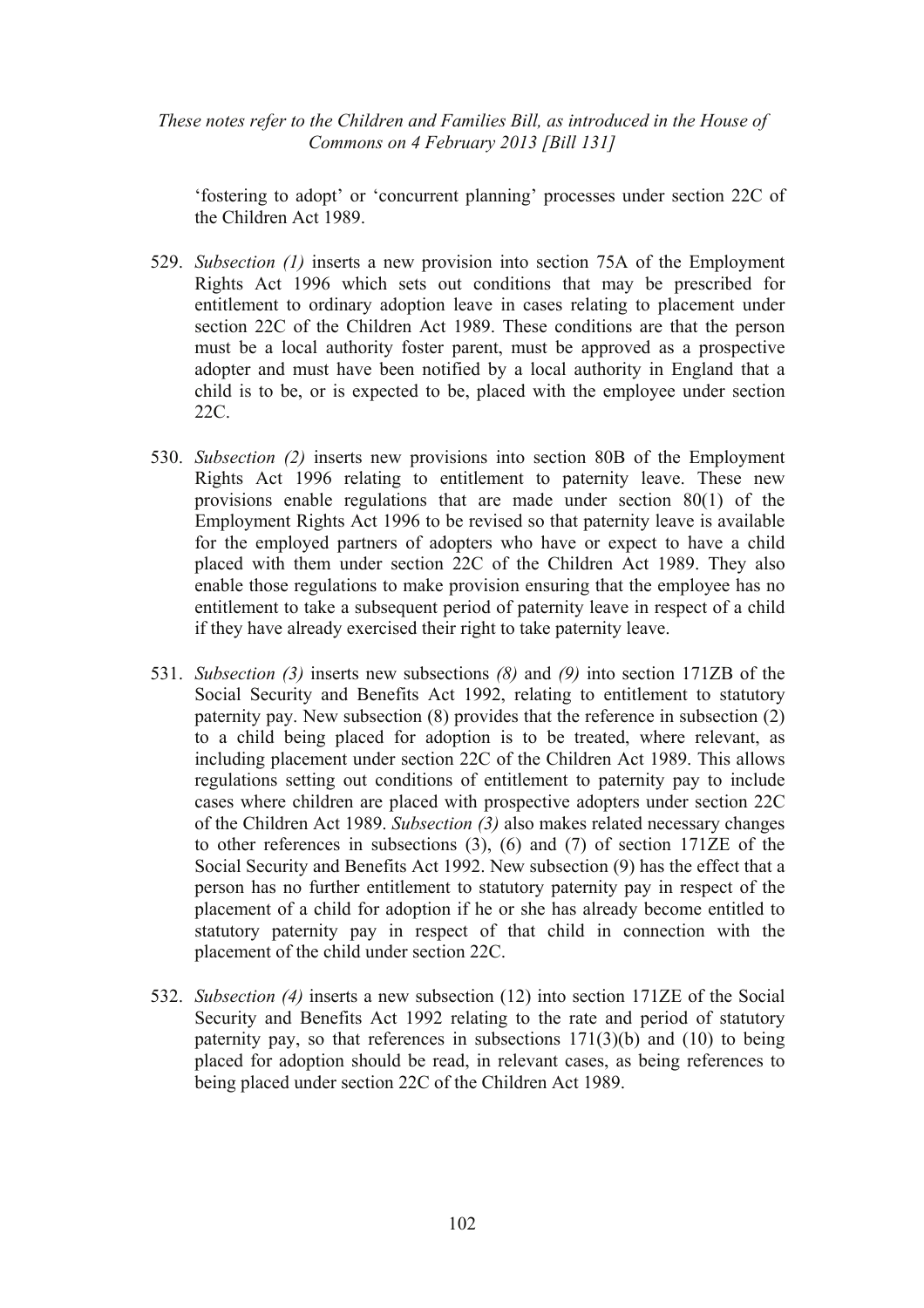533. *Subsection (5)* inserts new subsections (9) and (10) into section 171ZL of the Social Security and Benefits Act 1992 (entitlement to statutory adoption pay). These have the effect that various references to placement for adoption in section 171ZL shall be treated in relevant cases as referring to the placement of a child under section 22C of the Children Act 1989. They also have the effect that a person who has become entitled to statutory adoption pay in respect of a child who is (or is expected to) be placed under section 22C will not be entitled to a further period of statutory adoption pay if he or she is subsequently notified that child will (or is expected to) be placed with him or her for adoption.

### **Clause 92: Statutory rights to leave and pay of applicants for parental orders**

- 534. This clause makes provision for intended parents in surrogacy arrangements, who are entitled and intend to make an application for a parental order under s54 of the Human Fertilisation and Embryology Act 2008, to be entitled to paternity leave and pay and to adoption leave and pay in respect of the child who is the subject of the order.
- 535. *Subsection (1)* amends s75A of the Employment Rights Act (ERA) to enable the Secretary of State by regulation to apply the provisions for ordinary adoption leave to cases involving an employee who has applied or intends to apply, with another person, for a parental order under s54 of the Human Fertilisation and Embryology Act 2008 in respect of the child who is the subject of the parental order.
- 536. *Subsection (2)* amends s75B of the ERA to enable the Secretary of State by regulation to apply the provisions for additional adoption leave to the employee and child as described above for ordinary adoption leave.
- 537. *Subsection (3)* amends s75D of the ERA to enable the Secretary of State when making regulations concerning ordinary or additional adoption leave which concern cases involving an application for a parental order to require the employee to provide a statutory declaration as to the eligibility of the employee, with another person, to apply for a parental order and as to the intention to make such an application.
- 538. *Subsection (4)* amends section 80 of the ERA to enable the Secretary of State to make regulations to provide that ordinary paternity leave following birth may apply to intended parents in surrogacy cases where an employee, with another person, is eligible and intends to apply for a parental order in respect of the child who is the subject of such an order.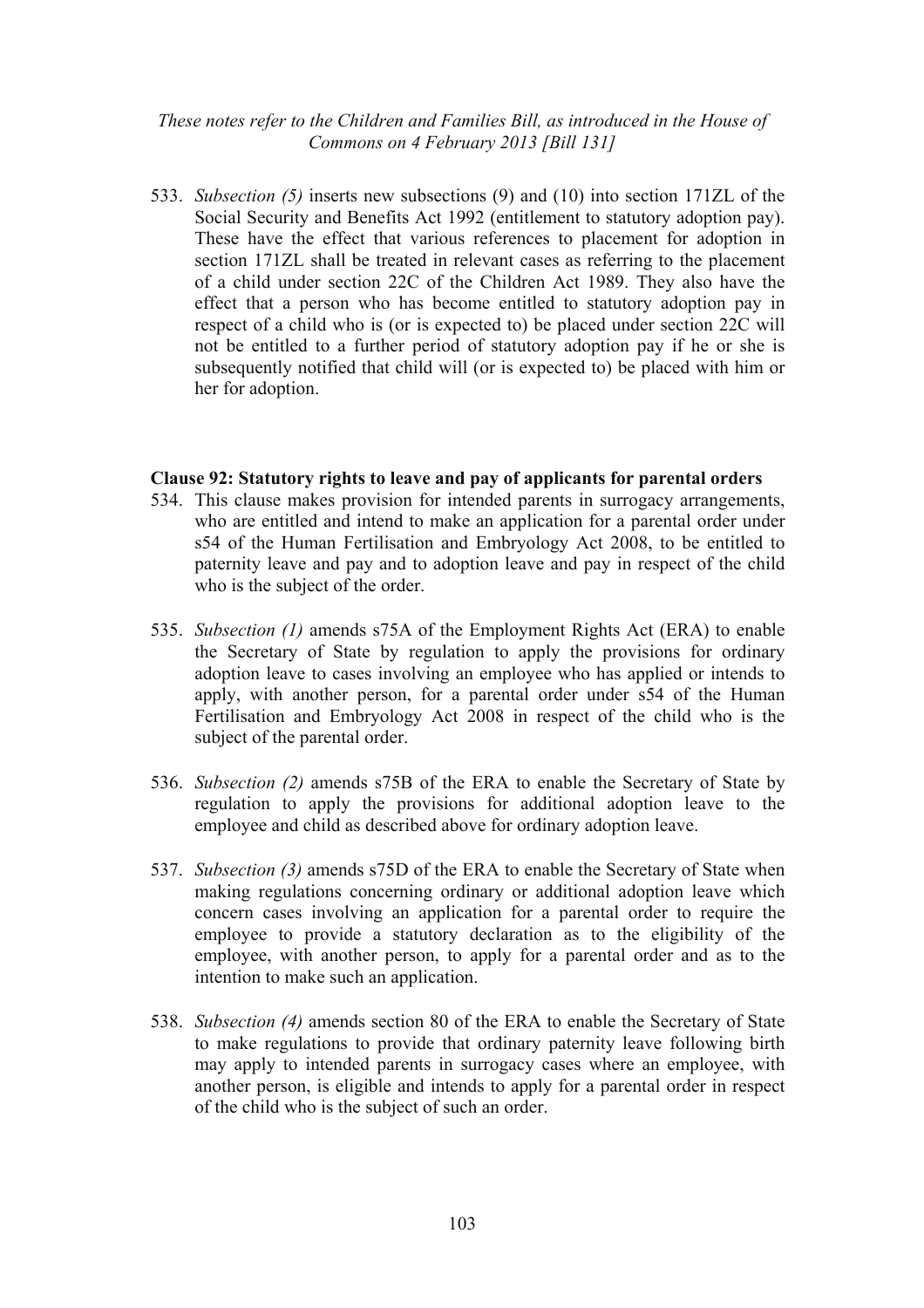- 539. *Subsection (5)* amends section 171ZL of the Social Security Contributions and Benefits Act 1992 (SSCBA) concerning ordinary paternity pay so that regulations may apply ordinary paternity pay to qualifying intended parents in surrogacy arrangements.
- 540. *Subsection (6)* amends Part 12ZB of the SSCBA concerning statutory adoption pay by creating two new subsections. New subsection (2) enables regulations to be made to apply statutory adoption pay to qualifying intended parents in surrogacy arrangements. New subsection (3) enables the regulations in those cases to impose requirements on intended parents in surrogacy arrangements to provide statutory declarations as to their eligibility and intention to apply for a parental order.

## **Clause 93: Statutory paternity pay: notice requirement and period of payment**

- 541. This clause amends the existing provisions on statutory paternity pay.
- 542. *Subsection (2)* requires a person to give notice in order to take statutory paternity pay and provides a power for the Secretary of State to set the amount of notice which the person must give.
- 543. *Subsection (3)* gives the Secretary of State power to set the number of weeks of statutory paternity pay in regulations subject to a minimum of 2 weeks. It also allows regulations to be made to enable paternity pay to be taken in nonconsecutive periods of not less than one week.
- 544. *Subsection (4)* requires that regulations which set the number of weeks of statutory paternity pay will be subject to the affirmative parliamentary procedure.

### **Clause 94: Rate of statutory adoption pay**

- 545. *Subsection (1)* repeals subsection (1) of section 171ZN of the Social Security and Benefits Act 1992, and provides for the rate of statutory adoption pay to be paid at an earnings related level for the first 6 weeks and the lower of an earnings related rate or a prescribed weekly rate, whichever is the lower, for the remaining weeks of statutory adoption pay. The current maximum weekly rate of statutory adoption pay (under the Statutory Paternity Pay and Statutory Adoption Pay (Weekly Rates) Regulations 2002 which is to be repealed) is £128.73.
- 546. It also sets the earnings related rate to be the equivalent of 90 per cent of a person's normal weekly earnings for the 8 weeks ending the week in which the person was notified of the adoption match. The prescribed weekly rate must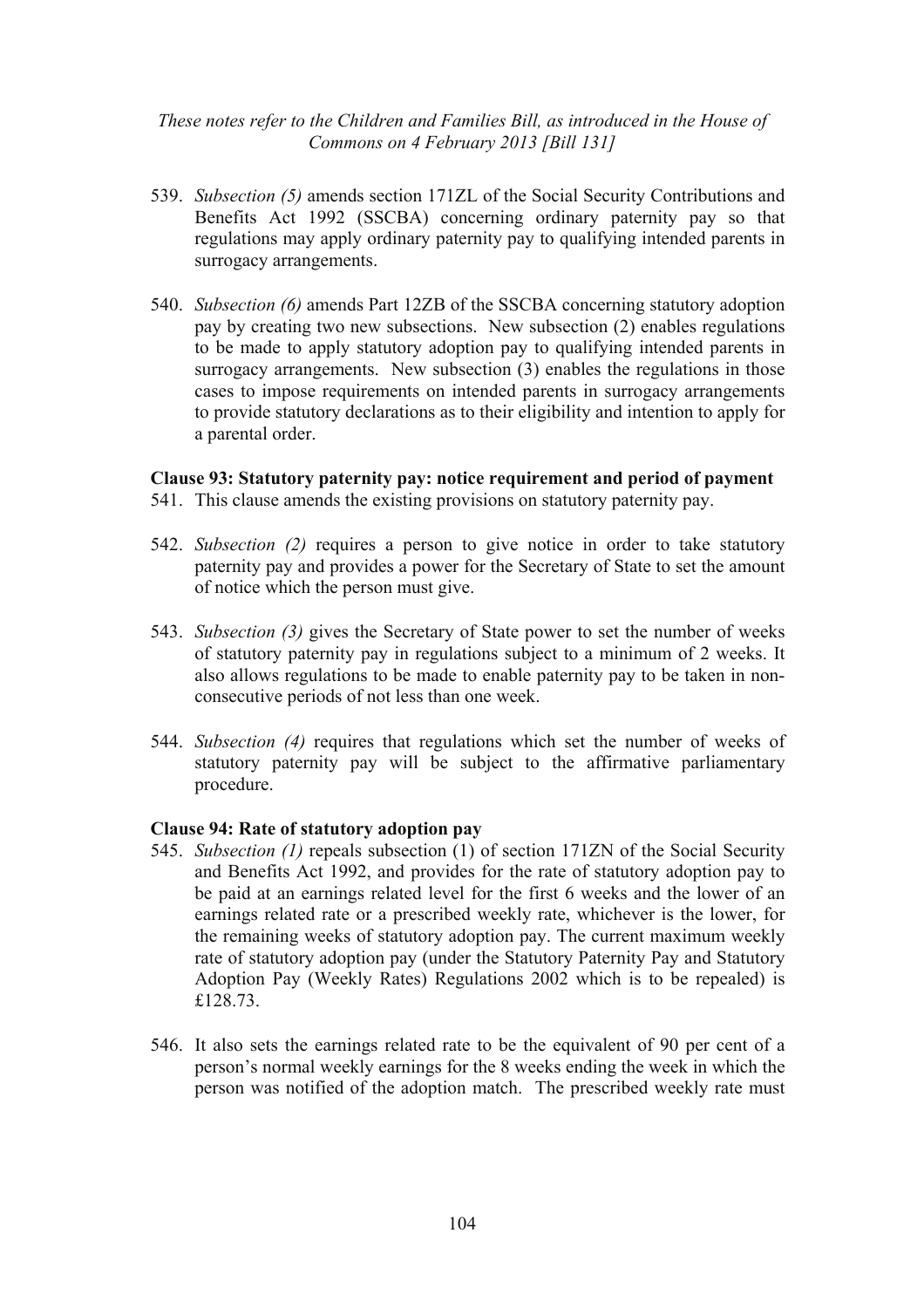not be lower than the highest weekly rate that has been set for statutory sick pay.

547. *Subsection (2)* repeals the entry in section 176(1)(a) of the Social Security and Benefits Act 1992 which relates to section 171ZN(1) of that Act (as section 171ZN(1) is repealed by subsection (1)).

# **Clause 95: Abolition of additional paternity leave and additional statutory paternity pay**

- 548. This clause removes the statutory rights to additional paternity leave and additional statutory paternity pay.
- 549. *Subsection (1)* repeals the additional paternity leave provisions, for birth parents and adopters, from the Employment Rights Act 1996.
- 550. *Subsection (2)* repeals the additional statutory paternity pay provisions, for both birth parents and adopters, from Part 12ZA Social Security Contributions and Benefits Act 1992.

### **Clause 96: Further amendments**

551. This clause inserts new sections 57ZJ to 57ZS into Part VI of the Employment Rights Act 1996, and makes provision for employed single adopters, or employed adoptive couples, to take time off to attend appointments relating to the placement of a looked after child. The purpose of the appointments is to enable the adopter(s) to bond with the looked after child and to meet with professionals involved in the care of the child, thus increasing the chances of the adoption being successful.

#### **Schedule 7: Statutory rights to leave and pay: further amendments.**

- 552. Schedule 7 makes consequential amendments to a number of Acts in light of the introduction of shared parental leave and pay.
- 553. Many of the paragraphs make amendments to other legislation to re-name 'ordinary statutory paternity pay' and 'ordinary paternity leave' as 'statutory paternity pay' and 'paternity leave'. With the abolition of additional statutory paternity pay and leave there will only be one type of paternity leave and pay and the references to 'ordinary' are no longer necessary.
- 554. Secondly, the amendments remove references to 'additional paternity leave' and 'additional paternity pay' where appropriate, in line with the abolition of additional statutory paternity pay and leave.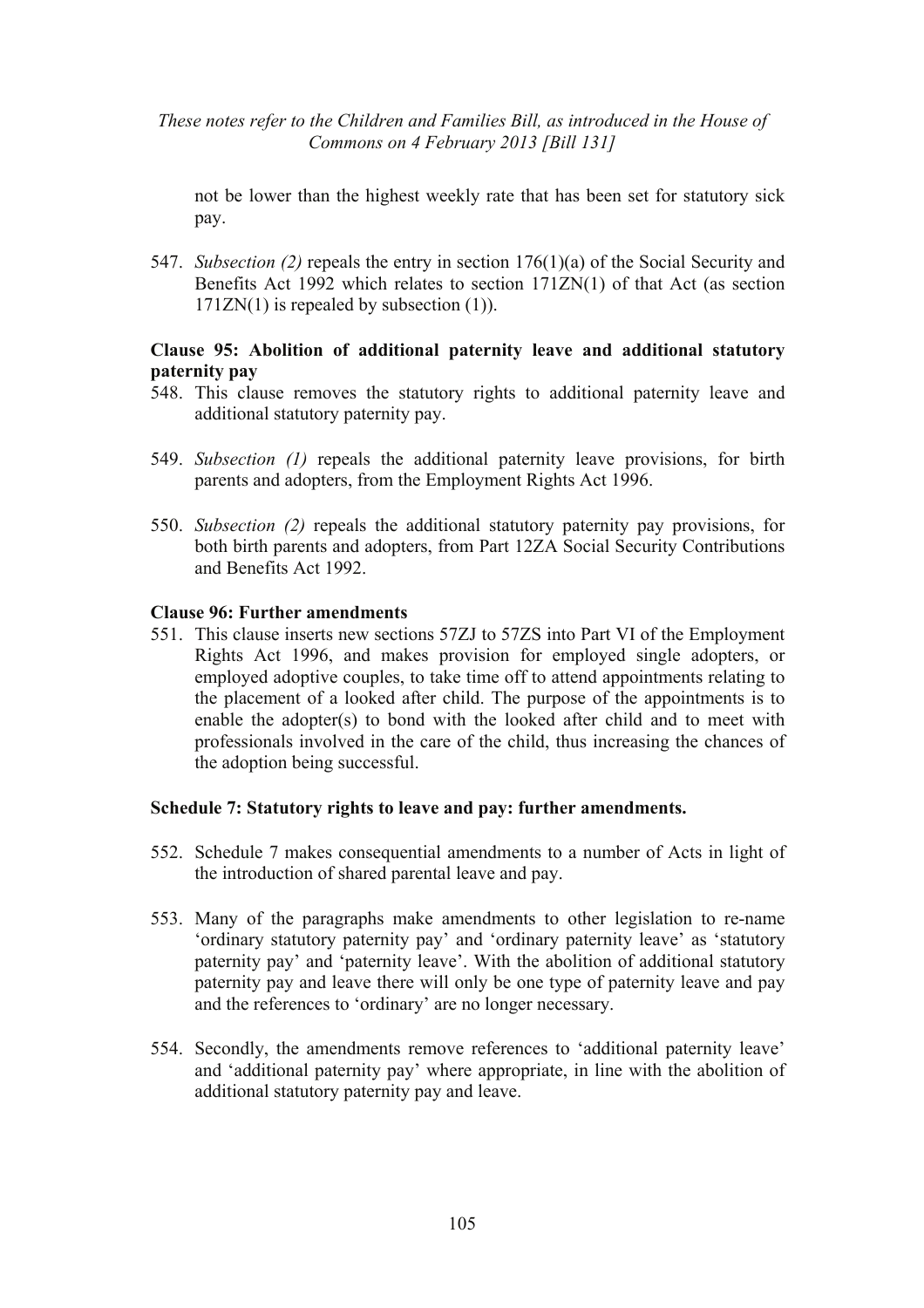- 555. Thirdly, the amendments insert references to 'statutory shared parental pay' and 'shared parental leave' where appropriate.
- 556. Paragraph 3 amends section 182 of the Finance Act 1989 (which concerns offences relating to the disclosure of information relating to social security functions). One of the ways in which it is amended is so that social security functions include functions relating to statutory shared parental pay
- 557. Paragraphs 32(3) and 32(5) amend powers in the Employment Rights Act 1996 to allow the Secretary of State to set out in secondary legislation the nature of the right to return to work following a period of paternity leave which was combined with a period of shared parental leave.
- 558. Paragraph 45 provides for provisions in the Finance Act 1999 about electronic communication to apply to additional statutory paternity pay.
- 559. Paragraph 56 makes certain amendments to section 55 of the Employment Act 2002.

### **PART 7 – TIME OFF WORK: ANTENATAL CARE ETC**

- 560. This Part creates a new right for employees and certain agency workers who have a qualifying relationship with a pregnant woman or her expected child to take unpaid leave to attend up to 2 ante-natal appointments during the pregnancy.
- 561. It also creates a new right for an adopter (including a prospective adopter in a "fostering for adoption" case) to take paid leave to attend up to 5 introductory meetings and for the other adopter in a joint adoption case to take unpaid leave to attend up to 2 introductory meetings before the child is placed with them.

#### **Clause 97: Time off work to accompany to ante-natal appointments**

- 562. *Subsection (1)* inserts new sections 57ZE to 57ZI in the Employment Rights Act 1996 ("ERA 1996") and *subsection (2)* amends sections 47C, 99 and 225 ERA 1996.
- 563. New section 57ZE creates a right for an employee to take time off during working hours to accompany a pregnant woman to an ante-natal appointment made on the advice of a designated healthcare professional. The right is available to: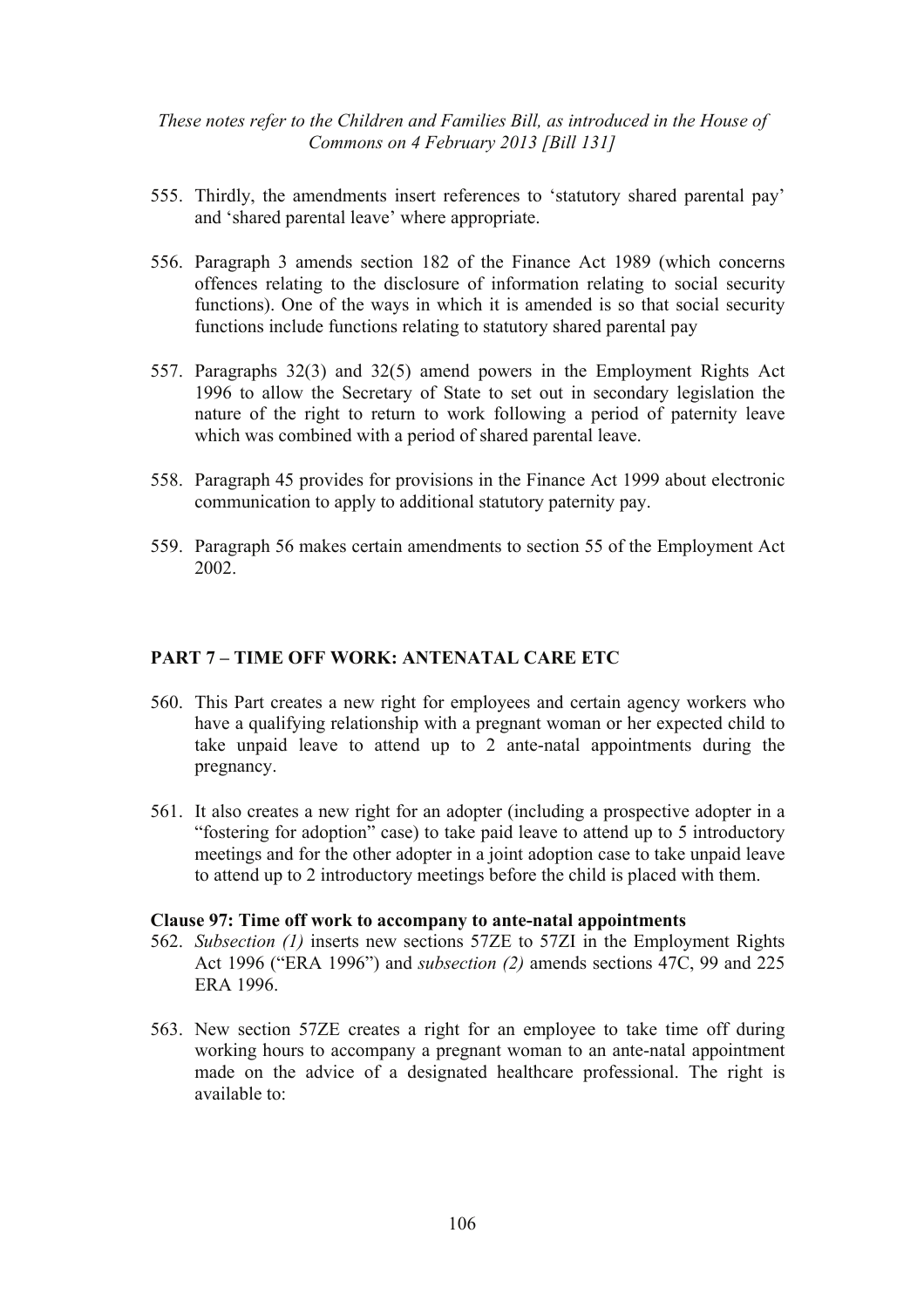- the husband, civil partner or partner of the pregnant woman;
- the father or parent of the pregnant woman's expected child; and
- an intended parent in a surrogacy situation who meets specified conditions.
- 564. The right to take time off under section 57ZE can be exercised on up to two occasions for a maximum of six and a half hours on each occasion. An employee is not entitled to take time off unless the employee gives the employer (if the employer so requests) a declaration in the specified form.
- 565. New section 57ZF provides that an employee who is unreasonably refused time off by an employer may present a complaint to an employment tribunal within the designated time limits. If the complaint is substantiated, the tribunal must make an order to this effect and must award compensation of twice the hourly salary of the employee for the period of absence.
- 566. New section 57ZG creates a right for certain agency workers to take time off during working hours to accompany a pregnant woman to an ante-natal appointment made on the advice of a designated healthcare professional. The right is available to:
	- the husband, civil partner or partner of the pregnant woman;
	- the father or parent of the pregnant woman's expected child; and
	- an intended parent in a surrogacy situation who meets specified conditions.
- 567. The right to take time off under section 57ZG can be exercised on up to two occasions for a maximum of six and a half hours on each occasion. An agency worker is not entitled to take time off unless the agency worker gives the temporary work agency or hirer, (if either of them so request) a declaration in the specified form.
- 568. New section 57ZH provides that an agency worker unreasonably refused time off by the temporary work agency, the hirer, or both, may present a complaint to an employment tribunal within the designated time limits. If the complaint is substantiated, the tribunal must make an order to this effect and must award compensation of twice the hourly salary of the agency worker for the period of absence. Where both the temporary work agency and hirer have unreasonably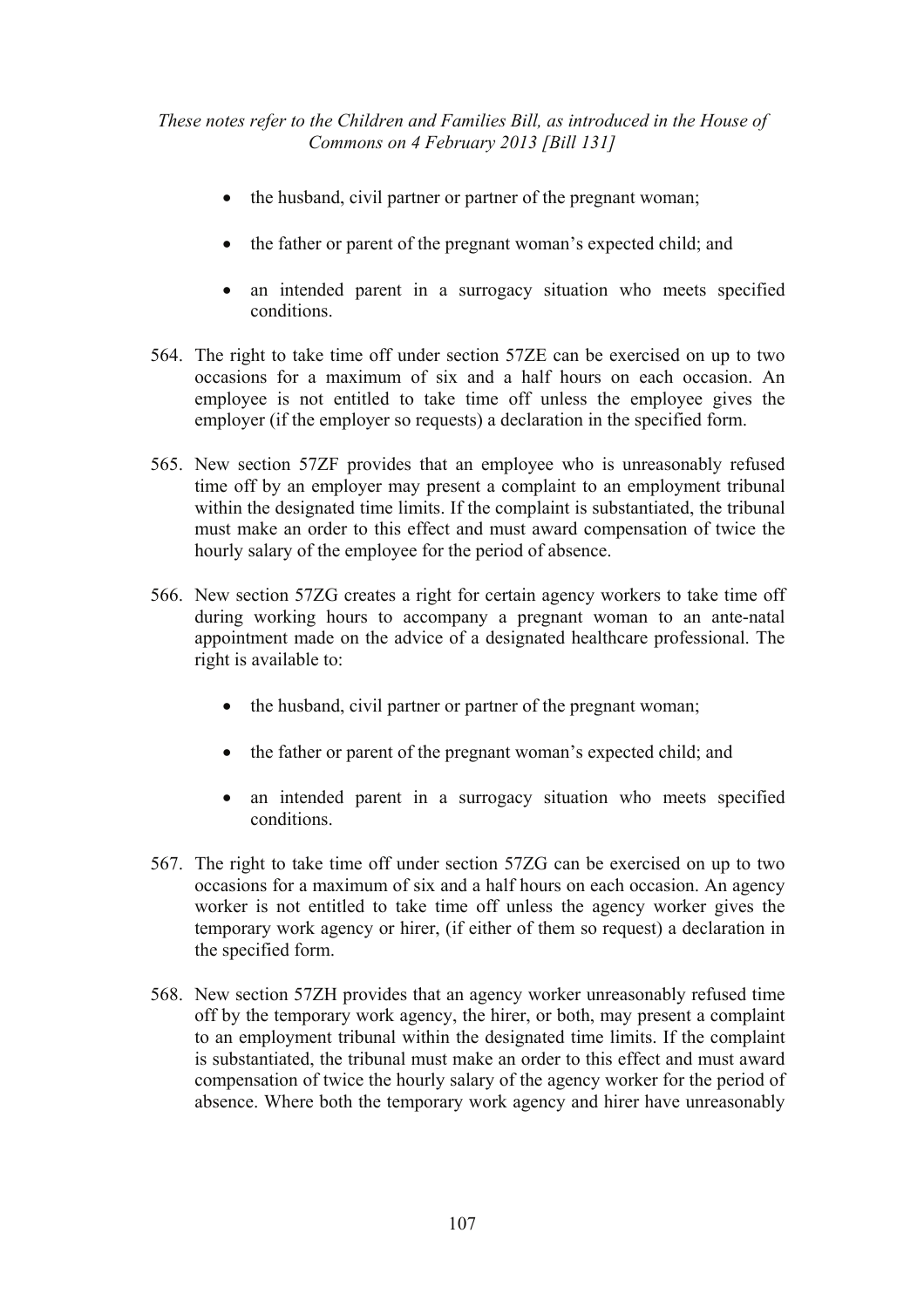refused time off, the tribunal can apportion the compensation according to each party's relative fault.

- 569. New section 57ZI sets out which agency workers have the right to time off under section 57ZG.
- 570. *Subsections (2)(a)* and *(b)* amend sections 47C and 99 ERA 1996 to give an employee a right not to be subjected to a detriment and a right not to be unfairly dismissed, as a result of exercising or proposing to exercise a right to time off work to accompany a pregnant woman to an ante-natal appointment. A similar right for an agency worker not to be subjected to a detriment is created in clause 99.
- 571. *Subsection (2)(c)* amends section 225 ERA 1996 to provide that the calculation date to be used for determining a week's pay for an employee is the date of the appointment in question.

#### **Clause 98: Time off work to attend adoption appointments**

572. This clause inserts new sections 57ZJ to 57ZS into Part VI of the Employment Rights Act 1996, and makes provision for employed single adopters, or employed adoptive couples, to take time off to attend appointments relating to the placement of a child for adoption or for "fostering for adoption" (as to which, see the commentary on clause 1). The purpose of the appointments is to enable the adopter(s) to bond with the child and to meet with professionals involved in the care of the child, thus increasing the chances of the adoption being successful.

#### **Section 57ZJ: Right to paid time off to attend adoption appointments**

- 573. Section 57ZJ creates a new right for employees to take paid time off work to attend adoption appointments.
- 574. *Subsection (1)* creates a right for an employed single adopter who has been notified by an adoption agency that a child is, or is expected to be, placed for adoption with him or her, to take time off to attend an appointment for the purpose of having contact with the child or for any other purpose connected with the adoption (an "adoption appointment").
- 575. *Subsection (2)* creates a right for an employee who has been notified by an adoption agency that a child is to be or is expected to be placed for adoption with the employee and another person jointly, to take time off to attend an adoption appointment, provided they have elected to exercise the right to take time off under this subsection.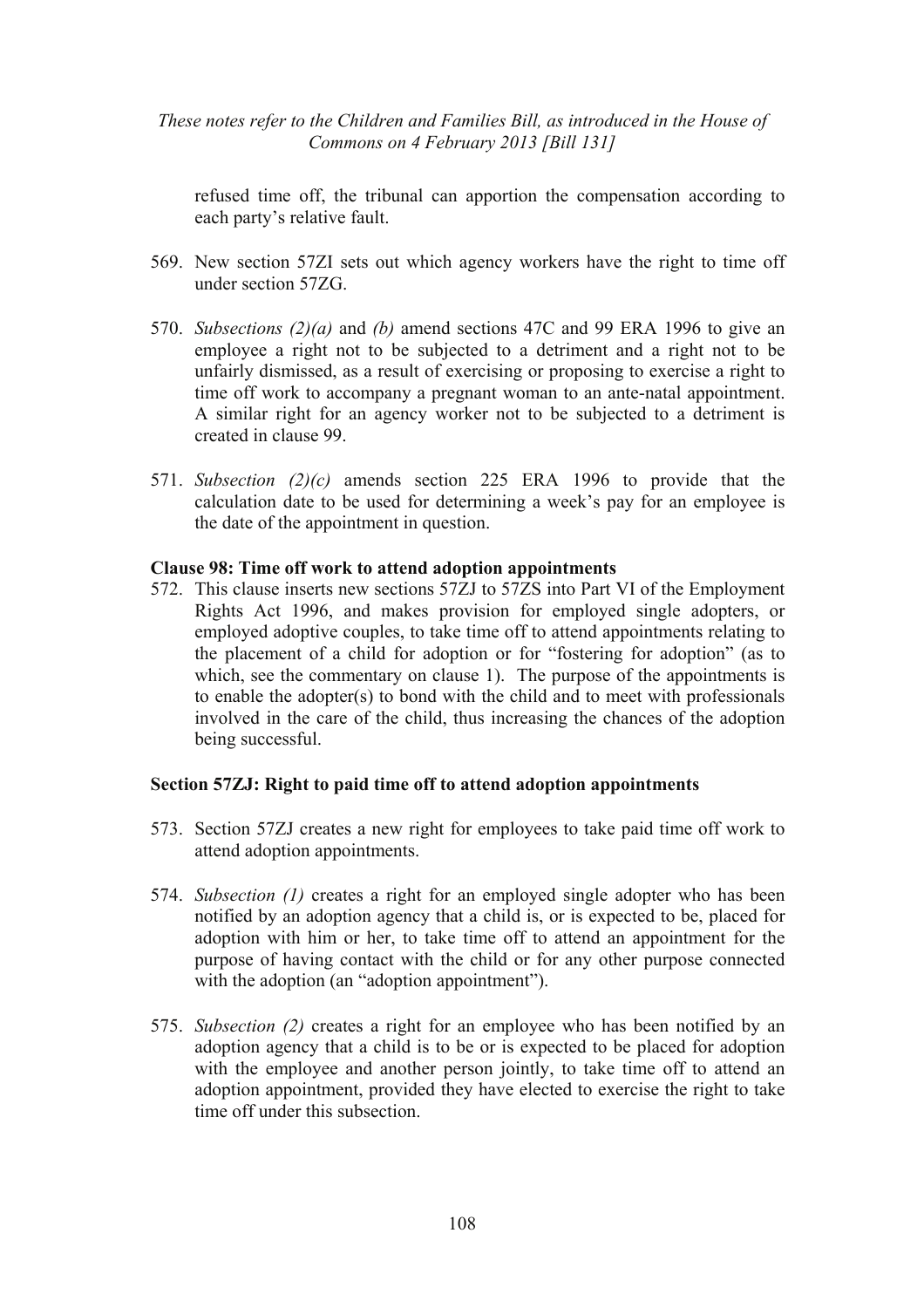- 576. *Subsection (3)* provides that the employee cannot elect to take time off under *subsection (2)* if they have already elected to take time off under section  $57ZL(1)(b)$  (unpaid time off), or if the other joint adopter, being an employee or an agency worker, has already elected to take time off under subsection  $(2)(b)$  or section  $57ZN(2)(b)$ .
- 577. *Subsection (4)* provides that an employee is not entitled to take time off to attend adoption appointments under section 57ZJ on or after the date of the child's placement for adoption with the employee.
- 578. *Subsection (5)* limits the number of adoption appointments that may be taken under section 57ZJ to no more than five for any particular adoption.
- 579. *Subsection (6)* limits the maximum amount of time off for each adoption appointment to six and a half hours.
- 580. *Subsection (7)* provides that the adoption appointment must have been arranged by or at the request of the adoption agency which made the notification of the placement or the expected placement for adoption.
- 581. *Subsection (8)* provides a single adopter is not entitled to take time off under subsection (1) unless he or she provides their employer upon request with a document showing the date and time of the adoption appointment in question and that it has been arranged by an adoption agency.
- 582. *Subsection (9)* provides that a joint adopter employee is not entitled to take time off under *subsection (2)*, unless the employee provides their employer upon request with a document that shows the date and time of the adoption appointment and a signed declaration stating that they have made an election to take time off under *subsection (2)(b)*.
- 583. *Subsection (10)* provides that the document that shows the date and time of the appointment or the declaration relating to the election under *subsections (8)* or *(9)* can be in electronic form.
- 584. *Subsection (11)* makes provision to modify the operation of section 57ZJ where more than one child is, or is expected to be, placed as part of the same arrangement (for example, where siblings are to be placed with the same adopter), so that where the adoption appointments relate to the adoption of more than one child that the election under subsection (2)(b) relates to all the children, that the maximum number of adoption appointments remains five in total and that the date after which no adoption appointments can be taken is the placement date of the first child.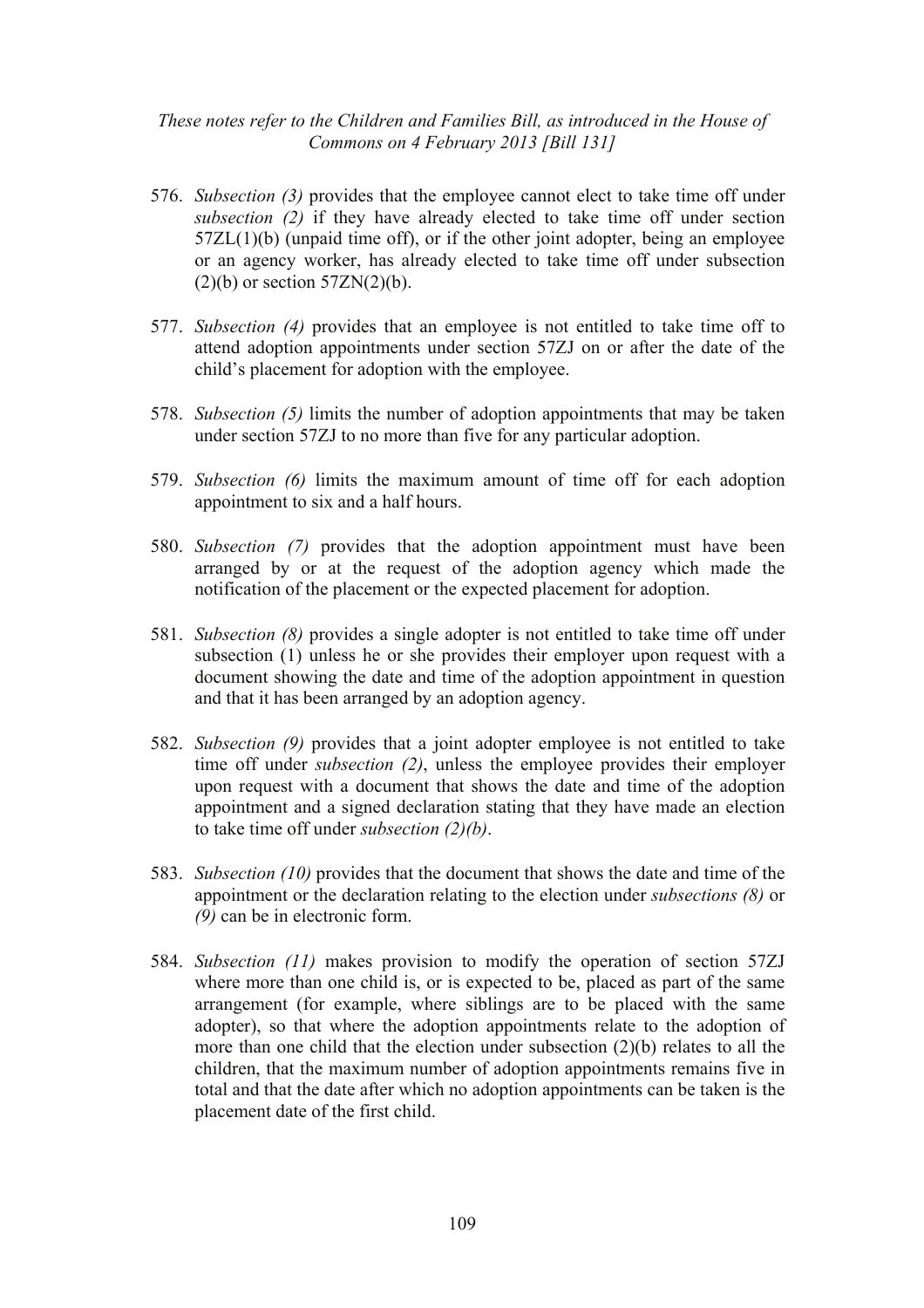- 585. *Subsection (12)* provides that the working hours of an employee are to be taken to be any time in accordance with the employee's contract of employment that they are required to be at work.
- 586. *Subsection (13)* provides that in section 57ZJ "adoption agency" has the meaning given in section 2 of the Adoption and Children Act 2002 or as defined in section 119(1)(a) of the Adoption and Children (Scotland) Act 2007.

#### **Section 57ZK: Right to remuneration for time off for adoption appointments**

- 587. *Subsection (1)* makes provision for an employee entitled to attend adoption appointments under section 57ZJ to be paid remuneration by his or her employer for the number of working hours for which the employee is entitled to be absent at the appropriate hourly rate.
- 588. *Subsection (2)* makes provision that the hourly rate will be the amount of one week's pay divided by the number of normal working hours in a week for that employee when employed under the contract of employment in force on the day when the time off is taken.
- 589. *Subsection (3)* makes provision that where the number of normal working hours differs from week to week or over a longer period, the amount of one week's pay shall be divided instead by the average number of normal working hours calculated by dividing by twelve the total number of the employee's normal working hours during the period of twelve weeks ending with the last complete week before the day on which the time off is taken. Or, where an employee has not been employed for a sufficient period to enable the calculation based on twelve weeks to be made, a number is used which fairly represents the number of normal working hours in a week, having regard to specified considerations.
- 590. *Subsection (4)* stipulates the specific considerations required to be borne in mind by section 57ZK(3) when choosing a number of weeks to divide the employee's salary by when the employee has not been employed for twelve weeks.
- 591. *Subsection (5)* provides that any amount of remuneration for time off under *subsection (1)* does not affect any right to contractual remuneration. However, *subsections (6)* and *(7)* provide that any contractual remuneration paid by an employer for time off under section 57ZJ will go towards discharging any liability of that employer to pay remuneration under section (1), and vice versa.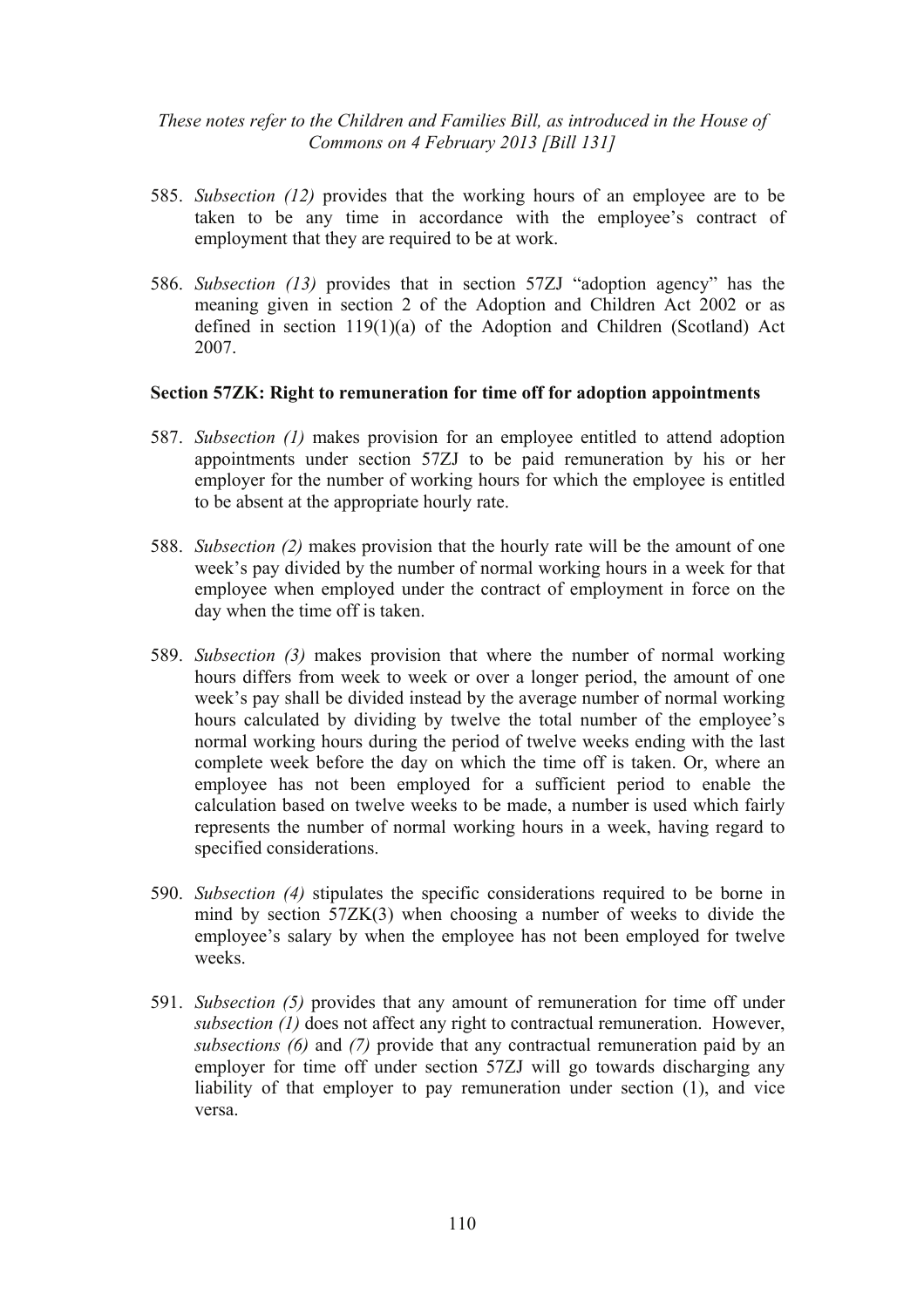#### **Section 57ZL: Right to unpaid time to attend adoption appointments**

- 592. *Subsection (1)* creates a right for an employed adopter who has been notified by an adoption agency that a child is, or is expected to be, placed for adoption with him or her and another person jointly, to take time off to attend an appointment for the purpose of having contact with the child or for any other purpose connected with the adoption (an "adoption appointment"), provided he or she has elected to take time off under *subsection (1)(b)*.
- 593. *Subsection (2)* provides that an employee may not elect to take time off under *subsection (1)* if they have already elected to take paid time off under section 57ZJ, or if the other joint adopter has already elected to take unpaid time off under *subsection (1)(b)* or under section 57ZP(1)(b).
- 594. *Subsection (3)* provides that an employee is not entitled to take time off to attend adoption appointments under section 57ZJ on or after the date of the child's placement for adoption with the employee.
- 595. *Subsections (4)* and *(5)* limit the number of adoption appointments that may be taken under section 57ZL to two appointments of six and a half hours each.
- 596. *Subsection (6)* provides that the adoption appointment must have been arranged by or at the request of the adoption agency which made the notification of the placement or the expected placement for adoption.
- 597. *Subsection (7)* provides that an employee is not entitled to take time off under this section unless he or she provides their employer upon request with a document showing the date and time of the adoption appointment in question and that it has been arranged by an adoption agency, and a signed declaration that he or she has made an election for the purposes of *subsection (1)(b)*. The declaration or document may be in electronic form *(subsection (8))*.
- 598. *Subsection (9)* makes provision to modify the operation of section 57ZL where more than one child is, or is expected to be, placed as part of the same arrangement (for example, where siblings are to be placed with the same adopter), so that where the adoption appointments relate to the adoption of more than one child that the election under *subsection (1)(b)* relates to all the children, that the maximum number of adoption appointments remains two in total and that the date after which no adoption appointments can be taken is the placement date of the first child.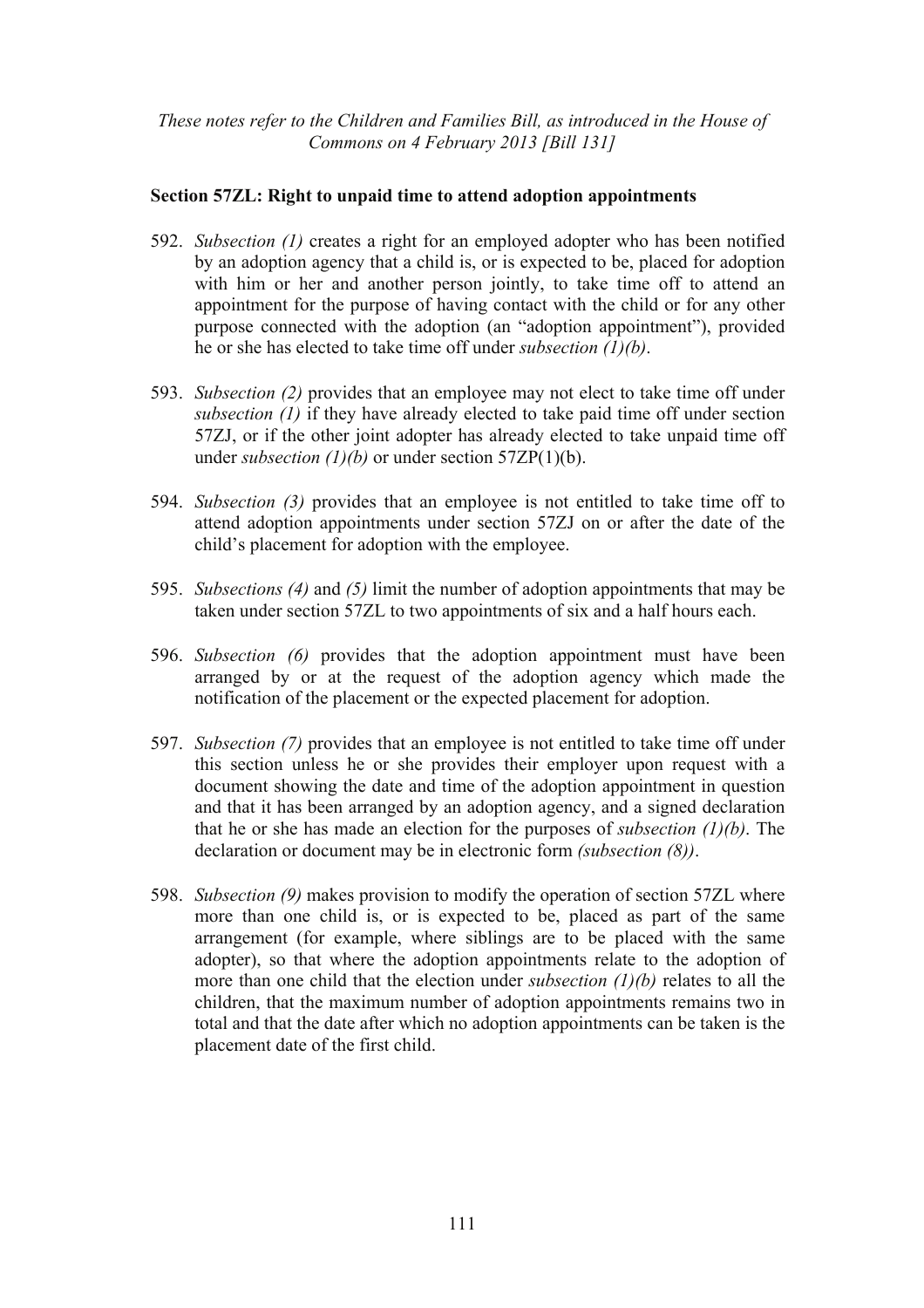- 599. *Subsection (10)* provides that the working hours of an employee are to be taken to be any time in accordance with the employee's contract of employment that they are required to be at work.
- 600. *Subsection (11)* provides that in section 57ZJ "adoption agency" has the meaning given in section 2 of the Adoption and Children Act 2002 or as defined in section 119(1)(a) of the Adoption and Children (Scotland) Act 2007.

#### **Section 57ZM: Complaint to employment tribunal**

601. This section provides that an employee who is unreasonably refused time off under sections 57ZJ or 57ZL to attend an adoption appointment by an employer, or has failed to pay amounts due under section 57ZK may present a complaint to an employment tribunal within the designated time limits. If the complaint is substantiated, the tribunal must make an order to this effect and must award compensation of twice the hourly rate multiplied by the number of hours' absence the employee would have been entitled to had it not been refused.

## **Section 57ZN: Right to paid time off to attend adoption appointments: agency workers**

602. Section 57ZN makes provision for agency workers to take paid time off to attend adoption appointments that is equivalent to that for employees in section 57ZJ. *Subsection (12)* provides that for the purposes of this section, an agency worker's working hours are any time when the agency worker is required to be at work in accordance with the terms under which the agency worker is working (temporarily) for the hirer.

## **Section 57ZO: Right to remuneration for time off to attend adoption appointments: agency workers**

603. Section 57ZO makes provision for agency workers who are permitted to take time off under section 57ZN that is equivalent to that for employees under section 57ZK. *Subsection (1)* provides that the temporary work agency must pay remuneration at the appropriate hourly rate for the hours for which the agency worker is entitled to be absent. *Subsection (2)* sets out how the hourly rate should be calculated in general, but *subsection (3)* sets out how the calculation should be made in situations where the number of an agency worker's normal working hours differs from week to week.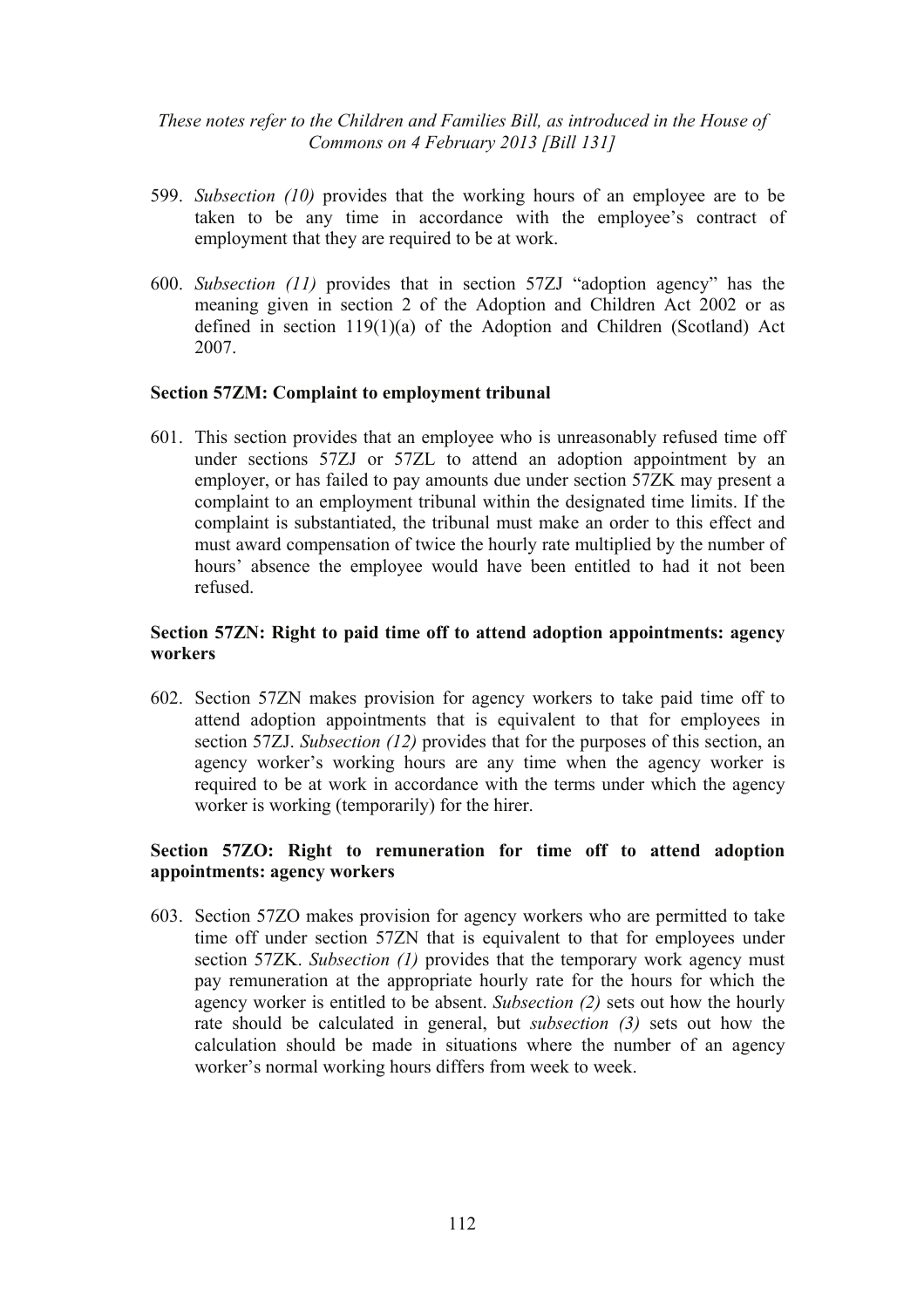#### **Section 57ZP: Right to unpaid time off to attend adoption meetings: agency workers**

604. Section 57ZP makes provision for agency workers to take unpaid time off to attend adoption appointments that is equivalent to the right for employees to take unpaid time off under section 57ZL. *Subsection (11)* provides that for the purposes of this section the working hours of an agency worker are any time when he or she is required to be at work (temporarily) for the hirer.

#### **Section 57ZQ: Complaint to employment tribunal: agency workers**

605. This section makes provision for agency workers to make complaints to tribunals in respect of refusal of permission to take time off (under section 57ZN or 57ZP) or failure to pay sums due (under section 57ZO) that is equivalent to the provision made for employees under section 57ZM.

#### **Section 57ZR: Agency workers: supplementary**

606. This section provides *(subsection (1))* that the rights to paid and unpaid time off, and the right to present a complaint to a tribunal, do not apply if the agency worker has not completed the qualifying period, or if there is a break between assignments which means that he or she is no longer entitled to the rights conferred by regulation 5 of the Agency Workers Regulations 2010. *Subsection (2)* makes clear that the rights to paid and unpaid time off do not impose any duty on the hirer or agency which extends beyond the original intended duration of the assignment. *Subsection (3)* makes clear that if a person is entitled to take paid or unpaid time off as an employee, then they are excluded from taking paid time or unpaid time off as an agency worker.

#### **Clause 99: Right not to be subjected to detriment: agency workers**

- 607. *Subsection (1)* amends section 47C the Employment Rights Act 1996 ("ERA 1996") to give agency workers a right not to be subjected to a detriment by the temporary work agency or hirer on certain grounds. The grounds are that the agency worker:
	- took or sought to take time off for an ante-natal appointment under section 57ZA or 57ZG ERA 1996;
	- received or sought to receive remuneration under section 57ZB ERA 1996 for time off to attend an ante-natal appointment (only available to pregnant women);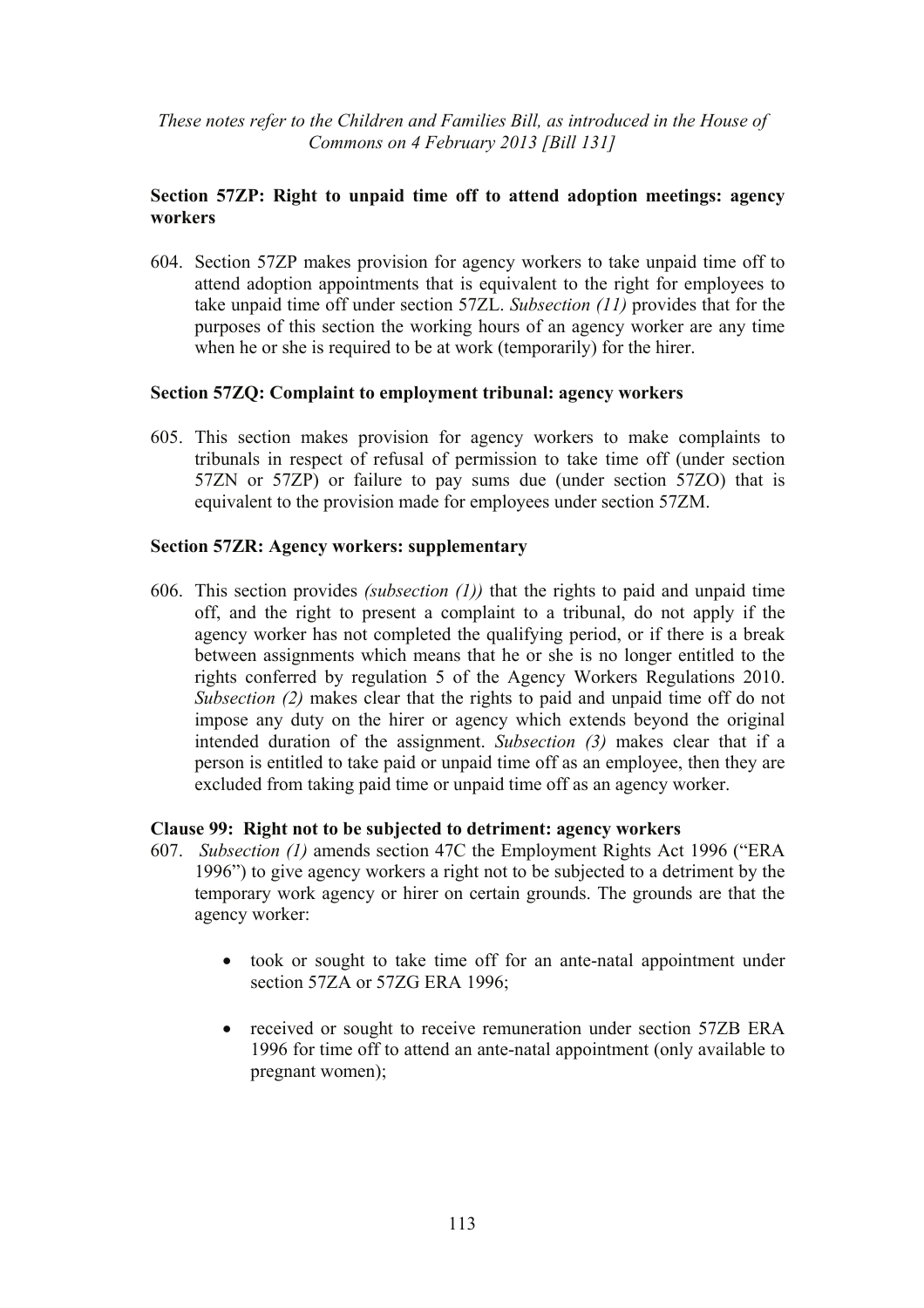- took or sought to take time off for an adoption appointment under section 57ZN or 57ZP ERA 1996; or
- received or sought to receive remuneration under section 57ZO ERA 1996 for time off to attend an adoption appointment (only available to the primary adopter).
- 608. *Subsection (2)* amends section 48 ERA 1996 to allow an agency worker who has been subjected to such a detriment to present a complaint to an employment tribunal. It is for the temporary work agency or the hirer to show the ground on which any act or deliberate failure to act was done.
- 609. *Subsection (3)* amends section 49 ERA 1996 to provide that if such a complaint is well-founded, the tribunal shall make a declaration to that effect and may award compensation to be paid to the agency worker by the temporary work agency, the hirer, or both.

#### **Clause 100: Time off work for ante-natal care: increased amount of award**

- 610. *Subsection (1)* amends section 57 ERA 1996 to increase the amount of compensation that must be ordered by an employment tribunal which finds that a pregnant employee has unreasonably been refused time off work under section 55 ERA 1996 to attend an ante-natal appointment. The amount is increased from the hourly salary of the employee for the period of absence to twice that amount.
- 611. *Subsection (2)* amends section 57ZC ERA 1996 to increase the amount of compensation that must be ordered by an employment tribunal which finds that a pregnant agency worker has unreasonably been refused time off work under section 57ZA ERA 1996 to attend an ante-natal appointment. The amount is increased from the hourly salary of the agency worker for the period of absence to twice that amount.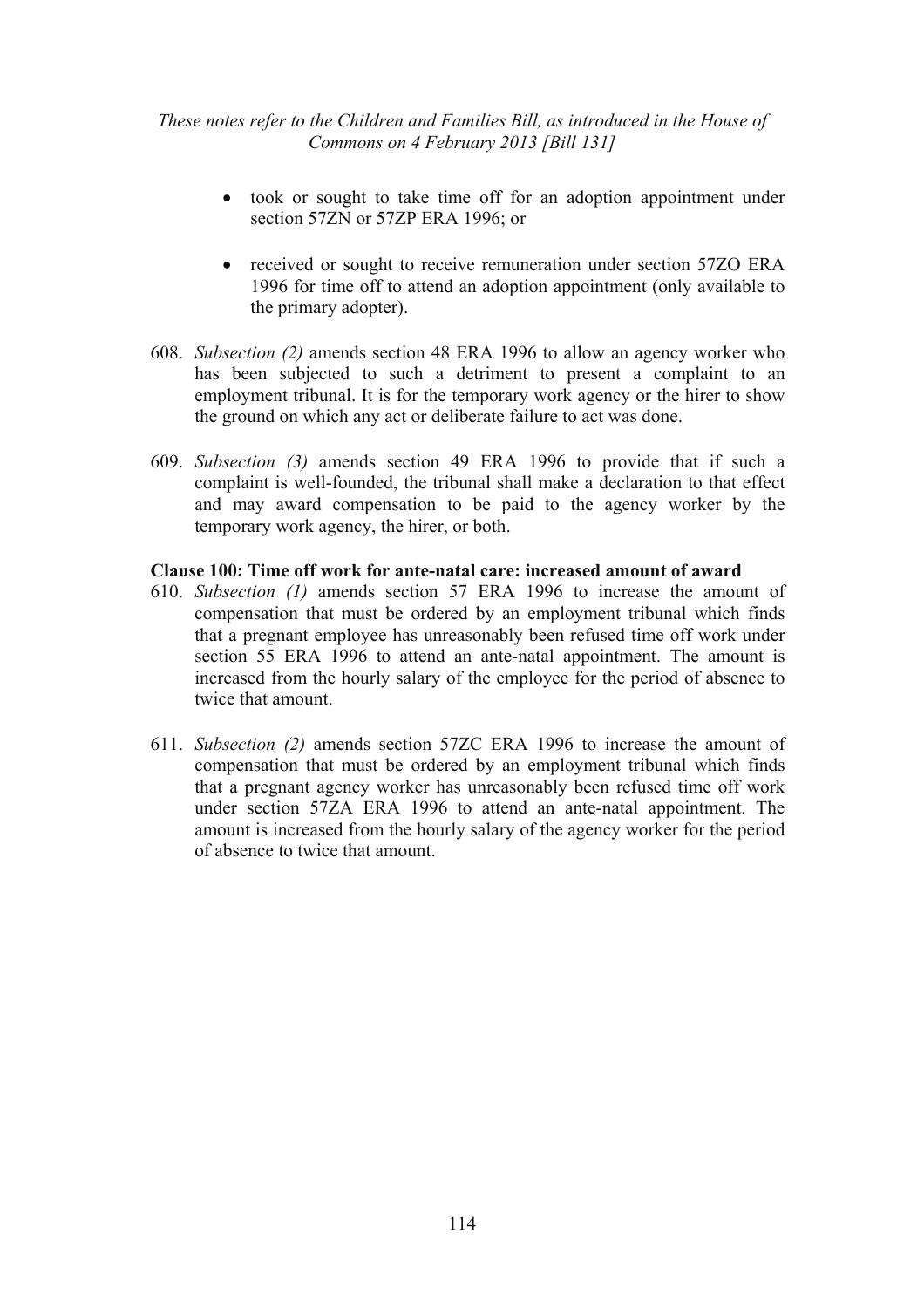## **PART 8 – RIGHT TO REQUEST FLEXIBLE WORKING**

#### **Clause 101: Removal of the requirement to be a carer**

- 612. This clause removes the requirement that an employee must have parental or caring responsibility in order to make a request to their employer to change their terms and conditions with respect to hours and location of work.
- 613. *Subsection (1)* repeals section 80F(1)(b) of the Employment Rights Act 1996 which requires an employee to be responsible for the care of a child or in certain cases a person over the age of 18 in order to make a request for flexible working. This means that all employees who have the necessary period of service with their employer (currently 26 weeks) will have a right to request flexible working.
- 614. *Subsection (2)* also repeals other provisions which are no longer necessary following the removal of the requirement to be the carer of a child or adult.

#### **Clause 102: Dealing with applications**

- 615. This clause deals with changes to the procedure which employers must follow when dealing with a flexible working request.
- 616. *Subsection (2)* amends section 80G of the Employment Rights Act 1996 to remove the requirement on employers to follow a statutory procedure when considering flexible working requests. This procedure is currently set out in the Flexible Working (Procedural Requirements) Regulations 2002 (S.I. 2002/3207) these regulations will be revoked. In place of this, subsection (2) introduces a duty on employers to consider requests in a reasonable manner.
- 617. *Subsection (2)* also amends section 80G to introduce a requirement on the employer to notify the employee of its decision within a certain period of time. Subsection (3) provides that the employer must give its decision within 3 months beginning on the date that the application is made. This period can be extended by agreement between the employer and employee.
- 618. *Subsection (4)* sets out the circumstances in which the employer can treat a flexible working request as withdrawn. They are where an employee fails to attend two consecutive meetings to discuss the request or an appeal with their employer without good reason.

#### **Clause 103: Complaints to employment tribunals**

619. This clause amends the rules which apply to the making of a complaint relating to a request for flexible working to an employment tribunal.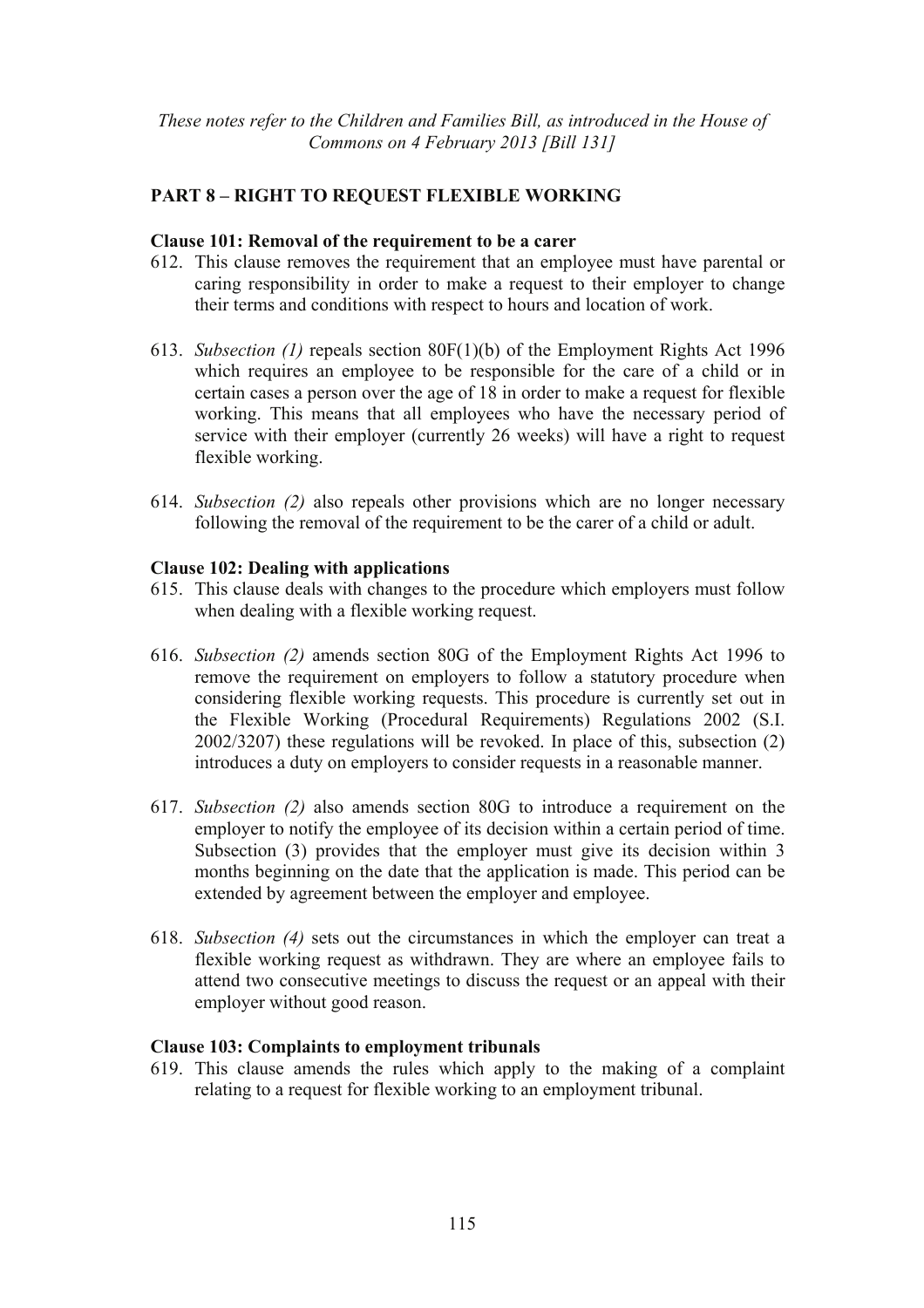- 620. *Subsection (2)* amends section 80H of the Employment Rights Act 1996 to provide that an employee may make a complaint to an employment tribunal if the employer sought to treat the employee's flexible working request as withdrawn without having grounds to do so. *Subsection (5)* provides that an employee may make this complaint as soon as the employer has informed the employee that it is treating the request as withdrawn.
- 621. *Subsection (3)* is a change consequential on the addition of a new ground of complaint.
- 622. *Subsection (4)* sets out the rules on when an employee may make a complaint relating to a flexible working request to an employment tribunal. It provides that an employee cannot make a complaint to an employment tribunal until a final decision has been made by their employer. An employee is required to have exhausted any appeal which is offered by the employer before making a complaint.
- 623. It also provides that if the employer does not inform the employee of its decision within the required period of time, the employee may make a complaint to an employment tribunal or, if the employer and employee have agreed an extension of time, the employee may make a complaint at the end of the extended period.
- 624. An employee has a period of three months from the 'relevant date' to make a complaint relating to a flexible working request to an employment tribunal. *Subsection (6)* provides that the 'relevant date' will be the date on which the employer informed the employee of its final decision. Or, if the employee is complaining that the employer did not have grounds to treat the request has withdrawn, the 'relevant date' will be the date on which the employer informs the employee that it is treating the application as withdrawn.

#### **Clause 104: Review of sections 101 to 103**

- 625. This clause sets out the requirement for the Secretary of State to review the provisions of this legislation as set out in subsection (1) to (3) and to set out the conclusions in a report which he must publish.
- 626. The report must include the objectives of the amendments to the Employment Rights Act 1996; to what extent those objectives have been achieved; and whether the objectives should remain the same and whether there is a less regulatory approach that could achieve the same objectives.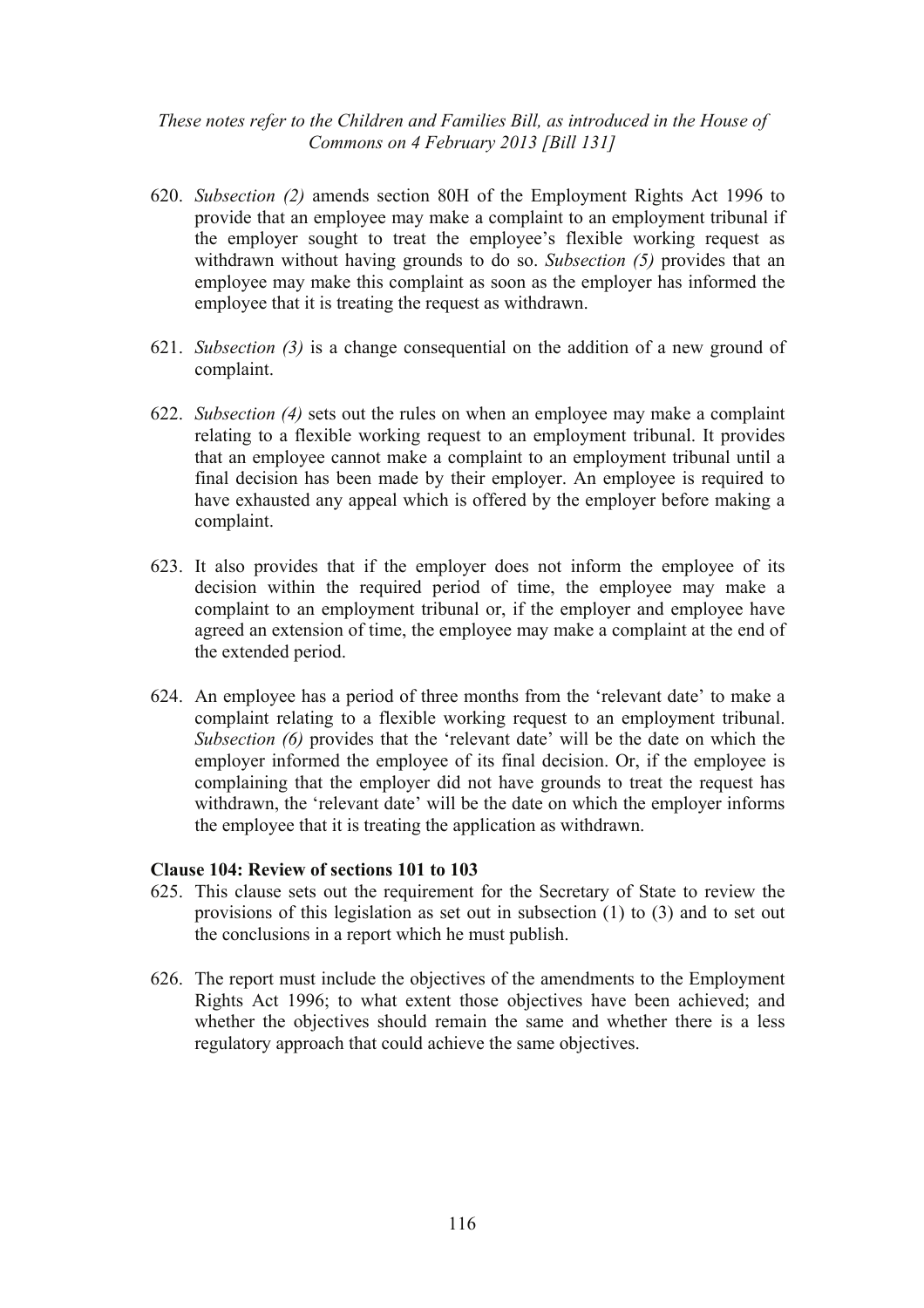627. The report must be published within 7 years of the clauses coming into force and subsequent reports must be published in not more than 7 year intervals from publication of the previous report.

#### **PART 9 – GENERAL PROVISIONS**

#### **Clause 105: Orders and regulations**

- 628. This clause provides that all orders and regulations made by the Secretary of State or the Lord Chancellor under the Bill are to be made by statutory instrument. Orders made under clause 67(5) (*Order relating to the coming into force of the SEN Code of Practice)),* clause 107 (*Transitional, transitory or saving provision)* and clause 109 *(Commencement)* are not subject to any parliamentary procedure. Orders made under clause 106 (*Consequential amendments etc)* that amend primary legislation will be subject to the affirmative procedure. All other orders and regulations made under this Bill are subject to the negative resolution procedure.
- 629. This clause allows for orders or regulations to make different provisions for different purposes (including different areas) and to make provision generally or in relation to specific cases. Other than in relation to orders made under clause 67(5) (*Order relating to the coming into force of the SEN Code of Practice*), clause 107 (*Transitional, transitory or saving provision)* or clause 109 (*Commencement,),*a power to make orders or regulations includes a power to make incidental, supplementary, consequential, transitional or transitory provisions or savings.

#### **Clause 106: Consequential amendments, repeals and revocations**

630. This clause allows the Secretary of State or the Lord Chancellor to make orders that make consequential amendments to other legislation. By virtue of clause 105(6) where such orders amend primary legislation, they will be subject to the affirmative procedure.

#### **Clause 107: Transitional, transitory or saving provision**

631. This clause allows the Secretary of State or Lord Chancellor to make transitional provisions in relation to the commencement of the provisions of this Bill.

#### **Clause 109: Commencement**

632. This clause provides for the commencement of this Bill. The provisions that relate to family justice and that are mentioned in subsection (2) will come into force on a date appointed by the Lord Chancellor. Clause 18 (*Repeal of*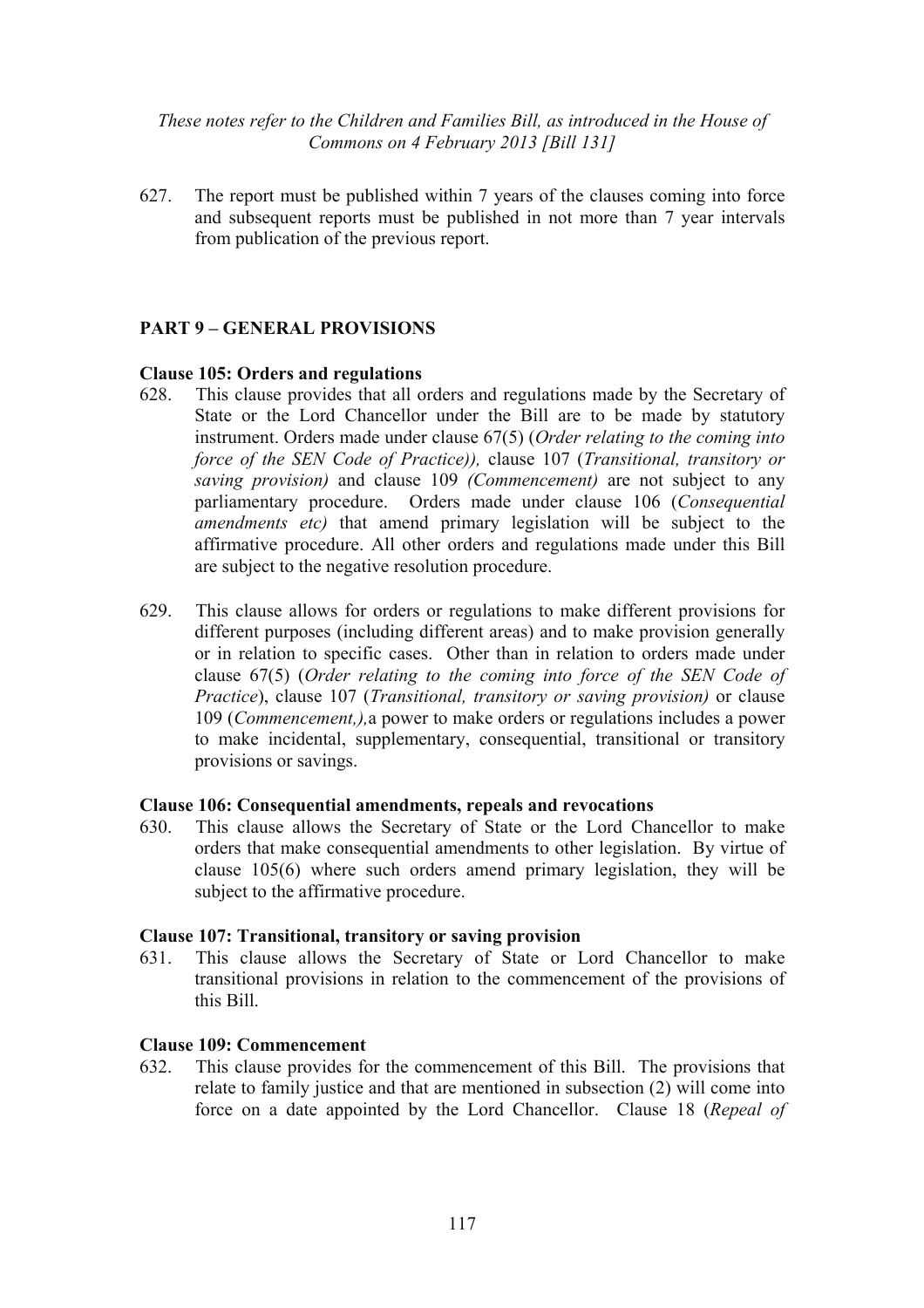*uncommenced provisions of Part 2 of the Family Law Act 1996)* comes into force two months after the date on which the Act is passed. The other provisions will come into force on a day appointed by the Secretary of State by order. Any order made under this section can appoint different days for different purposes.

#### **Clause 110: Short title and extent**

633. Clause 96(2) and (3) *(statutory rights to leave and pay: further amendments)*  and clause 104 (*Review of sections on the right to request flexible working)* extend to England, Wales and Scotland. Parts 2 and 3 *(family justice, and children and young people with SEN)* extend to England and Wales only. Part 9 (*General Provisions)* extends to the whole of the United Kingdom. Where a provision of the Bill amends or repeals other legislation, that amendment or repeal has the same extent as the provision which is amended or repealed.

## **FINANCIAL EFFECTS OF THE BILL**

- 634. Parts 1 to 3 of the Bill are intended to make adoption services, SEN provisions and the Family Justice system work more efficiently and effectively to identify and provide the support that children need. This is expected to lead to longer term savings to the Exchequer as a result of better health, education and employment prospects for adopted children, looked after children and those with special educational needs.
- 635. Reforms to the public and private law systems set out in Part 2 are expected to lead to efficiencies which will reduce delay in other areas of the court system. Reforms to the adoption (Part 1) and SEN (Part 3) systems will have some transitional costs which will be met by the Department for Education. The need for support is expected to taper as savings are realised through the embedding of the reforms. Minimal costs to Ofsted associated with the registration of Childminder Agencies (Part 4) will also be met by the Department for Education. There are no new costs associated with the changes to the remit of the Children's Commissioner (Part 5).
- 636. Parts 6 to 8 of the Bill introducing shared parental leave and pay and flexible working, have transitional costs relating to the IT changes required. There will be an on-going additional cost relating to the equalisation of rights for prospective adoptive parents with those for birth parents, which BIS will fund on an on-going basis. Other than that, the reforms have been designed to be affordable within current spending plans for maternity leave.
- 637. Parts 6 to 8 of the Bill will provide for increased expenditure in the following ways: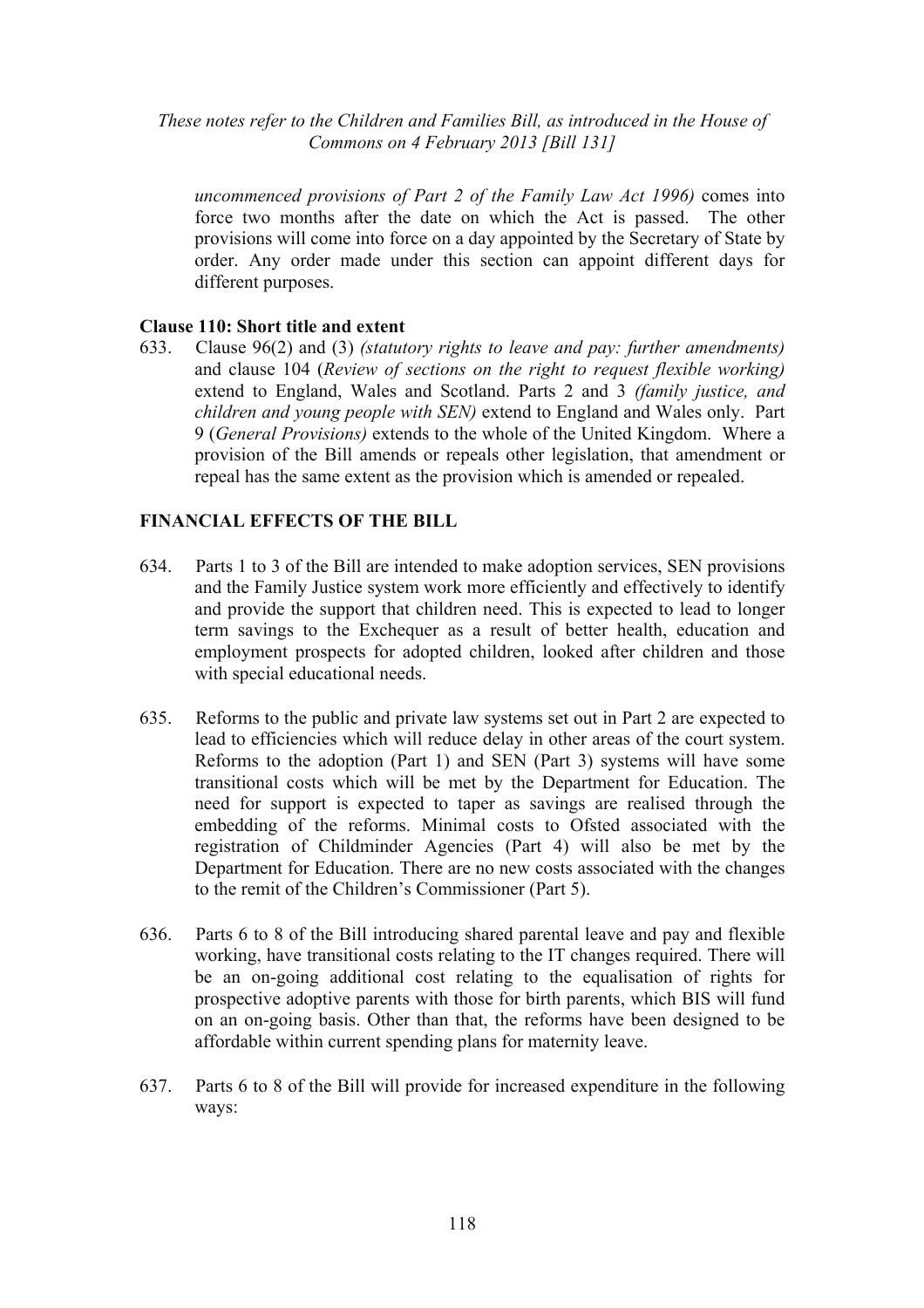- The introduction of Statutory Shared Parental Pay is estimated between £0 to £1.29m annually from the Consolidated Fund. This is a net increase in expenditure; additional statutory paternity pay will be abolished and expenditure on statutory shared parental pay will have a corresponding reduction in expenditure on statutory maternity pay and maternity allowance expenditure.
- Increasing the rate of Statutory Adoption Pay to 90% of salary for the first 6 weeks is estimated £8.1m annually from the Consolidated Fund.
- The administration of Statutory Shared Parental Pay is estimated between £0 to £1.5m annually from the National Insurance Fund.
- The cost of creating the administration for Shared Parental Leave is estimated at £3.35m between Financial Year 13/14 and 15/16.

## **EFFECTS OF THE BILL ON PUBLIC SECTOR MANPOWER**

638. There are no public service manpower commitments arising from the Bill which would give rise to additional requirements. It is estimated that the overall effect of the Bill on public sector manpower would be negligible.

## **SUMMARY OF THE IMPACT ASSESSMENT**

- 639. The impact of the provisions in this Bill has been fully considered during the development of the legislation. In line with Government requirements, a full Impact Assessment for the Shared Parental Leave and Flexibly Working provisions – parts 6 to 8) has been published at the following website address: www.bis.gov.uk/assets/biscore/employment-matters/docs/m/12-1268-modernworkplaces-response-flexible-parental-leave-impact
- 640. Parts 1 to 5 of the Bill have been assessed as out of scope by the Government's Regulatory Powers Committee so Impact Assessments have not been required. Departments will publish evidence explaining the impact of the Bill provisions on the public sector and in respect of equalities and children's rights considerations to support Committee consideration of the Bill. This will material will be made available in the Public Vote Office, House Libraries and at the following website address: www.education.gov.uk/childrenandfamiliesbill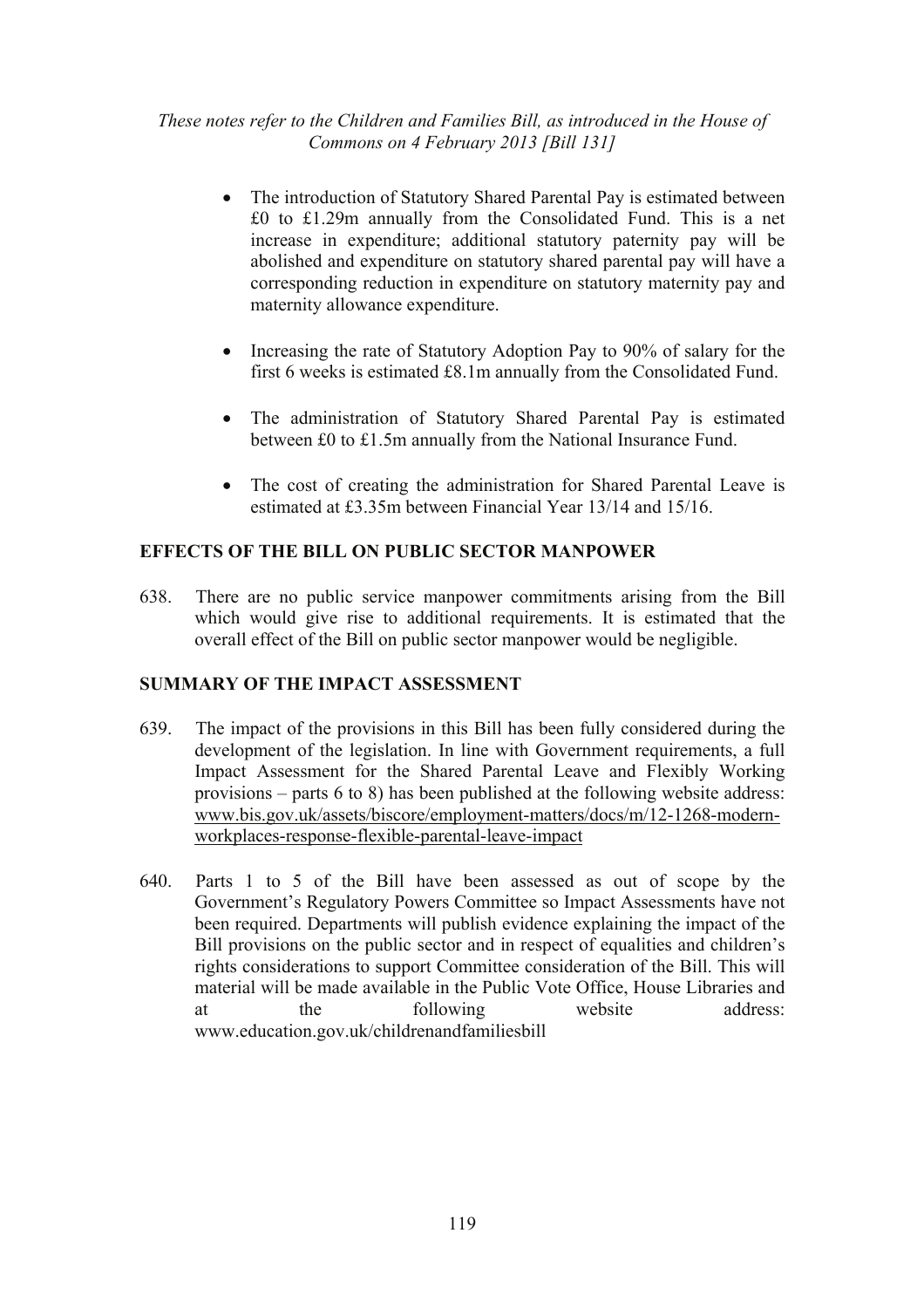## **COMPATIBILITY WITH THE EUROPEAN CONVENTION ON HUMAN RIGHTS**

- 641. Section 19 of the Human Rights Act 1998 requires the Minister in charge of a Bill in either House of Parliament to make a statement before Second Reading about the compatibility of the provisions of the Bill with the Convention rights (as defined by section 1 of that Act).
- 642. Having considered the possible implications, the Secretary of State for Education has made a statement saying that in his view the provisions of the Children and Families Bill are compatible with the Convention rights. There are some areas where it would be helpful to provide further comments for clarification, as follows.

#### **Adoption**

#### **Clause 1: Placement of looked after children with prospective adopters**

643. The Government has considered whether the provision aimed at early permanence through "fostering for adoption" are compatible with the Articles 6 and 8 rights of the birth parents and Article 8 rights of the child. The Government is satisfied that this provision is compatible with Article 6 and 8 of the Convention. The placement with foster parents who are prospective adopters does not affect the process by which decisions to remove a child from his birth family, or to place him for adoption, are made by the court, nor does it affect the rights of the birth family in that regard. The birth parents retain their right to be involved in the process and to have full account taken of their views. It will be for the court to decide whether to make the placement order. If the court does not make a placement order the child cannot be placed for adoption.

#### **Clause 2: Adoption Agencies: repeal of requirement to give due consideration**

644. This provision repeals, as it applies in relation to England, the requirement for adoption agencies to give due consideration to the child's religious persuasion, racial origin and cultural background. Whilst the Government is conscious that this repeal might raise concerns under Article 9 of the Convention, the Government is satisfied that this repeal is compatible with the ECHR. In making the decision on who the child to be adopted should be placed with, the adoption agency will be required by section  $1(2)$  and  $(4)$  of the Adoption and Children Act 2002 to give paramount consideration to the welfare of the child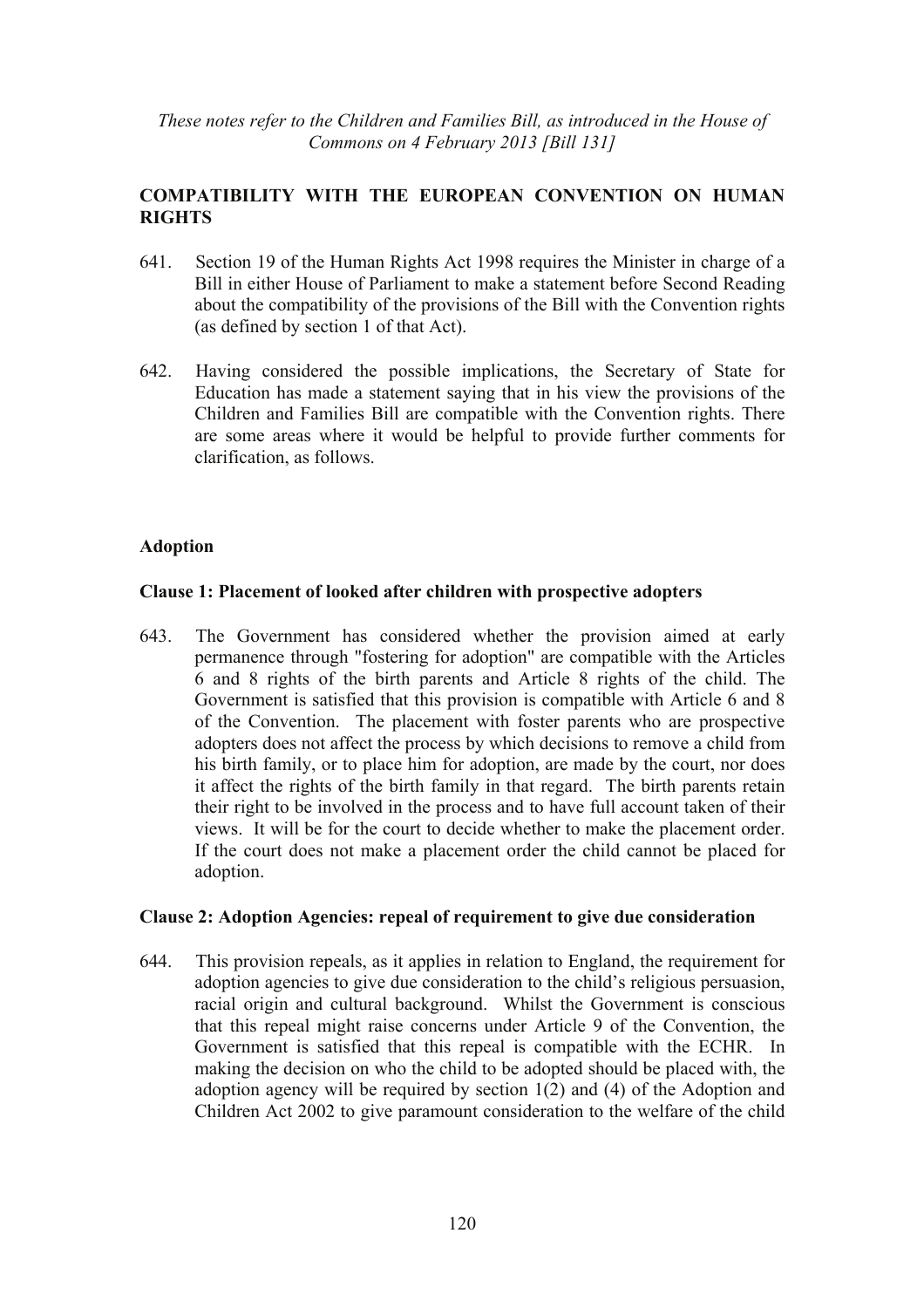and to have regard to the child's wishes and feelings, needs, background and any other relevant characteristics. As such, consideration of the child's religion and beliefs will continue to form part of the decision-making process as regards matching children with suitable prospective adopters.

## **Clause 6: The Adoption and Children Act Register**

645. The Government is satisfied that this provision, which will provide a power to make regulations to make provision enabling prospective adopters who are suitable to adopt a child to search and inspect the register for the purpose of assisting them to find a child appropriate for adoption, is compatible with the Convention. The Government accepts that there will be an interference with the Article 8 rights of the child, however any interference is compatible with the Convention in that it pursues the legitimate aim of speeding up the process for children who would benefit from being adopted, will be in compliance with a clear legislative framework relating to the collection, storage and disclosure of data, including the Data Protection Act 1998 and is proportionate in that there will be safeguards in place to prevent the unlawful processing of the personal data of the child.

#### **Clauses 7 and 8: Contact (children in care of local authorities) and Contact (post adoption)**

- 646. These provisions have the aim of preventing the disruption to an adoptive placement that birth parents or other birth relatives may cause by inappropriate contact with the adopted child. The Government has considered the Article 6 and 8 rights of the birth parents and the Article 8 rights of the child. The Government is satisfied that these provisions are compatible with the ECHR.
- 647. In terms of the Article 6 rights of the birth parents where the child is in the care of the local authority, the birth parents retain the same rights to be involved in the process that may lead to adoption, so therefore the Government is satisfied that the provisions are in compatible with the birth parents' ECHR rights.
- 648. In terms of the Article 8 rights of the birth parents when the child is in local authority care, there will still be a duty on local authorities under section 34 of the Children Act 1989 to allow the child reasonable contact with this parents and local authorities may only refuse contact where it is necessary to safeguard and promote the child's welfare and then for a limited period of time during which the authority may seek an order for no contact. In light of this the Government is satisfied that these provisions are compatible with the parents' Convention Rights at that stage.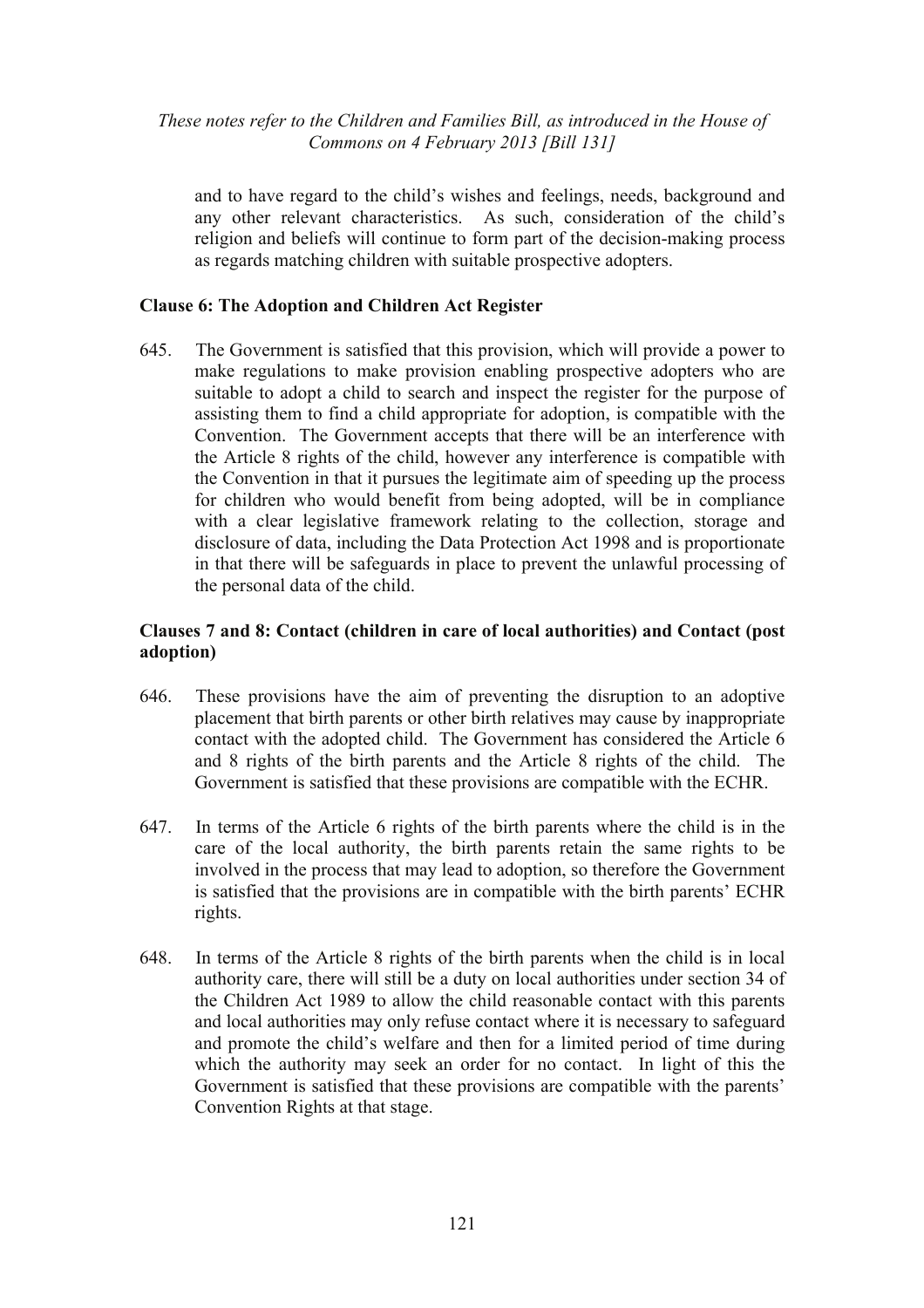649. In terms of decisions about contact at the adoption order hearing or once the child is adopted, whilst clause 8 allows adopted parents to apply for an order to prevent future contact between the child and that child's birth parents or other members of the child's birth family, those members of the birth family will, if leave of the court is obtained, be able to apply to the court for contact with the child and when deciding whether to make an order about contact the child's welfare throughout their life will be the court's paramount consideration (this is compatible with the child's Article 8 rights). The Government is therefore satisfied that any interference with the birth parents' Article 8 rights has a legitimate aim and is proportionate.

## **Family Justice**

#### **Clause 10: Family Mediation Information and Assessment Meetings**

650. The Government has considered in particular Article 6 of the Convention in light of this provision and whether the requirement to attend such a meeting before making a "relevant family application" is compatible with Article 6. The Government is satisfied that this provision does not restrict the essence of the right of access to a court. It is proportionate in that the requirement to attend such a meeting would not apply in cases where the matter should be brought urgently to the court or where attending such a meeting would otherwise be inappropriate. The Government is, therefore of the view, that the provision is compatible with Article 6 of the Convention.

## **Clause 14: Care, Supervision and other family proceedings: time limits and timetables**

651. This provision is intended to reduce the current delays experienced in care and supervision proceedings, and to ensure that cases involving care and supervision orders are more actively and better managed and progressed more swiftly. The Government has, in particular, considered Article 6 ECHR. The Government acknowledges that there may be cases where 26 weeks will not be a sufficient length of time to enable a court to fairly dispose of a case. Clause 14 recognises this and affords the court discretion to extend time where it is of the opinion that the extension is necessary to enable the court to resolve the proceedings justly. In light of this the Government is of the view that clause 14 will not unlawfully interfere with an individual's right to a fair hearing in accordance with Article 6 of the ECHR.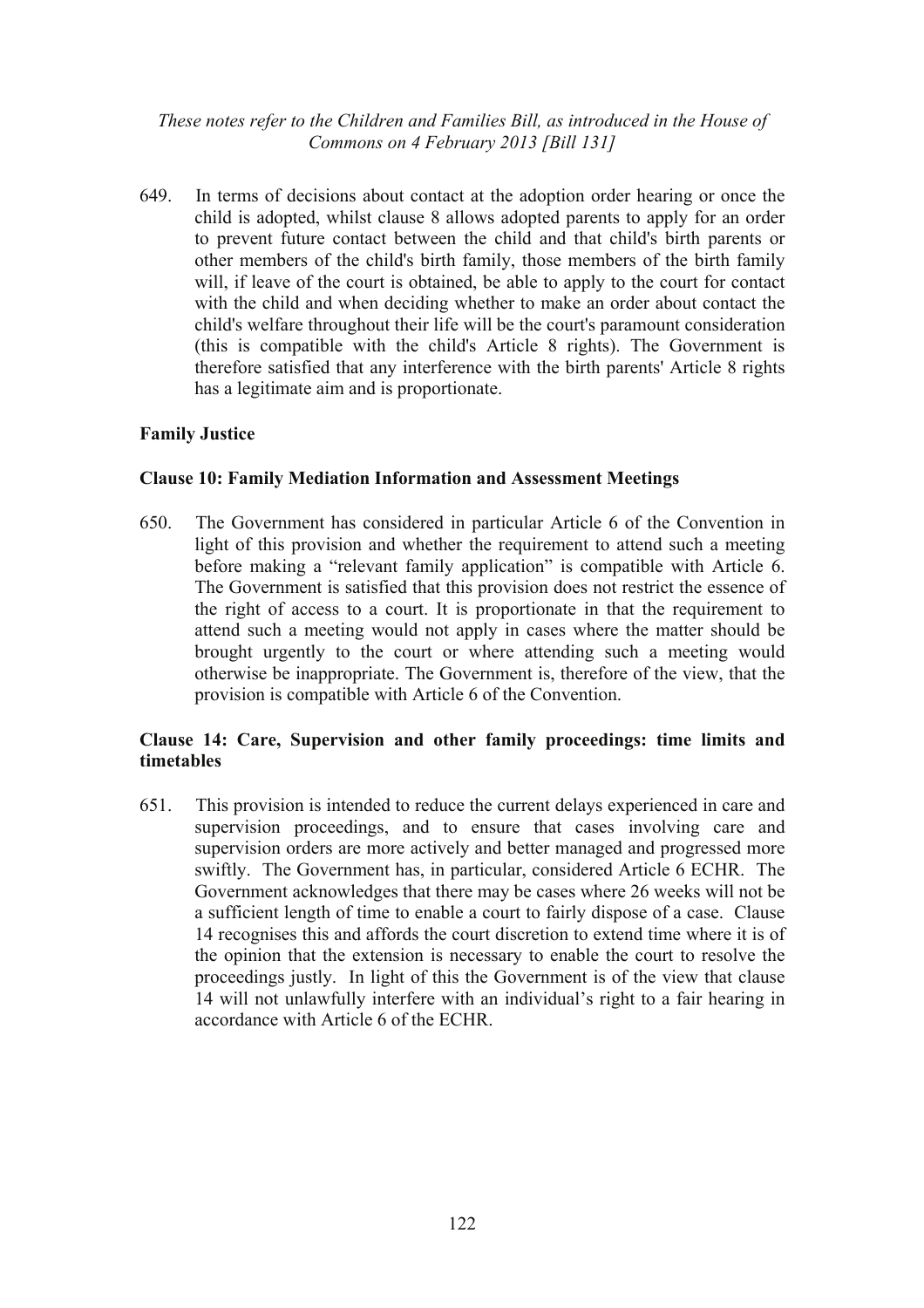## **Children and Young People in England with Special Educational Needs**

## **Clause 51: Mediation**

652. This provision requires a parent or young person who is considering appealing a decision in respect of educational provision to participate in a mediation information discussion. The Government has considered this provision in light of Article 6 and is satisfied that it complies with this Article. The Government does not accept that the right being determined is a civil right for the purposes of Article 6. The right to education is narrow. It is a right not to be denied access to education not a right to the type of education a person may desire. Even if it were considered a civil right, the requirement to participate in a mediation information discussion will not restrict access to a fair hearing as the requirement is simply for the potential appellant to participate in a brief discussion with a mediation company in which that person is informed of mediation as an option; there is no requirement to attend mediation. The Government is satisfied that there should not be any delay or barrier to the appeal process caused by a potential appellant having to participate in mediation.

## **Childminder Agencies etc**

## **Clause 73: Childminder Agencies**

- 653. This provision together with amendments contained in Schedule 4 provides for an alternative framework in which childminders can lawfully operate. The Government has considered whether this provision is compatible with Article 6 in terms of childminder agencies' decisions about registering childminders. The Government does not consider that Article 6 is engaged by these decisions because the civil right in question (the right to operate the business of childminding) is not being decisively determined. There remains the right to register with the Chief Inspector or another childminder agency. Furthermore, if it were the case that Article 6 is considered to be engaged, the Government considers that there will be sufficient procedural protections in place including a right to make representations to the Agency. A fresh application for registration may also be made to the Chief Inspector, attracting a right of appeal to the First Tier Tribunal.
- 654. The Government has also considered the information sharing provisions that have been put in place as a result of childminders being able to register with childminder agencies and is satisfied that these provisions comply with Article 8 of the Convention. The Chief Inspector's power to require that childminder agencies supply him/her with certain information (including information about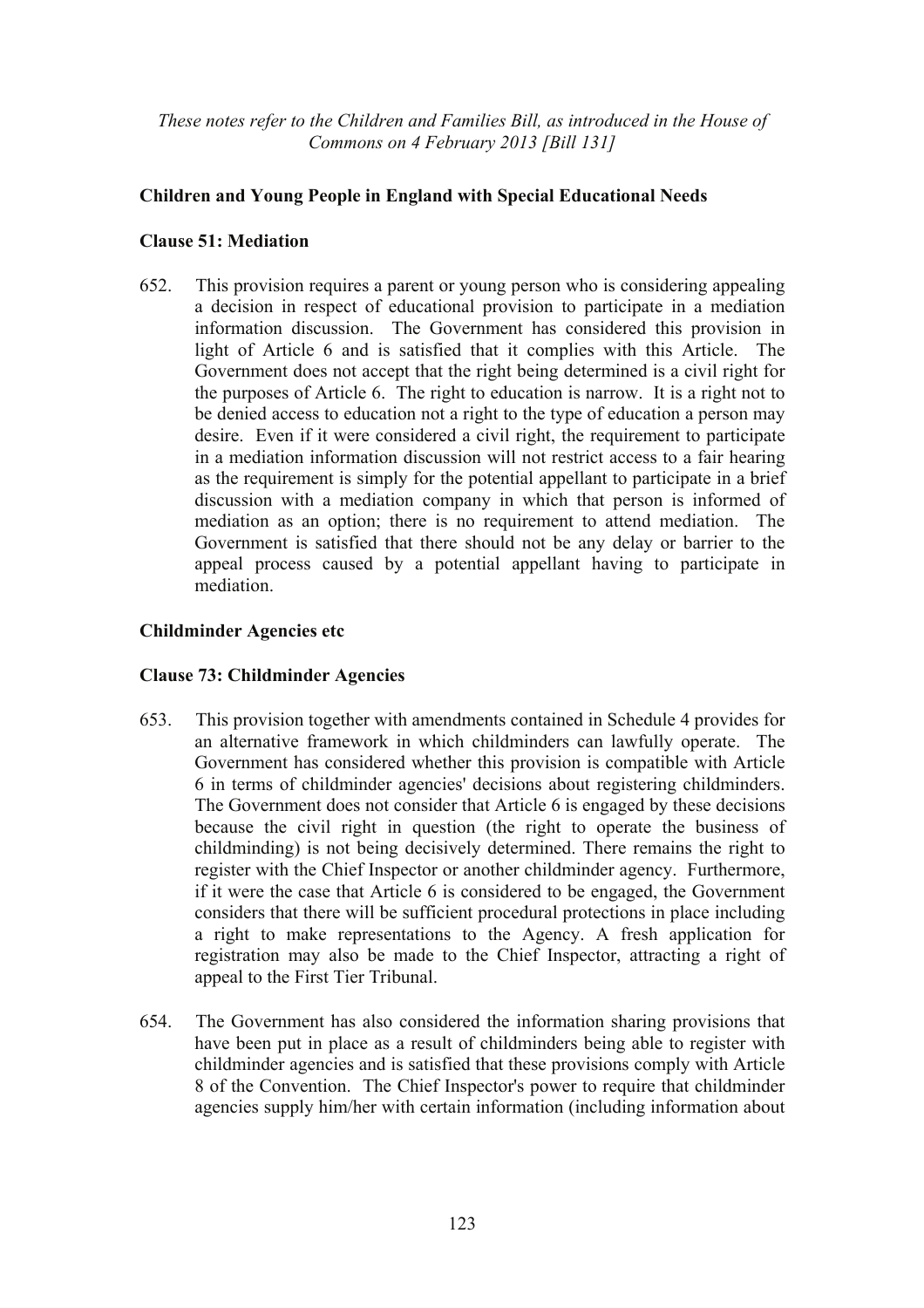childminders registered with them) pursues the legitimate aim of protecting the health of children who are placed in the care of agency-registered childminders. The power is expressly limited to information which the Chief Inspector considers is necessary to the exercise of his functions.

655. The obligations on childminder agencies to supply prescribed information to HMRC and local authorities and their powers and duties to provide certain information to parents and other prescribed persons, including child protection agencies, for specified purposes mirror the disclosure obligations currently imposed on the Chief Inspector. They help to ensure that public funds through tax credits are correctly allocated, that parents can be assisted in finding suitable childcare and that children are protected from harm. The Government is satisfied that any interference with Article 8 rights is justified by the purposes for which the information is used. In all the cases described above, those processing personal data will need to comply with the Data Protection Act 1998. As public bodies the Chief Inspector, HMRC and local authorities are also bound by the requirements of Article 8 of the Convention where they are processing information falling within the sphere of private life.

#### **Provisions relating to the Children's Commissioner**

#### **Clause 79: Commissioner's powers to enter premises**

656. This provision gives the Commissioner power to enter premises and conduct interviews. It re-enacts an existing power with modifications. Whilst the Government acknowledges that the exercise of this power could potentially constitute an interference with the Article 8 rights of those persons who own or run the premises, of those working at the premises and of those children who are at the premises, the Government is satisfied that if there is such an interference it is capable of complying with Article 8 and that therefore this provision complies with the Convention. The power of entry will enable the Commissioner to exercise his or her general functions to protect and promote the right of children. It will not enable the Commissioner to force entry into premises or compel persons to be interviewed. Furthermore there are several safeguards in place for the exercise of this power: including that: i) it can only be exercised by the Commissioner or a person authorised by the Commissioner; ii) it can only be exercised at a reasonable time; and iii) it may not be exercised in relation to private dwellings. In addition the Commissioner will be required to exercise the power compatibly with Convention rights.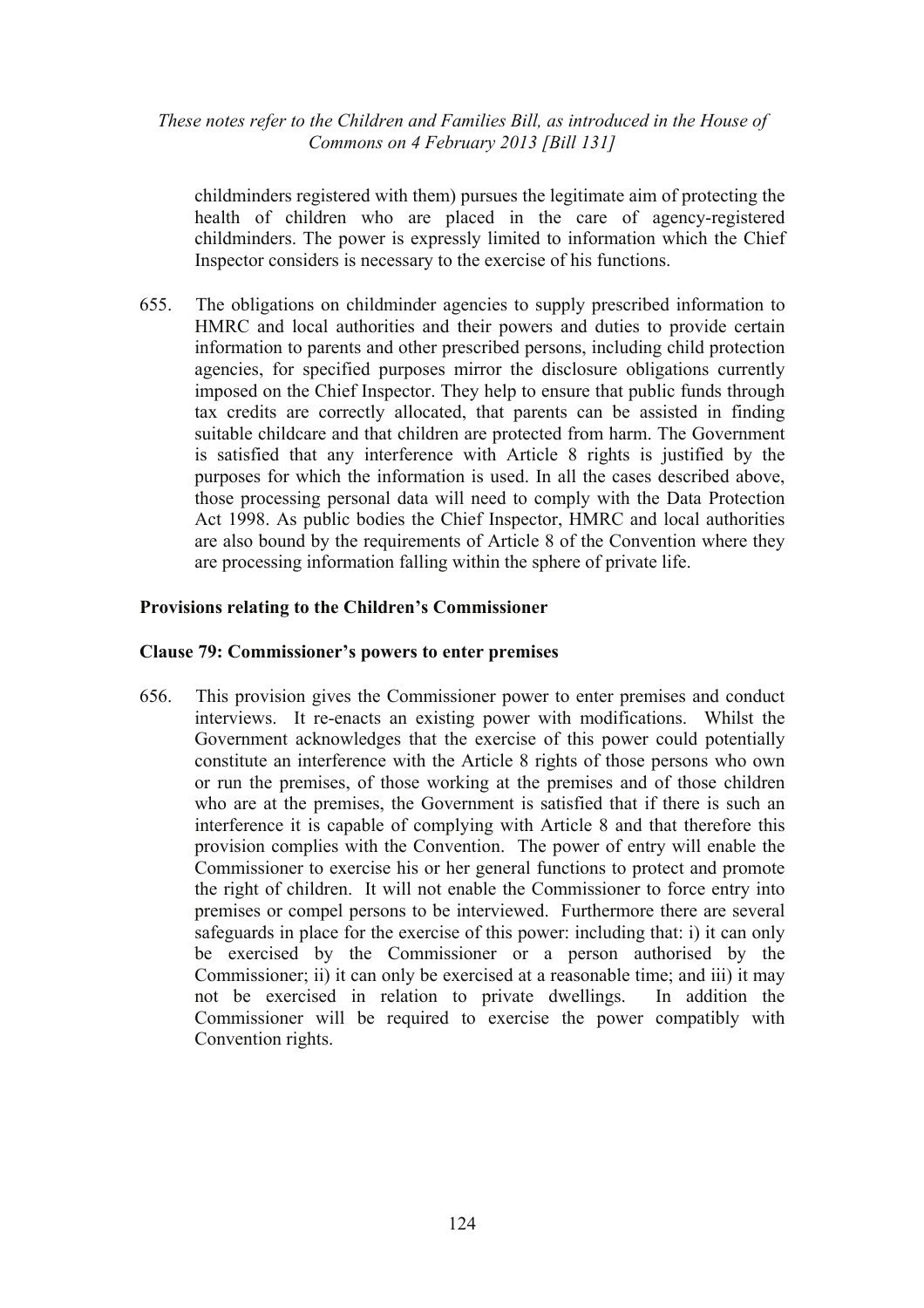#### **Provisions on Shared Parental Leave and Statutory Parental Pay**

657. Clauses 87 and 89 create new entitlements to shared parental leave and statutory shared parental pay. These new entitlements could be seen as engaging Article 14 (prohibition of discrimination) taken with Article 8 (right to respect for private and family life). This is because the entitlement of both a mother and another person, with whom care of the child is shared, depends (amongst other things) on early termination of maternity leave, statutory maternity pay and maternity allowance. The Government considers that there is no infringement of these articles. This is because it can be considered part of the protective principle behind maternity leave and pay (namely to allow a woman who has given birth to recover and to bond with the baby):

 - for a mother to end these entitlements early if she considers that she does not need to be on maternity leave and pay for these purposes; and

- for this event potentially to generate an entitlement to shared parental leave and statutory shared parental pay for both the mother and the other person with whom care of the child is shared.

## **ANNEX A – FURTHER DETAIL ON FAMILY JUSTICE PROVISIONS**

#### **Welfare of the Child: Parental Involvement**

658. A process map and examples are set out on the following page in order to further explain how the presumption is expected to fit with the decision making process.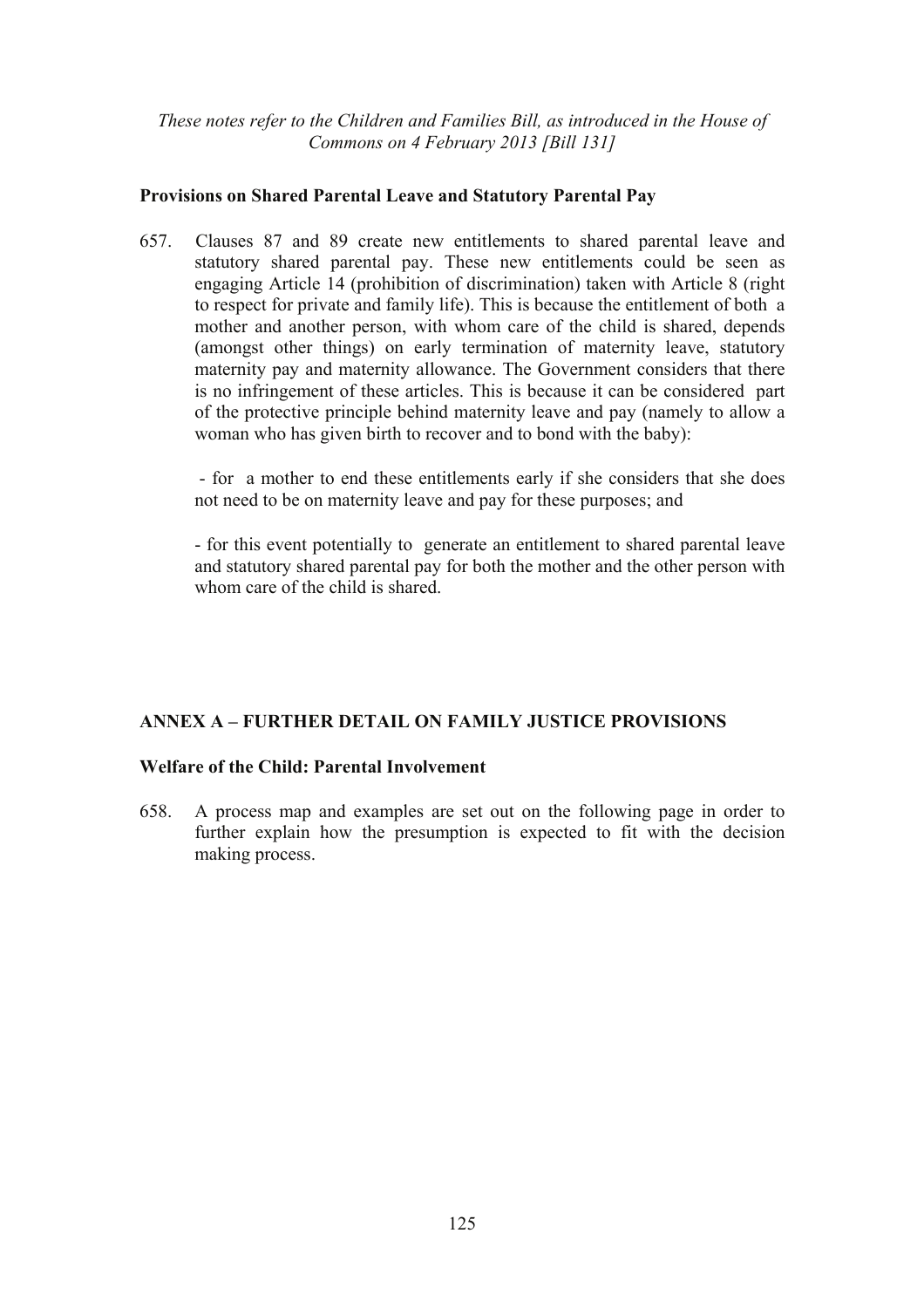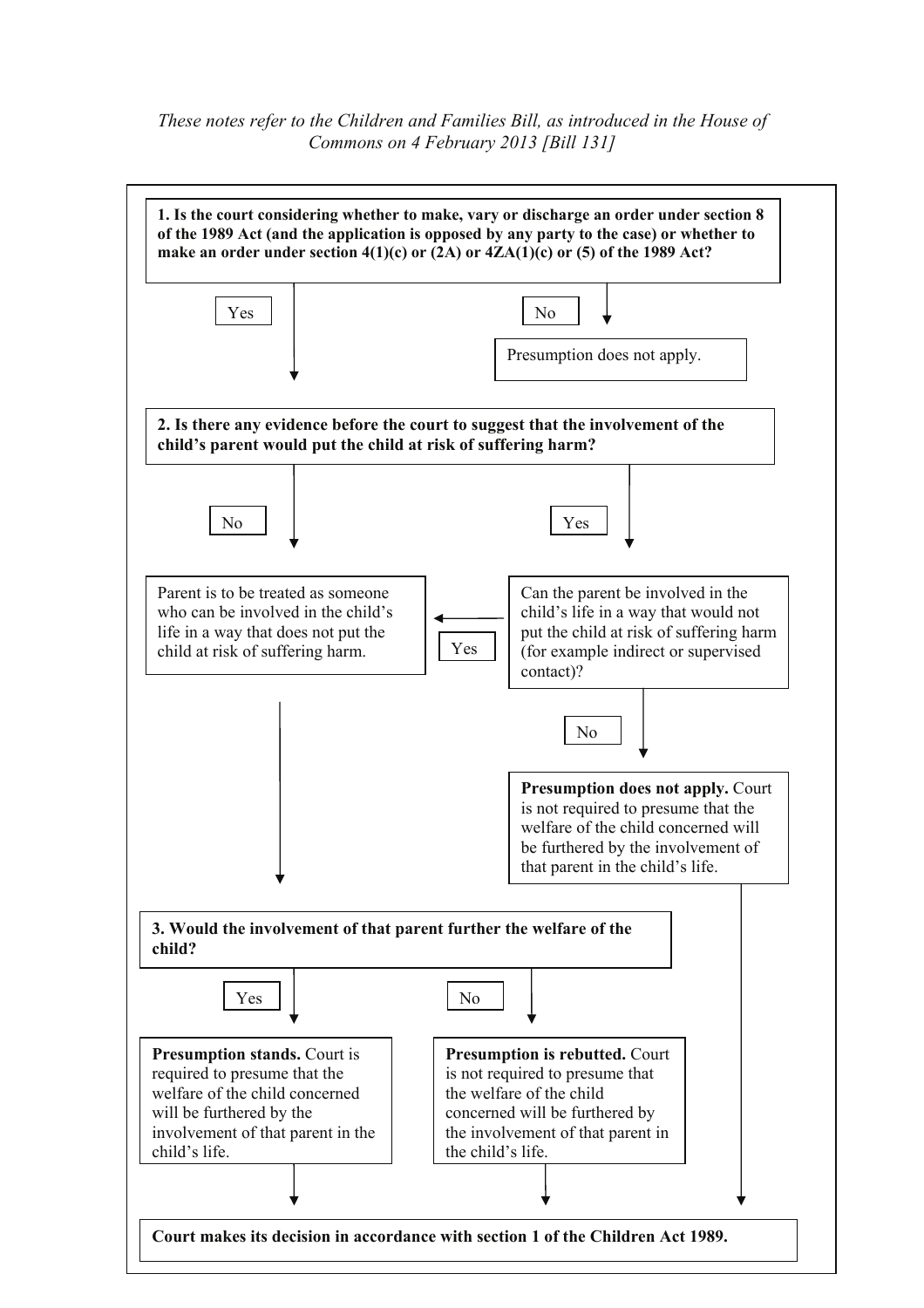659. The following fictitious examples are included in order to illustrate how the court might apply the presumption in practice. The purpose of these examples is to explain how the presumption is expected to fit with the decision making process and the result reached by the court in each case would of course depend entirely on the facts of the particular case. These examples are in no way intended to suggest that a particular decision should be reached in a particular case.

#### **Example 1**

- 660. Parent A and Parent B are married and have one child together. Parent A left the marital home and Parent B refuses to let Parent A see their child. Parent A wants to be able to see the child at the weekends. Parent A applies for a [child] arrangements order] that sets out that the child should stay over with Parent A from Saturday evening until Sunday morning.
- 661. Each parent is treated by the court as being able to have safe involvement with the child as no concerns are raised that Parent A or Parent B pose a risk of harm to the child. The presumption therefore applies in respect of each parent and the court has to presume that it will further the welfare of the child for Parent A and Parent B to be involved in the child's life.
- 662. Parent B is very hurt and upset that Parent A left the marital home and feels that by leaving the home, Parent A has forsaken any "rights" to the child. Parent B, however, does not allege that it would not further the child's welfare for Parent A to have involvement in the child's life.
- 663. The court has evidence before it that the child had a very good relationship with Parent A before Parent A left the marital home. The court also has evidence relating to the child's wishes and feelings that the child wants to see and stay with Parent A.
- 664. The presumption stands in respect of both Parent A and Parent B. The court makes its decision, weighing the presumption alongside the other considerations in section 1 of the Children Act 1989, with the child's welfare remaining at all times the court's paramount consideration.

## **Example 2**

665. Parent A and Parent B are married and have one child together. Parent A left the marital home and Parent B refuses to let Parent A see their child. Parent A wants to be able to see the child at the weekends. Parent A applies for a [child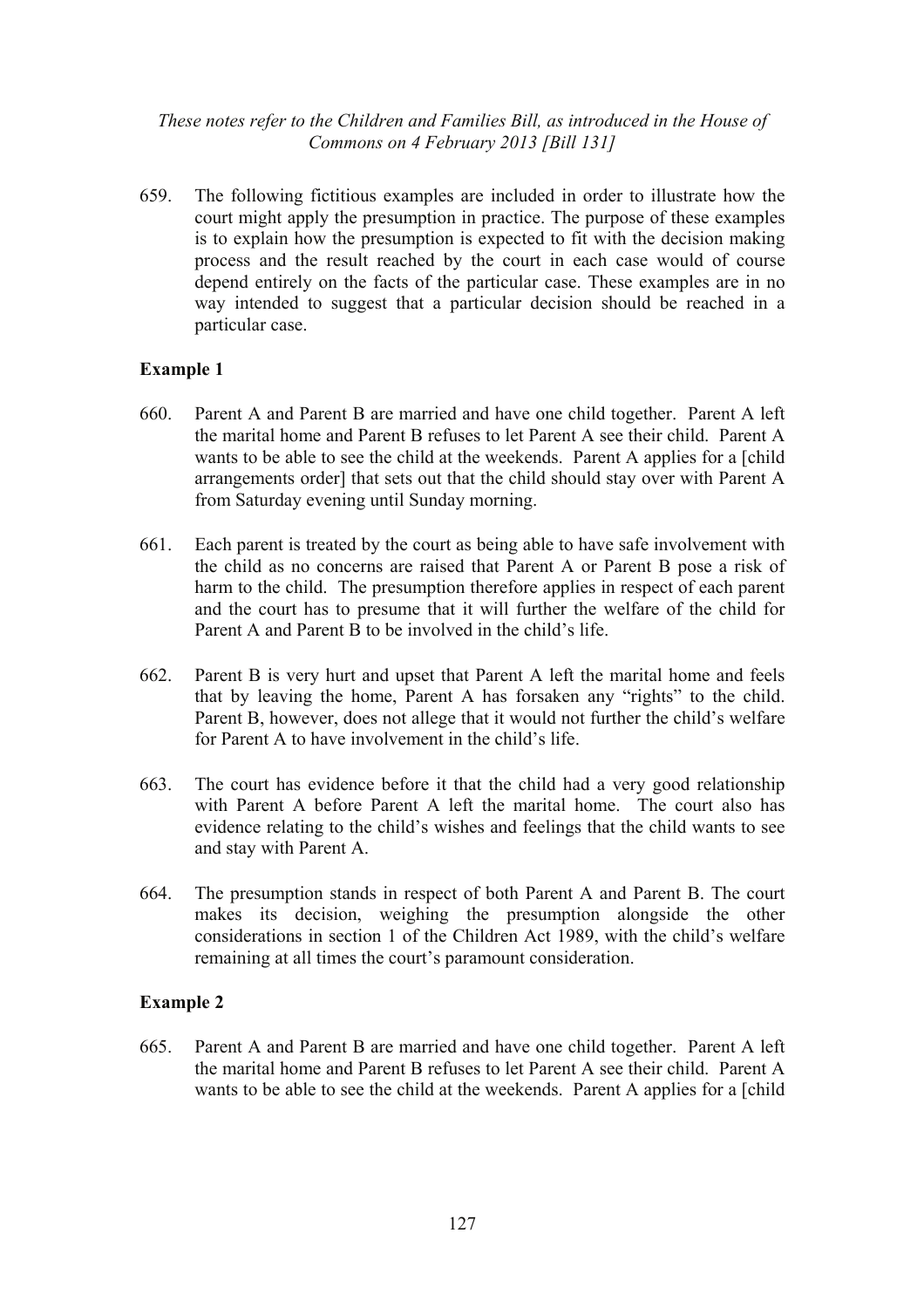arrangements order] that sets out that the child should stay over with Parent A from Saturday evening until Sunday morning.

- 666. The court receives a section 7 "welfare report" from the Cafcass officer that Parent B has suffered continual emotional abuse at the hands of Parent A and that such abuse was witnessed by the child and distressed the child. The court decides that it is not able to decide whether Parent A can be involved in the child's life without causing a risk of harm, without hearing further evidence.
- 667. The court hears evidence regarding the emotional abuse and the effect that it has on the child. It also hears that the child wants to see Parent A and has a very good relationship with Parent A's mother (Grandmother A) who is on good terms with Parent B. The court decides that Parent A could have involvement in the child's life that does not pose a risk of harm if the child has indirect contact with Parent A or contact with Parent A at Grandmother A's house in a situation where Parent A does not come into contact with Parent B (so Grandmother A could collect the child to take home and Parent A would visit at Grandmother A's house).
- 668. The presumption therefore applies and the court has to presume that it will further the welfare of the child for Parent A to be involved in the child's life. Parent B is very scared of Parent A as a result of years of emotional abuse. Parent B does not, however, allege that it would be contrary to the child's welfare for Parent A to have any involvement with the child. Parent B would prefer that Parent A has indirect contact only of the nature of occasional letter writing. The court has evidence before it that the child often used to spend time at Grandmother A's house when Parent A used to take the child to visit her and that the involvement by Parent A in the child's life in that context was found enjoyable by and rewarding to the child.
- 669. The presumption stands in respect of both Parent A and Parent B. The court makes its decision, weighing the presumption alongside the other considerations in section 1 of the Children Act 1989, with the child's welfare remaining at all times the court's paramount consideration.

## **Example 3**

670. Parent A and Parent B are married and have one child together. Parent A left the marital home and Parent B refuses to let Parent A see their child. Parent A wants to be able to see the child at the weekends. Parent A applies for a [child arrangements order] that sets out that the child should stay over with Parent A from Saturday evening until Sunday morning.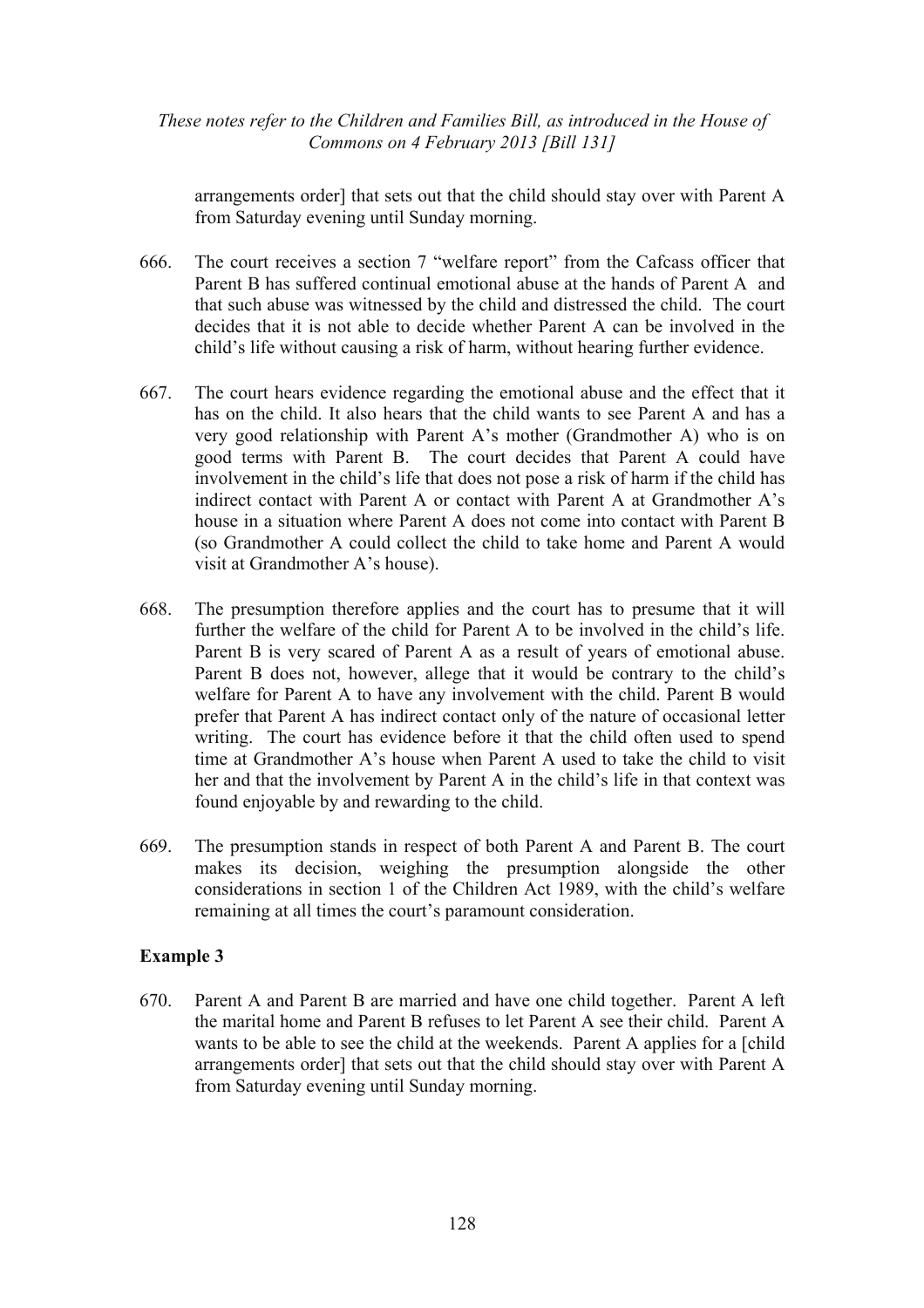- 671. Parent B alleges that Parent A has a history of emotionally and physically abusing Parent B and the child. Parent B alleges that Parent A cannot be involved in any way in the child's life without posing a risk of harm to the child. The section 7 welfare report from Cafcass confirms that this is the case and confirms that Parent A has caused such harm to the child in the past that the child feels extremely distressed at the thought of any contact with Parent A. There is also an allegation before the court that Parent A has sent the child threatening letters which also contain abuse levelled at the child. Parent A disputes this account. The court decides, after a consideration of all the evidence, that the prospect of any contact with Parent A would pose a risk of harm to the child and concludes that it is probable that even indirect contact in the form of letter writing would harm the child. The court therefore decides that the presumption does not apply.
- 672. Parent A's lawyer argues that Parent A has rights under Article 8 of the ECHR which should mean that some form of contact should be ordered. The court balances the Article 8 rights of Parent A against those of the child and Parent B and follows Strasbourg jurisprudence which holds that when there is a conflict between Article 8 rights, the child's rights prevail.
- 673. The court makes its decision, weighing the fact that the presumption does not apply to Parent A alongside the other considerations in section 1 of the Children Act 1989, with the child's welfare remaining at all times the court's paramount consideration.

## **Example 4**

- 674. Parent A and Parent B are married and have one child together. Parent A left the marital home and Parent B refuses to let Parent A see their child. Parent A wants to be able to see the child at the weekends. Parent A applies for a [child] arrangements order] that sets out that the child should stay over with Parent A from Saturday evening until Sunday morning.
- 675. Each parent is treated by the court as being able to have safe involvement with the child as no concerns are raised that Parent A or Parent B pose a risk of harm to the child. The presumption therefore applies and the court has to presume that it will further the welfare of the child for Parent A to be involved in the child's life.
- 676. The child is 15 years old and the court has before it a section 7 welfare report that sets out that the child does not want to see Parent A or have any contact with Parent A as Parent A finds it difficult to come to terms with a recent declaration from the child that the child is gay and Parent A has refused to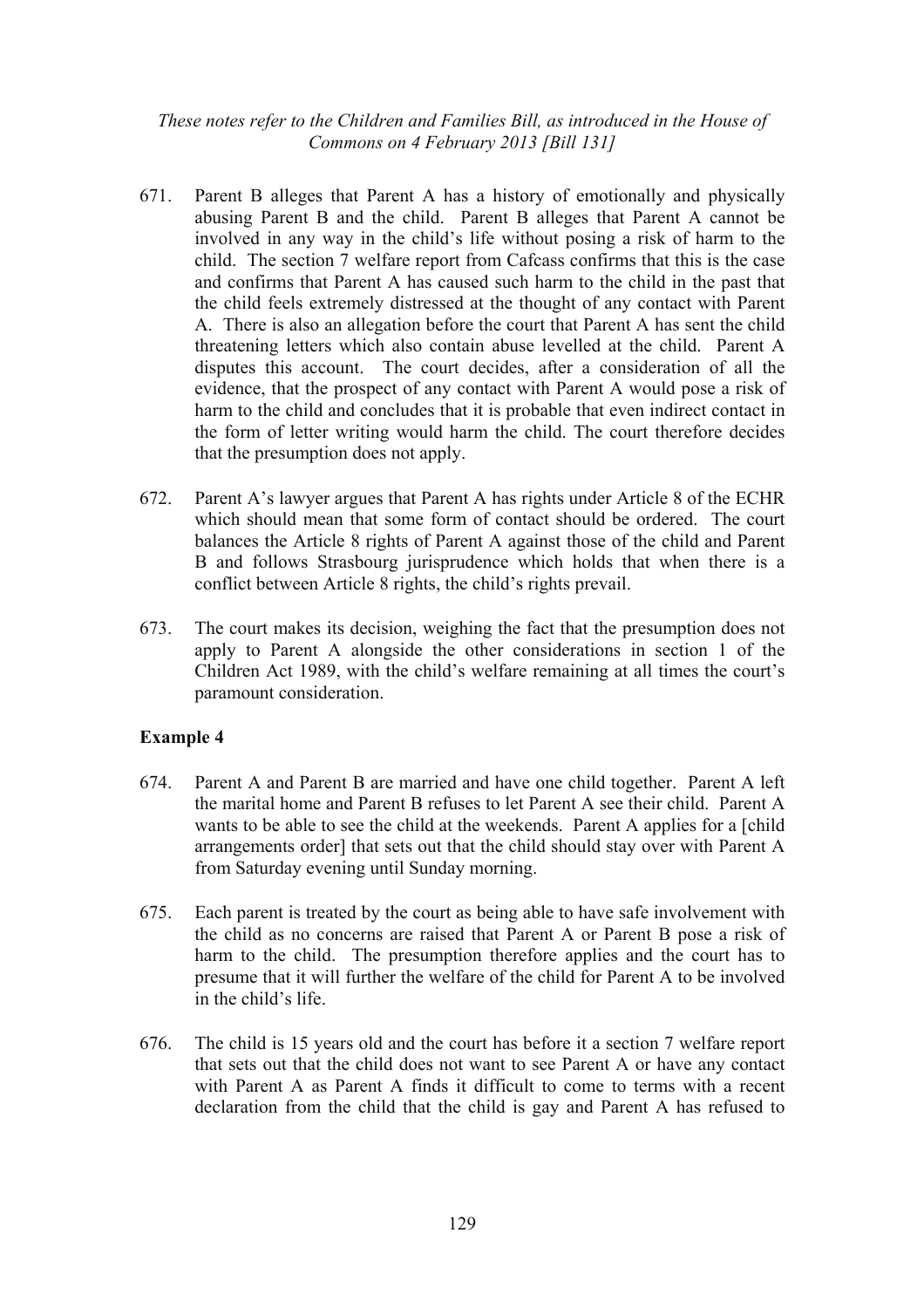acknowledge that the child is gay. The child has expressed a strong wish to be able to explore issues of sexuality and feels that any contact with Parent A would inhibit this. The court decides that at the moment the child's welfare will not be furthered by involvement with Parent A and the presumption is rebutted.

677. The court makes its decision, weighing this factor alongside the other considerations in section 1 of the Children Act 1989, with the child's welfare remaining at all times the court's paramount consideration.

## **Example 5**

- 678. Parent A and Parent B were married and had a child. Their marriage has subsequently broken down, and the child lives with Parent B and has regular contact with Parent A. Parent A applies for a [child arrangements order] that sets out that the child should live with Parent A full time and alleges that Parent B poses a risk of harm to the child.
- 679. Parent A claims that Parent B has been verbally and physically abusive to the child on several occasions. The court hears evidence of Parent A's allegations, which are supported by other witnesses.
- 680. The court is of the view after considering the evidence that Parent B poses a risk of harm to the child. The court considers that despite the risk of harm presented by the current arrangement, so long as Parent B is not left alone with the child, it would be possible for Parent B to continue to have some form of involvement in the child's life that would not expose the child to a risk of harm, such as indirect or supervised contact, accordingly the presumption applies in respect of parent B and the court presumes that the child's welfare would be furthered by such involvement.
- 681. There is no evidence to suggest that Parent A poses any risk of harm to the child, in fact there is a strong relationship between the child and Parent A. On that basis the presumption stands in respect of Parent A and the court presumes that the child's welfare would be furthered by the involvement of Parent A in the child's life. There is no evidence advanced by Parent B to suggest otherwise.
- 682. The presumption stands in respect of both Parent B and Parent A. The court makes its decision, weighing the presumption alongside the other considerations in section 1 of the Children Act 1989, with the child's welfare remaining at all times the court's paramount consideration.